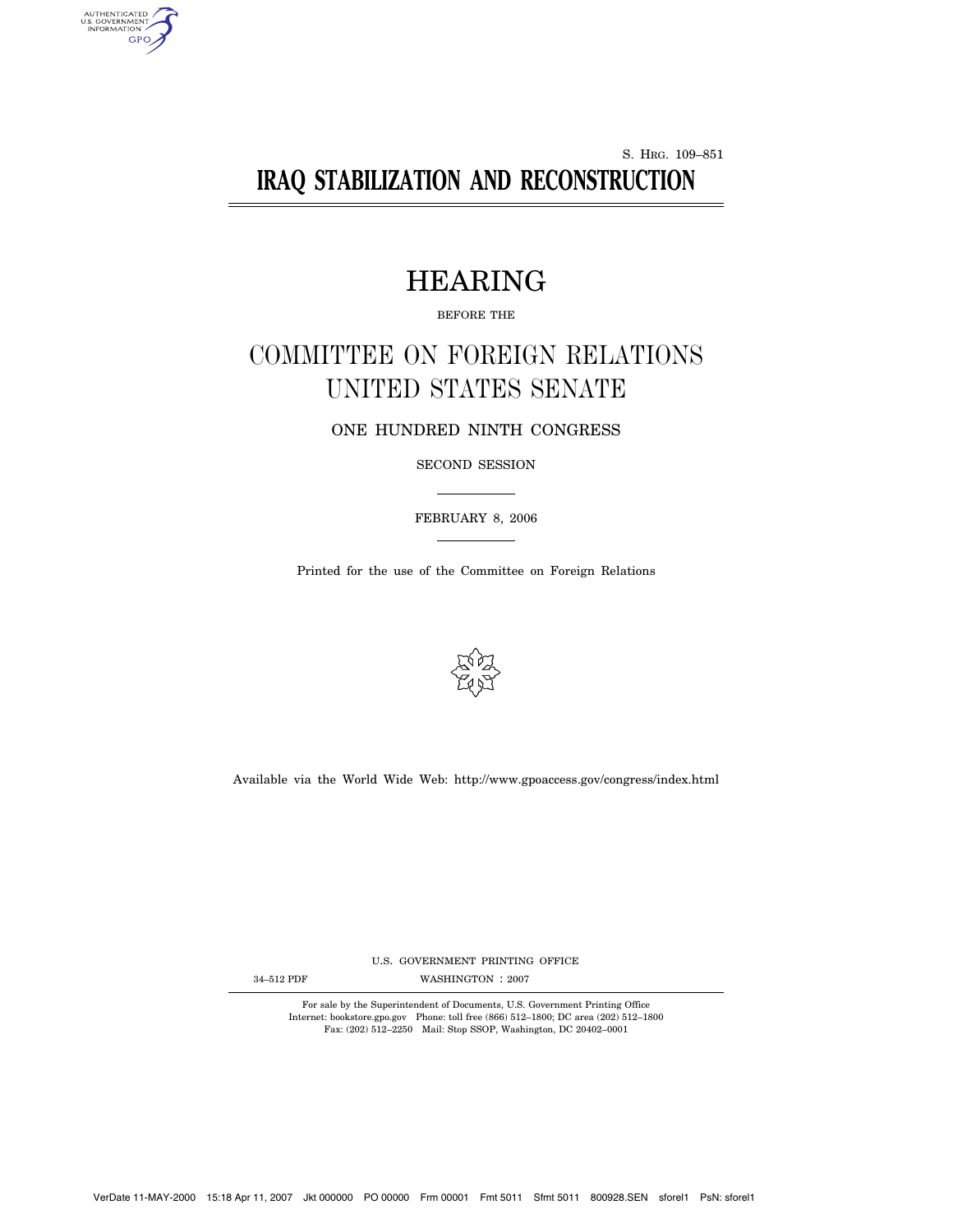# COMMITTEE ON FOREIGN RELATIONS

RICHARD G. LUGAR, Indiana, *Chairman*

CHUCK HAGEL, Nebraska LINCOLN CHAFEE, Rhode Island GEORGE ALLEN, Virginia NORM COLEMAN, Minnesota GEORGE V. VOINOVICH, Ohio LAMAR ALEXANDER, Tennessee JOHN E. SUNUNU, New Hampshire LISA MURKOWSKI, Alaska MEL MARTINEZ, Florida

JOSEPH R. BIDEN, JR., Delaware PAUL S. SARBANES, Maryland CHRISTOPHER J. DODD, Connecticut JOHN F. KERRY, Massachusetts RUSSELL D. FEINGOLD, Wisconsin BARBARA BOXER, California BILL NELSON, Florida BARACK OBAMA, Illinois

KENNETH A. MYERS, Jr., *Staff Director* ANTONY J. BLINKEN, *Democratic Staff Director*

(II)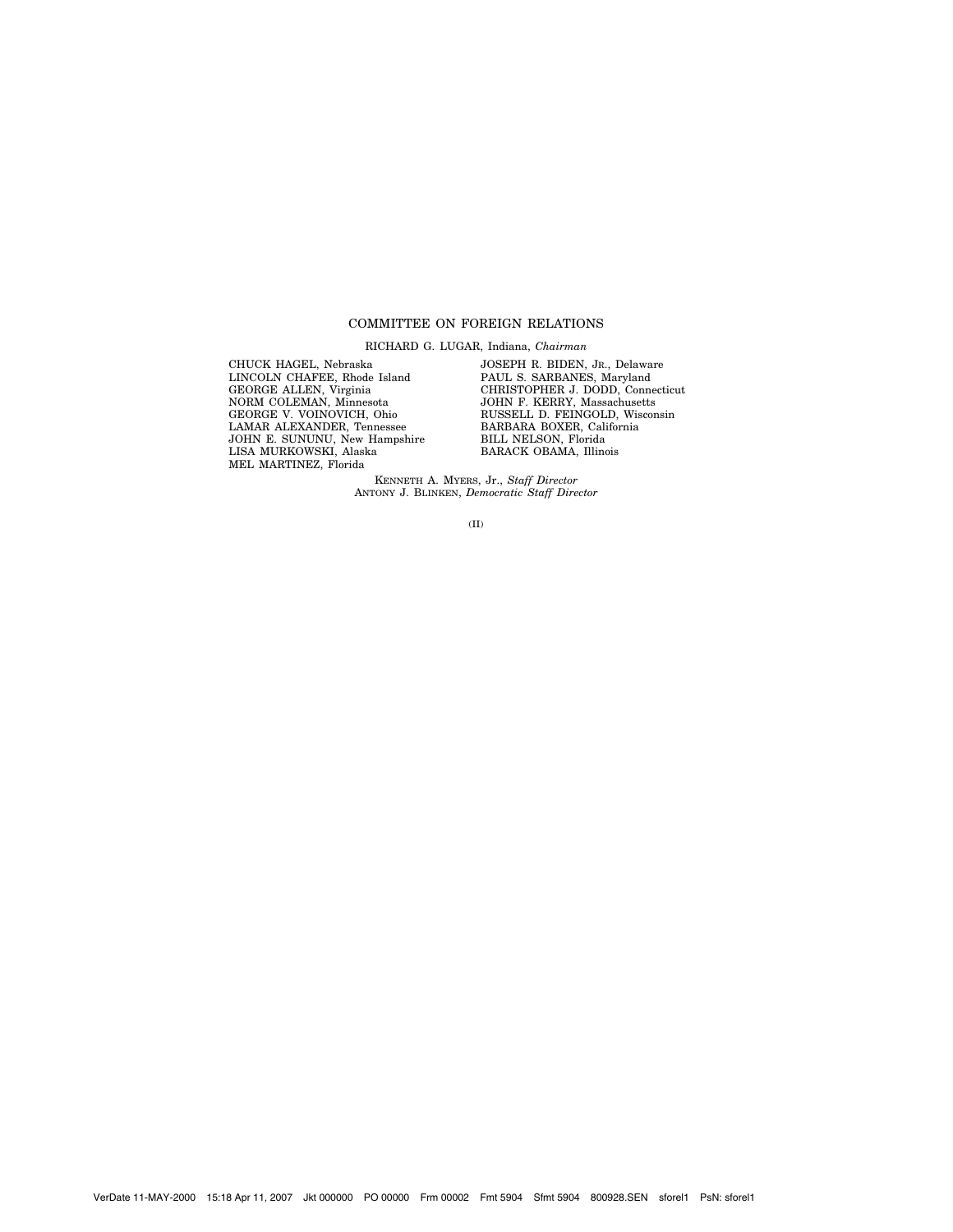# CONTENTS

|                                                                             | Page         |
|-----------------------------------------------------------------------------|--------------|
| Biden, Joseph R., Jr., U.S. Senator from Delaware, opening statement        | 13           |
| Bowen, Stuart W., Jr., Special Inspector General for Iraq Reconstruction    | 14           |
|                                                                             | 3            |
|                                                                             | 6            |
|                                                                             | 75           |
|                                                                             | 83           |
| Christoff, Joseph A., Director, International Affairs and Trade, Government |              |
|                                                                             | 15<br>17     |
|                                                                             | 77           |
| Jeffrey, Hon. James, Senior Advisor to the Secretary and Coordinator for    |              |
|                                                                             | 27           |
|                                                                             | 29           |
|                                                                             | 78           |
|                                                                             | 84<br>91     |
| Kunder, Hon. James R., Assistant Administrator for Asia and the Near East,  |              |
| U.S. Agency for International Development, Washington, DC                   | 31           |
|                                                                             | 33           |
|                                                                             | 81           |
|                                                                             | 90           |
| Lugar, Hon. Richard G., U.S. Senator from Indiana, opening statement        | $\mathbf{1}$ |

(III)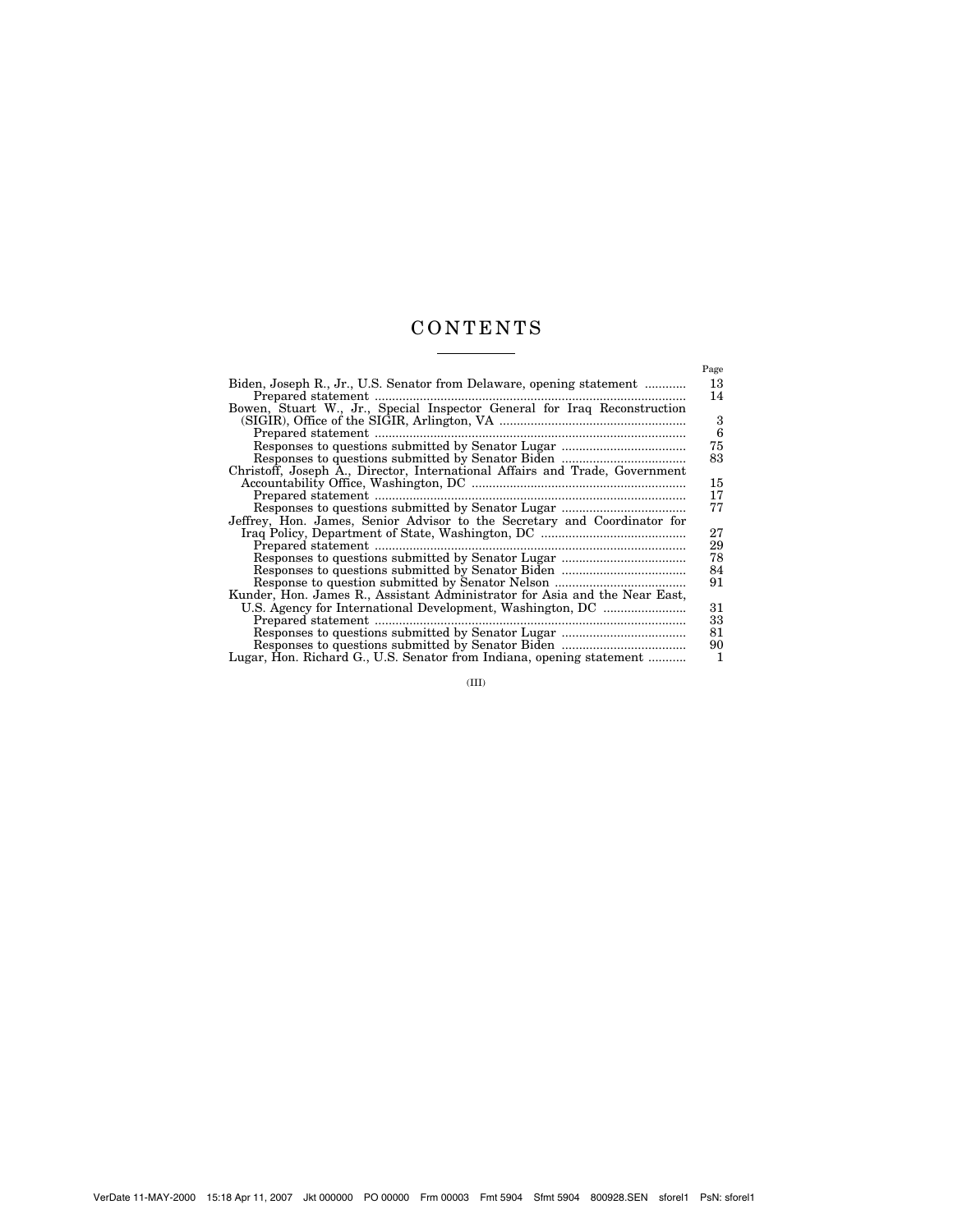VerDate 11-MAY-2000 15:18 Apr 11, 2007 Jkt 000000 PO 00000 Frm 00004 Fmt 5904 Sfmt 5904 800928.SEN sforel1 PsN: sforel1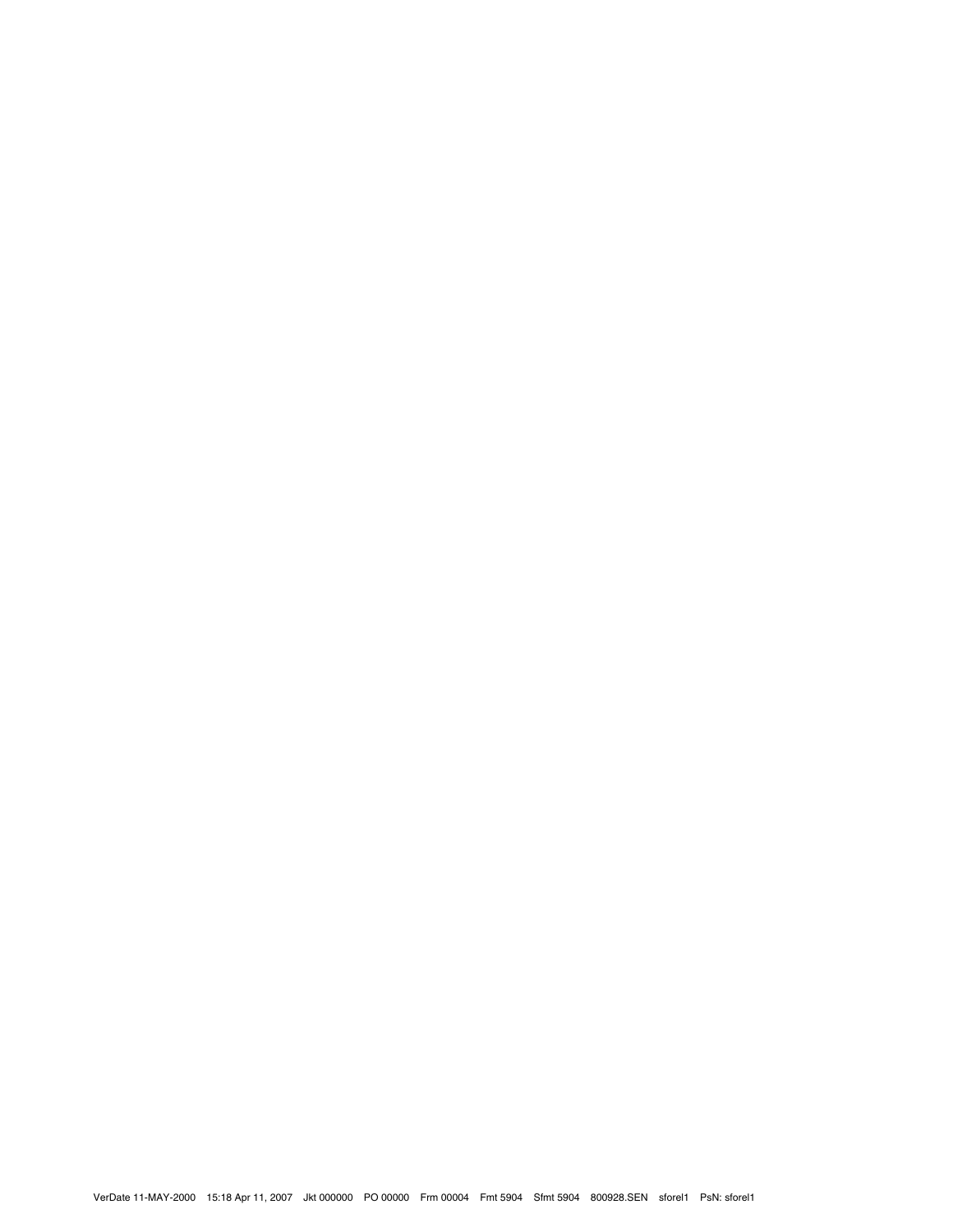# **IRAQ STABILIZATION AND RECONSTRUCTION**

#### **WEDNESDAY, FEBRUARY 8, 2006**

# U.S. SENATE,<br>COMMITTEE ON FOREIGN RELATIONS,<br>*Washington, DC.*

The committee met, pursuant to notice, at 9:35 a.m., in room SH–216, Hart Senate Office Building, Hon. Richard G. Lugar (chairman of the committee) presiding.

Present: Senators Lugar, Hagel, Chafee, Voinovich, Murkowski, Martinez, Biden, and Feingold.

# **OPENING STATEMENT OF HON. RICHARD G. LUGAR, U.S. SENATOR FROM INDIANA**

The CHAIRMAN. The committee will come to order.

The Committee on Foreign Relations meets today to examine ongoing efforts to achieve the reconstruction and development of Iraq. We will be considering testimony from two government oversight agencies tasked with investigating and evaluating United States programs in Iraq. We have invited officials from the State Department and USAID to provide their Agencies' perspectives on the rebuilding efforts.

We welcome Stuart Bowen, Jr., Special Inspector General for Iraq; Joseph Christoff, the Director of International Affairs and Trade at the GAO; Ambassador James Jeffrey, the Senior Adviser to the Secretary of State and Coordinator for Iraq Policy; and James Kunder, the Assistant USAID Administrator for Asia and for the Near East.

We thank our witnesses for their service to our country and for their appearance before us today.

The Foreign Relations Committee frequently has reviewed the progress of Iraq reconstruction and economic development efforts. At various intervals since the invasion of Iraq, we've expressed the urgency of moving forward with the reconstruction effort and of increasing the percentage of aid that actually benefits Iraqis. Prospects for a better economic future and the development of an open, transparent political process are intertwined. If Iraqis perceive that their daily lives are improving, they are more likely to take risks to oppose insurgents and restrain factional groups that seek to fragment their country.

Today, we will ask Mr. Bowen and Mr. Christoff to outline the findings of their investigations and to summarize the problems and challenges described in their reports. Many of their findings about reconstruction efforts during the time period immediately following the 2003 invasion have been discussed in the press. While lessons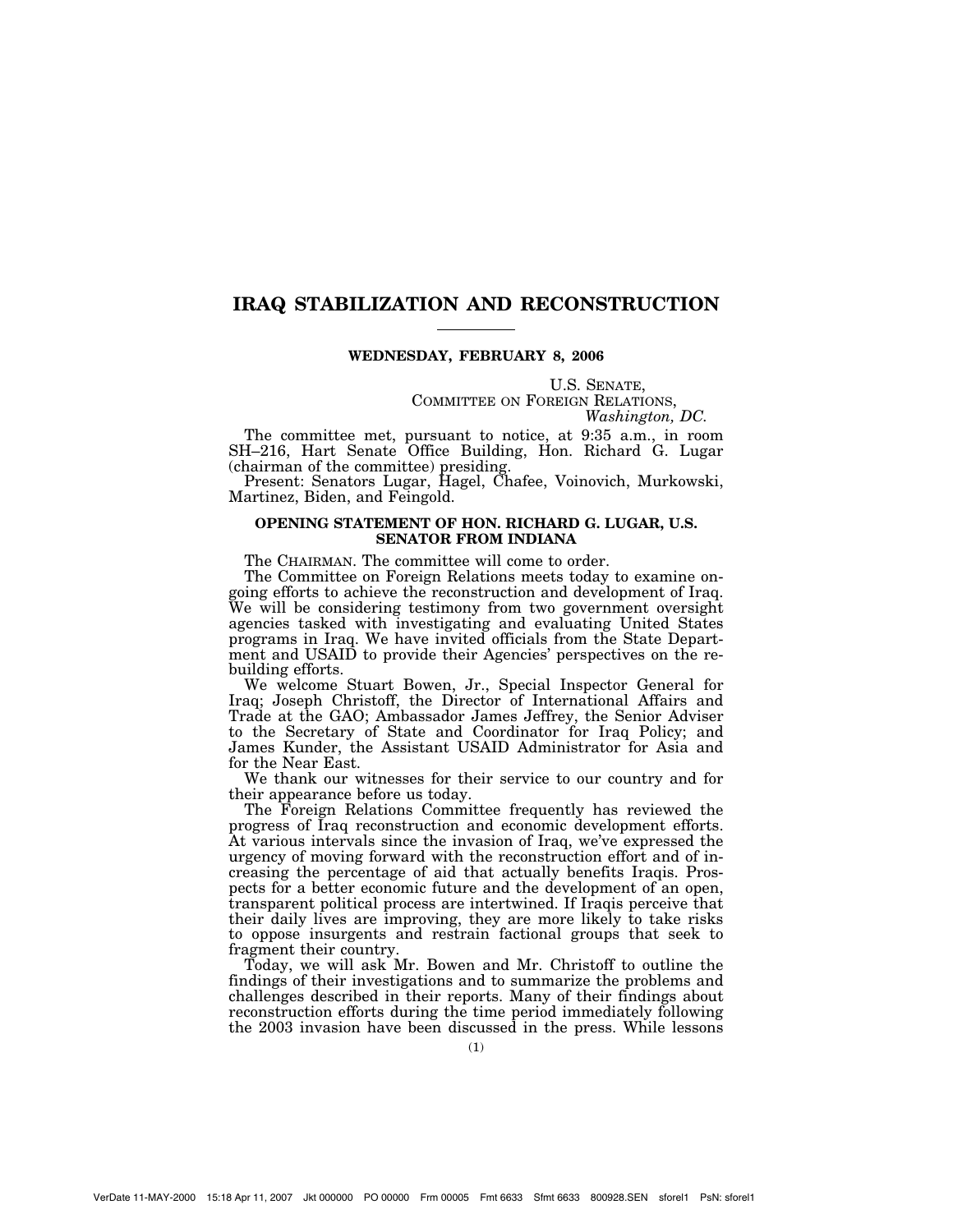can be learned from those early days, I have asked Mr. Bowen and Mr. Christoff to focus on the period since June 28, 2004, when the State Department became the lead executive branch agency overseeing stabilization and reconstruction in Iraq.

This committee has jurisdiction over the State Department and USAID. As we perform oversight over these Agencies, we are seeking lessons that can improve our ongoing operations. Consequently, the objective of this hearing is to look to the future. With that in mind, we should recognize that a discrepancy has existed between our reconstruction ambitions and the projects and programs that we've actually been able to deliver. What is needed is a realistic assessment of what our reconstruction mission can achieve with the money Congress has appropriated. Beyond that, we must gauge what the Iraqi Government, itself, can achieve and whether other international support will be forthcoming.

The Inspector General's report calls 2006 the year of transition for the United States reconstruction program in Iraq. We must make certain that funds are being distributed according to a clear set of priorities. We must work with the new Iraqi Government to help it stem corruption that results in funds being siphoned away from important goals, and we must work to ensure that local and regional leaders are capable of protecting water, electrical, and other infrastructure projects as we phase down our military involvement.

It has become common in discussions of Iraq to say that without security little can be achieved politically or economically. Our witnesses will share with us estimates of the tangible costs of security. We are interested in knowing if these security costs are decreasing, either because attacks are being reduced or because Iraqis are taking over a larger role of protecting reconstruction activities.

Given the current situation in Iraq, what more should we be doing to consolidate the reconstruction progress that has been made? That will be a central focus for us today. And can the Iraqi Government effectively go forward on its own with reconstruction? Do we have sufficient funds to finish the large infrastructure projects that have begun? And are we getting enough value out of these projects to justify their expense?

One key to long-term Iraqi stability is the revenue from oil exports. Is the reconstruction of Iraqi oil infrastructure adequately prioritized? Is our reconstruction schedule being sufficiently coordinated with plans to phase down our military presence?

We appreciate the study and analysis that our witnesses have given to these questions, and we look forward to their insights.

Let me mention that the distinguished ranking member of the committee is on a train and has been delayed, and he will be here shortly. And so, I'll recognize him for his opening statement, as that is appropriate in our hearing, but we'll proceed with our witnesses.

And I want to call first upon Stuart W. Bowen, Jr., Special Inspector General for Iraq Reconstruction, Office of SIGIR, Arlington, Virginia.

Mr. Bowen, would you proceed with your testimony?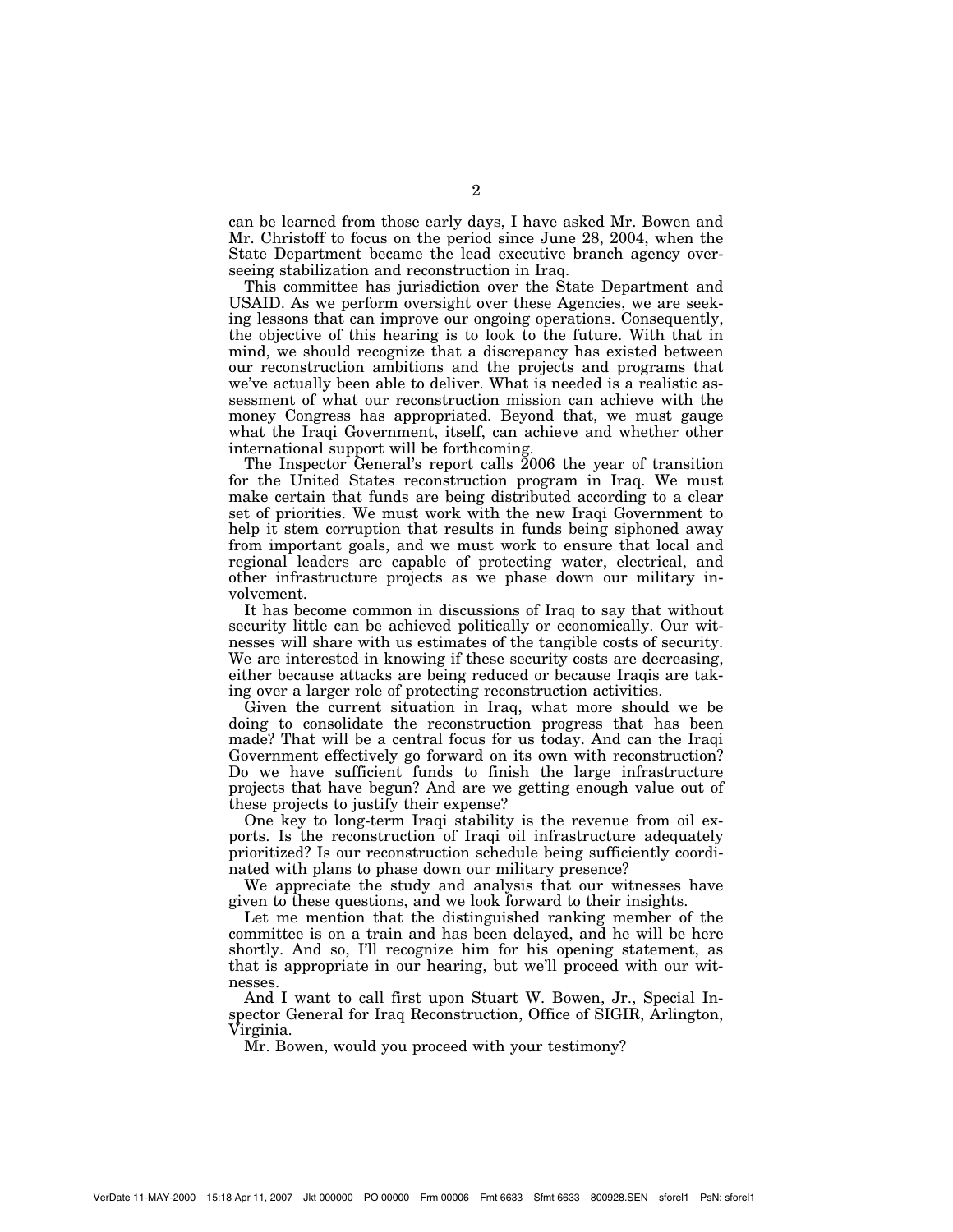# **STATEMENT OF STUART W. BOWEN, JR., SPECIAL INSPECTOR GENERAL FOR IRAQ RECONSTRUCTION (SIGIR), OFFICE OF THE SIGIR, ARLINGTON, VIRGINIA**

Mr. BOWEN. Thank you, Mr. Chairman. And thank you for the opportunity to address you today on my office's oversight of Iraq reconstruction. The Special Inspector General for Iraq Reconstruction has been about this work for almost exactly 2 years now, first, as the CPA–IG and, for the last 18 months, as the SIGIR.

This hearing is particular timely, in light of the fact that, just last week, we released our eighth quarterly report to Congress. The report details 20 new audits and inspections that address the most current and compelling challenges facing the United States reconstruction effort in Iraq. SIGIR has now completed 70 audits and inspections since its inception, and together they provide an important perspective on United States progress in Iraq.

Today, I want to announce SIGIR's intent to begin an audit that addresses what we see as the most compelling and paramount issue in this year of transition, and that is infrastructure security. Specifically, we're going to look at capacity-building in infrastructure security.

It is common to hear observers of Iraq talk about the fact that current outputs are below prewar levels, but that sort of snapshot analysis doesn't tell you very much. It's fine to observe that the megawatts currently on the grid are about 3,800, whereas, they were at 4,500, prewar. But it misses the point. Last summer, they were at 5,300.

So, what has happened since last summer? And what has happened is an incessant—an insidious insurgency has repeatedly attacked the key infrastructure targets, reducing outputs. It raises the issue, Is there adequate security for the infrastructure in place? And, more specifically, are the Iraqis being empowered to protect their own infrastructure? The infrastructure is the lifeblood of the economy. The oil output is essential to the national income.

I have provided charts to the committee that show the rate of attacks on oil facilities over the last year, and how it relates to output. And you'll notice on those charts that last September there was a surge in attacks on oil facilities. The Beji facility was attacked and taken offline for a while, and we saw, immediately after that, a dramatic drop in oil output. Again, in December, heavy attacks on the oil infrastructure; and, again, a significant drop in output.

[EDITOR'S NOTE.—The charts mentioned were not reproducible in this hearing but will be maintained in the committee's permanent record.]

The key issue, I think, to ensure that the lifeblood of Iraq's economy, its infrastructure, is in place and functioning in the short and the long term, is that they have sufficient capacity to protect their infrastructure. That's a security issue, but it's a refined security issue, and it's what we see as the most important security issue for the U.S. reconstruction program right now.

For the past 2 years, SIGIR has provided aggressive oversight to prevent fraud, waste, and abuse in the dangerous operating environment that is Iraq. Our emphasis has been on realtime auditing,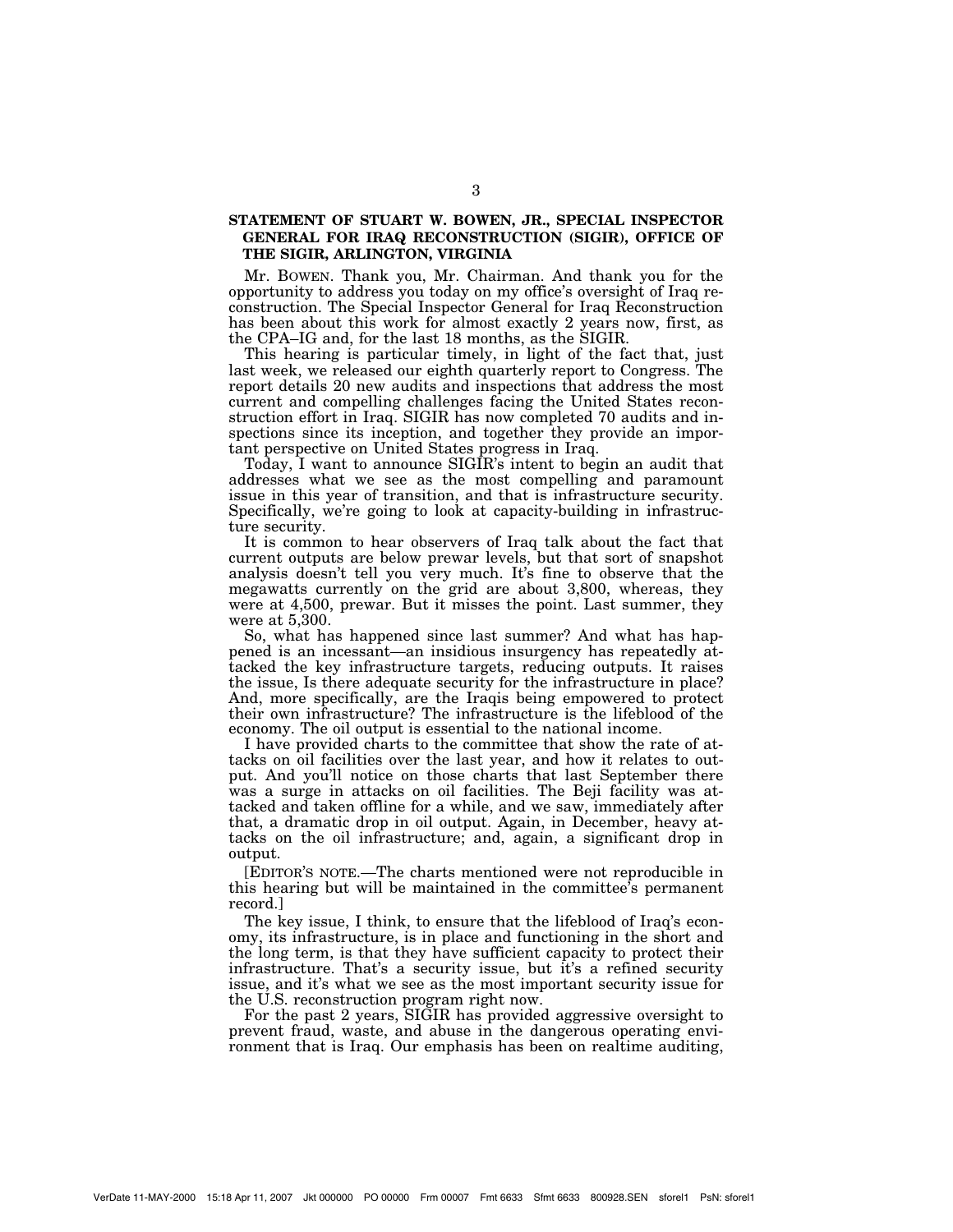where guidance is provided immediately to management upon the discovery of the need for a change. This approach provides for independent assessments while effectuating rapid improvements.

Of note, last quarter we made our first four arrests, and last week a conviction arose from the investigations we conducted regarding the corrupt practices in the south-central region of the Coalition Provisional Authority. One important lesson of these arrests is that oversight works, and it works well, when it's on the ground and aggressive. The crimes we uncovered were committed in the early days of the CPA, and it's important to note that they involved Iraqi money, not appropriated dollars. They, in fact, occurred before formal oversight was in place. In fact, most of the criminal scheme was unfolding before I arrived in Iraq, in February 2004.

But your focus today, Mr. Chairman, rightly, is on the current management of U.S.-appropriated money, and it's the focus of our current work. Our mission at SIGIR is to look at the IRRF. And we have 57 ongoing investigations, many of which involved the IRRF. But what I can tell you is that fraud and corruption has not been, and is not currently, a pervasive factor in the United States program in Iraq, certainly nothing compared to what we found in Hillah, and continue to find, as we investigate and examine what occurred during CPA almost 2 years ago.

I can also report that we have, over the past year, observed continuous improvement in the management of projects funded by the IRRF, and the many organizations engaged in Iraq reconstruction have improved their coordination, beginning to push back against the stovepiping that burdened the early days of Iraq reconstruction.

Moving forward, as you noted, we see 2006 as the Year of Transition for the United States reconstruction program in Iraq; indeed, for the United States presence in Iraq. The successful 2005—December 2005 elections launched Iraq into a new phase of its history, now has its first stable government in 3 years. We've had three governments in 2 years. Now we have one in place for 4 years. We're going to see that stability begin to bleed into, and reflected in, stability of the infrastructure as that security issue that I've mentioned gets addressed.

By the end of this fiscal year the United States expects to have fully obligated the Iraq Relief and Reconstruction Fund, and the latest forecast by the Army Corps and USAID indicate that project completion will be by August 2007.

Eighteen billion in IRRF dollars have provided a substantial downpayment on what will be a lengthy restoration process of Iraq's infrastructure, a process that even early estimates by the World Bank pegged at \$56 billion. We know that that number, in fact, will be much higher.

The progress made, thus far, with United States reconstruction funds have supplied the new Iraqi Government with a significant basis for establishing an effective infrastructure, but we cannot walk away from this huge investment without knowing that the new Iraqi Government will have the capacity to sustain what we have built.

SIGIR has announced a new audit on transition planning. This will complement our audits on security. What are the plans to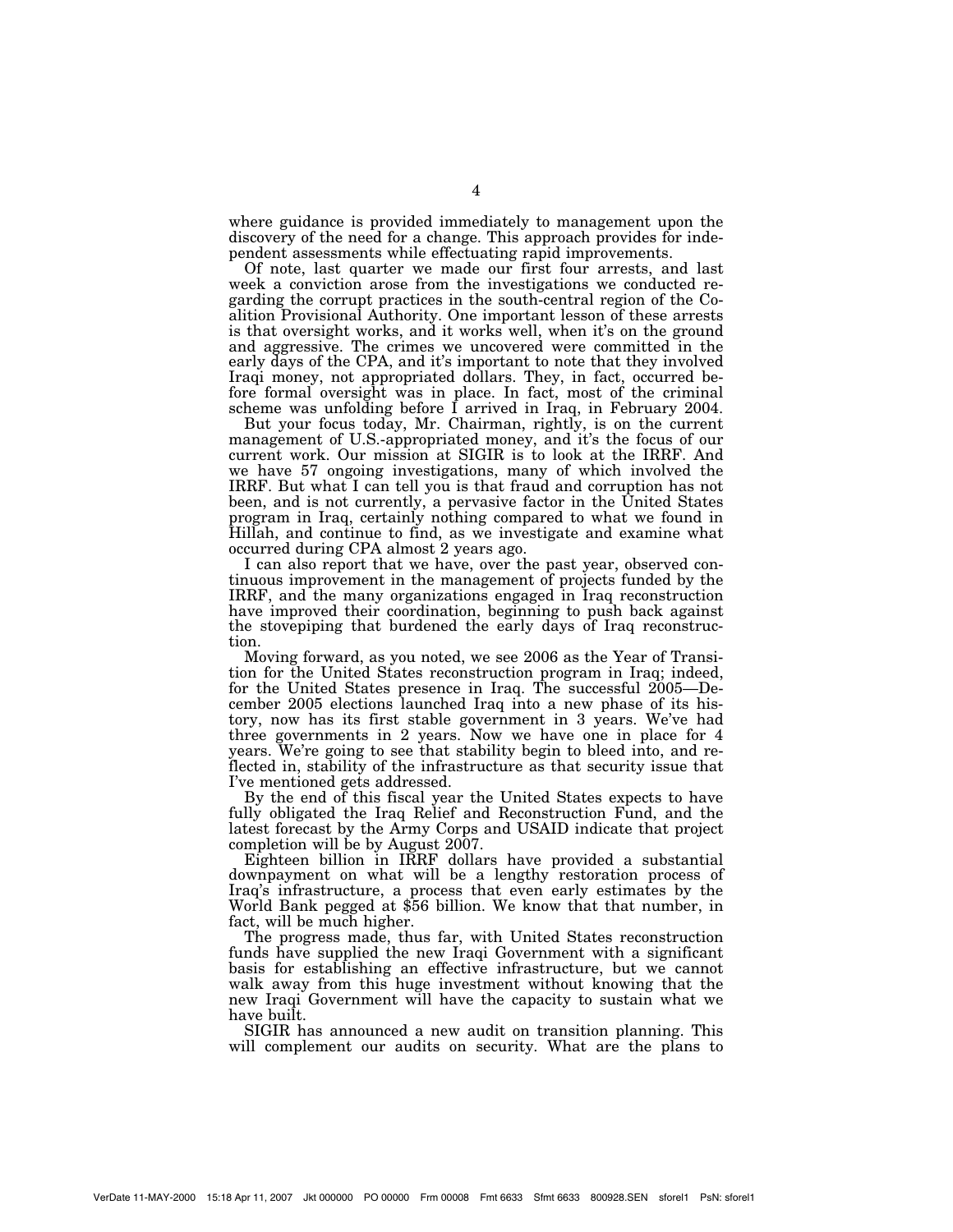move the assets over? Is there sufficient O&M money in place to ensure that what we've built keeps running? Have the Iraqis been empowered to operate that infrastructure? And, most importantly, I now see, and as our report indicates the evidence shows, can we protect that infrastructure? Can they protect that infrastructure, more to the point?

Meanwhile, this quarter's audits tell a story of projects that will not be completed and outputs that are below prewar standards, but first let me clarify to the committee what we mean by ''the reconstruction gap.'' It identifies projects that won't be completed in electricity and oil and water because of a shift of dollars into security. As the committee well knows, in 2004 we had to make a reassessment based on the insurgency. And \$5.8 billion was reallocated, a large portion of it into security, an appropriate reallocation, as we've all seen. We are now beginning to see the fruits of that reallocation as Iraqi battalions take the field, supplanting United States battalions.

But when you look at the outputs from each of those infrastructure sectors, you see that in the summer of 2005 we exceeded our goals, as I mentioned. But due to incessant attacks in the last 6 months, our current focus is on infrastructure security.

One other issue I want to quickly touch upon is the importance of United States support for anticorruption efforts in Iraq. I am encouraged by Ambassador Khalilzad's calling for an anticorruption summit with the Iraqis in November, which he held, and to great benefit. The Commissioner on Public Integrity was there. Judge Rhadi al Rahdi, who I meet with whenever I'm there—I'm leaving for Iraq tonight, on my 11th trip. I will be meeting with him next week, and I'll meet the Board of Supreme Audit, I'll meet with the IGs, and, again, continue to express directly to them our support for their important efforts to fight corruption. We are fighting two insurgencies, really, in Iraq. We're fighting the one in the field, the one that's hitting the infrastructure, but we're also fighting a hidden insurgency that—the corruption issue that confronts us. And the most important effort we can make to fight corruption in Iraq is to support the Iraqi entities charged with that mission—and two of them are new. The IGs are new to that culture. The Commission on Public Integrity is new. That's their FBI. They—they're still getting their "sea legs," so to speak, in fighting corruption over there, and we've got to keep pushing it, because it's an issue that has dogged the effort and continues to burden Iraq's new democracy.

Moving beyond IG's traditional role of providing audits, SIGIR has also undertaken the development of a retrospective analysis of the United States reconstruction experience in Iraq through a lessons-learned initiative. Our first report on human capital management will be out next week. We have, ongoing right now, a detailed look at contracting and procurement. How did it happen? There are several phases of the very fluid process regarding how contracting was executed there. That'll be out in May. We'll be looking at program management, which will be out in the summer. At the end of the year, we'll publish a single-volume treatise that tells that story.

But this lessons-learned initiative has a key purpose, and that's to pull out and support the new systemic shift in the government,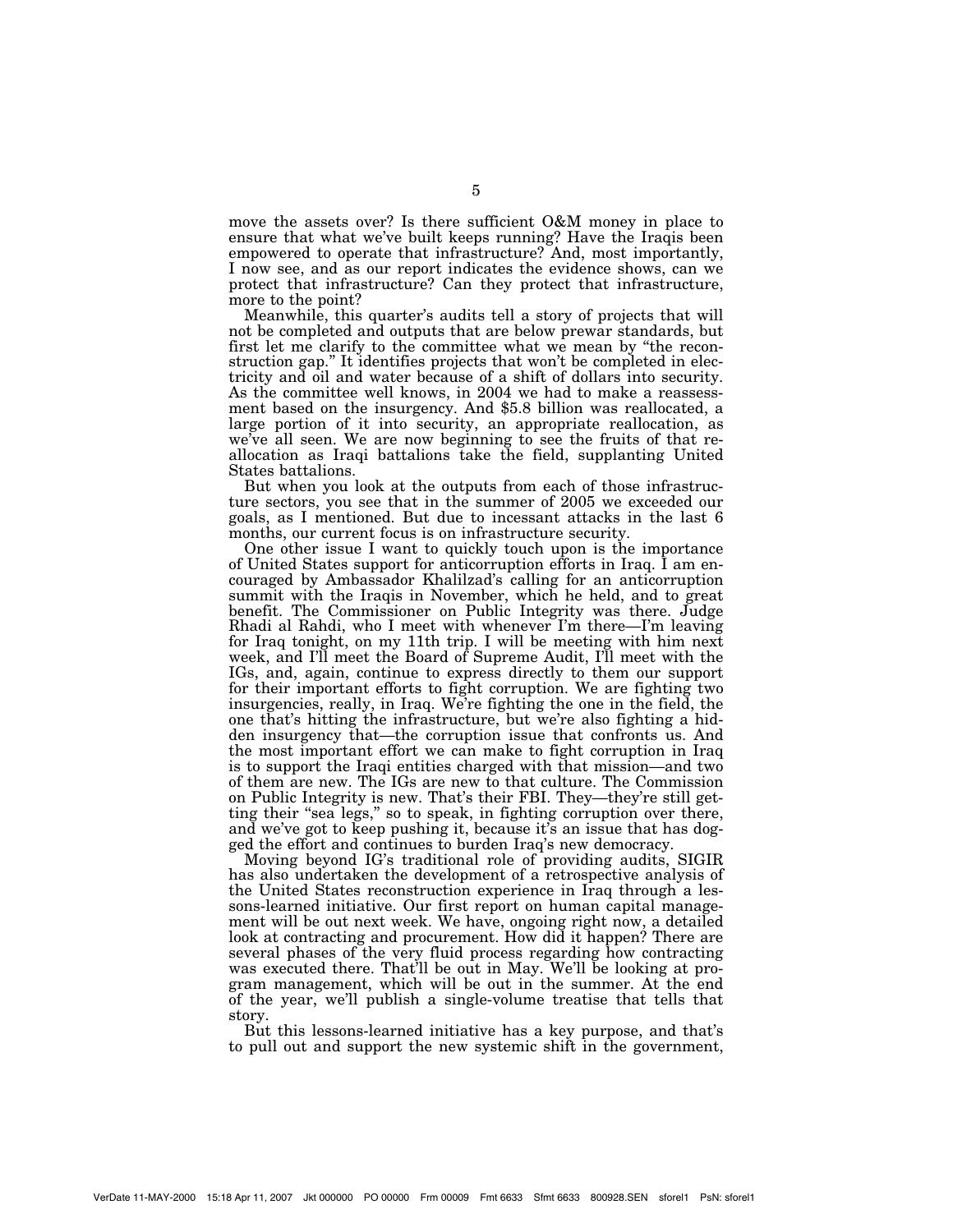focused on reconstruction and stabilization. NSPD–44 points the direction, and we're going to try and help advance that effort.

I am pleased to say that the cooperation we're receiving now from those who are executing Iraq reconstruction has been engaged and effective, and that has helped my organization advance the overall success of what is going on in Iraq now. When I get back there next Sunday—I'll be there for almost a month—I'll be meeting with Ambassador Speckhard, at IRMO, and General McCoy, at the Corps of Engineers, and General Casey and Ambassador Khalilzad. And I'm pleased to say that they have been responsive and that I'm pleased with the coordination now. It's better now than it's been since we started.

So, our bottom line is, our relations with those who are managing Iraq reconstruction are positive and productive, they're providing our auditors, inspectors, engineers, and investigators with the access they need to provide the oversight and the information you need to understand exactly how are we doing in Iraq reconstruction.

I'm also gratified that Congress has recognized the impact of our office and extended our tenure. I will continue to serve Congress and the Secretaries of State and Defense by providing rigorous oversight to prevent fraud, waste, and abuse in Iraq.

I appreciate this opportunity to participate in this important hearing, and I look forward to answering any questions that the committee may have.

Thank you.

#### [The prepared statement of Mr. Bowen follows:]

#### PREPARED STATEMENT OF STUART W. BOWEN, JR., SPECIAL INSPECTOR GENERAL FOR IRAQ RECONSTRUCTION, OFFICE OF THE SIGIR, ARLINGTON, VA

#### **INTRODUCTION**

Mr. Chairman, Ranking Member Biden, and members of the committee, thank you for the opportunity to address you today on important matters regarding the role of the United States in the reconstruction of Iraq and the oversight of such efforts provided by my office, the Special Inspector General for Iraq Reconstruction (SIGIR). I hope for a productive exchange of views and ideas in this hearing to illuminate issues and challenges regarding Iraq reconstruction that we are now confronting.

This hearing is particularly timely as I released, last week, the January 30, 2006, Quarterly Report to Congress and to the Secretaries of State and Defense containing seven new audit reports detailing challenges, issues, and concerns in Iraq reconstruction efforts. SIGIR has now completed a total of 70 audit reports and project inspections. These provide an important perspective on U.S. progress in Iraq.

Throughout 2005, SIGIR provided aggressive oversight to prevent waste, fraud, and abuse in the, at times, lethal operating environment in Iraq. My emphasis on real-time auditing—where guidance is provided immediately to management authorities upon the discovery of a need for change—provides for independent assessments while effecting rapid improvements.

Your letter inviting me to appear before you, today, asked me to focus primarily on the management of appropriated funds, rather than the Iraqi funds that were used primarily during the era of the Coalition Provisional Authority. You emphasized the importance of understanding how funds provided, so far, have been managed, what lessons we have learned from our mistakes, and how we can improve the way we do business so that every dollar is effectively spent.

Your charge for this hearing is "right down the middle" of our mission in our oversight of Iraq reconstruction. Today, I will focus, as requested, on the management of appropriated funds. However, I would first note that a primary lesson learned is rooted in the handling of the Iraqi money by the CPA. This lesson: Oversight delayed is oversight denied.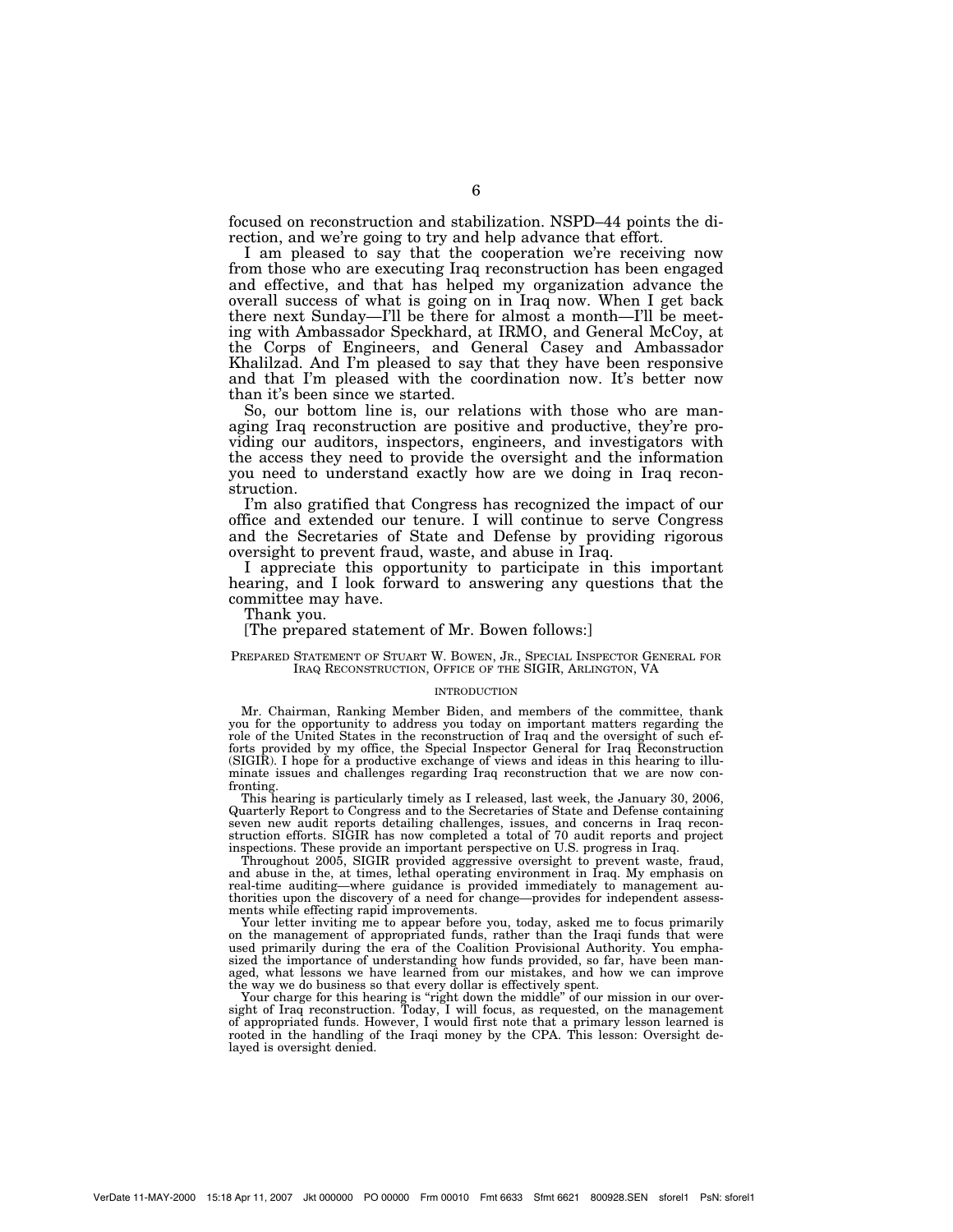Last week, an individual who had been employed by the CPA to manage reconstruction funds in south-central Iraq, was convicted of bribery and fraud—the conclusion of a criminal case opened by SIGIR investigators in 2004. This individual is one of four subjects currently identified in connection with criminal activities involving Iraqi money that was intended for the benefit of the Iraqi people.

Court documents released last week contained a number of electronic messages between these individuals as they coordinated their criminal activities. Many of these e-mails were transmitted in January 2004—a period when their activities, which had gone on for months, were in full swing.

Coincidentally, in January 2004, January 20 to be precise, I was appointed as the Coalition Provisional Authority Inspector General. This appointment was the first substantive measure to provide oversight of Iraq reconstruction programs and operations. Unforttmately, the establishment of an inspector general came months too late to deter these criminal activities.

However, while we were not in place to keep these crimes from occurring, the trails of those who committed crimes in Iraq are still warm enough for us to follow. In partnership with the Department of Homeland Security Bureau of Immigration and Customs Enforcement, the Internal Revenue Service Criminal Investigation, and the Department of State Inspector General, we have created an interagency Special Investigative Task Force for Iraq Reconstruction, or SPITFIRE. With our SPITFIRE partners, and with the strong cooperation of the Department of Justice, we will continue to identify, arrest, and prosecute those relative few who dishonored our Nation's efforts in the reconstruction of Iraq.

Thus, the lesson is that oversight works, and it works well when it works hard. But, it works more efficiently the earlier it is put in place. Provisions for formal oversight of Iraq reconstruction should have been established at the very beginning of the endeavor.

While there has been much attention given to our work involving the Iraqi funds that were used by CPA for Iraq reconstruction, our current work chiefly involves the funds appropriated in the Iraq Relief and Reconstruction Fund (IRRF). I believe it is important to address apparent confusion in reports about the funds that were lost from the criminal activities we are investigating: We have found limited evidence of crimes involving appropriated funds provided by the American taxpaying public. Corruption is not a pervasive problem on the U.S. side of the reconstruction program. While we have found and reported inefficiencies and waste in the management of reconstruction contracts, projects, and finances, the problems and lack of controls in spending appropriated funds were far less serious than those that we found, and investigated, in the management of Iraqi funds used in reconstruction.

Even under the difficult conditions of Iraq, we have observed continuous improvement. The multiple organizations engaged in Iraq reconstruction have improved their coordination. The recent reorganization to integrate the Project and Contracting Office (PCO) with the Gulf Regional Division of the Army Corps of Engineers has contributed to these improvements.

Today, to focus on the management of appropriated funds applied to the relief and reconstruction of Iraq, I will discuss the findings from our audits of programs and inspections, and our continuing interactions with reconstruction management.

In addition to providing these typical products of inspector general oversight, SIGIR has also undertaken development of a retrospective analysis of the U.S. reconstruction experience in Iraq. This lessons-learned initiative is unfolding in three parts: Human capital management, contracting and procurement, and program and project management.

Our lessons-learned process is rigorous. In addition to the significant data we have collected in our normal oversight activities, we have gathered information from a broad range of sources, especially from those who had boots-on-the-ground Iraq reconstruction experience. As well, we have been successful in attracting the participation of experts, in and out of government, to help us to understand clearly, what our Nation must learn from the Iraq reconstruction experience. I will discuss the progress of this effort during this hearing.

Let me first review and highlight some of our findings from the most recent SIGIR Quarterly and Semiannual Report to the U.S. Congress, which we delivered last week.

#### **TRANSITION**

2006 is a year of transition for the U.S. reconstruction program in Iraq. The successful December 2005 elections launched Iraq into a new phase of its history. The first government elected under Iraq's new Constitution is now forming and will soon assume responsibility for managing Iraq's economy and infrastructure.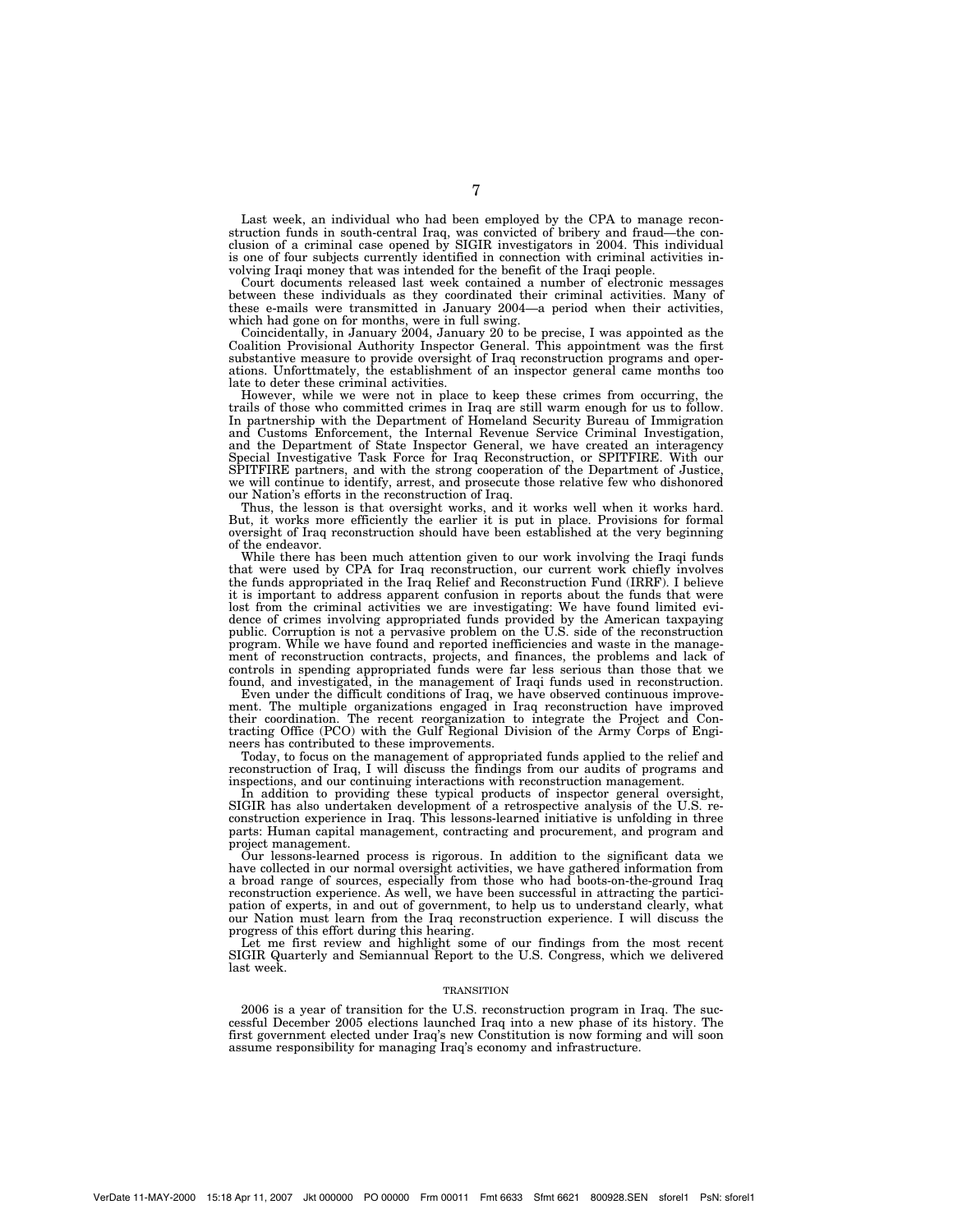By the end of this fiscal year, the United States expects to have fully obligated the Iraq Relief and Reconstruction Fund (IRRF). IRRF dollars represent only a portion of the amount estimated by the World Bank and United Nations (U.N.) to be necessary to restore Iraq's infrastructure. The IRRF has provided a substantial downpayment on what will be a lengthy restoration process. The progress made thus far with U.S. reconstruction funds has supplied the new Iraqi Government with a significant start toward establishing an effective infrastructure and eventual prosperity.

As more and more IRRF-funded projects are completed, the U.S. agencies and elements that currently manage and implement the overall U.S. reconstruction effort, including the Iraq Reconstruction Management Office (IRMO), U.S. Agency for International Development (USAID), and the U.S. Army Corps of Engineers Gulf Region Division Project and Contracting Office (GRD–PCO), will implement transition strategies to ensure that completed projects and related assets are turned over to the appropriate Iraqi officials who have the training and budgetary resources necessary to sustain them.

As the transition process gains momentum, the U.S. reconstruction presence in Iraq should begin to shift toward foreign assistance programs managed by the Department of State (DOS) and the U.S. Agency for International Development parumem<br>(USAID).

Regarding the reconstruction transition, SIGIR has several concerns:

- Do all of the U.S. reconstruction implementing agencies in Iraq have strategic plans in place for transitioning their respective parts of the reconstruction program?
- Are there sufficient resources to support capacity development for national and local government officials, operations and maintenance, infrastructure security?
- Have Iraqi officials sufficiently budgeted and planned for the essential maintenance of the new, U.S.-provided, infrastructure?
- Is the United States prepared to sustain the reconstruction presence required to complete planned projects that may take another 3 or 4 years to complete?

There are significant signs that transition planning is being implemented—the Iraq Reconstruction and Management Office, Department of State, and Department of Defense are reviewing critical issues of funding and transition. The importance of this issue compels SIGIR to announce a new audit to review all reconstruction transition planning.

#### RECONSTRUCTION GAP

SIGIR introduced the concept of the Reconstruction Gap with our October 30 report to Congress. We define the Reconstruction Gap as the difference between what was originally planned for reconstruction in the various sectors and what will actually be delivered.

To be clear, this is not an alarm bell, but merely an observation of a current reality: Changing conditions in Iraq, including deteriorating security conditions and evolving political and economic priorities, required IRRF reprogramming that altered sector funding levels and projected outcomes.

During the last quarter, we conducted an audit to examine the Reconstruction Gap further. We found that the U.S. Government will not complete the number of projects anticipated by the IRRF program allocations in the November 2003 legislation. Our audit found these shortfalls:

- Of the 136 projects originally planned in the water sector, only 49 (36%) will be completed. Most of the projects planned in sewerage, irrigation and drainage, major irrigation, and dams have been cancelled.
- Of the 425 projects originally planned by CPA in the electricity sector, only 300 (70.5%) will be completed. Of the 3,400 additional megawatts planned for the generation subsector, 2,200 megawatts will be delivered.

These shortfalls are substantially attributable to the autumn 2004 IRRF reprogramming, which increased the funding available for security by reducing the allocations to the water sector from \$4.3 billion to \$2.1 billion (down 51.2%). The electricity sector dropped from \$5.560 billion to \$4.309 billion (down 22.5%). Allocations to certain other sectors in addition to security increased: The Private Sector Development sector grew from a very low by 420 percent, and the Justice, Public Safety, Infrastructure, and Civil Society sector rose by 70 percent.

A number of factors combined to make these program changes necessary, the most significant being the rise of the insurgency. A new strategy that was more responsive to the new security and political situation in Iraq resulted in the reallocation of a total of \$5.6 billion in IRRF funding since August 2004. Additionally, adminis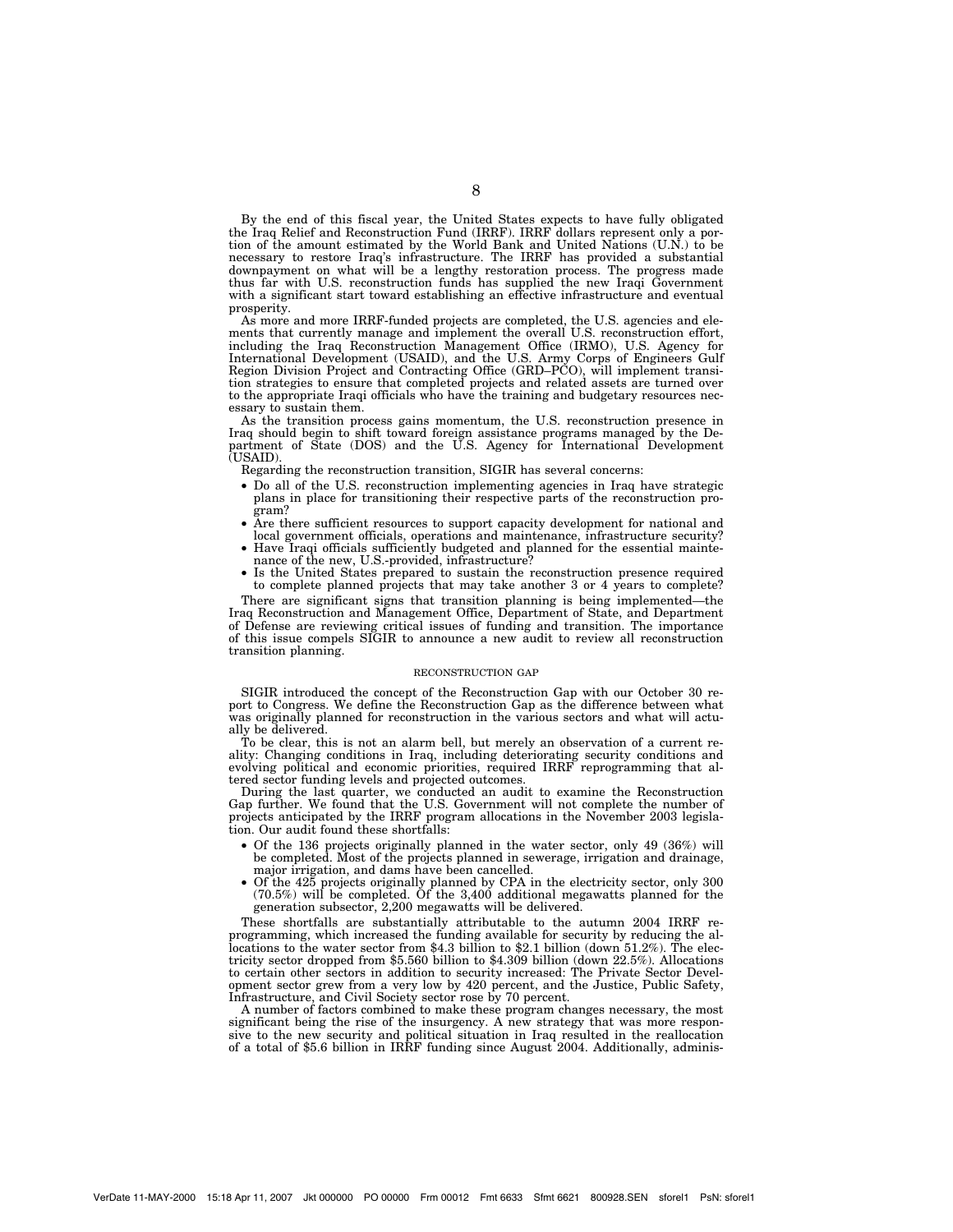trative costs of the U.S. agencies implementing IRRF programs caused another \$425 million in program cuts. Another \$350 million is now budgeted for new sustainment activities that were not included in original planning. Finally, the following factors have also contributed to the reconstruction gap:

- Inadequate or nonexistent cost estimates for many projects in the original No-
- Increased costs of materials, particularly in the oil and gas sector, aggravated by smuggling of subsidized construction materials across Iraq's borders;
- 
- 
- High costs of contractor security;<br>• High costs of project delays caused by intimidation and violence;<br>• Evolving reconstruction priorities to fit the Multi-National Force–Iraq campaign plan and political requirements; and<br>Lack of oversight of reconstruction projects as they developed.
- 

I believe that more resources must be allocated to sustainability—the ability of a program to deliver its intended benefits for an extended period of time after major financial, managerial, and technical assistance from an external donor is terminated.

But the story of the Reconstruction Gap is fundamentally about security needs driven by a lethal and persistent insurgency. In addition to the reallocation by DOS of \$1.8 billion to training and equipping Iraqi security forces, the costs for the security of contractors have risen on average to more than 25 percent.

While this security spending reduces the funds available for actual reconstruction, it is vital. This is demonstrated most clearly by the number of contractors killed, kidnapped, or wounded. Intimidation of workers continues to delay projects, and the insecure environment has driven away critically needed foreign technicians in the essential service sectors.

It is difficult to overstate the impact of violence on the reconstruction program. Often, those commenting on Iraq reconstruction begin by stating that electrical capacity is lower than prewar levels. They are correct. However, not many realize that electrical capacity grew above prewar levels in mid-2004 and peaked in July 2005. Since then, however, the insurgents have targeted the electrical infrastructure, sabotaging the towers that carry high-voltage lines to Baghdad from generating facilities in the south. As well, increasing demand for electricity, provided to consumers at no cost, the influx of new appliances and new customers, and the creation of new industries, businesses, factories, and jobs also contribute to nationwide shortages.

## SUSTAINABILITY

SIGIR audit report published October 24, 2005, noted: ''There is a growing recognition that the Iraqi Government is not yet prepared to take over the near- or long-term management and funding of infrastructure developed through the IRRF projects.'' Key recommendations from the October quarterly report—including the creation of a sustainment coordinator—have been implemented, but the coordinative function should continue to be a high priority for reconstruction managers in Iraq.

SIGIR audits conducted this quarter made these key sustainability recommendations:

- Create a single database of IRRF-related assets and provide it to the Iraqi Government to support planning and budgeting.
- Coordinate plans and funding for the sustainment of Commander's Emergency Response Program (CERP) construction projects with DOS, IRMO, GRD–PCO, and USAID.

Through our project inspections, which are conducted by teams of SIGIR auditors and engineers, we also gain insight into the sustainability of reconstruction projects.

#### COST-TO-COMPLETE

The cost-to-complete a project is defined as the total estimated cost of the project, less the actual cost of work performed to date. Nearly a year ago, SIGIR reported that the U.S. reconstruction program did not have reliable cost-to-complete estimates for its projects. The failure to compile and report cost-to-complete information, as required by Public Law 108–106, has made it difficult for implementing agencies to exercise effective fiscal management of IRRF dollars. Without current and accurate cost-to-complete data, management cannot determine whether sufficient funds will be available to complete ongoing work, nor can it project the availability of funds for any new programs or projects. This has also deprived SIGIR of

the financial visibility I need to execute my oversight responsibility.<br>For the past year, SIGIR auditors have continually pressed for accurate cost-to-<br>complete data. DOS confronted the issue last spring: In March 2005, a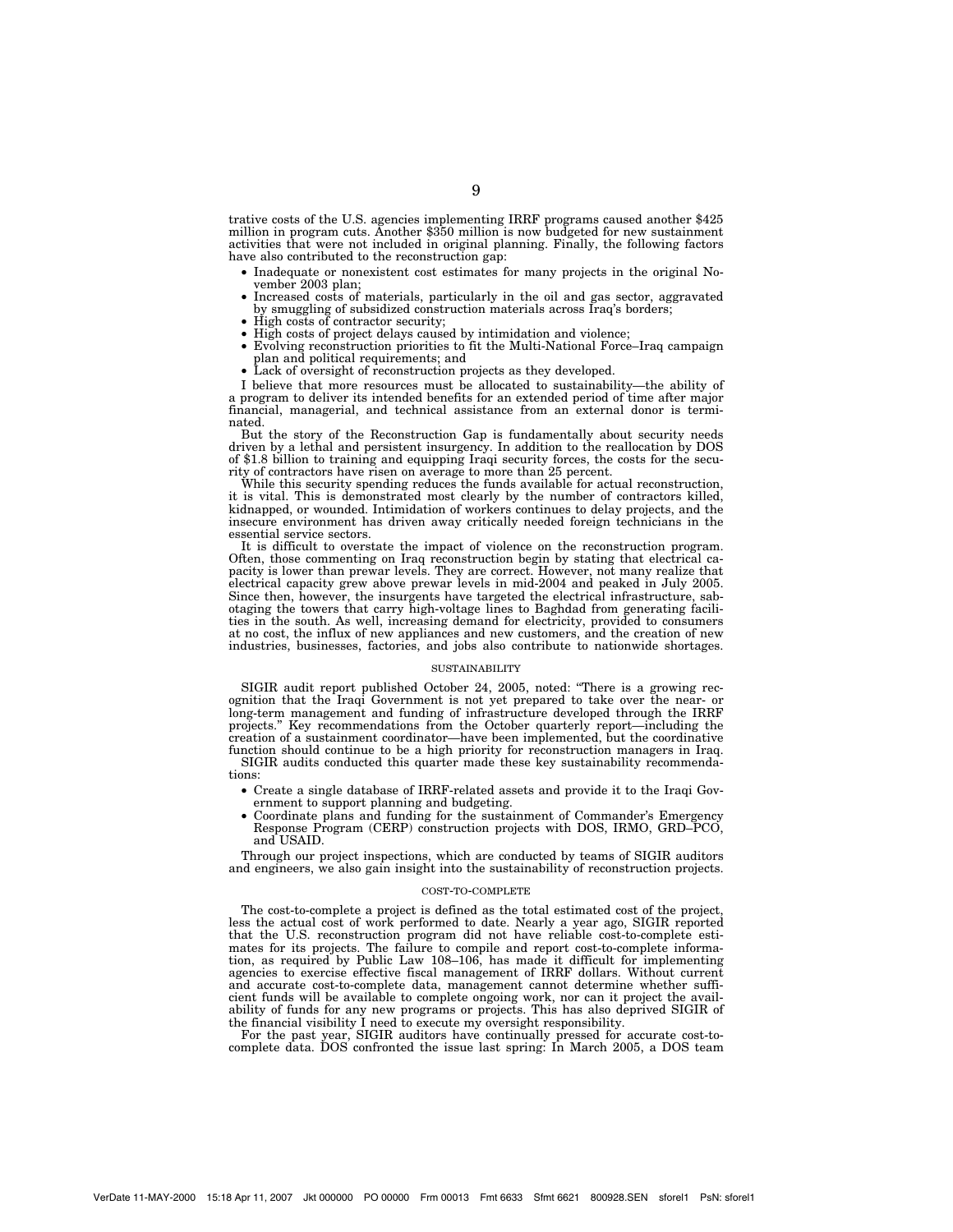went to Baghdad to press for cost-to-complete data from agencies implementing the IRRF. This effort has produced limited success.

#### ANTICORRUPTION EFFORTS

Success in the reconstruction could be eroded in the long term unless Iraq is successful in developing and implementing substantial anticorruption measures. SIGIR is committed to intensifying U.S. efforts to promote an effective anticorruption system within the Iraqi Government and commends the U.S. mission's efforts thus far to support anticorruption institutions in Iraq. In the October 2005 Quarterly Report, we urged the Ambassador to hold an anticorruption summit, which he did in November 2005. The summit resulted in a proposal for a joint United States-Iraqi Anticorruption Working Group and initial agreement on the need for more training for officials from the Board of Supreme Audit, the Commission on Public Integrity, and the inspectors general of the Iraqi Ministries. The Embassy Anticorruption Working Group previously identified several major priorities, including:

- Promoting market reforms and reducing subsidies;
- Helping to reinforce the weak law enforcement structure; and
- Creating a public education campaign on the corruption issue.

SIGIR continues to support the Iraqi inspectors general system since its inception in 2004. The Iraqi IGs are charged with auditing, investigating, and reviewing the accountability and integrity of the Ministries, and with preventing, deterring, and detecting waste, fraud, and abuse. Although this is a new system in Iraq, and in the region, and will take time to function effectively, the continued development and progress is encouraging.

In addition, the Board of Supreme Audit (BSA), though a holdover from the prior regime, is well respected by senior Iraqi officials and provides effective audit work across all Ministries. Despite the hazardous environment in which we all find ourselves working, the BSA has expressed interest in using SIGIR's audit work in its own efforts.

As the anticorruption efforts continue, SIGIR will audit to evaluate progress.

#### THE HUMAN TOLL

The lethal environment in Iraq continues to pose extraordinary challenges to reconstruction contractors. Since reconstruction began in March 2003, 467 death claims for contractors of all nationalities have been submitted under the Defense Base Act, according to the U.S. Department of Labor. The daily situation reports of the Gulf Region Division of the U.S. Army Corps of Engineers present the full range of dangers facing those who work on reconstruction projects in Iraq. The reports routinely list kidnappings, murders, attacks, bombings, armed vandalism, and threats. The January 13, 2006, report, for example, listed a car bombing, a gunshot through a car window, armed vandalism, a threat delivered by five armed and masked men on a jobsite, and six attacks on contractors.

#### INFORMATION SYSTEMS MANAGEMENT

Throughout 2005, SIGIR advised IRMO of the need for a single database for reconstruction projects in Iraq. Last quarter, IRMO mandated the creation of a consolidated database by December 2005, but this system has yet to become operational. As a result, it is difficult for me to assess the current progress of the overall project portfolio or to identify potential problems with individual projects. The reconstruction effort is too large and too important to be managed without access to accurate and complete data about the projects involved. IRMO and the implementing agencies in Baghdad are trying to develop a common policy and process to facilitate the legal, financial, and logistical transfer of assets to the Iraqi Government. Two interagency working groups in Baghdad are addressing the problem. We continue to develop the SIGIR Iraq Reconstruction Information System (SIRIS), but the difficulties in extracting data from U.S. Government agencies in Iraq hinder our responsiveness.

#### LESSONS LEARNED

Recognizing an exceptional opportunity to fulfill an important need, SIGIR has undertaken the task to derive the lessons that should be learned and retained from our Nation's experience in the rebuilding of Iraq. While this goes beyond the normal functions of an inspector general, we feel we have a responsibility to provide valuable advice as the United States develops new approaches to stabilization and reconstruction operations.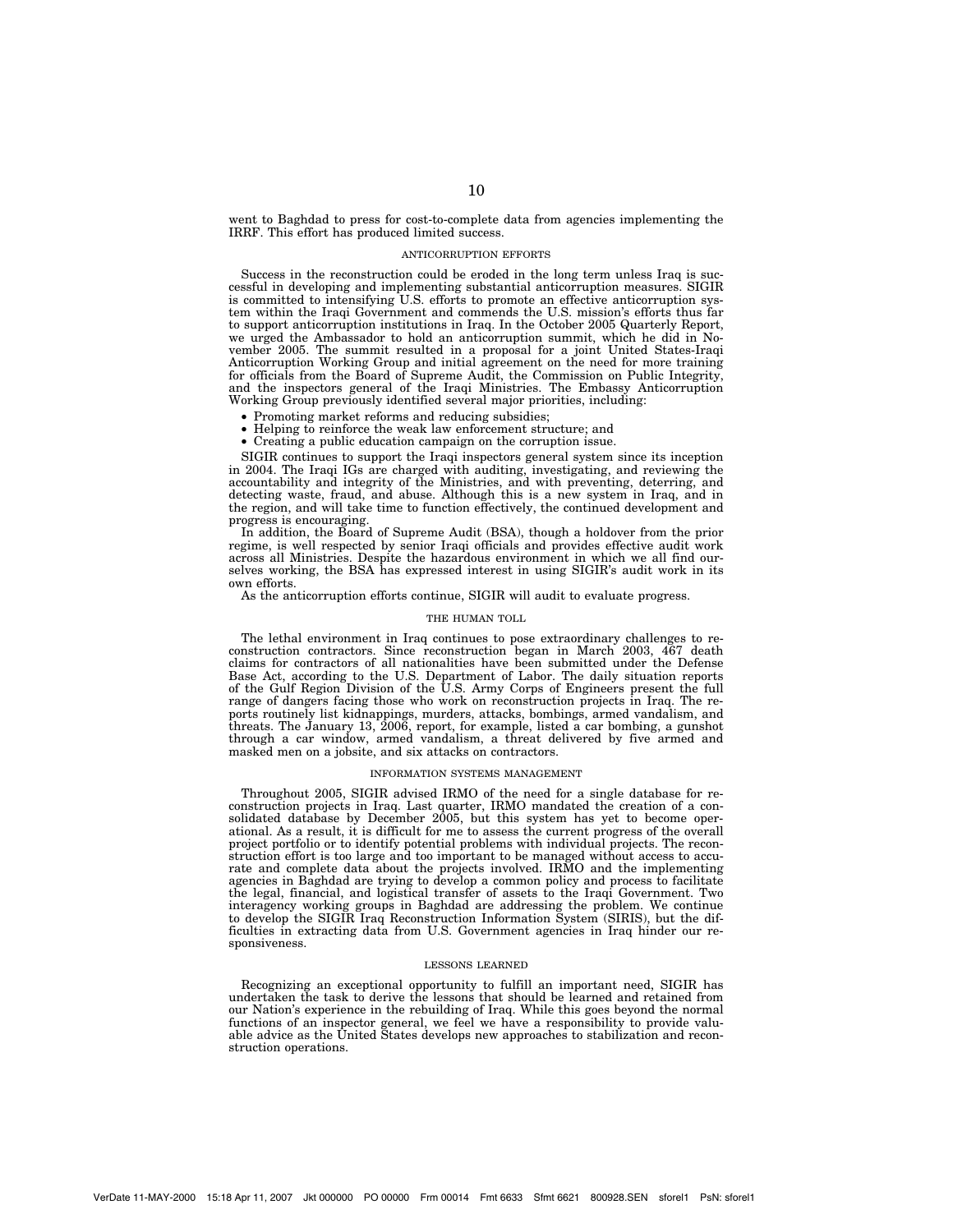Through a process as rigorous as is to be expected from an inspector general, we are identifying and cataloging the most significant challenges the U.S. Government has faced, and making recommendations to guide efforts both to develop national capabilities, and planning for contingencies. This process involves substantial research; we have drawn on the expertise and experiences of those who served in Iraq and those who participated or observed from the outside. Perspectives gathered through interviews and inputs of individuals are then incorporated into white papers, which provide the foundation for discussions by panels of senior executives and experts from government, industry, and academia. From these discussions emerge more substantial white papers and specific recommendations, which are then refined through a review and comment process by the participants. Once we achieve consensus, the final, and authoritative, report is published.

Begun in September 2004, the SIGIR Lessons Learned Initiative focuses on three substantive areas that have affected the success of Iraq reconstruction programs and operations:

- Human Capital Management;
- 
- Contracting; and Program and Project Management.

The first lessons-learned forum, held on September 20, 2005, focused on human capital management and the range of personnel issues that emerged. The resulting report, ''Iraq Reconstruction Lessons Learned: Human Capital Management,'' will be released shortly, but several conclusions can be clearly drawn:

- There was no template for recruiting personnel to staff a temporary surge relief and reconstruction effort.
- There was no contingency organization to lead the reconstruction and relief process.

The efforts in Iraq would have been greatly enhanced if a reserve civilian corps existed to deploy in such a situation, and contracting out the many responsibilities led to a lack of coordination. But it is important to remember that the Iraq reconstruction experience was affected by special circumstances that inhibited the ability to execute workforce planning. These circumstances included the temporary nature of the Coalition Provisional Authority, the deteriorating security environment, and inaccurate prewar intelligence on the existing Iraqi bureaucracy.

SIGIR began research on Iraq reconstruction contracting in early autumn 2005. In December 2005, we completed a draft Contracting Lessons Learned Report, which we presented to two forums made up of experts involved with Iraq Reconstruction contracting. The first forum was for government officials, academics, and officials of nonprofit organizations and think tanks. The second forum was for private sector personnel who held (or hold) Iraq reconstruction contracts from USAID and/or DOD. We are currently in the process of incorporating the information gained from these two events, further research, and interviews into the draft report. The revised paper will then be sent to forum members and other appropriate persons for vetting, before final publication.

Based on our research thus far, SIGIR has made the following key observations concerning Iraq reconstruction contracting:

The need for cooperation and collaboration is the overarching requirement for successful post-conflict reconstruction contracting. The job in Iraq proved just too big for one agency or contractor. U.S. agencies and departments have various capacities, flexibilities, and differing areas of expertise in terms of contracting and program management. In Iraq, efforts seemed to be most successful when different agencies understood and leveraged each other's mandates, needs, skills, and strengths. Unfortunately, SIGIR research found many situations in which agencies' lack of cooperation contributed to contracting inefficiencies.

#### OTHER OBSERVATIONS

- *Inclusion of Contracting Staff From the Beginning of Any Reconstruction Effort.* SIGIR research found that there was general agreement among agencies concerned with Iraq reconstruction that contracting plays a central role in mission execution and cannot be an afterthought in the planning process. Whether for stabilization or reconstruction, contracting officials can provide an accurate and holistic picture of the resources needed to efficiently contract for a given mission. This understanding extends to the number of personnel required, their skills and functional areas, and the systems and procedures required for them to operate efficiently.
- *Use of Flexible Contracting Mechanisms*. There is mixed opinion in the govern-<br>ment contracting community about whether a "wartime FAR" or other additional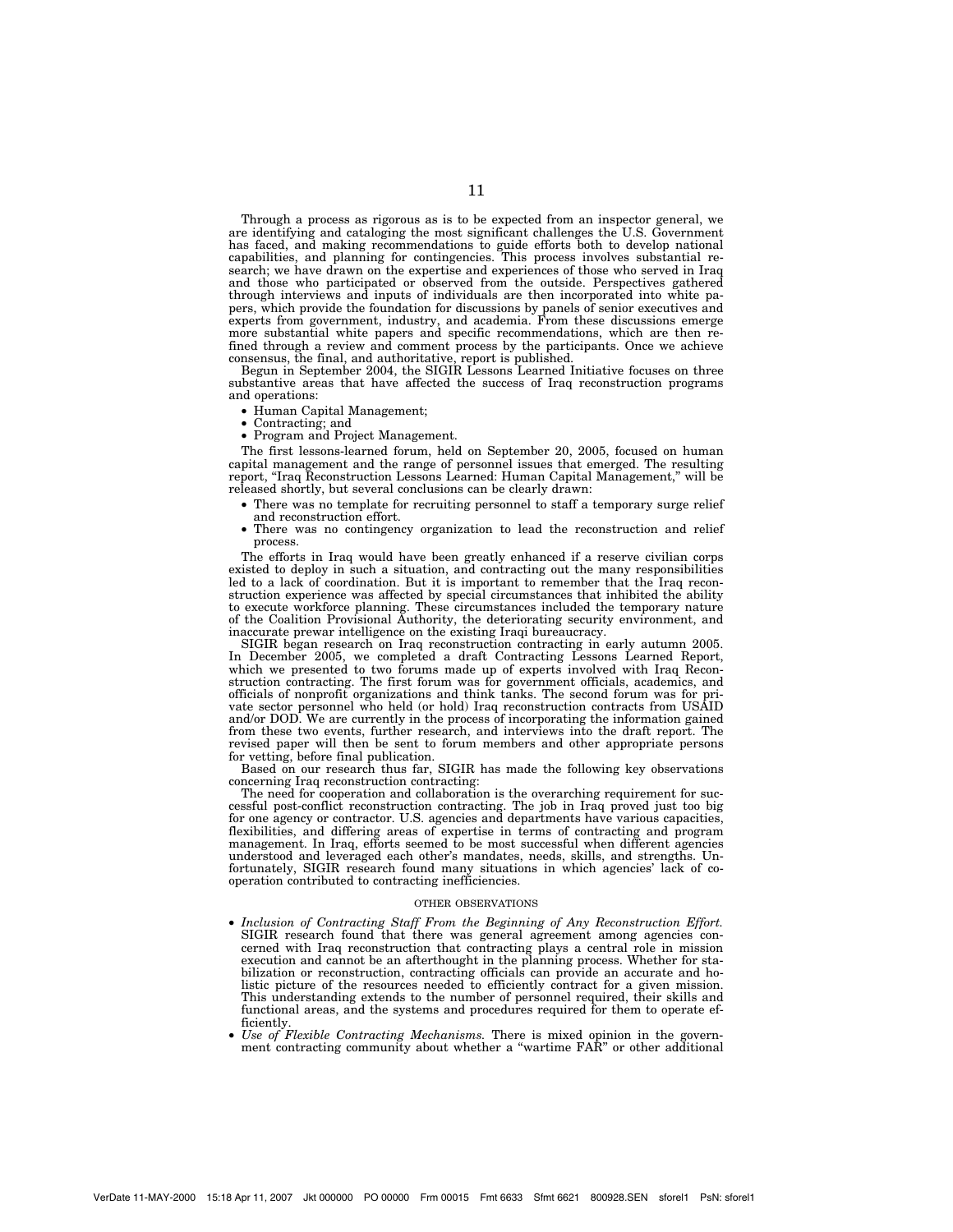contracting regulations are required for post-conflict reconstruction efforts. Our information to date indicates that there needs to be a broader understanding of the flexibilities that currently exist in the FAR and its supplements, as well as the acceptable use of waivers and other provisions that apply when speed and flexibility are critical. SIGIR research indicates that not all contracting personnel in Iraq were properly informed about FAR flexibilities and thus were sometimes hesitant to use them, fearing that they might be subject to penalties for incorrect or improper use of these options. Methods are needed that would ensure personnel have the necessary knowledge and also the confidence to use such flexible mechanisms when necessary. • *The Need for Better Requirements.* In order to efficiently procure an item or a

- service, contracting personnel must be provided with an adequate description of<br>customers' needs. The inability to properly define and prepare these "require-<br>ments statements" for projects appears to be a significant and tracting personnel must work closely together on a continuing basis. There also needs to be sufficient personnel on the customer side—both in the field and in the United States—capable of laying out requirements with appropriate detail and accuracy. Moreover, in Iraq, this ability must be transferred to local personnel through capacity-building, in order to strengthen long-term contracting capabili-
- ties.<br>
 Use of Special Contracting Programs. During the reconstruction effort in Iraq,<br>
various programs containing flexible funding and contracting mechanisms were<br>
used in order to enable quick execution of small-scale vention in Iraq, while others apparently evolved out of necessity during the con-<br>flict, such as the Commanders' Emergency Response Program (CERP) and the<br>Commanders' Humanitarian Relief and Reconstruction Program (CHRRP)" the electricity sector.
	- Æ The focus of these programs was to meet immediate needs—especially employment generation that would help ameliorate security conditions—and not necessarily the long-term reconstruction of the country. Yet, these smaller programs appear to be vital to creating an environment conducive to and able to absorb larger, more sustainable reconstruction efforts.
	- absorb larger, more sustainable reconstruction efforts.<br>
	C Given the generally positive performance of these programs, it would be impor-<br>
	tant in future reconstruction efforts to make available designated pools of flexible funds for such initiatives, and to create standardized, but unconstrictive, mechanisms for contracting and managing these funds. It should be noted, however, that these programs can present accountability challenges due to their speed and flexibility.
- *Sustainment of Advances and Innovations.* Lessons have been learned throughout the experience of Iraq reconstruction contracting, resulting in improvements to contracting and related processes. Examples include: The development of civilianmilitary partnerships, creation of centralized contracting coordination, flexible contracting mechanisms, and personnel who arrive in-country better prepared to carry out their required tasks. This gain in understanding and capability needs to be institutionalized within the concerned U.S. Government agencies for application in future post-conflict reconstruction events.

Overall Impact of the Security Situation on Contracting. This is an area where SIGIR continues to carry out research and looks forward to providing more information as our findings develop.

The third and final topic we are reviewing in our lessons-learned initiative is program and project management. We are in the process of compiling a list of subject matter experts, and we plan to convene a forum in April.

I hope that the lessons-learned initiative will enhance ongoing efforts in Iraq as well as to inform future U.S. reconstruction and stabilization planning and programs.

#### THE WAY AHEAD

As I have noted, 2006 is a year of transition for Iraq reconstruction, and, of course, the Congress will face key decisions. As of February 1, the State Department reports that 84 percent of the \$18.4 billion Iraq Relief and Reconstruction Fund is obligated, under contract. What remains is less than \$3 billion, which we estimate will not permit the completion of all projects that were envisioned when the require-ment for \$18.4 billion was being determined in late 2003.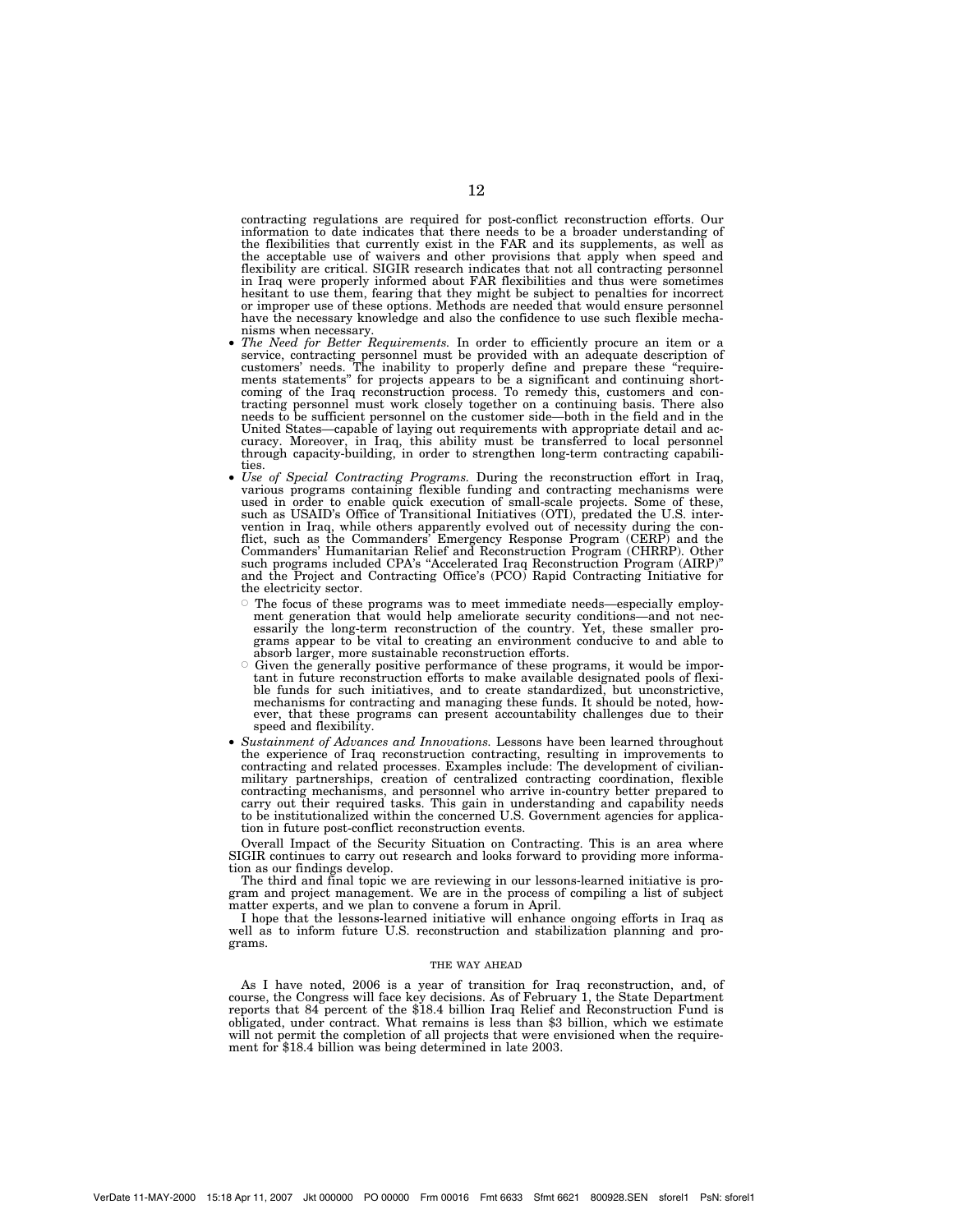While SIGIR has identified a Reconstruction Gap based on these initial requirements, and noted that water and electrical projects will not be completed, I reiterate that this is an observation—not an alarm bell.

Our conclusions on this matter do not constitute an evaluation of the original list of projects. We are not saying that all of these problems must be finished to complete successfully the U.S. investment in the reconstruction of Iraq. In our view, rather than to focus the remaining resources on finishing up this list of projects, our investment in ensuring the sustainment of projects that are, or will be, completed, and efforts toward building the capacity of the Iraqis to take over the repair of their infrastructure will bring a much higher return.

Also, among the improvements we have observed in the past year is the development of an integrated information management system to provide a more accurate picture for program management.

I am pleased to say that the cooperation that this inspector general is receiving from those engaged in Iraq reconstruction is refreshing. When I return to Iraq later this week, I will be in regular contact with senior reconstruction management, including IRMO director, Ambassador Dan Speckhard, Army Corps of Engineers Gulf Regional Division commander, BG Bill McCoy, and MG Darryl A. Scott, who recently relieved MG John Urias, as Commander, Joint Contracting Office–Iraq. As well, I regularly meet with Ambassador Zalmay Khalilzad and the Multi-National Force–Iraq commanding general, George W. Casey, Jr. Our relations are positive and productive and they are providing our 45 SIGIR auditors, inspectors, engineers, and investigators in Iraq the access they need to provide this important oversight.

#### **CONCLUSION**

We at SIGIR are vigorously carrying out the duties and responsibilities assigned by Congress in a highly hazardous environment. I am proud of my staff's commitment and willingness to serve in a dangerous land far from their families. We will continue to ensure effective oversight and timely reporting, and to promote the success of the Iraq reconstruction plan.

I am gratified that Congress has recognized the impact of my office through the extension of our tenure. On November 10, the Congress passed Foreign Operations, Export Financing, and Related Programs Appropriations Act, 2006 containing an amendment to extend the duration of SIGIR oversight by modifying the SIGIR termination clause to base it upon the level of IRRF expenditures, instead of obligations. I will continue to serve Congress and the Secretaries of State and Defense by providing rigorous oversight to prevent waste, fraud, and abuse in Iraq.

I appreciate this opportunity to participate in this important hearing, and I look forward to answering any questions that the committee may have.

The CHAIRMAN. Thank you very much, Mr. Bowen, for your testimony.

As promised, the ranking member is here, and, at this point, I would like to ask him for his opening comments.

#### **OPENING STATEMENT OF HON. JOSEPH R. BIDEN, JR., U.S. SENATOR FROM DELAWARE**

Senator BIDEN. Well, I'll be very brief, Mr. Chairman.

I'd like to ask that my opening statement be placed in the record. The CHAIRMAN. It will be placed in the record in full.

Senator BIDEN. I will just reference two parts of it.

First of all, I want to thank all the witnesses for being here, and thank you for having this hearing, Mr. Chairman.

And, Mr. Bowen, your report, I thought, was first rate, and I'm happy to hear that you're getting full cooperation. It does not surprise me. At this point, I think we have a first-rate Ambassador in place, and I think people want to straighten things out. The problems are legion. Some of them have been inherited, some we made ourselves:  $\tilde{A}$  lack of prewar planning, decrepit infrastructure that had been looted and raided, a security vacuum—as your report points out, security's worse now than it was in 2003 and 2004 and, I would argue, in the beginning of 2005, a misguided focus on mas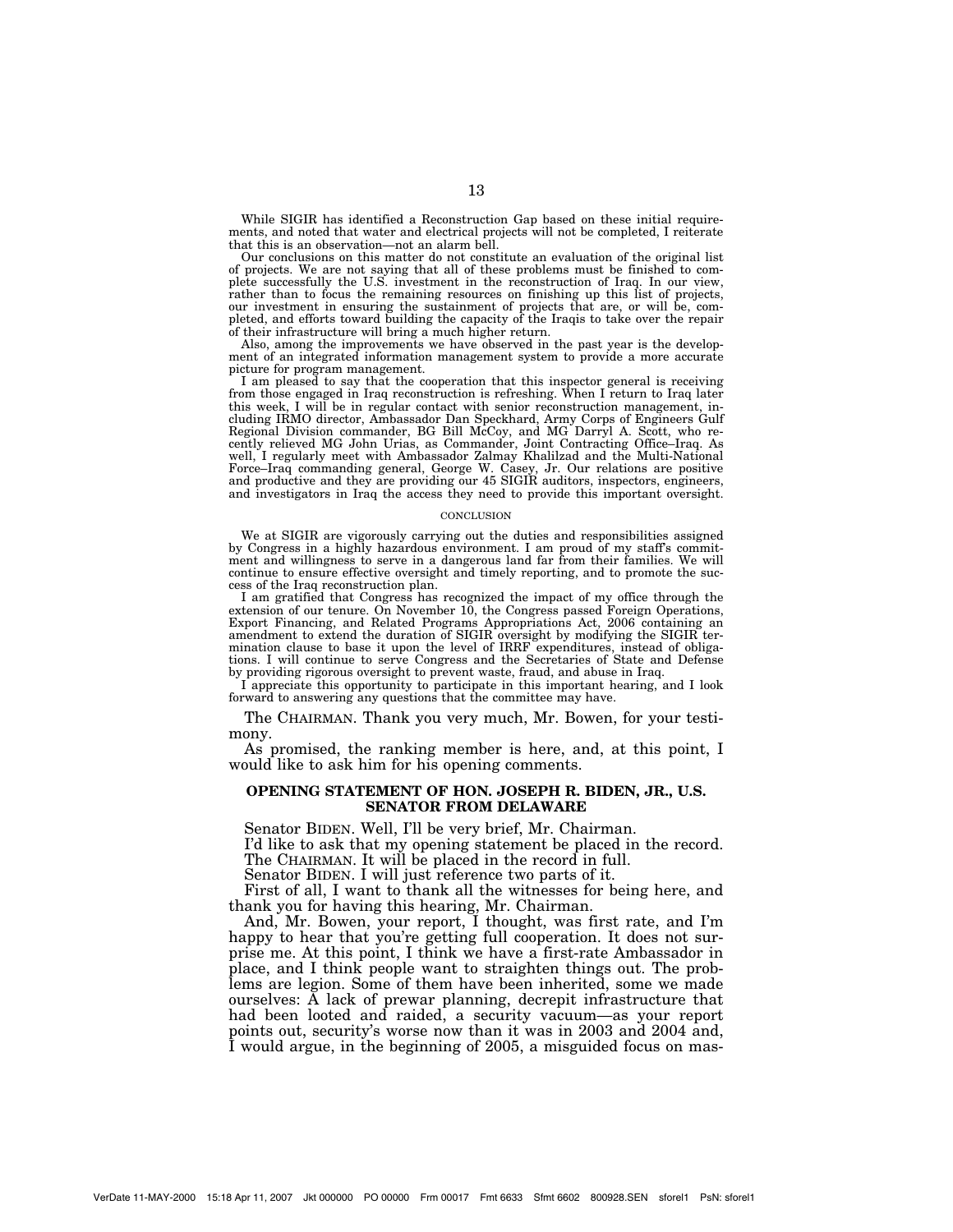sive centralized projects, in my view, and, to my surprise, the extent of the corruption. And you don't even know how wide that is yet.

We have missed all of our major reconstruction targets by significant amounts, whether it was oil, electricity, water. There has been progress. We've built hundreds of schools and clinics in an incredibly difficult environment. Men and women in the State Department and AID have performed with extraordinary bravery and skill. But they're working against significant odds. And the irony is, after being told—I think, accurately—that we had to move quickly with this \$18.4 billion a couple of years ago, because it had to have an immediate impact, here we are with \$9 billion of it not spent yet, a significant portion being built on security, roughly \$5,000 per Iraqi, so far. And I'm being a little facetious, but sometimes I wonder if we might have not been better writing a check for \$5,000 for every Iraqi, in terms of changing their attitude.

But I'm anxious to hear the rest of the witnesses. And, most importantly—and I think the whole committee would say this, on both sides—we're anxious to get this right. There's not much time left. There's not much time left. So, we look forward to your continued effort to, for lack of a better phrase, "clean things up." And now that the transfer of this responsibility is at State, a lot of it, I'm looking for continued improvement, but we need significant, significant improvement.

So, I thank you, Mr. Chairman, and I apologize to all of you for watching the caboose of the train leave as I jumped in my car and tried to get down here in time. And I apologize for that.

So, thank you, Mr. Chairman.

[The prepared statement of Senator Biden follows:]

#### PREPARED STATEMENT OF HON. JOSEPH R. BIDEN, JR., U.S. SENATOR FROM DELAWARE

The next 6 months will help determine whether Iraq comes together or falls apart, and whether our mission is a success or a failure.

The drawdown of American troops is already underway—I believe we will be down to 100,000 Americans by the end of this year, and half that number by the end of 2007.

The critical question now is whether we will leave Iraq with our security interests intact, or whether we will have traded a dictator for chaos.

The answer will depend on our success in three areas:

First, we need to generate international pressure on Iraq's main communities to form an inclusive government and agree to a consensus constitution;

Second, we must build Iraqi police and army forces with the leadership, training, equipment, and logistical capabilities to operate on their own;

Third, we must develop Iraq's governing capacity and ability to deliver basic services.

Until recently, the administration's reconstruction effort in Iraq has been a textbook case of how not to go about rebuilding post-conflict.

The problems are well known and legion. Some we inherited. Some we made ourselves.

A lack of prewar planning. A decrepit infrastructure run into the ground by three decades of neglect. A security vacuum that made reconstruction sites even more vulnerable to sabotage. A misguided focus on massive, centralized projects run by multinationals instead of small bore, Iraqi-led efforts with short-term payoffs. Gross mismanagement and corruption.

Now, many Iraqis have less electricity than they did before the war. Last week, for example, the residents of Baghdad had just 5 hours a day.

Oil exports lag 700,000 barrels a day below target, depriving Iraq of up to \$15 billion a year.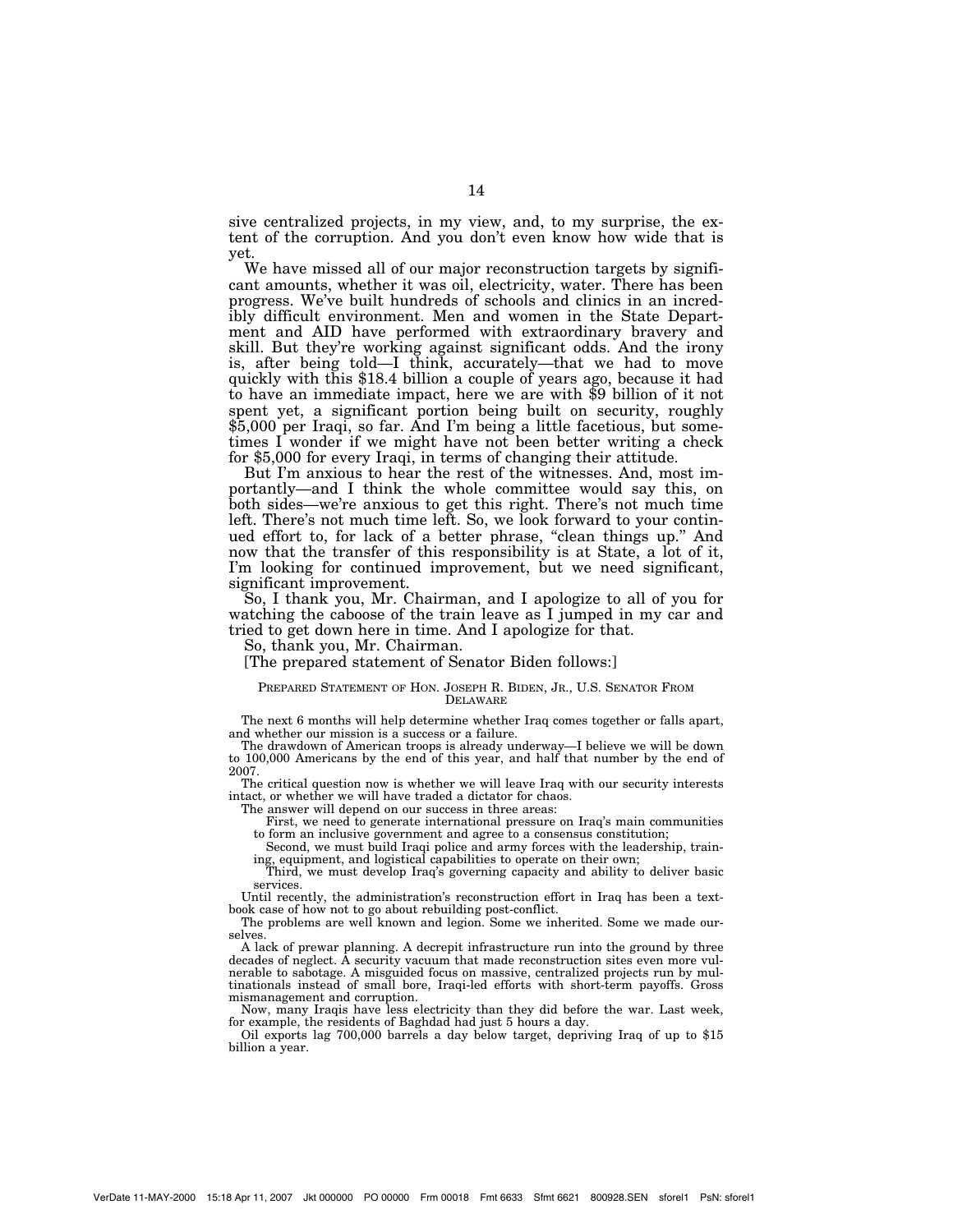Too many homes have dirty water flowing from their taps and untreated sewage on their doorsteps. Unemployment is estimated at 40 percent—providing a steady supply of recruits to the insurgency.

Yes, there has been progress—we've built hundreds of schools and clinics—in an incredibly difficult environment. Men and women from the State Department and AID have performed with extraordinary bravery and skill. But they are working against the odds—odds made even longer by the miscalculations of their leadership here in Washington.

The result is what Mr. Bowen has accurately described as a ''reconstruction gap'' between what was promised and what has been delivered.

This is not what the American people expected when Congress committed over \$20 billion to rebuild Iraq. That translates to roughly \$5,000 per Iraqi householdmore than 5 years salary for an average Iraqi.

Given the mismanagement, graft, and astronomical security costs, Mr. Bowen and others have described, one wonders whether we would have been better off simply writing a \$5,000 check to every Iraqi family.

During hearings the chairman and I held before the war, it was obvious that military planning was far ahead of civilian planning for the day after—or what we called the "Decade After."

Now, almost 3 years later, the question is: Are we 3 years too late? Can we still turn this reconstruction effort around and deliver real results for the benefit of Iraqi people—and for the sake of our own interests in Iraq? If so, what will it take to do that? That's what I hope our witnesses will talk to us about today. Thank you.

The CHAIRMAN. Thank you very much, Senator Biden.

I'm going to call now on Mr. Christoff, then Ambassador Jeffrey, and then Mr. Kunder, so you will know the sequence.

Joseph Christoff is Director of the International Affairs and Trade of the Government Accountability Office, the GAO, in Washington, DC.

And we're very pleased to have you. If you'll please proceed with your testimony.

# **STATEMENT OF JOSEPH A. CHRISTOFF, DIRECTOR, INTER-NATIONAL AFFAIRS AND TRADE, GOVERNMENT ACCOUNT-ABILITY OFFICE, WASHINGTON, DC**

Mr. CHRISTOFF. Thank you, Mr. Chairman and members of the committee. Thanks for inviting GAO to this important hearing.

My testimony today is based upon numerous reports that GAO has issued on security, cost, and reconstruction issues in Iraq. First, I'd like to discuss three key challenges that the United States faces in both stabilizing and rebuilding Iraq.

And, again, the first challenge is security. The continuing strength of the insurgency has made it difficult for the multinational force to transfer security responsibilities to Iraq and to draw down United States forces. Iraqi forces are growing in number, and they're taking an increasing lead in counterinsurgency operations. However, these forces will not be able to operate independently for some time, because they need logistical capabilities, ministry capacity, and command, control, and intelligence structures.

Security has also affected the cost and schedule of reconstruction efforts. The State Department has reported that security represents 16 to 22 percent of the cost of infrastructure projects. But security is not the only problem. Other problems include disagreements among United States agencies, contractors, and Iraqi authorities on priorities, uncertain site ownership, high staff turnover, inflation, and unanticipated site conditions.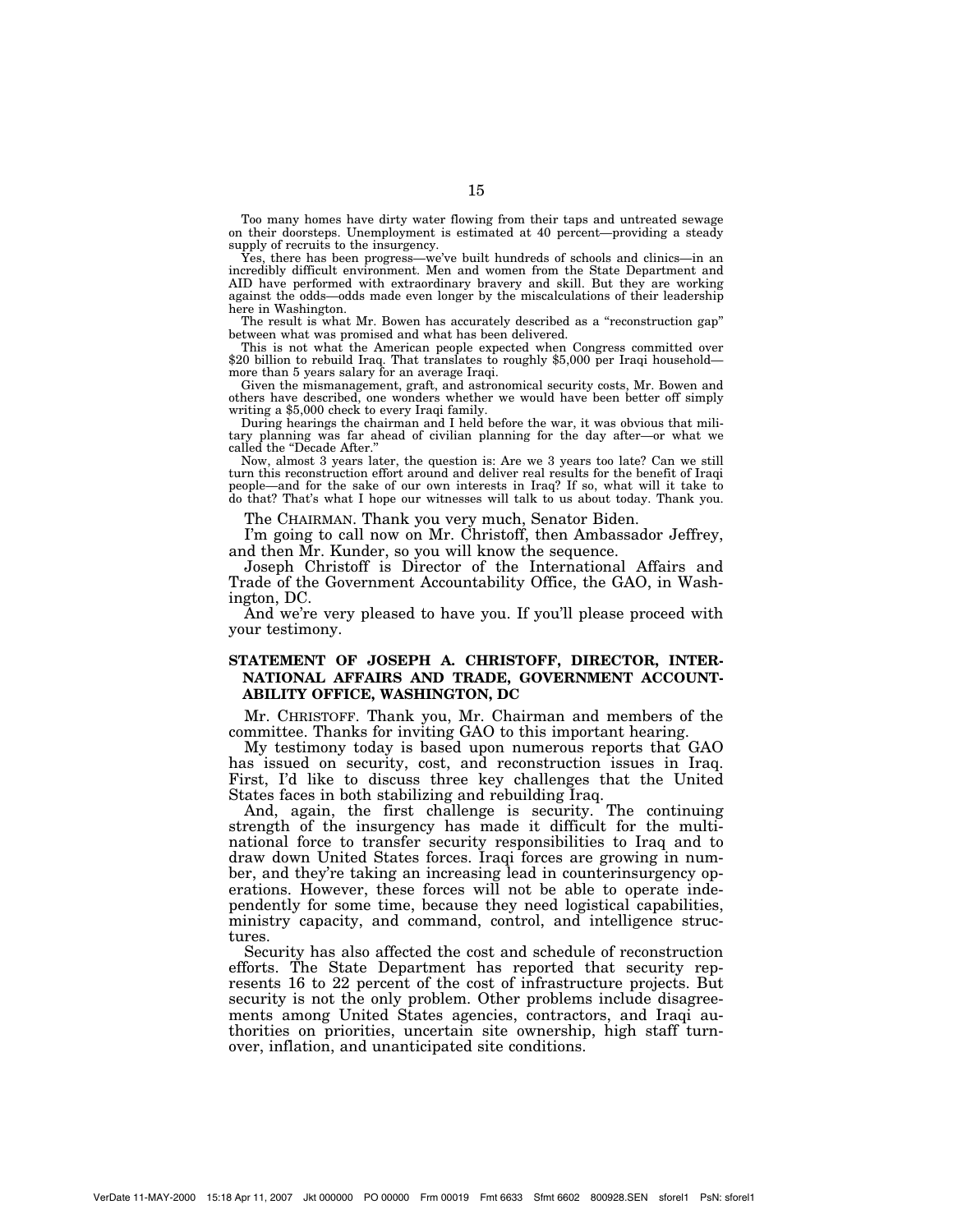The second challenge the United States faces is developing performance measures. Most measures do not assess how United States efforts are making a difference in the lives of the Iraqi people. In the electricity sector, the United States tracks the number of megawatts added to the power grid, but does not track the hours of uninterrupted service Iraqis receive daily. In the water sector, the United States reports the number of projects completed, rather than the number of clean water reaching Iraqi households.

The third challenge is sustainability. The Iraqi Government has not been able to sustain the rebuilt infrastructure, due to shortages of power, trained staff, and supplies. As of July 2005, \$52 million in water and sanitation projects were not operating, or were operating at low capacity, due to these problems. In the electricity sector, some powerplants are using low-grade oil to fuel turbine engines designed to operate on natural gas. Iraqi powerplant officials told us that they had not received the additional training needed to operate and maintain these new engines. In response to our findings, the State Department has begun to develop metrics for measuring progress and plans for sustaining the U.S.-built infrastructure. And the fiscal year 2007 budget proposes resources for sustaining Iraq's infrastructure and building ministry capacity.

Let me also turn to the challenges that a new Iraqi Government will face.

Iraq will likely need more money for reconstruction than the \$56 billion the World Bank estimated in 2006. The country's needs have increased, due to additional security costs, looting, sabotage, and more severely degraded infrastructure. In the oil sector alone, the Iraqi Government estimates that it will need \$30 billion over the next several years to achieve its oil production goals. However, Iraq's contributions will be constrained by the cost of continuing subsidies, generous wages and pensions, and an expanding security force. Current government subsidies have kept prices low for food, fuel, and electricity. Low fuel prices have encouraged overconsumption and smuggling to neighboring countries. As part of an agreement with the IMF, Iraq plans to raise fuel prices to levels comparable to other gulf countries by the end of 2006. However, it's unclear whether the Iraqi Government will have the political commitment to raise fuel prices.

It is equally unclear how the government will reduce food subsidies, since at least 60 percent of the Iraqi population depends on food rations. Food and energy subsidies account for about 18 percent of projected GDP in 2006.

The Iraqi Government also owes billions of dollars to international creditors and victims of its invasion of Kuwait. Iraq's debt to creditors is about \$51 billion, according to the IMF. In addition, Iraq owes about \$33 billion to war victims. Depending upon the growth of oil revenues, Iraq may be paying for war reparations through the year 2020.

So, in conclusion, the United States must ensure that the billions it has already invested in Iraq and its infrastructure are not wasted. The Iraqis need additional training to operate and maintain the powerplants, water treatment facilities, and healthcare centers that the United States has built. At the same time, Iraq's new government must work to reduce subsidies, control public salaries and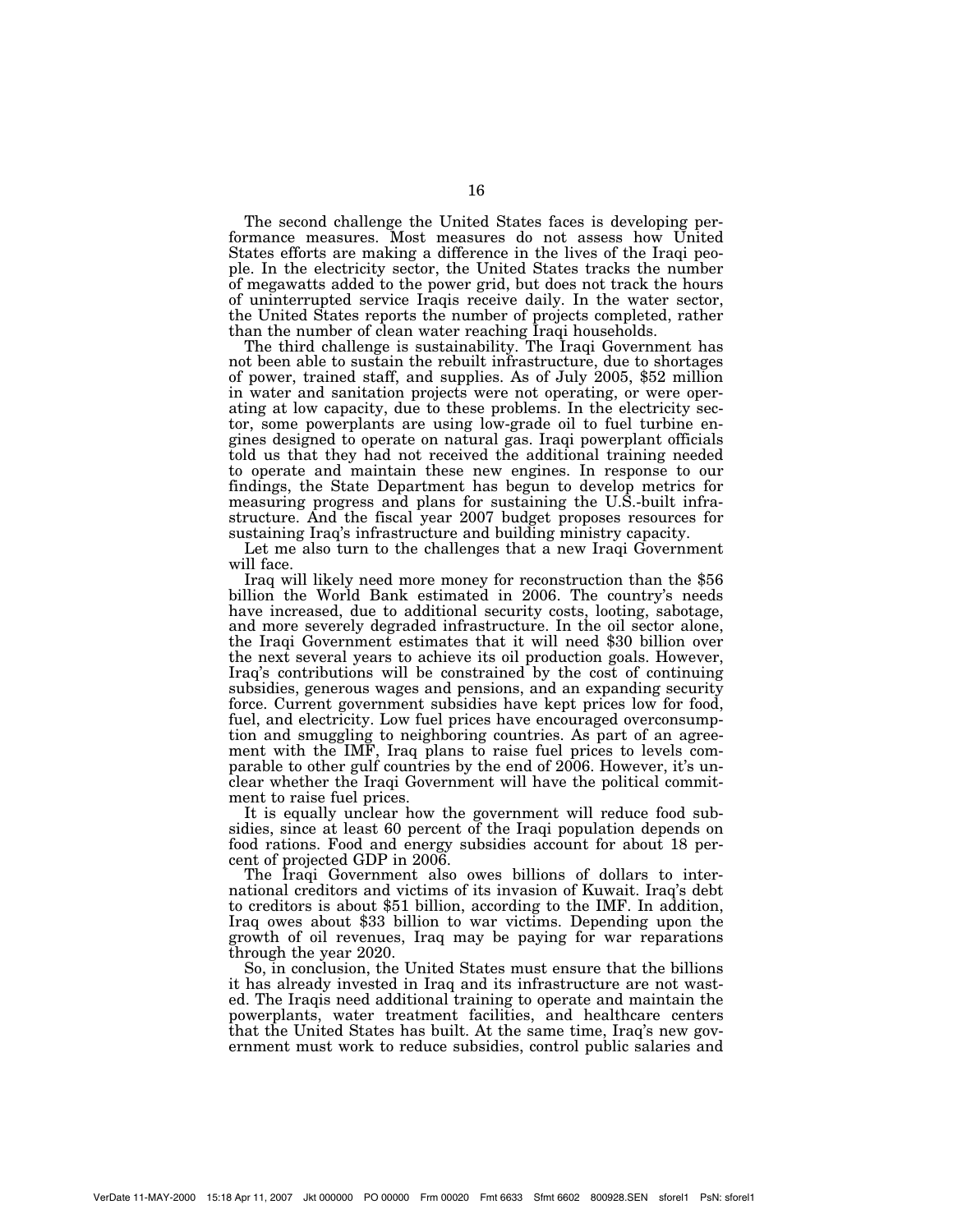pensions, and pay for its growing security force. These collective actions will encourage the international community and the private sector to invest in Iraq, and will demonstrate Iraq's commitment to rebuilding its own country.

Mr. Chairman, that concludes my statement. Thank you for inviting us.

## [The prepared statement of Mr. Christoff follows:]

#### PREPARED STATEMENT OF JOSEPH A. CHRISTOFF, DIRECTOR, INTERNATIONAL AFFAIRS AND TRADE, GOVERNMENT ACCOUNTABILITY OFFICE, WASHINGTON, DC

Mr. Chairman and members of the committee, I am pleased to be here today to discuss U.S. efforts to rebuild and stabilize Iraq. The United States, along with its coalition partners and various international organizations, has undertaken a challenging and costly effort to stabilize and rebuild Iraq following multiple wars and decades of neglect by the former regime. This enormous effort is taking place in an unstable security environment, concurrent with Iraqi efforts to transition to its first permanent government. The United States reconstruction assistance goal is to help the Iraqi Government develop a democratic, stable, and prosperous country, at peace with itself and its neighbors, a partner in the war against terrorism, enjoying the benefits of a free society and a market economy.

My testimony today is based on the four reports that we have issued to the Congress since July 2005 and our recent trips to Iraq. Since July 2005, we have reported on (1) the status of funding and reconstruction efforts in Iraq, focusing on the progress we have achieved and the challenges we face in rebuilding Iraq's infrastructure; (2) U.S. reconstruction efforts in the water and sanitation sector; (3) U.S. assistance for the January 2005 Iraqi elections; and (4) U.S. efforts to stabilize the security situation in Iraq (a classified report). We continue to review U.S. efforts to train and equip Iraqi security forces, develop the oil and electricity sectors, reduce corruption, and enhance the capacity of Iraqi Ministries.

Based on these four reports and recent audit work conducted in Iraq, I will discuss the challenges (1) that the United States faces in its rebuilding and stabilization efforts and (2) that the Iraqi Government faces in financing future requirements.

This statement includes unclassified information only and is based on recent GAO reports. We conducted our reviews for these reports between September 2004 and October 2005 in accordance with generally accepted government auditing standards. In addition, we recently conducted audit work in Iraq in November 2005 and January 2006.

#### SUMMARY

The United States faces three key challenges in rebuilding and stabilizing Iraq. First, the continuing strength of the insurgency has made it difficult for the multinational force to develop effective and loyal Iraqi security forces, transfer security responsibilities to them, and progressively draw down U.S. forces in Iraq. The security situation in Iraq has also affected rebuilding efforts. The security situation has deteriorated since June 2003, with significant increases in attacks against the coalition and coalition partners. Second, inadequate performance data and measures make it difficult to determine the overall progress and impact of U.S. reconstruction efforts. Although the United States has set broad goals for providing essential services in Iraq, limited performance measures present challenges in determining the overall impact of U.S. projects. Third, the U.S. reconstruction program has encountered difficulties with Iraq's inability to sustain new and rehabilitated infrastructure projects and to address maintenance needs in the water, sanitation, and electricity sectors. U.S. agencies are working to develop better performance data and plans for sustaining the rehabilitated infrastructure.

As the new Iraqi Government forms, it must plan to secure the financial resources it will need to continue the reconstruction and stabilization efforts begun by the United States and international community. Iraq will likely need more than the \$56 billion that the World Bank, United Nations (U.N.), and the Coalition Provisional Authority (CPA) estimated it would require for reconstruction and stabilization efforts from 2004 through 2007. More severely degraded infrastructure, post-2003 conflict looting and sabotage, and additional security costs have added to the country's basic reconstruction needs. It is unclear how Iraq will finance these additional requirements. While the United States has carried the primary financial responsibility for rebuilding and stabilizing Iraq, its commitments are largely obligated and re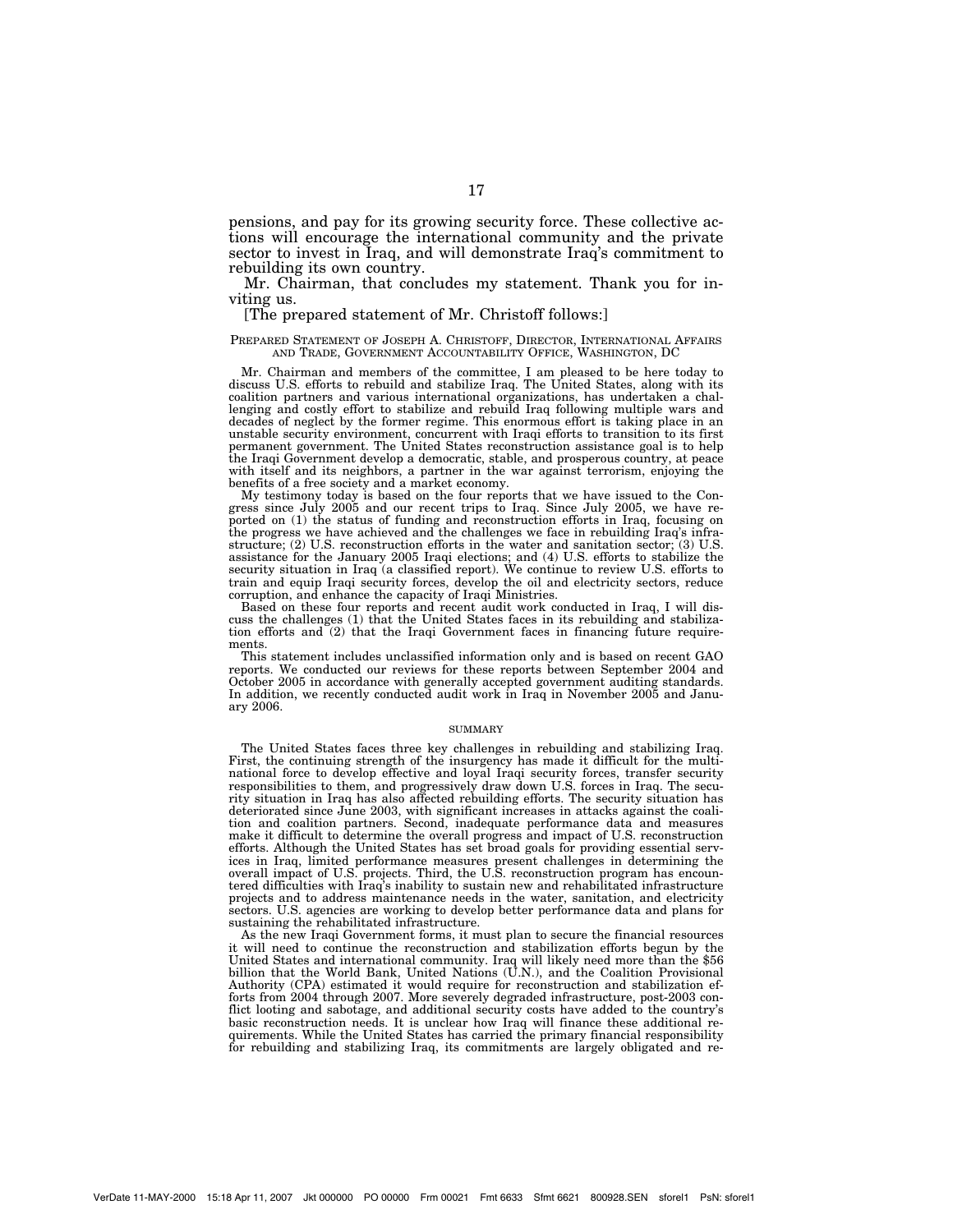maining commitments and future contributions are not finalized. Further, U.S. appropriations were never intended to meet all Iraqi needs. In addition, international donors have mostly committed loans for the reconstruction of Iraq that the government is just beginning to access. Iraq's ability to contribute financially to its own rebuilding and stabilization efforts will depend on the new government's efforts to increase revenues obtained from crude oil exports, reduce energy and food subsidies, control government operating expenses, provide for a growing security force, and repay \$84 billion in external debt and war reparations.

#### **BACKGROUND**

From May 2003 through June 2004, the CPA, led by the United States and the United Kingdom, was the U.N.-recognized coalition authority responsible for the temporary governance of Iraq and for overseeing, directing, and coordinating the reconstruction effort. In May 2003, the CPA dissolved the military organizations of the former regime and began the process of creating or reestablishing new Iraqi security forces, including the police and a new Iraqi army. Over time, multinational force commanders assumed responsibility for recruiting and training some Iraqi defense and police forces in their areas of responsibility.1 In May 2004, the President issued a National Security Presidential Directive, which stated that, after the transition of power to the Iraqi Government, the Department of State (State), through its Ambassador to Iraq, would be responsible for all U.S. activities in Iraq except for security and military operations. U.S. activities relating to security and military operations would be the responsibility of the Department of Defense (DOD). The Presidential Directive required the U.S. Central Command (CENTCOM) to direct all U.S. government efforts to organize, equip, and train Iraqi security forces. The Multi-National Security Transition Command–Iraq, which operates under Multi-National Force–Iraq (MNF–I), now leads coalition efforts to train, equip, and organize Iraqi security forces.

Other U.S. Government agencies also play significant roles in the reconstruction effort. The U.S. Agency for International Development (USAID) is responsible for projects to restore Iraq's infrastructure, support healthcare and education initiatives, expand economic opportunities for Iraqis, and foster improved governance. The U.S. Army Corps of Engineers provides engineering and technical services to USAID, State, and military forces in Iraq. In December 2005, the responsibilities of the Project Contracting Office (PCO), a temporary organization responsible for program, project, asset, and financial management of construction and nonconstruction activities, were merged with those of the U.S. Army Corps of Engineers Gulf Region Division.

On June 28, 2004, the CPA transferred power to an interim sovereign Iraqi Government, the CPA was officially dissolved, and Iraq's transitional period began. Under Iraq's transitional law,<sup>2</sup> the transitional period included the completion of a draft constitution in October 2005 and two subsequent elections—a referendum on the Constitution and an election for a permanent government.3 The Iraqi people approved the Constitution on October 15, 2005, and voted for representatives to the Iraq Council of Representatives on December 15, 2005. As of February 3, 2006, the Independent Electoral Commission of Iraq had not certified the election results for representatives.

Once certified, the representatives are to form a permanent government. According to U.S. officials and Iraqi constitutional experts, the new Iraqi Government is likely to confront the same issues it confronted prior to the referendum—the power of the central government, control of Iraq's natural resources, and the application of Islamic law. According to U.S. officials, once the Iraqi Legislature commences work, it will form a committee that has 4 months to recommend amendments to the Constitution. To take effect, these proposed amendments must be approved by the Iraqi Legislature and then Iraqi citizens must vote on them in a referendum within 2 months.4

 $1$ <sup>1</sup>The CPA was responsible for police training at the Baghdad and Jordan academies. The Iraqi army units were trained by the Multi-National Security Transition Command–Iraq.

Iraqi army units were trained by the Multi-National Security Transition Command–Iraq.<br><sup>2</sup> Law of Administration for the State of Iraq for the Transitional Period, March 2004.<br><sup>3</sup> See GAO, "Iraq's Transitional Law," GAO–04–

more information on key events during Iraq's transitional period.<br><sup>4</sup>The referendum is successful if it is approved by the majority of the voters and is not re-

<sup>&</sup>lt;sup>4</sup>The referendum is successful if it is approved by the majority of the voters and is not re-<br>jected by two-thirds of the voters in three or more governorates.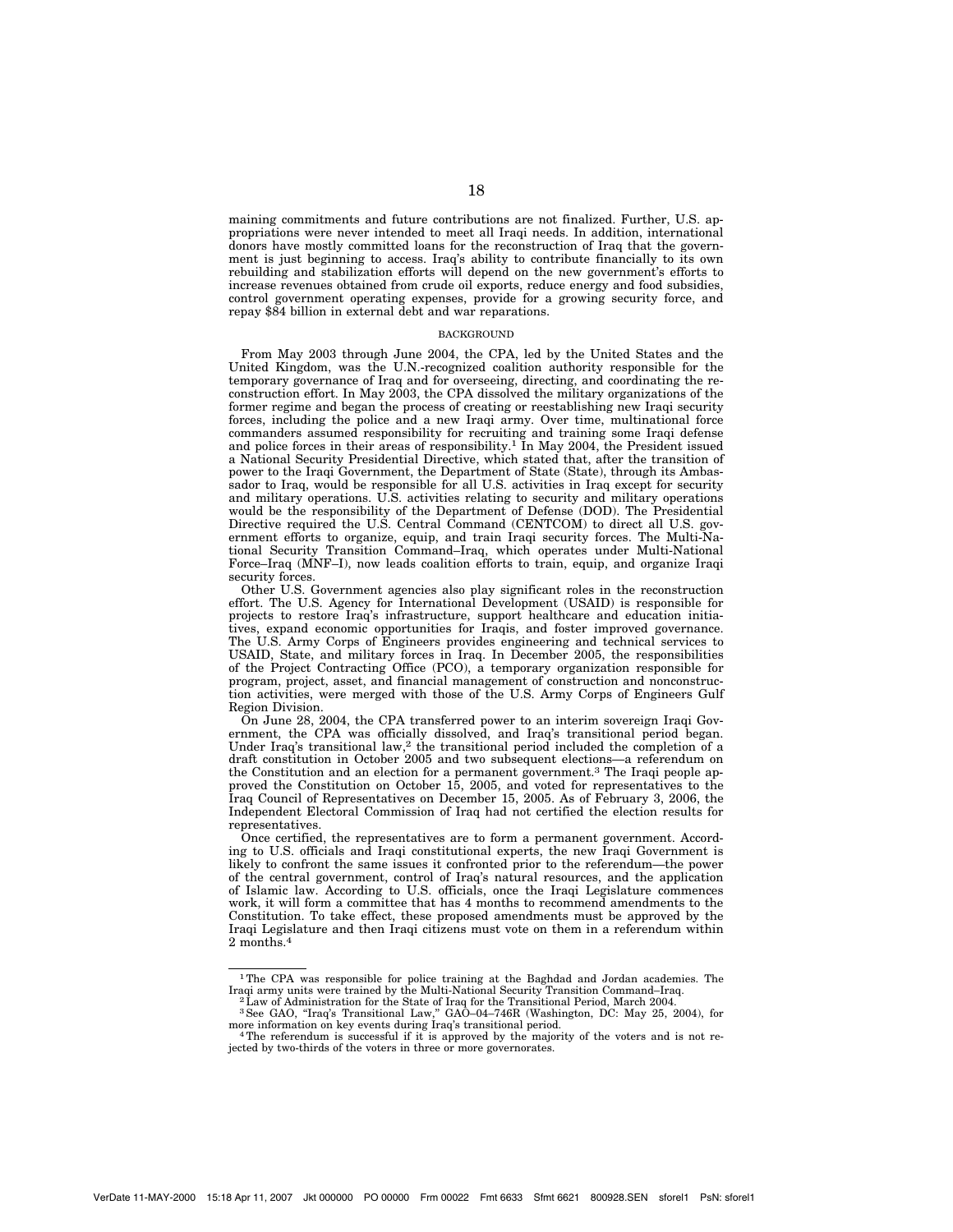#### SECURITY, MEASUREMENT, AND SUSTAINABILITY CHALLENGES IN REBUILDING AND STABILIZING IRAQ

The United States faces three key challenges in stabilizing and rebuilding Iraq. First, the unstable security environment and the continuing strength of the insurgency have made it difficult for the United States to transfer security responsibilities to Iraqi forces and to engage in rebuilding efforts. Second, inadequate performance data and measures make it difficult to determine the overall progress and impact of U.S. reconstruction efforts. Third, the U.S. reconstruction program has en-countered difficulties with Iraq's inability to sustain new and rehabilitated infrastructure projects and to address maintenance needs in the water, sanitation, and electricity sectors. U.S. agencies are working to develop better performance data and plans for sustaining rehabilitated infrastructure.

#### *Strength of the insurgency has made it difficult to transfer security responsibilities to Iraqi forces and engage in rebuilding efforts*

Over the past  $2\frac{1}{2}$  years, significant increases in attacks against the coalition and coalition partners have made it difficult to transfer security responsibilities to Iraqi forces and to engage in rebuilding efforts in Iraq. The insurgency in Iraq intensified through October 2005 and has remained strong since then. Poor security conditions have delayed the transfer of security responsibilities to Iraqi forces and the drawdown of U.S. forces in Iraq. The unstable security environment has also affected the cost and schedule of rebuilding efforts and has led, in part, to project delays and increased costs for security services. Recently, the administration has taken actions to integrate military and civilian rebuilding and stabilization efforts.

#### *Insurgency has intensified and delayed the transfer of security responsibilities*

The insurgency intensified through October 2005 and has remained strong since then. As we reported in March 2005, the insurgency in Iraq—particularly the Sunni insurgency—grew in complexity, intensity, and lethality from June 2003 through early 2005.5 According to a February 2006 testimony by the Director of National Intelligence, insurgents are using increasingly lethal improvised explosive devices and continue to adapt to coalition countermeasures.6



 $^{5}$  For more information on security trends and the makeup of the insurgency, see GAO, "Rebuilding Iraq: Preliminary Observations on Challenges in Transferring Security Responsibilities to Iraqi Military and Police," GA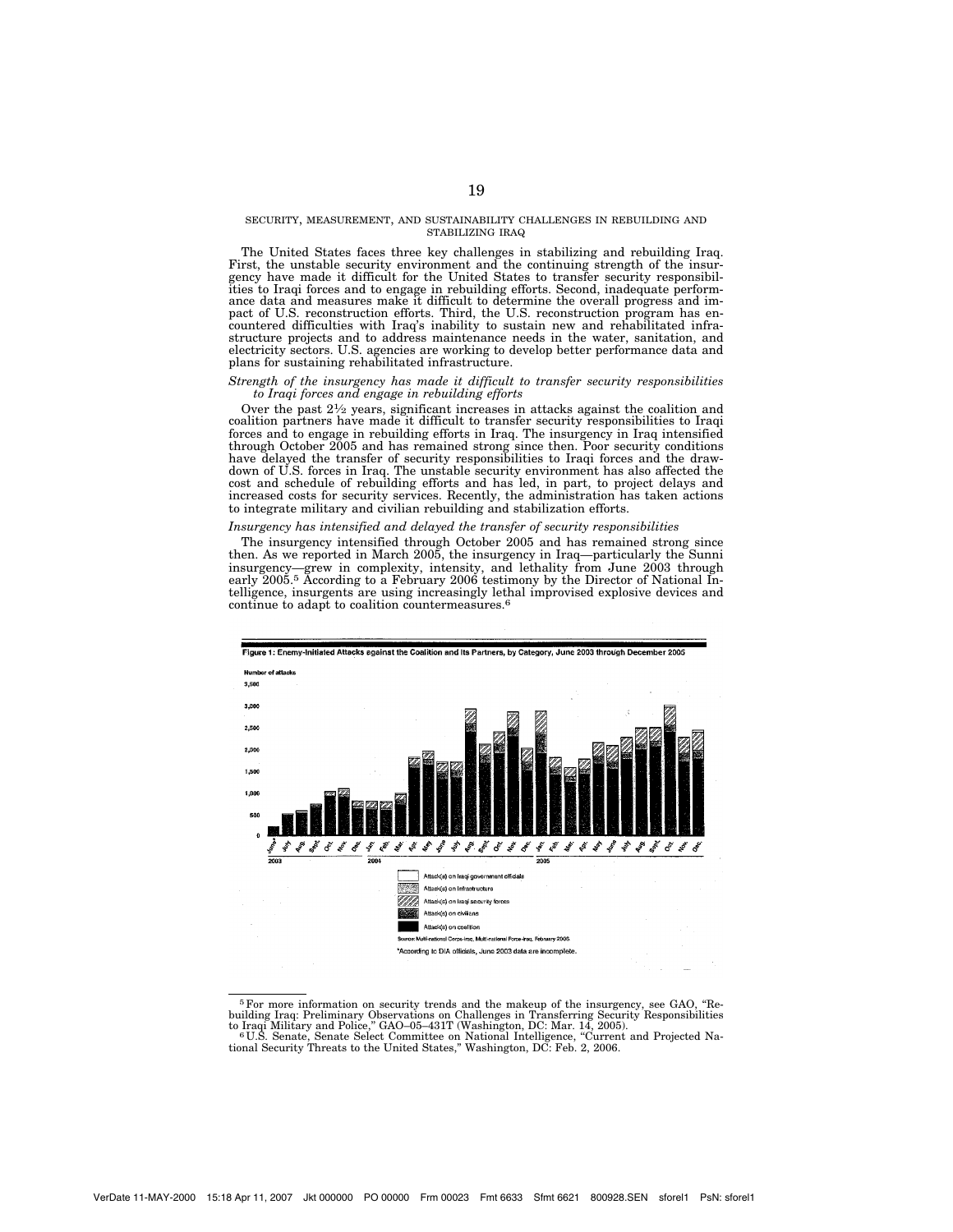As shown in figure 1, enemy-initiated attacks against the coalition, its Iraqi partners, and infrastructure increased in number over time. The highest peak occurred during October 2005, around the time of Ramadan and the October referendum on Iraq's Constitution. This followed earlier peaks in August and November 2004 and January 2005. According to a senior U.S. military officer, attack levels ebb and flow as the various insurgent groups–almost all of which are an intrinsic part of Iraq's population—rearm and attack again.

As the administration has reported, insurgents share the goal of expelling the coalition from Iraq and destabilizing the Iraqi Government to pursue their individual and, at times, conflicting goals.7 Iraqi Sunnis make up the largest portion of the insurgency and present the most significant threat to stability in Iraq. In February 2006, the Director of National Intelligence reported that the Iraqi Sunnis' disaffection is likely to remain high in 2006, even if a broad, inclusive national government emerges. These insurgents continue to demonstrate the ability to recruit, supply, and attack coalition and Iraqi security forces. Their leaders continue to exploit Islamic themes, nationalism, and personal grievances to fuel opposition to the government and recruit more fighters. According to the Director, the most extreme Sunni jihadists, such as al-Qaeda in Iraq, will remain unreconciled and continue to attack Iraqi and coalition forces. The remainder of the insurgency consists of radical Shia groups, some of whom are supported by Iran, violent extremists, criminals, and, to a lesser degree, foreign fighters. According to the Director of National Intelligence, Iran provides guidance and training to select Iraqi Shia political groups and weapons and training to Shia militant groups to enable anticoalition attacks. Iran also has contributed to the increasing lethality of anticoalition attacks by enabling Shia militants to build improvised explosive devices with explosively formed projectiles, similar to those developed by Iran and Lebanese Hezballah.

The continuing strength of the insurgency has made it difficult for the multinational force to develop effective and loyal Iraqi security forces, transfer security responsibilities to them, and progressively draw down U.S. forces in Iraq.8 The Secretary of Defense and MNF–I recently reported progress in developing Iraqi security forces, saying that these forces continue to grow in number, take on more responsibilities, and increase their lead in counterinsurgency operations in some parts of Iraq. For example, in December 2005 and January 2006, MNF–I reported that Iraqi army battalions and brigades had assumed control of battle space 9 in parts of Ninewa, Qadisiyah, Babil, and Wasit provinces. According to the Director for National Intelligence, Iraqi security forces are taking on more-demanding missions, making incremental progress toward operational independence, and becoming more capable of providing security. In the meantime, coalition forces continue to support and assist the majority of Iraqi security forces as they develop the capability to operate independently.

However, recent reports have recognized limitations in the effectiveness of Iraqi security forces. For example, DOD's October 2005 report notes that Iraqi forces will not be able to operate independently for some time because they need logistical capabilities, Ministry capacity, and command and control and intelligence struc-tures.10 In the November 2005 National Strategy for Victory in Iraq, the administration cited a number of challenges to developing effective Iraqi security forces, including the need to guard against infiltration by elements whose first loyalties are to institutions other than the Iraqi Government and to address the militias and armed groups that are outside the formal security sector and government control. Moreover, according to the Director of National Intelligence's February 2006 report, Iraqi security forces are experiencing difficulty in managing ethnic and sectarian divisions among their units and personnel. GAO's classified report on Iraq's security situation provided further information and analysis on the challenges to developing

<sup>&</sup>lt;sup>7</sup> Department of Defense, "Report to Congress, Measuring Stability and Security in Iraq," July 20, 2005. National Scrutty Council, "National Strategy for Victory in Iraq," November 2005. As As we previously reported, the

ducting operations. 10Department of Defense, ''Report to Congress, Measuring Stability and Security in Iraq,'' Oc-tober 2005.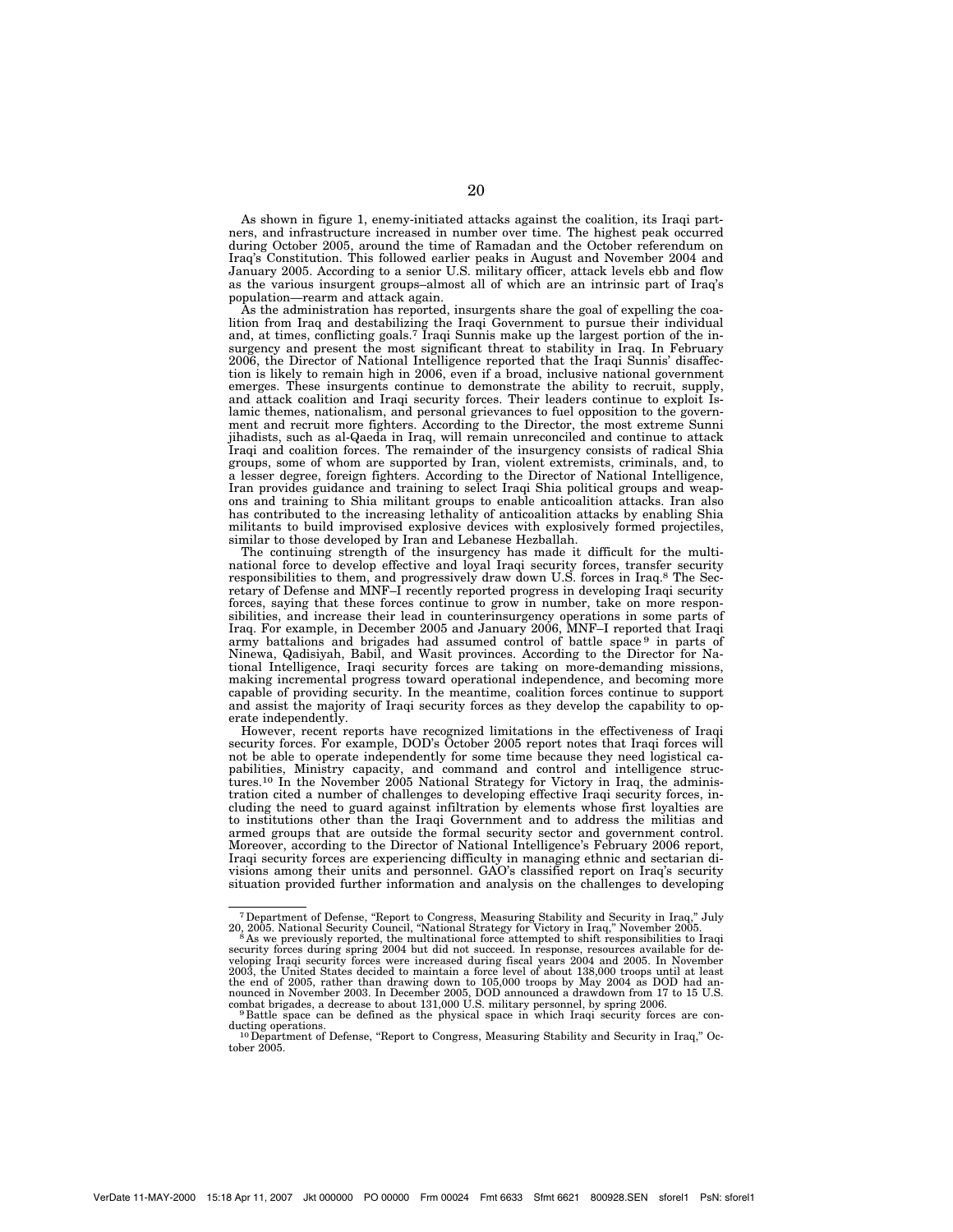Iraqi security forces and the conditions for the phased drawdown of U.S. and other coalition forces.11

#### *Security situation and management issues have affected rebuilding efforts*

The security situation in Iraq has affected the cost and schedule of reconstruction efforts. Security conditions have, in part, led to project delays and increased costs for security services. Although it is difficult to quantify the costs and delays resulting from poor security conditions, both agency and contractor officials acknowledged that security costs have diverted a considerable amount of reconstruction resources and have led to canceling or reducing the scope of some reconstruction projects. For example, in March 2005, USAID canceled two task orders  $^{12}$  related to power generation that totaled nearly \$15 million to help pay for the increased security costs incurred at another power generation project in southern Baghdad. In another ex-ample, work was suspended at a sewer repair project in central Iraq for 4 months in 2004 due to security concerns. In January 2006, State reported that direct and indirect security costs represent 16 to 22 percent of the overall cost of major infrastructure reconstruction projects.13

In addition, the security environment in Iraq has led to severe restrictions on the movement of civilian staff around the country and reductions of a U.S. presence at reconstruction sites, according to U.S. agency officials and contractors. For example, the Project Contracting Office reported in February 2006, the number of attacks on convoys and casualties had increased from 20 convoys attacked and 11 casualties in October 2005 to 33 convoys attacked and 34 casualties in January 2006. In another example, work at a wastewater plant in central Iraq was halted for approximately 2 months in early 2005 because insurgent threats drove away subcontractors and made the work too hazardous to perform. In the assistance provided to support the electoral process, U.S.-funded grantees and contractors also faced security restrictions that hampered their movements and limited the scope of their work. For example, IFES 14 was not able to send its advisors to most of the governorate-level elections administration offices, which hampered training and operations at those facilities leading up to Iraq's Election Day on January 30, 2005.

While poor security conditions have slowed reconstruction and increased costs, a variety of management challenges also have adversely affected the implementation of the U.S. reconstruction program. In September 2005, we reported that management challenges such as low initial cost estimates and delays in funding and awarding task orders have led to the reduced scope of the water and sanitation program and delays in starting projects. In addition, U.S. agency and contractor officials have cited difficulties in initially defining project scope, schedule, and cost, as well as concerns with project execution, as further impeding progress and increasing program costs. These difficulties include lack of agreement among U.S. agencies, contractors, and Iraqi authorities; high staff turnover; an inflationary environment that makes it difficult to submit accurate pricing; unanticipated project site conditions; and uncertain ownership of project sites.

Our ongoing work on Iraq's energy sectors and the management of design-build contracts will provide additional information on the issues that have affected the pace and costs of reconstruction.

#### *Recent actions to integrate military and civilian rebuilding and stabilization efforts*

The administration has taken steps to develop a more comprehensive, integrated approach to combating the insurgency and stabilizing Iraq. The National Strategy for Victory in Iraq lays out an integrated political, military, and economic strategy that goes beyond offensive military operations and the development of Iraqi security forces in combating the insurgency. Specifically, it calls for cooperation with, and support for, local governmental institutions, the prompt dispersal of aid for quick and visible reconstruction, and central government authorities who pay attention to local needs.

Toward that end, U.S. agencies are developing tools for integrating political, economic, and security activities in the field. For example, USAID is developing the Fo-

 $^{11}$ GAO, "DOD Reports Should Link Economic, Governance, and Security Indicators to Conditions for Stabilizing Iraq," GAO–06–152C (Washington, DC: Oct. 2005).

 $12$ Task orders are placed against established contracts for the performance of tasks during the period of the contracts. <sup>13</sup>Department of State, "Report to Congress, Section 2207 Report on Iraq Relief and Recon-

struction," January 2006.<br><sup>14</sup> IFES is a nonpartisan, nonprofit organization founded in 1987 that provides technical as-

sistance concerning democracy and governance to transitional democracies. In 2004, USAID<br>gave IFES a \$40 million grant to provide technical assistance to the Independent Electoral Com-<br>mission of Iraq through the end of 20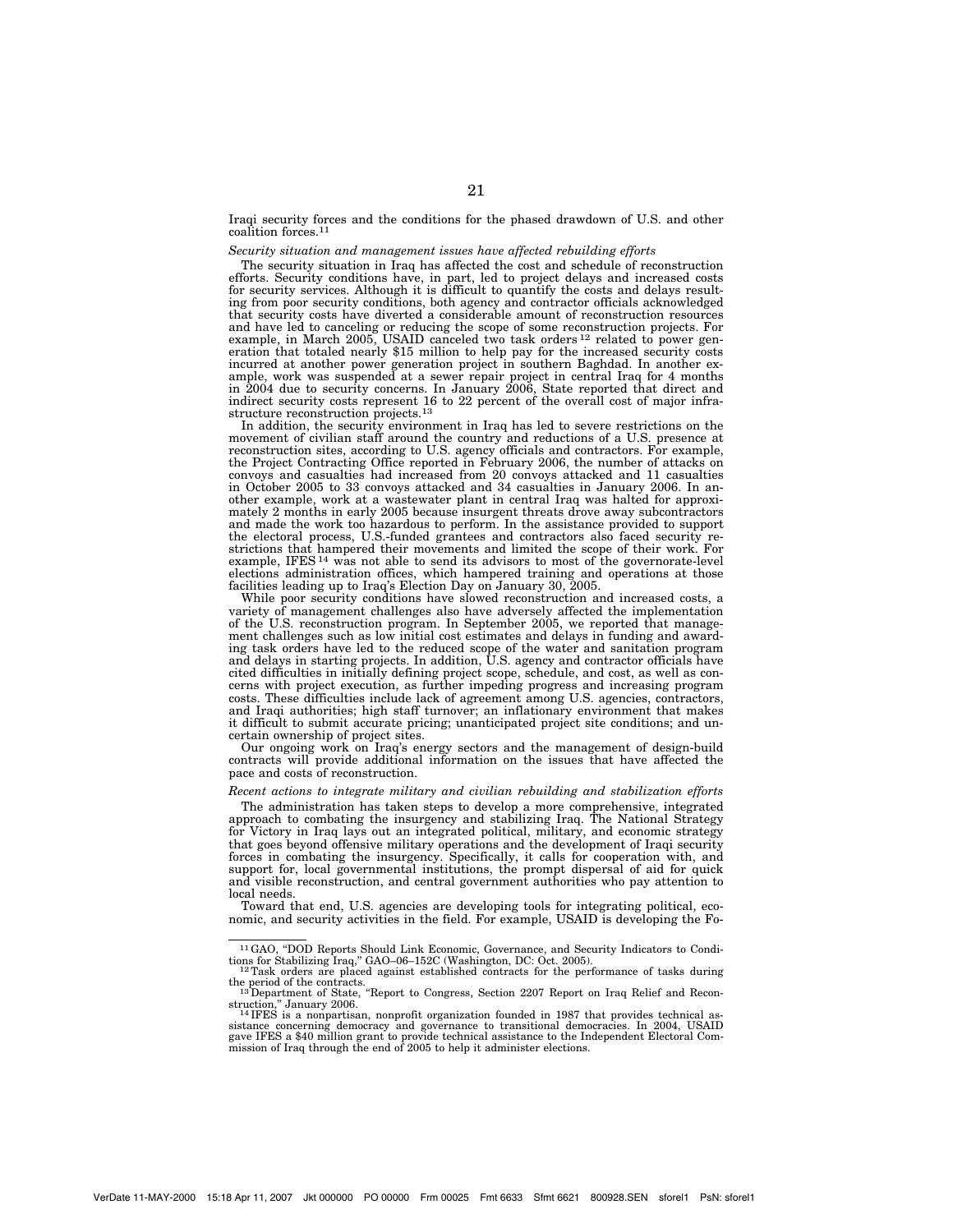cused Stabilization Strategic City Initiative that will fund social and economic stabilization activities in communities within 10 strategic cities. The program is intended to jump start the development of effective local government service delivery by directing local energies from insurgency activities toward productive economic and social opportunities. The U.S. Embassy in Baghdad and MNF–I are also developing provincial assistance teams 15 as a component of an integrated counterinsurgency strategy. These teams would consist of coalition military and civilian personnel who would assist Iraq's provincial governments with (1) developing a transparent and sustained capability to govern; (2) promoting increased security, rule of law, and political and economic development; and (3) providing the provincial administration necessary to meet the basic needs of the population. It is unclear whether these two efforts will become fully operational, as program documents have noted problems in providing funding and security for them.

#### *Limited performance data and measures and inadequate reporting present difficulties in determining progress and impact of rebuilding effort*

State has set broad goals for providing essential services, and the U.S. program has undertaken many rebuilding activities in Iraq. The U.S. program has made some progress in accomplishing rebuilding activities, such as rehabilitating some oil facilities to restart Iraq's oil production, increasing electrical generation capacity, restoring some water treatment plants, and building Iraqi health clinics. However, limited performance data and measures make it difficult to determine and report on the progress and impact of U.S. reconstruction. Although information is difficult to obtain in an unstable security environment, State reported that it is currently finalizing a set of metrics to track the impact of reconstruction efforts.

- In the water and sanitation sector, the Department of State has primarily reported on the numbers of projects completed and the expected capacity of reconstructed treatment plants. However, we found that the data are incomplete and do not provide information on the scope and cost of individual projects nor do they indicate how much clean water is reaching intended users as a result of these projects. Moreover, reporting only the number of projects completed or under way provides little information on how U.S. efforts are improving the amount and quality of water reaching Iraqi households or their access to sanitation services. Information on access to water and its quality is difficult to obtain without adequate security or water-metering facilities.
- Limitations in health sector measurements also make it difficult to relate the progress of U.S. activities to its overall effort to improve the quality and access of health care in Iraq. Department of State measurements of progress in the health sector primarily track the number of completed facilities, an indicator of increased access to health care. However, the data available do not indicate the adequacy of equipment levels, staffing levels, or quality of care provided to the Iraqi population. Monitoring the staffing, training, and equipment levels at health facilities may help gauge the effectiveness of the U.S. reconstruction program and its impact on the Iraqi people.
- In the electricity sector, U.S. agencies have primarily reported on generation measures such as levels of added or restored generation capacity and daily power generation of electricity; numbers of projects completed; and average daily hours of power. However, these data do not show whether (1) the power generated is uninterrupted for the period specified (e.g., average number of hours per day); (2) there are regional or geographic differences in the quantity of power generated; and (3) how much power is reaching intended users. Information on the distribution and access of electricity is difficult to obtain without adequate security or accurate metering capabilities.

Opinion surveys and additional outcome measures have the potential to gauge the impact of the U.S. reconstruction efforts on the lives of Iraqi people and their satisfaction with these sectors. A USAID survey in 2005 found that the Iraqi people were generally unhappy with the quality of their water supply, waste disposal, and electricity services but approved of the primary health care services they received. In September 2005, we recommended that the Secretary of State address this issue of measuring progress and impact in the water and sanitation sector. State agreed with our recommendation and stated in January 2006 that it is currently finalizing

 $^{15}$ As of late January 2006, these teams were called Provincial Reconstruction Teams, or PRTs.<br>A U.S. Embassy document, however, called for changing the name to Provincial Assistance<br>Teams, or PATs, to reflect the main ability of the provincial government. Three provincial teams were operational as of mid-January 2006.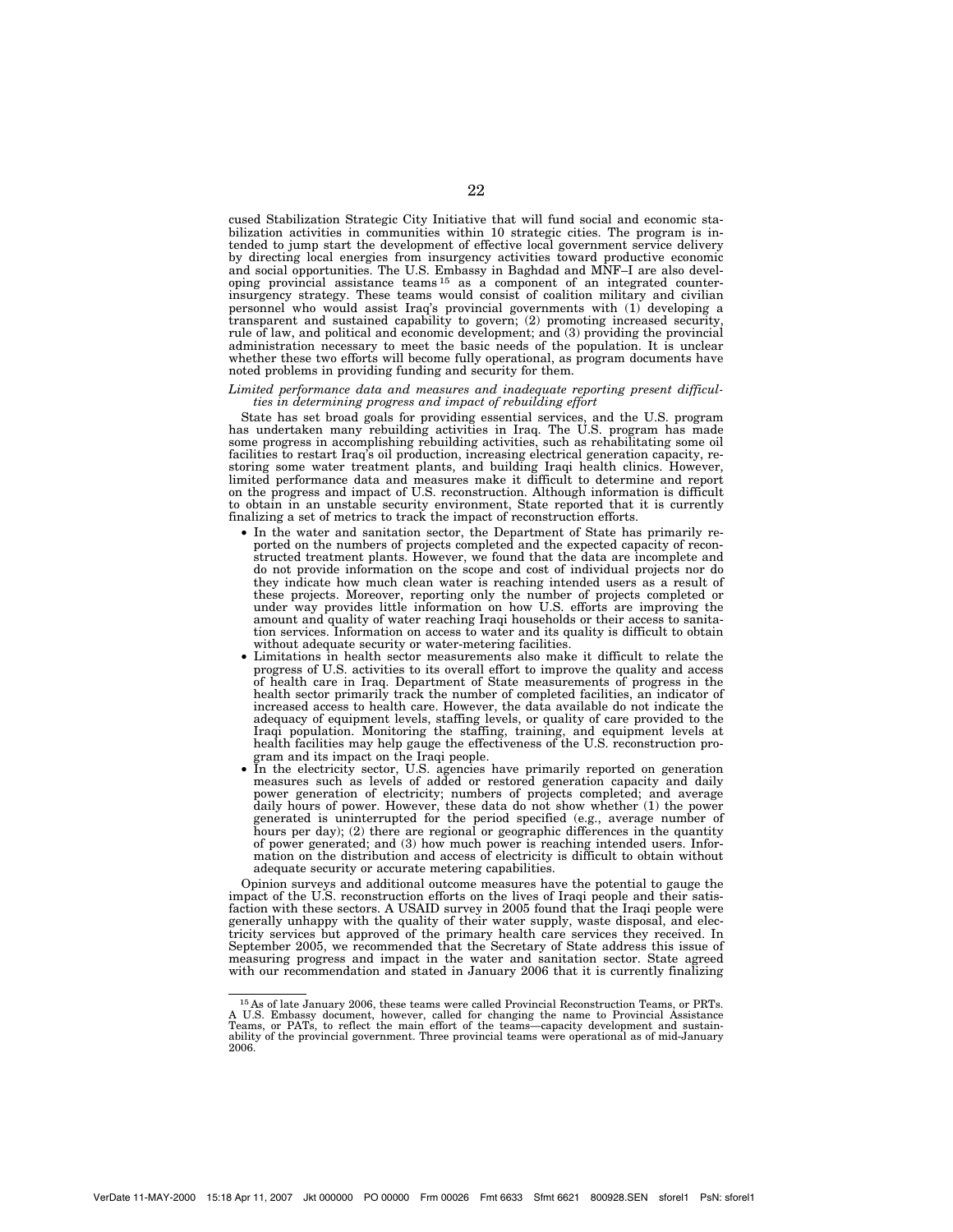a set of standard methodologies and metrics for water and other sectors that could be used to track the impact of U.S. reconstruction efforts.

#### *Iraq's capacity to operate and maintain U.S.-funded projects presents sustainability problems*

The U.S. reconstruction program has encountered difficulties with Iraq's ability to sustain the new and rehabilitated infrastructure and address maintenance needs. In the water, sanitation, and electricity sectors, in particular, some projects have been completed but have sustained damage or become inoperable due to Iraq's problems in maintaining or properly operating them. State reported in January 2006 that several efforts were under way to improve Iraq's ability to sustain the infrastructure rebuilt by the United States.

- In the water and sanitation sector, U.S. agencies have identified limitations in Iraq's capacity to maintain and operate reconstructed facilities, including problems with staffing, unreliable power to run treatment plants, insufficient spare parts, and poor operations and maintenance procedures.16 The U.S. Embassy in Baghdad stated that it was moving from the previous model of building and turning over projects to Iraqi management toward a ''build-train-turnover'' system to protect the U.S. investment. However, these efforts are just beginning, and it is unclear whether the Iraqis will be able to maintain and operate completed projects and the more than \$1 billion in additional large-scale water and sanitation projects expected to be completed through 2008. In September 2005, we recommended that the Secretary of State address the issue of sustainability in the water and sanitation sector. State agreed with our recommendation and stated that it is currently working with the Iraqi Government to assess the additional resources needed to operate and maintain water and sanitation facilities that have been constructed or repaired by the United States.
- In the electricity sector, the Iraqis' capacity to operate and maintain the powerplant infrastructure and equipment provided by the United States remains a challenge at both the plant and Ministry levels. As a result, the infrastructure and equipment remain at risk of damage following their transfer to the Iraqis. In our interviews with Iraqi powerplant officials from 13 locations throughout Iraq, the officials stated that their training did not adequately prepare them to operate and maintain the new U.S.-provided gas turbine engines. Due to limited access to natural gas, some Iraqi powerplants are using low-grade oil to fuel their natural gas combustion engines. The use of oil-based fuels, without adequate equipment modification and fuel treatment, decreases the power output of the turbines by up to 50 percent, requires three times more maintenance, and could result in equipment failure and damage that significantly reduces the life of the equipment, according to U.S. and Iraqi powerplant officials. U.S. officials have acknowledged that more needs to be done to train plant operators and ensure that advisory services are provided after the turnover date. In January 2006, State reported that it has developed a strategy with the Ministry of Electricity to focus on rehabilitation and sustainment of electricity assets.

Although agencies have incorporated some training programs and the development of operations and maintenance capacity into individual projects, problems with the turnover of completed projects, such as those in the water and sanitation and electricity sectors, have led to a greater interagency focus on improving project sustainability and building Ministry capacity. In May 2005, an interagency working group including State, USAID, PCO, and the Army Corps of Engineers was formed to identify ways to address Iraq's capacity-development needs. The working group reported that a number of critical infrastructure facilities constructed or rehabilitated under U.S. funding have failed, will fail, or will operate in suboptimized conditions following handover to the Iraqis. To mitigate the potential for project failures, the working group recommended increasing the period of operational support for constructed facilities from 90 days to up to 1 year. In January 2006, State reported that it has several efforts under way focused on improving Iraq's ability to operate and maintain facilities over time. As part of our ongoing review of Iraq's energy sector, we will be assessing the extent to which the administration is providing funds to sustain the infrastructure facilities constructed or rehabilitated by the United States.

<sup>16</sup>See GAO–06–179T and GAO, ''Rebuilding Iraq: U.S. Water and Sanitation Efforts Need Improved Measures for Assessing Impact and Sustained Resources for Maintaining Facilities,'' GAO–05–872 (Washington, DC: Sept. 2005), on limitations in the Iraqis' capacity to maintain and operate reconstructed facilities.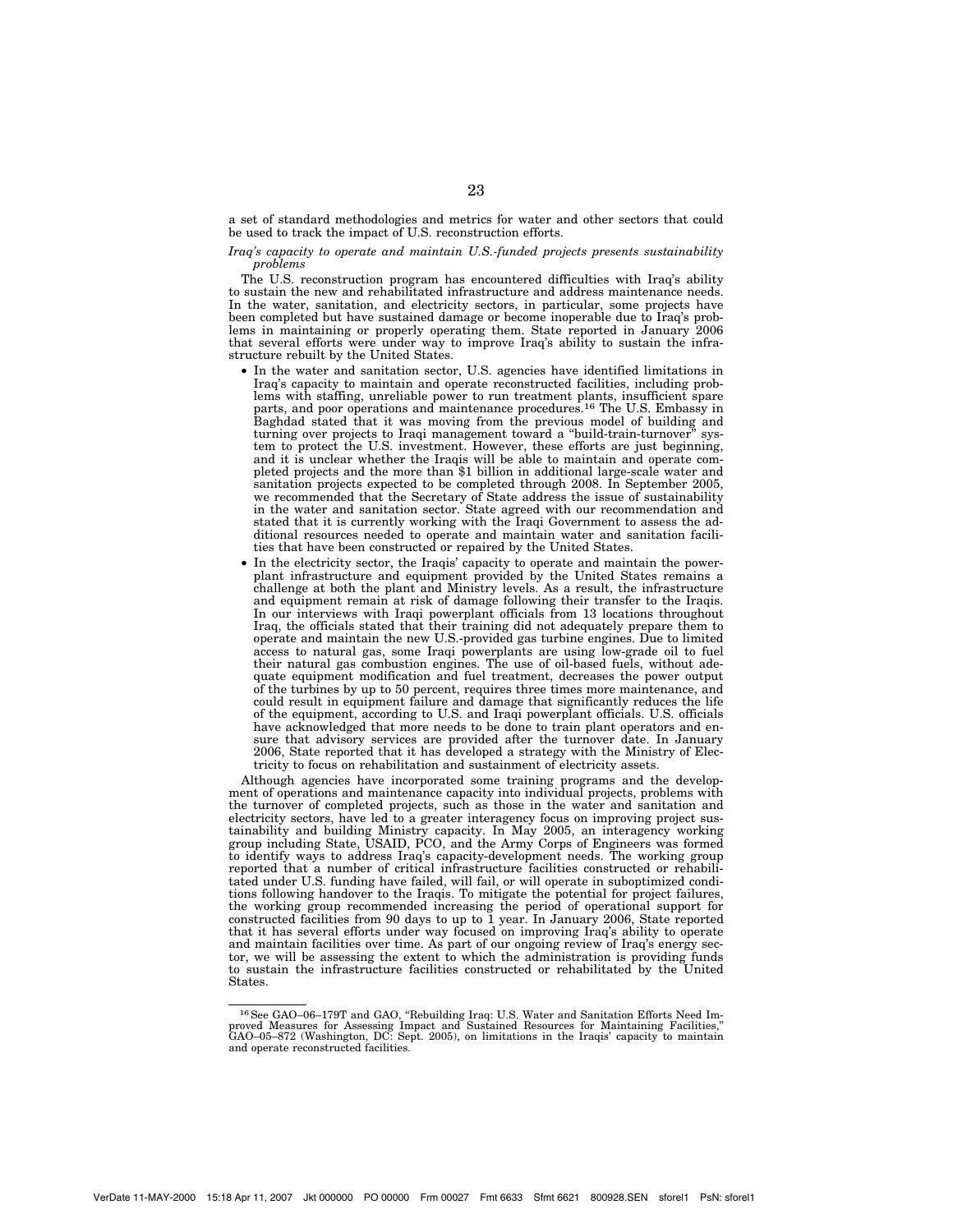#### IRAQ FACES CHALLENGES IN FINANCING FUTURE NEEDS

As the new Iraqi Government forms, it must plan to secure the financial resources it will need to continue the reconstruction and stabilization efforts begun by the United States and international community. Initial assessments in 2003 identified \$56 billion in reconstruction needs across a variety of sectors in Iraq. However, Iraq's needs are greater than originally anticipated due to severely degraded infrastructure, post-conflict looting and sabotage, and additional security costs. The United States has borne the primary financial responsibility for rebuilding and stabilizing Iraq; however, its commitments are largely obligated and remaining commitments and future contributions are not finalized. Further, U.S. appropriations were never intended to meet all Iraqi needs. International donors have provided a lesser amount of funding for reconstruction and development activities; however, most of the pledged amount is in the form of loans that Iraq has just begun to access. Finally, Iraq's ability to contribute financially to its additional rebuilding and stabilization needs is dependent upon the new government's efforts to increase revenues obtained from crude oil exports, reduce energy and food subsidies, control government operating expenses, provide for a growing security force, and repay external debt and war reparations.

#### *Iraqi needs may be greater than orignally anticipated*

Initial assessments of Iraq's needs through 2007 by the United Nations, World Bank, and the CPA estimated that the reconstruction of Iraq would require about \$56 billion. The October 2003 joint U.N./World Bank assessment identified \$36 billion, from 2004 through 2007, in immediate and medium-term needs in 14 priority sectors, including education, health, electricity, transportation, agriculture, and crosscutting areas such as human rights and the environment. For example, the assessment estimated that Iraq would need about \$12 billion for rehabilitation and reconstruction, new investment, technical assistance, and security in the electricity sector. In addition, the assessment noted that the CPA estimated an additional \$20 billion would be needed from 2004 through 2007 to rebuild other critical sectors such as security and oil.

Iraq may need more funding than currently available to meet the demands of the country. The state of some Iraqi infrastructure was more severely degraded than U.S. officials originally anticipated or initial assessments indicated. The condition of the infrastructure was further exacerbated by post-2003 conflict looting and sabotage. For example, some electrical facilities and transmission lines were damaged, and equipment and materials needed to operate treatment and sewerage facilities were destroyed by the looting that followed the 2003 conflict. In addition, insurgents continue to target electrical transmission lines and towers as well as oil pipelines that provide needed fuel for electrical generation. In the oil sector, a June 2003 U.S. Government assessment found that more than \$900 million would be needed to replace looted equipment at Iraqi oil facilities. These initial assessments assumed reconstruction would take place in a peacetime environment and did not include additional security costs.

Further, these initial assessments assumed that Iraqi Government revenues and private sector financing would increasingly cover long-term reconstruction requirements. This was based on the assumption that the rate of growth in oil production and total Iraqi revenues would increase over the next several years. However, private sector financing and government revenues may not yet meet these needs. According to a January 2006 International Monetary Fund (IMF) report, private sector investment will account for 8 percent of total projected investment for 2006, down from 12 percent in 2005.17 In the oil sector alone, Iraq will likely need an estimated \$30 billion over the next several years to reach and sustain an oil production capacity of 5 million barrels per day, according to industry experts and U.S. officials. For the electricity sector, Iraq projects that it will need \$20 billion through 2010 to boost electrical capacity, according to the Department of Energy's Energy Information Administration.

#### *Future contributions for Iraq reconstruction may be limited*

The United States is the primary contributor to rebuilding and stabilization efforts in Iraq. Since 2003, the United States has made available about \$30 billion for activities that have largely focused on infrastructure repair and training of Iraqi security forces. As priorities changed, the United States reallocated about \$5 billion of the \$18.4 billion fiscal year 2004 emergency supplemental among the various sec-

 $^{17}\!$  International Monetary Fund, "Iraq: Request for Stand-By Arrangement" (Washington, DC, January 2006).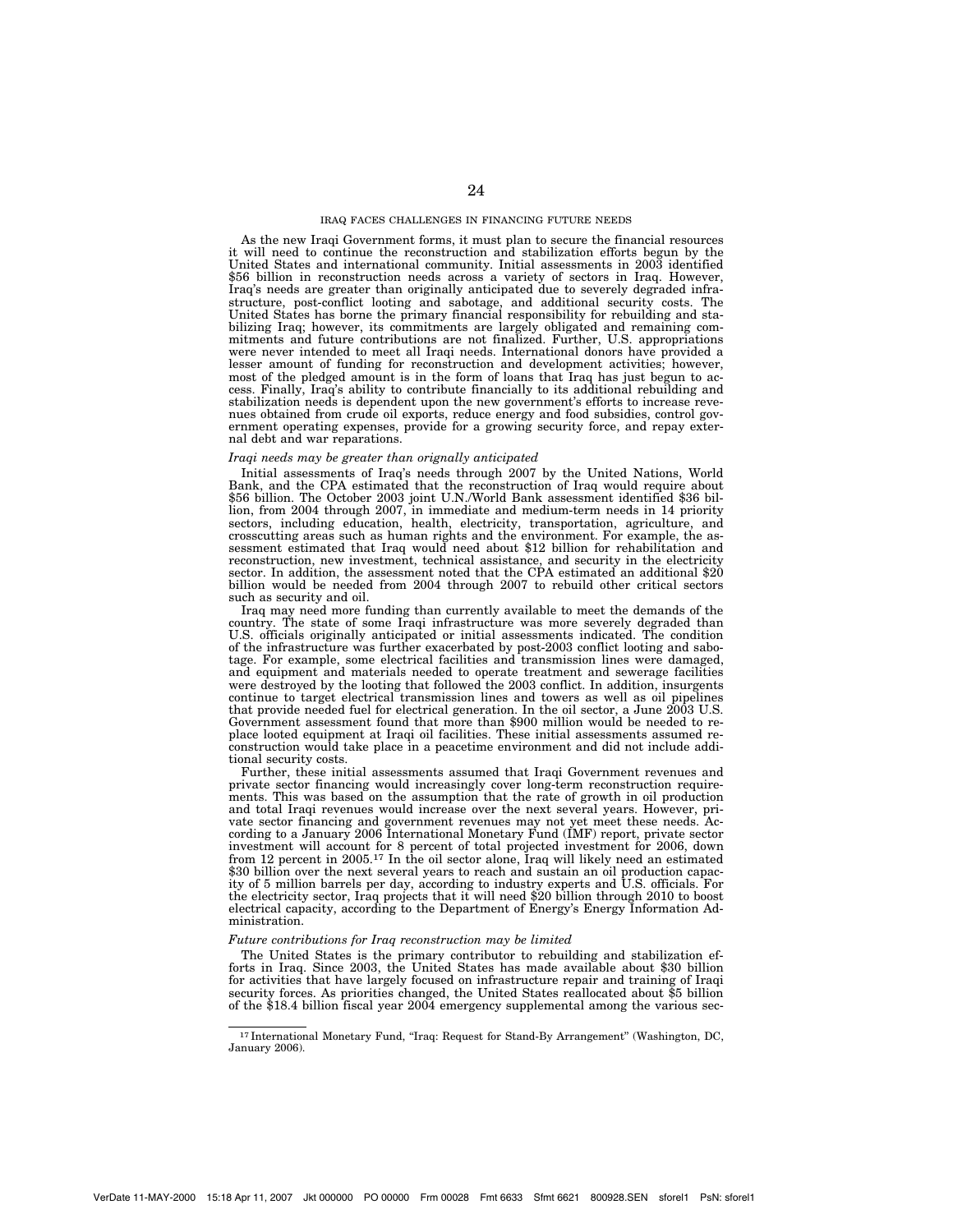tors, over time increasing security and justice funds while decreasing resources for the water and electricity sectors.18 As of January 2006, of the \$30 billion appropriated, about \$23 billion had been obligated and about \$16 billion had been disbursed for activities that included infrastructure repair, training, and equipping of the security and law enforcement sector; infrastructure repair of the electricity, oil, and water and sanitation sectors; and CPA and U.S. administrative expenses. These appropriations were not intended to meet all of Iraq's needs.

The United States has obligated nearly 80 percent of its available funds. Although remaining commitments and future contributions have not been finalized, they are likely to target activities for building ministerial capacity, sustaining existing infrastructure investments, and training and equipping the Iraqi security forces, based on agency reporting. For example, in January 2006, State reported a new initiative to address Iraqi ministerial capacity development at 12 national Ministries. According to State, Embassy Baghdad plans to undertake a comprehensive approach to provide training in modern techniques of civil service policies, requirements-based budget processes, information technology standards, and logistics management systems to Iraqi officials in key Ministries.

International donors have provided a lesser amount of funding for reconstruction and development activities. According to State, donors have provided about \$2.7 billion in multilateral and bilateral grants—of the pledged \$13.6 billion—as of Decem-ber 2005.19 About \$1.3 billion has been deposited by donors into the two trust funds of the International Reconstruction Fund Facility for Iraq (IRFFI),20 of which about \$900 million had been obligated and about \$400 million disbursed to individual projects, as of December 2005.21 Donors also have provided bilateral assistance for Iraq reconstruction activities; however, complete information on this assistance is not readily available. Most of the pledged amount is in the form of loans that the Iraqis have recently begun to access. About \$10 billion, or 70 percent, of the \$13.6 billion pledged in support of Iraq reconstruction is in the form of loans, primarily from the World Bank, the IMF, and Japan. In September 2004, the IMF provided a \$436 million emergency post-conflict assistance loan to facilitate Iraqi debt relief, and in December 2005, Iraq secured a \$685 million Stand-By Arrangement (SBA) with the IMF.<sup>22</sup> On November 29, 2005, the World Bank approved a \$100 million loan within a \$500 million program for concessional international development assistance.

#### *Iraq must address budget constraints to contribute to future rebuilding and stabilization efforts*

Iraq's fiscal ability to contribute to its own rebuilding is constrained by the amount of revenues obtained from crude oil exports, continuing subsidies for food and energy, growing costs for government salaries and pensions, increased demands for an expanding security force, and war reparations and external debt.

Crude oil exports account for nearly 90 percent of the Iraqi Government revenues in 2006, according to the IMF. Largely supporting Iraq's government operations and subsidies, crude oil export revenues are dependent upon export levels and market price. The Iraqi 2006 budget has projected that Iraq's crude oil export revenues will grow at an annual growth rate of 17 percent per year (based on an average production level of 2 million bbl/d in 2005 to 3.6 million bbl/d in 2010), estimating an average market price of about \$46 per barrel. Oil exports are projected to increase from 1.4 million bbl/d in 2005 to 1.7 million bbl/d in 2006, according to the IMF. Iraq's current crude oil export capacity is theoretically as high as 2.5 million bbl/d, according to the Energy Information Administration at the Department of Energy. However, Iraq's crude oil export levels have averaged 1.4 million bbl/d as of December

 $^{18}$  See Emergency Supplemental Appropriations Act for Defense and for the Reconstruction of Iraq and Afghanistan, 2004, P.L. 108–106.

According to State information provided in October 2005, in addition to the \$13.6 billion, donors pledged an additional \$203 million for Iraq reconstruction at the IRFFI Donors' com-<br>mittee meeting in Jordan in July 2005.

<sup>&</sup>lt;sup>20</sup>The IRFFI was established in response to the June 24, 2003, U.N. technical meeting and the 2003 Madrid conference's calls for a mechanism to channel and coordinate donor resources for Iraq reconstruction and development activities. The IRFFI is composed of two trust funds, one run by the United Nations Development Group and the other by the World Bank Group.<br><sup>21</sup> Data for the U.N. Iraq Trust Fund portion of the IRFFI are as of November 31, 2005.

Detail of the SBA.<br>
Part of the SBA balance-of-payment support, the IMF has agreed to provide \$685 million as<br>
part of the SBA.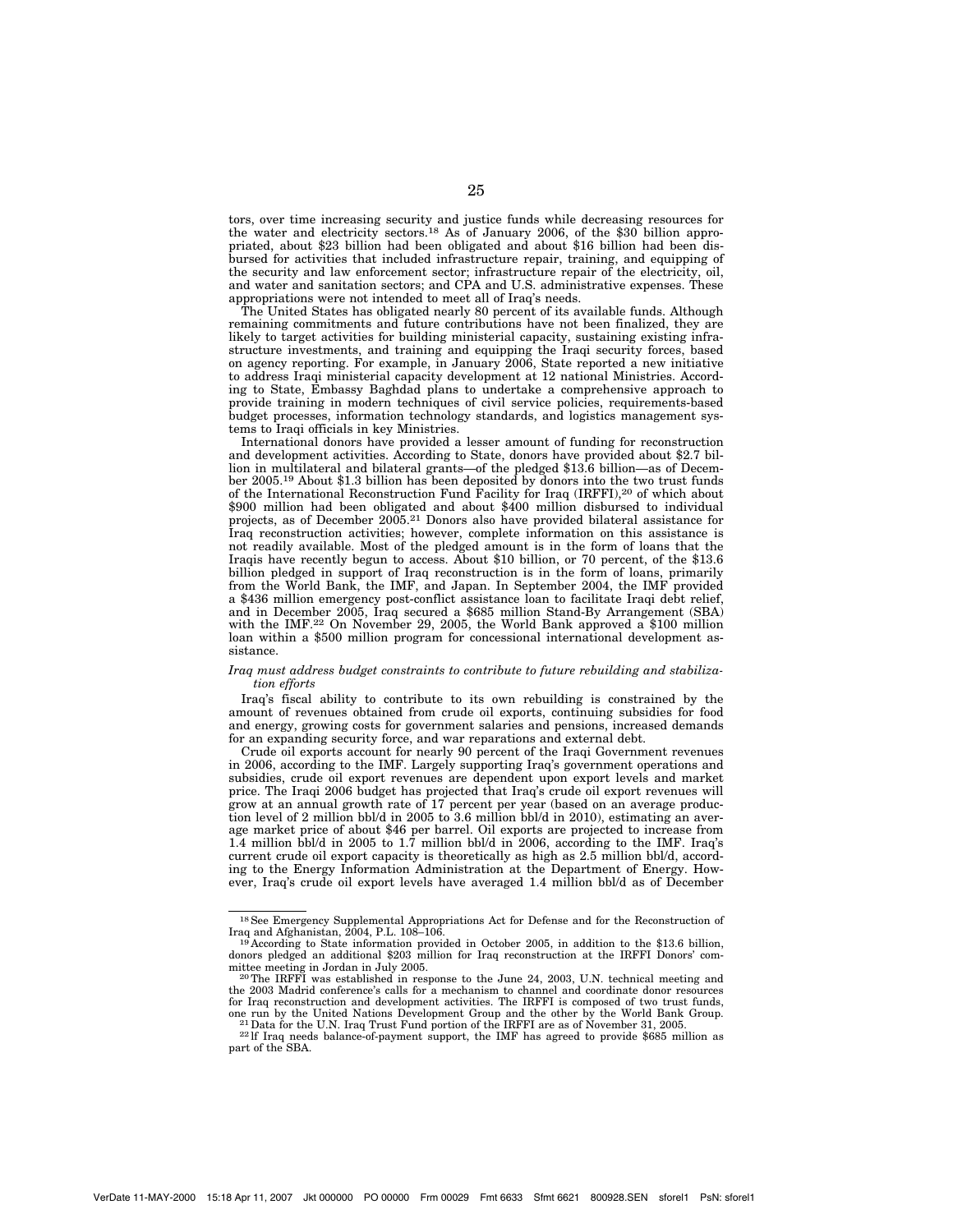2005, in part due to attacks on the energy infrastructure and pipelines. In January 2006, crude oil export levels fell to an average of about 1.1 million bbl/d.23

Further, a combination of insurgent attacks on crude oil and product pipelines, dilapidated infrastructure, and poor operations and maintenance have hindered domestic refining and have required Iraq to import significant portions of liquefied petroleum gas, gasoline, kerosene, and diesel. According to State, the Iraqi Oil Min-istry estimates that the current average import cost of fuels is roughly \$500 million each month.

Current government subsidies constrain opportunities for growth and investment and have kept prices for food, oil, and electricity low. Before the war, at least 60<br>percent of Iraqis depended on monthly rations—known as the public distribution<br>system (PDS)—provided by the U.N. Oil-for-Food Programme t below-market prices for refined fuels and, in the absence of effective meters, for elec-tricity and water. Low prices have encouraged overconsumption and have fueled smuggling to neighboring countries. Food and energy subsidies account for about 18 percent of Iraq's projected gross domestic product (GDP) for 2006.

As part of its Stand-By Arrangement with the IMF, Iraq plans to reduce the government subsidy of petroleum products, which would free up oil revenues to fund additional needs and reduce smuggling. According to the IMF, by the end of 2006, the Iraqi Government plans to complete a series of adjustments to bring fuel prices closer to those of other gulf countries. However, it is unclear whether the Iraqi Government will have the political commitment to continue to raise fuel prices.

Generous wage and pension benefits have added to budgetary pressures. Partly due to increases in these benefits, the Iraqi Government's operating expenditures are projected to increase by over 24 percent from 2005 to 2006, according to the IMF. As a result, wages and pensions constitute about 21 percent of projected GDP for 2006. The IMF noted that it is important for the government to keep nondefense wages and pensions under firm control to contain the growth of civil service wages. As a first step, the Iraqi Government plans to complete a census of all public service employees by June 2006.

Iraq plans to spend more resources on its own defense. Iraq's security-related spending is currently projected to be about \$5.3 billion in 2006, growing from 7 to about 13 percent of projected GDP. The amount reflects rising costs of security and the transfer of security responsibilities from the United States to Iraq.

The Iraqi Government also owes over \$84 billion to victims of its invasion of Kuwait and international creditors. As of December 2005, Iraq owed about \$33 billion in unpaid awards resulting from its invasion and occupation of Kuwait. As directed by the United Nations, Iraq currently deposits 5 percent of its oil proceeds into a<br>U.N. compensation fund.<sup>24</sup> Final payment of these awards could extend through 2020 depending on the growth of Iraq's oil proceeds. In addition, the IMF estimated that Iraq's external debt was about \$51 billion at the end of 2005.

#### **CONCLUSION**

For the past 21 years, the United States has provided \$30 billion with the intent of developing capable Iraqi security forces, rebuilding a looted and worn infrastructure, and supporting democratic elections. However, the United States has confronted a lethal insurgency that has taken many lives and made rebuilding Iraq a costly and challenging endeavor. It is unclear when Iraqi security forces will be able to operate independently, thereby enabling the United States to reduce its military presence.

Similarly, it is unclear how U.S. efforts are helping Iraq obtain clean water, reliable electricity, or competent health care. Measuring the outcomes of U.S. efforts is important to ensure that the U.S. dollars spent are making a difference in the daily lives of the Iraqi people. In addition, the United States must ensure that the billions of dollars it has already invested in Iraq's infrastructure are not wasted. The Iraqis need additional training and preparation to operate and maintain the powerplants,

<sup>23</sup> According to State Department monthly estimates from January 2005 to January 2006, crude oil production averages ranged from 1.71 to 2.17 million bbl/d and monthly crude oil ex-<br>port averages ranged from 1.05 to 1.61 million bbl/d.<br>- <sup>24</sup>The U.N. Security Council established the U.N. Compensation Commiss

ess claims and pay compensation for damages and losses resulting from Iraq's invasion and occupation of Kuwait; along with the Oil-for-Food Programme, the commission received funding from Iraqi oil proceeds. In May 2003, U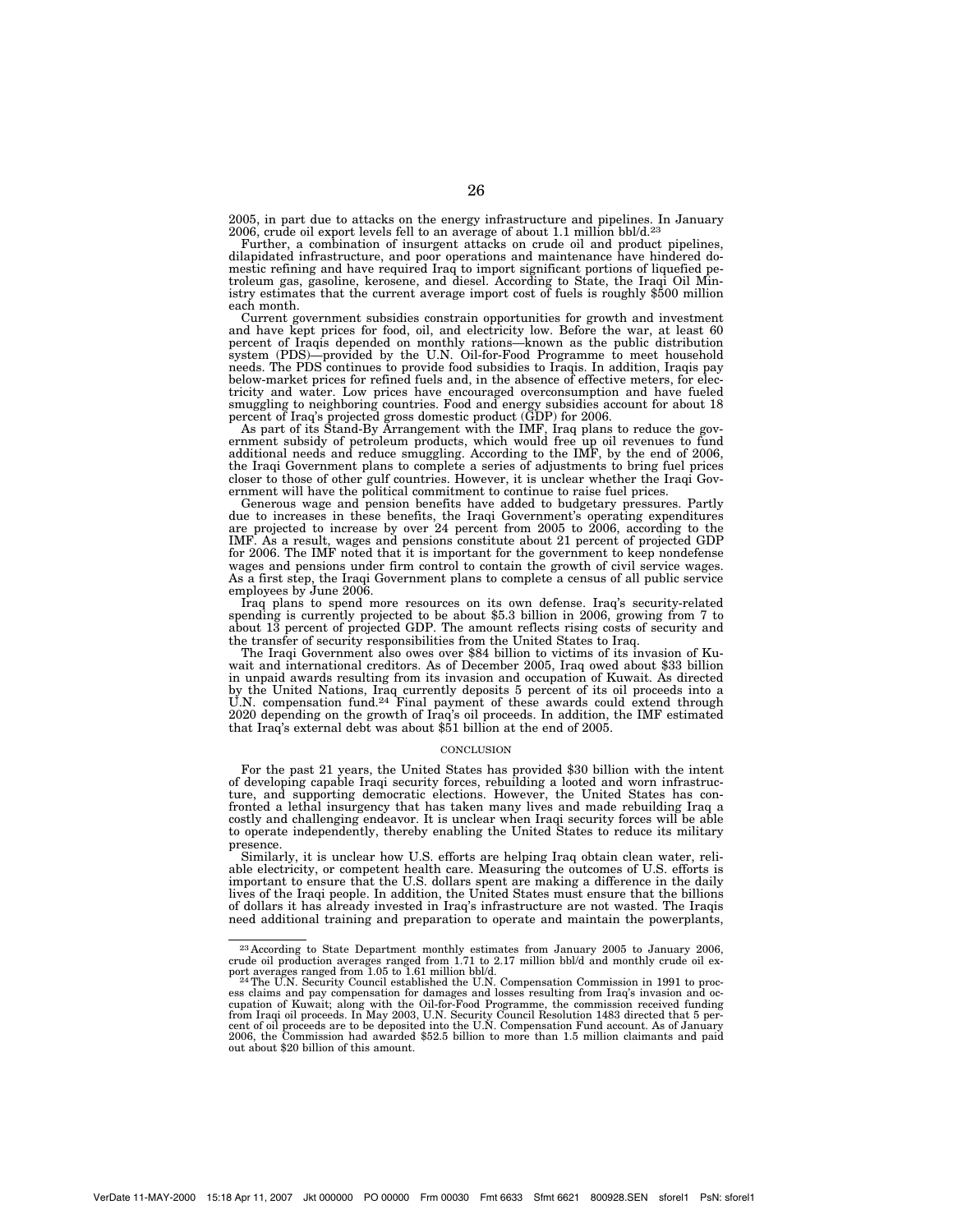water and sewage treatment facilities, and health care centers the United States has rebuilt or restored. In response to our reports, State has begun to develop metrics for measuring progress and plans for sustaining the U.S.-built infrastructure. The administration's next budget will reveal its level of commitment to these challenges.

But the challenges are not exclusively those of the United States. The Iraqis face the challenge of forming a government that has the support of all ethnic and religious groups. They also face the challenge of addressing those constitutional issues left unresolved from the October referendum—power of the central government, control of Iraq's natural resources, and the application of Islamic law. The new government also faces the equally difficult challenges of reducing subsidies, controlling public salaries and pensions, and sustaining the growing number of security forces. This will not be easy, but it is necessary for the Iraqi Government to begin to contribute to its own rebuilding and stabilization efforts and to encourage investment by the international community and private sector.

We continue to review U.S. efforts to train and equip Iraqi security forces, develop the oil and electricity sectors, reduce corruption, and enhance the capacity of Iraqi Ministries. Specifically, we will examine efforts to stabilize Iraq and develop its security forces, including the challenge of ensuring that Iraq can independently fund, sustain, and support its new security forces; assess issues related to the development of Iraq's energy sector, including the sectors' needs as well as challenges such as corruption; and examine capacity-building efforts in the Iraqi Ministries.

Mr. Chairman, this concludes my prepared statement. I will be happy to answer any questions you or the other committee members may have.

The CHAIRMAN. Well, thank you very much for that statement, for the data, and your prepared statement. We appreciate that.

We'd like now to call upon the Honorable James Jeffrey, Senior Advisor to the Secretary and Coordinator for Iraq Policy, Department of State.

Ambassador Jeffrey.

## **STATEMENT OF HON. JAMES JEFFREY, SENIOR ADVISOR TO THE SECRETARY AND COORDINATOR FOR IRAQ POLICY, DEPARTMENT OF STATE, WASHINGTON, DC**

Ambassador JEFFREY. Thank you.

Mr. Chairman, Senator Biden, members of the committee, it is an honor to be here today to talk about our programs in support of our strategy for victory in Iraq.

President Bush, in the past several months, has laid out, repeatedly, his strategy for moving forward on Iraq. It is based upon three strategic tracks—security, political, and economic—with the intent of having the Iraqis take over responsibility for these tracks as soon as possible. Our experience has demonstrated that this transition cannot be sustained without integrated progress on all three tracks, in full consultation with the Iraqis every step of the way. Foreign assistance, led by the flagship US Programs, the Iraqi Relief and Reconstruction Fund 1 and 2, or IRRF, totaling \$20.9 billion, is essential to progress on all tracks.

Supporting the security track, Senator, is not enough. Progress on the economic and political tracks is equally critical to victory, and this progress requires United States, other international, and Iraqi funding. As Mr. Bowen mentioned, the World Bank has estimated that Iraqi reconstruction needs were at least \$56 billion, and we think probably more. The IRRF program was not designed to address all of that, but rather to focus on immediate needs—getting oil exports, that was down almost to nothing, up to over 2 billion—or 2 million barrels a day; to promote exports; start training and equipping Iraqi security forces; working on the dilapidated in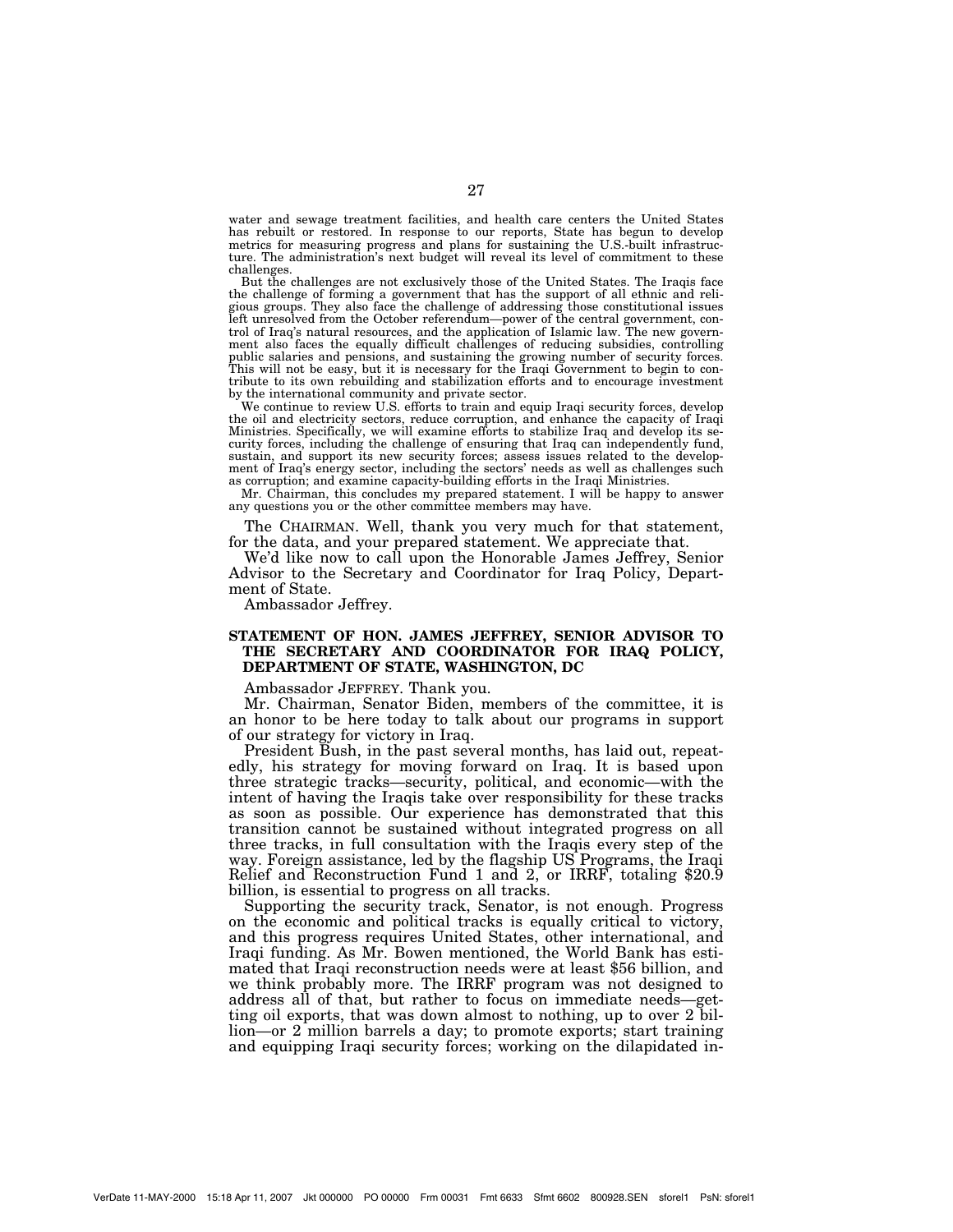frastructure, and improving government capabilities—until the Iraqis can take up the burden.

By and large, despite many reverses and problems, we have achieved many of our goals. We have increased Iraq's total potential electrical generation capability by 30 percent. We have brought on-stream 1.5 million barrels of restored oil capacity. We have brought safe water and sewage disposal to millions, stood up, equipped, and trained several hundred thousand Iraqi troops and police, and supported, with funds and sound advice, a remarkable democratic political transformation. We have pushed the Iraqis to reduce, as my GAO colleague has just mentioned, their oil subsidies, and they have done that by a factor of five, and they're going to take another step this year. That will bring their cost of fuel products to the consumer at least equal, if not above, that of other gulf states.

We have certainly not done as much as we originally hoped for. We have needed to adjust the situation on the ground, which has often required projects be canceled, be rescoped; in some cases, slowed down. Mr. Bowen has illustrated well the various problems from three governments in 2 years to terrorist attacks that have impacted the program. But, nonetheless, we have forged ahead. Of the \$20.9 billion provided less than 3 years ago, we have obligated all but \$2.9 billion of that, and we have disbursed a remarkable almost \$13 billion of the total, sir.

In response to the problems we've seen, and as we gained experience with operating in Iraq's hostile environment, we have shifted our focus away from the larger wholesale projects run by design/ build contractors to smaller, faster moving projects better integrated with our political and security lines of operation. Examples of this approach abound. I'll cite two: Then-Ambassador Negroponte's shifting of funds in 2004 to democracy programs and to the military's Commander's Emergency Relief Program just before the January 2005 elections, or the USAID construction support for the 1st Cavalry Division's combat in Baghdad in the fall of 2004.

I am also delighted to be here today with my colleagues from the GAO and from SIGIR. Mr. Bowen's work, that of the Special Inspector General for Iraq Reconstruction, and those of the other inspector and audit operations that monitor our activities in Iraq, one vitally important to us, as well as to you and to the American people. Just as with other U.S. military and civilian personnel on the ground, they are doing a tremendous job under austere conditions and a very dangerous situation. Secretary Rice reiterated her commitment to what Mr. Bowen is doing, last week in a meeting with him, and I know Ambassador Khalilzad shares these views.

We believe in SIGIR, because we are fully aware of our responsibilities to you and to the American people for the immense amount of money that you have placed in our trust, and for the life-and-death responsibilities we all bear in carrying out our work in Iraq.

I want to particularly highlight the signature work of SIGIR in evaluating management operations and big-picture issues related to our IRRF strategy.

We listen too closely to SIGIR suggestions in many of our actions, from direct contracting, including with Iraqis, to our focus on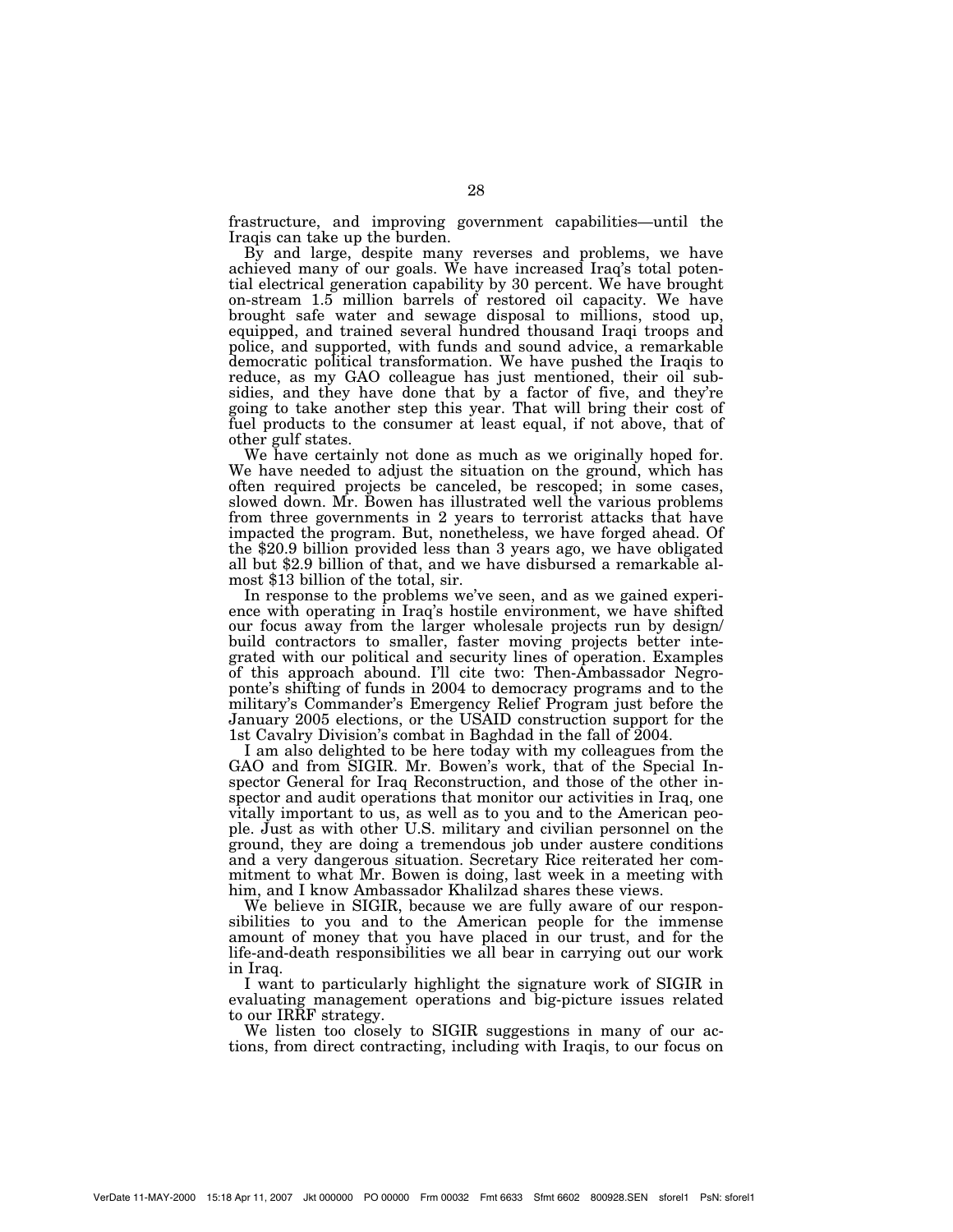cost-to-complete. And plans for operations and maintenance of our projects reflect SIGIR's input. For example, we have put over \$150 million into our fiscal year 2007 budget submission for operations and maintenance sustainment followup, and have begun a program called ''Asset Recognition and Transfer'' to ensure that Iraqis are ready to take over projects we have helped put in place.

What we do recognize is that IRRF alone will not complete our work, as Mr. Bowen has suggested. But, right now, our priority will be to complete the IRRF program's projects that are vital to boosting Iraq's economy and capacity. At the same time, we will work to convince our friends and allies to disburse the remainder of the \$13.5 billion that they pledged at the Madrid Conference, and to consider additional new funding, as Secretary Rice suggested to

Our fiscal year 2007 assistance submission to Congress of  $$771$ million represents another shift away from the large infrastructure projects that the IRRF has funded to a focused capacity-building program that will help enable Iraqis to build and sustain a democratic society and healthy economy. Some of the programs funded will include infrastructure sustainment, capacity-building at core Iraqi Ministries, and rule-of-law programs. We will look to your support, and that of the entire House and Senate, for our continued activities in Iraq, including our own State Department operating budget.

Finally, let me again, today, commit the Department of State and our Embassy in Baghdad to the most efficient, transparent, and cost-conscious execution of funds entrusted to us in the service of extraordinary national objectives.

Thank you.

[The prepared statement of Ambassador Jeffrey follows:]

PREPARED STATEMENT OF AMBASSADOR JAMES JEFFREY, SENIOR ADVISOR TO THE SECRETARY OF STATE FOR IRAQ AND COORDINATOR FOR IRAQ POLICY, DEPARTMENT OF STATE, WASHINGTON, DC

Mr. Chairman, Senator Biden, members of the committee, it is an honor to be here today, to talk about our programs in support of our Strategy for Victory in Iraq.

The U.S. goal in Iraq is a pluralistic, democratic, federal, and united Iraq, stable, at peace with its neighbors, prosperous, and an ally in the Global War on Terrorism. To accomplish this, all our efforts support the President's three strategic tracks security, political, and economic—with the intent of having the Iraqis take responsibility for these tracks as soon as possible. Our experience has demonstrated that this transition cannot be sustained without integrated progress on all three tracks, in full consultation with the Iraqis. Foreign Assistance, led by the flagship US Pro-<br>grams, IRRF I and II, totaling \$20.9 billion, is essential to progress on all tracks.<br>Supporting simply the security track is not enough political tracks is equally critical to victory, and this progress requires United States, other international, and Iraqi funding.<br>In 2003, the World Bank estimated that rebuilding Iraq's dilapidated infrastruc-

ture would require over \$50 billion. The IRRF II \$18.4 billion program was designed by the administration and Congress, not to take on that entire burden, but, rather, to quickly respond to the most pressing needs in oil production and export, and in key essential services, security forces, and government capacity, and repair a dilapidated infrastructure until Iraqis can take up the burden. To a considerable degree, IRRF II, supplementing the initial \$2.5 billion in IRRF I, is accomplishing that mission.

We have increased Iraq's total potential electrical generation capability by 30 percent, brought safe water and sewerage disposal to millions, stood up, equipped, and trained several hundred thousand Iraqi troops and police, and supported, with funds and sound advice, a remarkable democratic political transformation. We certainly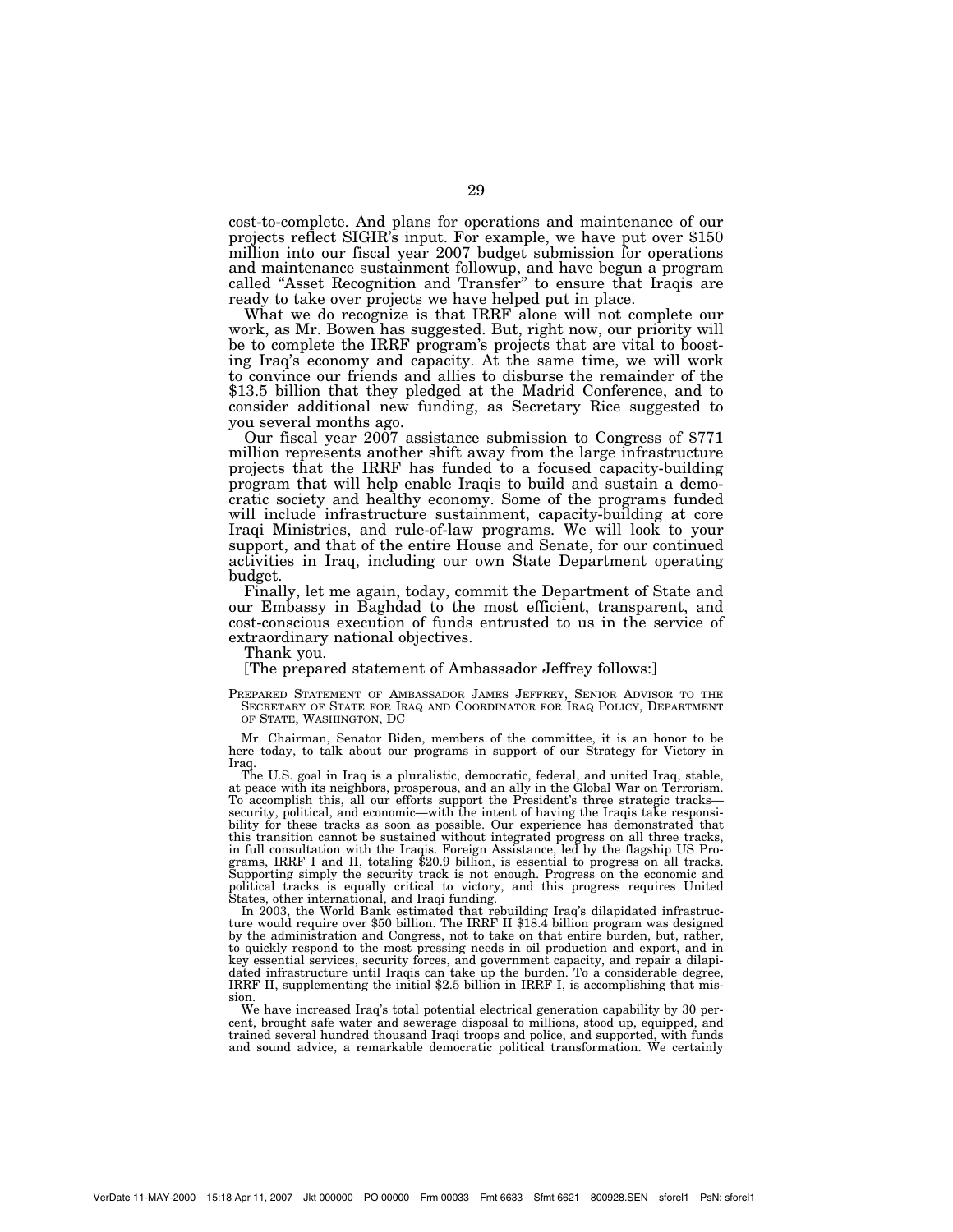have not done as much as we originally had hoped for. We have needed to adjust the situation on the ground, which has often required projects be cancelled, rescoped, or slowed down because of the insurgency and the extent of the dilapidated infrastructure. Working with three different Iraqi governments in 2 years has also, at times, slowed progress. Targeted terrorist attacks on the infrastructure, designed to deprive the Iraqi people of essential services and cripple the economy, sig-nificant project security costs, the need to shift several billion dollars from water and electricity projects to training and equipping the security forces and other key areas, have all slowed us down and driven some costs up. Projects in some cases have had to be cancelled or rescoped.

In response to some of these factors, and as we gained experience with operating in Iraq's hostile environment, we adapted our strategy and shifted our focus, away from major projects run by large wholesale contractors, to smaller, faster moving projects better integrated with our political and security lines of operation. Exam-ples of this approach abound, be it the funds then-Ambassador Negroponte shifted to democracy programs, CERP funding before the January 2005 elections, or the innovative, creative USAID construction support for the 1st Cavalry Division's operations in Baghdad against the Mahdi militia.

Thus, while we had intended that our funding would enable completion of a greater number of projects, we are pleased with its contribution to the overall strategy for stability and security in Iraq. The political process has made immense progress, Iraqi security forces are making a powerful difference, and the Iraqi population strongly rejects the insurgency and participates in the political process.

To ensure that the benefits of this progress reach the entire Iraqi population, we have initiated Provincial Reconstruction Teams to strengthen provincial and regional governments.

I am also delighted to be here today with my colleague and fellow Baghdad veteran, Mr. Stuart Bowen. The work of his organization, the Special Inspector General for Iraq Reconstruction (SIGIR), and that of the other inspector and audit operations that monitor our activities in Iraq, are vitally important. Just as with other U.S. civilian and military people on the ground, they are doing a tremendous job under austere and dangerous conditions. Secretary Rice encouraged my presence here today and reiterated her commitment made just last week to Mr. Bowen to support his agency's activities in every way possible. I know Ambassador Zal Khalilzad echoes these sentiments.

We believe in SIGIR because we are fully aware of our responsibilities to you and to the American people for the immense amount of money placed in our trust, and for the life and death responsibilities we all bear in carrying out our work in Iraq as part of the broader war on terror. But to do our job, we need advice, oversight, transparency, and immediate response to allegations of fraud and mismanagement. Mr. Bowen and SIGIR, ably assisted by the other inspection and audit agencies in the field, have fulfilled these missions with great professionalism.

I want to particularly highlight the signature work of SIGIR in evaluating management strategy and big picture issues related to our IRRF strategy, to complement its invaluable auditing, inspecting, and investigatory missions. We listen closely to SIGIR's suggestions, and many of our actions, from direct contracting, including with Iraqis, to our focus on cost-to-complete, and plans for operations and maintenance of our projects, reflect SIGIR's input. For example, we have put over \$150 million in our FY 2007 budget submission for operations and maintenance followup, and have begun a program we call ART, or Asset Recognition and Transfer, to ensure the Iraqis are ready to take over projects we have helped to rebuild or put in place. We do not agree with everything which SIGIR has proposed but we have the highest professional respect for our SIGIR colleagues, and take their views most seriously.

What we do recognize is that the IRRF, alone, will not complete our work Bowen has suggested. But right now, our priority will be to complete the IRRF program's projects that are vital to boosting the Iraqi economy and capacity. At the same time, we will continue to work to convince our friends and allies to disburse the remainder of the \$13.5 billion pledged at the Madrid Conference and consider additional funding.

Our FY 2007 assistance submission of \$771 million represents a shift away from the large infrastructure projects the IRRF funded to a focused capacity-building program that will help enable Iraqis to build and sustain a democratic society and healthy economy. Some of the programs funded will include infrastructure sustainment, capacity-building at core Iraqi Ministries, agricultural development, and rule of law programs. We will look to your support and that of the entire Senate and House for our continued activities in Iraq, including our own State Department operating budget.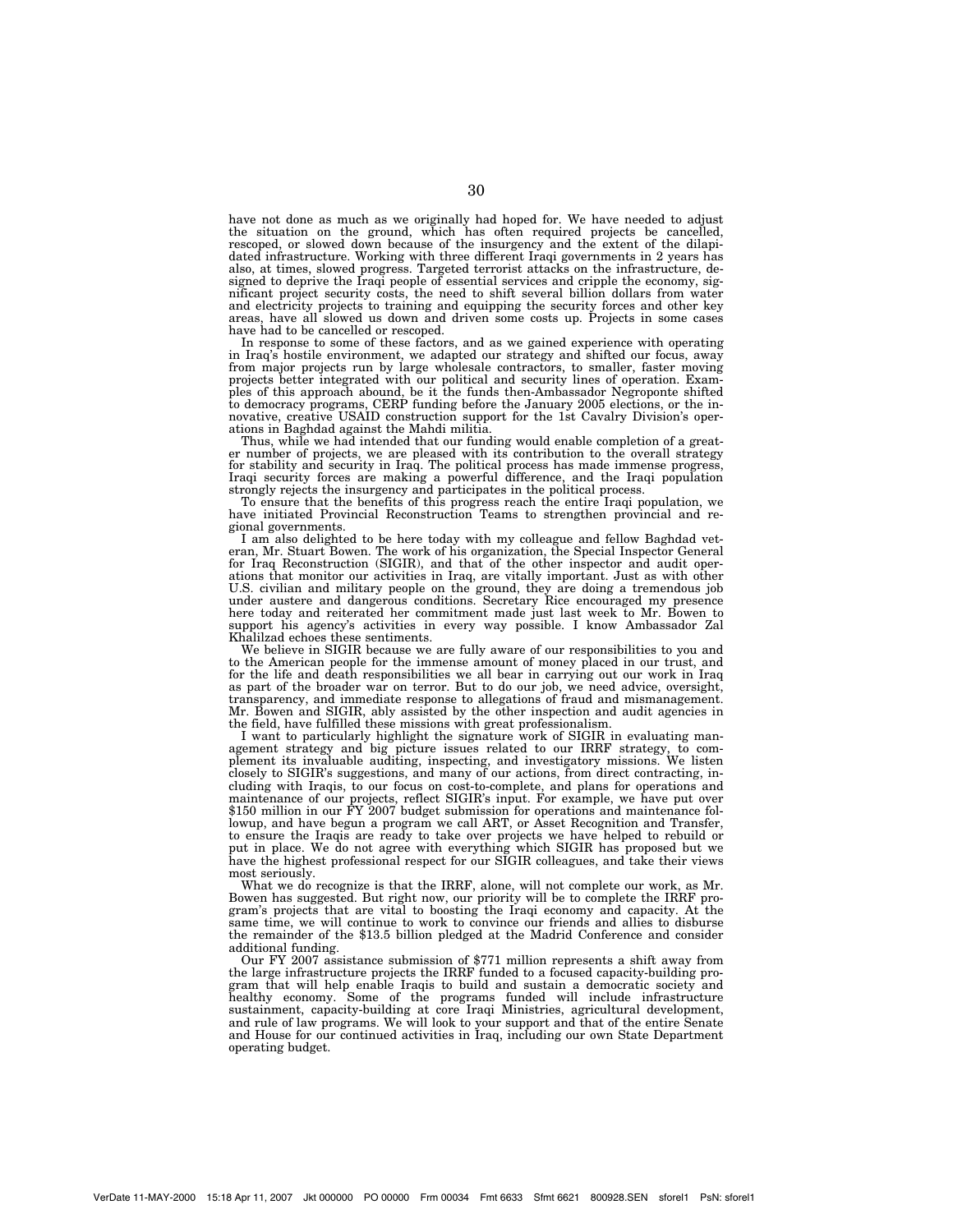Finally, let me again, today, commit the Department of State and our mission in Baghdad to the most efficient, transparent, cost-conscious execution of funds entrusted to us, in the service of extraordinary national objectives, and to the best possible working relationship with Mr. Bowen and his colleagues.

The CHAIRMAN. Thank you very much, Ambassador Jeffrey.

The Chair would like to recognize, now, the Honorable James R. Kunder, Assistant Administrator for Asia and the Near East of the U.S. Agency for International Development.

You may proceed.

# **STATEMENT OF HON. JAMES R. KUNDER, ASSISTANT ADMINIS-TRATOR FOR ASIA AND THE NEAR EAST, U.S. AGENCY FOR INTERNATIONAL DEVELOPMENT, WASHINGTON, DC**

Mr. KUNDER. Thank you, Mr. Chairman, Senator Biden, members of the committee. We appreciate the opportunity to be here today.

Although we appreciate the opportunity to bring USAID's perspective to this important discussion, I do want to commend Ambassador Jeffrey and Ambassador Khalilzad for their coordination leadership. We do have a seamless team, and that extends to working with our United States military colleagues, both back here in Washington and in the various outposts in Iraq. It has been very much a team effort.

I just want to make two points to supplement what's been said so far. We, also, take the accountability issues, that this committee has emphasized, very seriously. We've had a very productive relationship with Mr. Bowen and the entire SIGIR staff. The USAID Inspector General has also been heavily involved since day one. In fact, recognizing the complexity of working in Iraq, we asked our own inspector general to deploy with us from day one. We have seven of our own inspector general personnel living within the USAID compound in Baghdad now, and those folks have conducted 27 performance audits and 73 financial audits since we first deployed to Iraq in 2003. So, we have taken accountability seriously. We value the recommendations that Mr. Bowen and the GAO have brought to our attention. We take them seriously, and we're working on their recommendations.

The second point I would make is just to emphasize what Ambassador Jeffrey has said about transition and capacity-building. Mr. Bowen referred to a Year of Transition. We really are reshaping the program. I've tried to visually represent this in the slide that's appended to my testimony. We have done a lot of good reconstruction work in Iraq over the last couple of years. We did not meet all of the goals, the ambitious goals we originally intended.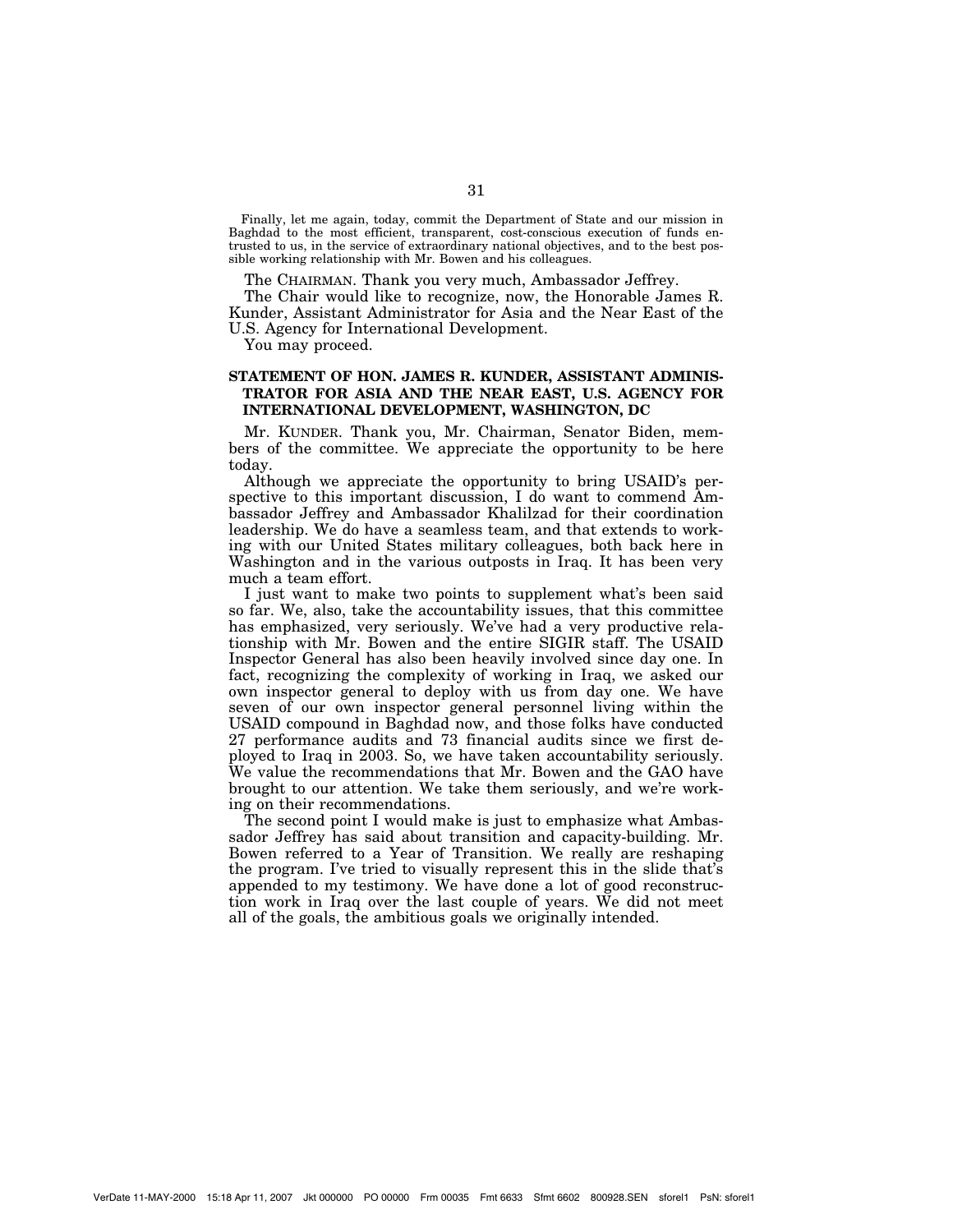

But I want to emphasize for the committee how much the program has shifted in the next coming years to a capacity-building program for the Iraqis. What's critical now is that this new permanent government have the capacity, both at its central ministerial level and down at the provincial level and local level, to harness Iraqi oil revenues to the service of the Iraqi people. And we're putting a lot of effort into that. I sometimes am concerned, frankly, that we focus solely on the O&M aspects of this, the operations and maintenance aspects. Certainly, protecting the U.S. taxpayers' investment in large-scale infrastructure projects in electricity and water is a critical part of it. But that is symptomatic of the systems change that needs to be made within the Iraqi Government structure to convert a Stalinist command economy into a free-market effective governance system that will service the Iraqi people. And that's going to require years of work.

The only point I may disagree with Mr. Bowen on is, it's more than a year of transition. It's going to take some time, just as it takes time in Bangladesh or in Africa and other places where the systems have deteriorated, as they did under Saddam's rule, and you simply don't have the accountability systems, the financialmanagement systems, the computer systems, the anticorruption systems that will be required to really make this a functioning government.

So, I just want to emphasize—I put an exclamation point on that—on that thrust of what we're trying to do. We really are finishing up the reconstruction projects, but we're taking this next couple of years to focus on building-capacity within the Iraqi Government. And now is the time to do it. Now is the window of opportunity. We have had, as Ambassador Jeffrey has pointed out in his statement, three transitional governments over the last couple of

32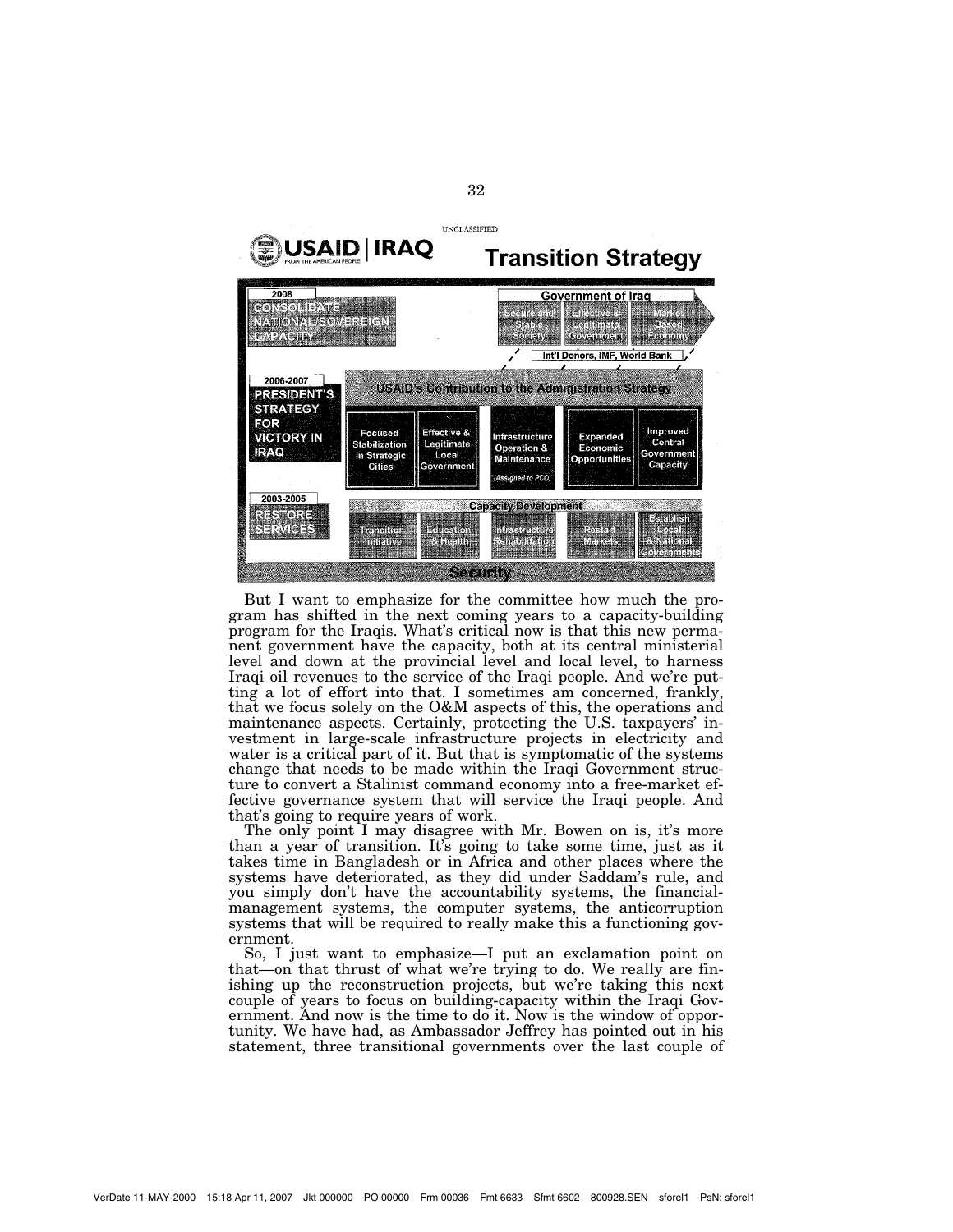years. Now's the time to get the traction on changing these systems.

And, in closing, Mr. Chairman, I'd just make a personal comment about the work that this committee has done in trying to improve the U.S. Government's post-conflict reconstruction capacity in the CRS Office at State, and so forth. I noted that Mr. Bowen talked about the fact that, while cooperation and accountability and performance have improved dramatically in Iraq in the last couple of years, naturally there were those rough spots in the early period, as multiple U.S. Government agencies tried to coordinate, and clearly the Secretary of State's request to the Congress in 2007 talks about the need to put money into a reconstruction fund so that the U.S. Government can respond more rapidly when we have these kinds of situations in the future. So, I think these two issues of great interest to the committee are related, the somewhat slow start here to get to the point where we are now, and the need to have a standing capacity in this area.

Again, we thank the committee for the opportunity. I'd be glad to take any questions. Thank you, sir.

#### [The prepared statement of Mr. Kunder follows:]

PREPARED STATEMENT OF JAMES R. KUNDER, ASSISTANT ADMINISTRATOR FOR ASIA AND THE NEAR EAST, U.S. AGENCY FOR INTERNATIONAL DEVELOPMENT, WASH-INGTON, DC

Mr. Chairman, members of the committee, it is an honor to appear before you today. I welcome the opportunity to testify on behalf of the U.S. Agency for International Development (USAID). Before I proceed, I want to take a moment to thank Congress for providing the Special Inspector General for Iraq (SIGIR). Today, I would like to describe to the committee USAID's contributions to the President's Victory in Iraq Strategy as well as USAID's perspective on the most recent report from SIGIR.

The administration has a clearly defined plan of action in Iraq, and USAID's programs, including our goals and benchmarks, support the President's National Strategy for Victory in Iraq in all three tracks—security, political, and economic. The goal of the administration's strategy is to create a new Iraq with a constitutional, representative government that respects civil and human rights; is able to maintain domestic order; keep Iraq from becoming a safe haven for terrorists; capable of proving essential and other services to Iraqi citizens; and able to harness its economic potential to create jobs and other opportunities for its people. The fundamental operating principle of this strategy is that transition to Iraqi self-sustainment and responsibility cannot be made without integrated progress on all three tracks.

I would like to talk about what USAID doing now as well as what we are planning for the future. The civilian USG effort is crucial to our success in Iraq. It supports the Multi-National Force–Iraq (MNF–I) and the Government of Iraq's (GOI) security actions against the insurgency. We have all heard how Iraqi and coalition forces have wrested control of many cities and areas from the terrorists. In most cases, Iraqi troops, with the help of the coalition, are maintaining security. Their success in these post-conflict areas will allow our forces to come home. But these Iraqi units cannot be expected to maintain peace and stability without the help of Iraqi civilian institutions, and without assurances that Iraqis can depend upon essential services provided by their government and can look forward to economic opportunities. Specifically, the United States and international civilian effort helps to enable and consolidate gains made in the security situation in several ways:

- It strengthens Iraq's capacity at the local and national level to govern and provide essential services to Iraqi citizens.
- It supports economic and social stabilization programs to minimize local support for the insurgency and foster support for the GOI.
- It assists the public sector's sustainable economic development by creating the enabling environment that will allow the private sector to flourish and by providing the private sector with the resources for the economic growth that creates jobs.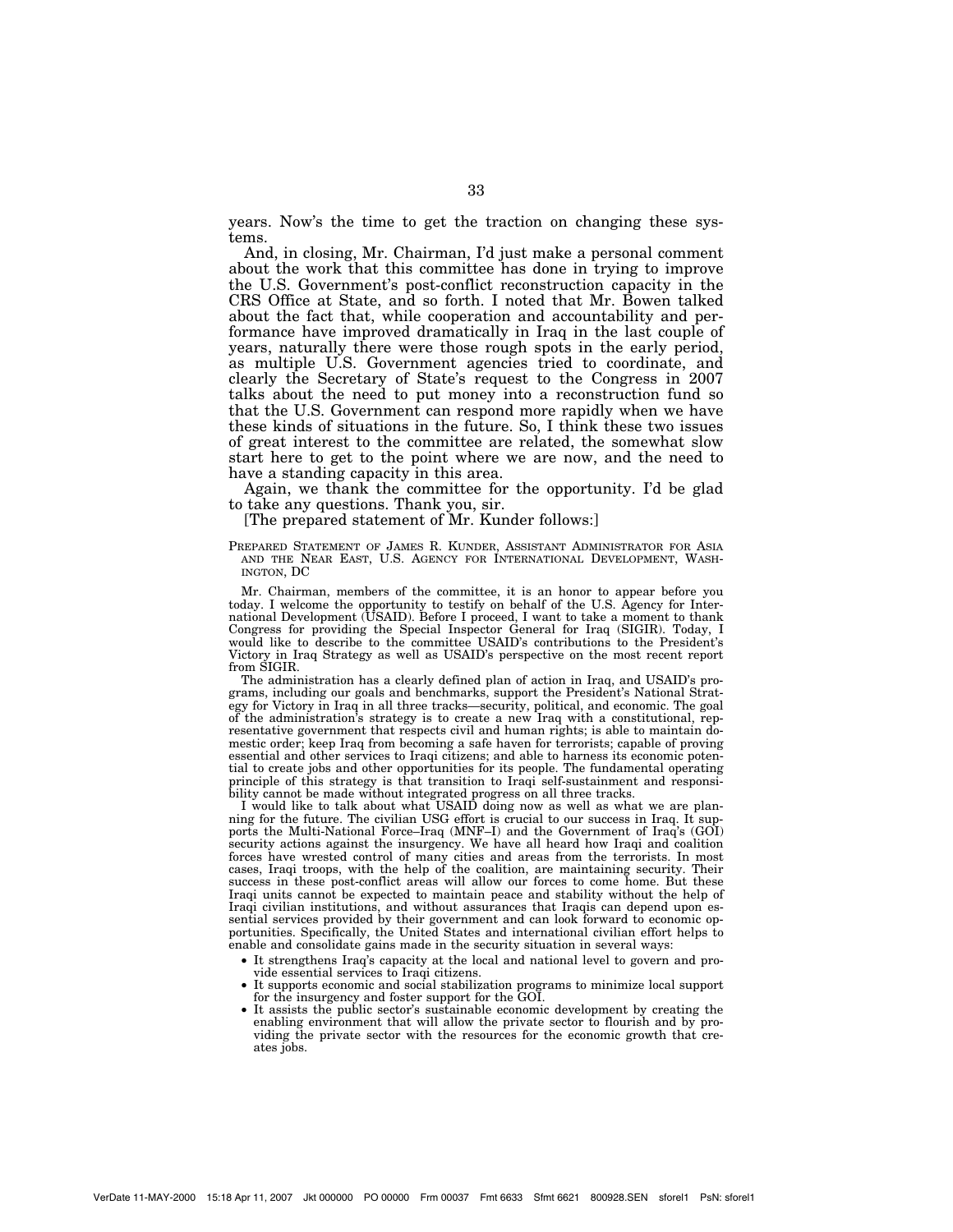Since March 2003, USAID has been allocated approximately \$5.2 billion in Iraq emergency relief and reconstruction funds. Of this amount, we have disbursed approximately \$3.7 billion and we expect to disburse most of the remaining funds by this summer. Now, let me briefly summarize some of our accomplishments with these funds.

#### ACCOMPLISHMENTS

USAID works with U.S. and multinational units to help cities recover from the effects of battle and to gain a sense of balance after the insurgency has departed. Projects are funded with combinations of military and USAID money. Projects are aimed at a combination of small, rapid programs that are followed by more complex projects that return public services to operation, promote representative local government, and reactivate the economy. Military patrols do much of the project monitoring.

USAID-managed programs enable the democratic transformation in Iraq. USAID worked with the United Nations and the European Community for a successful constitutional referendum in October 2005 and two national elections in January and December 2005. Our programs have provided expert assistance, drawing from the international community and Iraqi civil society to assist the Iraqi Constitutional Drafting Committee. USAID continues to support decentralization, empowering provincial and city authorities to provide essential services so that Iraq will be less likely to return to authoritarian national government. In the field, assistance teams work with the Provincial Reconstruction and Development Councils to help them shoulder the burden of decentralized power.

Assistance to the Iraqi Central Bank helped stabilize the dinar, prevented hyperinflation, and enabled Iraqis to qualify for International Monetary Fund (IMF) resources and debt reduction. At the Ministry of Finance, a financial management information system is beginning to track the Iraqi Government's budget and expenses. USAID supports agriculture, which employs 25 percent of the Iraqi workforce, and seeks to better target the social safety net, the Public Distribution System, to reach those who cannot purchase enough food. Infrastructure repairs are plugging gaps in power and water delivery. At present, USAID projects have added  $1,\tilde{200}$  MW of new or rehabilitated generation capacity to the national grid. Further generation increases are planned by contractors under the Department of the Army. USAID partners provide operation and maintenance programs that will safeguard the investment of U.S. assistance.

A demographic bulge threatens Iraq's future. In 2004, half of all Iraqis were under the age of 20 years. The population will double by 2030. Despite vast oil reservoirs, Iraq currently has some of the lowest literacy rates and poorest health statistics in the region. USAID's education and health projects smoothed the way for the United Nations (U.N.) to work with schoolchildren and administer vaccinations against polio. The World Bank expanded a USAID pilot program for textbooks—our 8 million books leveraged their program of 70 million books. Poor girls bear the greatest burden of discrimination, reinforcing the need for equal education and adequate health programs for young mothers.

#### OUR COMMITMENT TO ACCOUNTABILITY

USAID has been, and continues to be, committed to ensuring that the resources that Congress has provided are managed effectively and transparently. Indeed, ensuring that these funds are used and managed in such a manner only strengthens their impact on Iraq and improves our chances for success in Iraq. Accountability for Iraq funds is fortified by the right mix of experience and teamwork between our field mission in Baghdad and USAID in Washington. Experienced controllers, contracting officers, and inspector general staff have been in Iraq since 2003 working with technical staff to help ensure program accountability.

Accountability starts with a fair and open procurement process. USAID complies with all applicable federal regulations and works closely with our Office of the Inspector General (OIG) to identify and address any weaknesses USAID may have had in its procurement processes. USAID's accounting and procurement systems ensure that the responsibility for procurement authorizations, justifications, and payments are segregated and recorded. A summary audit report on the contract award process found that USAID has generally complied with these regulations.

The President's Management Agenda shows USAID with ''green light'' progress on improvements in financial management. The Iraq Budget and Finance Team received the Administrator's 2005 Management Improvement Award for innovative financial information tracking.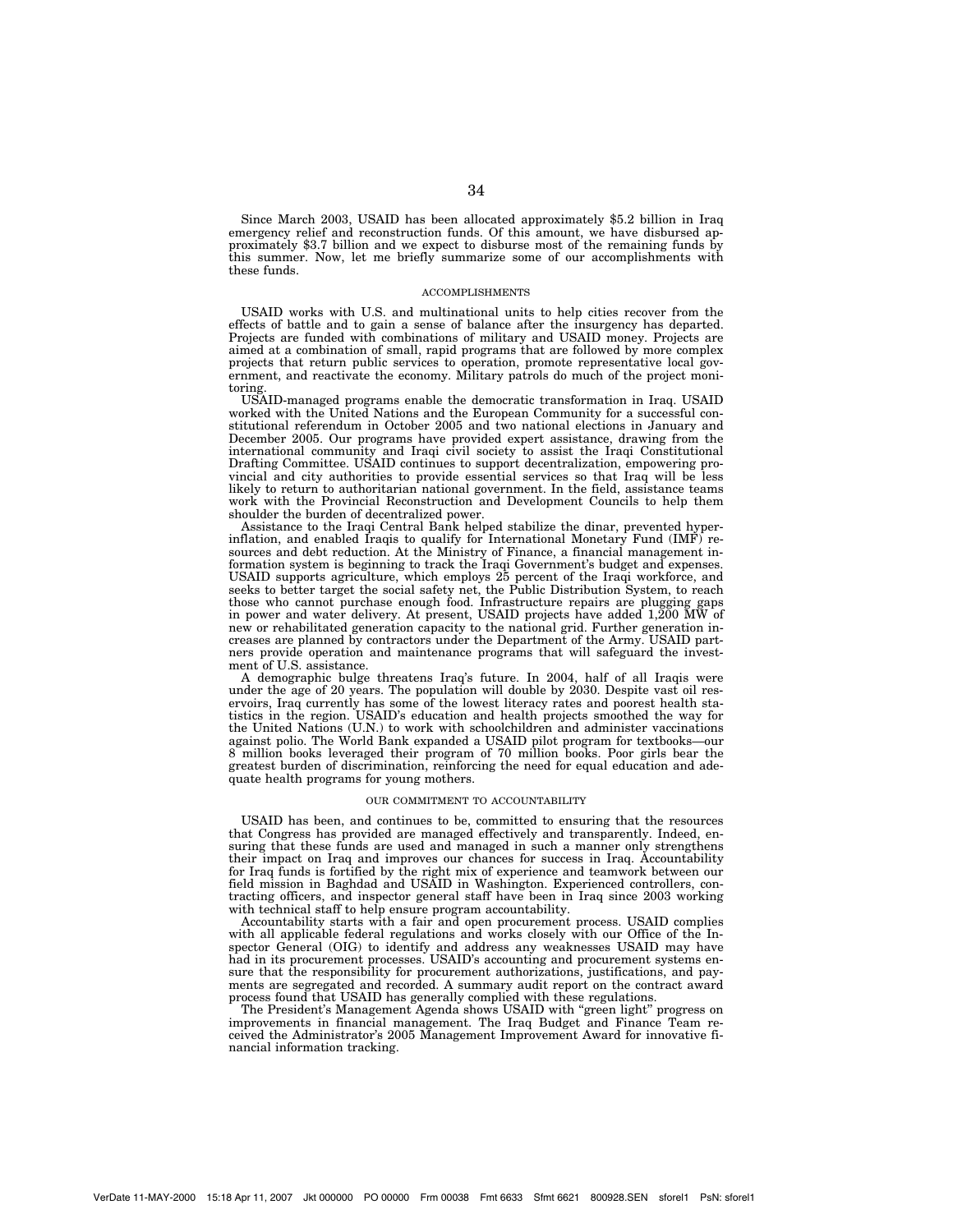USAID's on-the-ground presence is critical to project oversight. Well-trained, onsite contracting staff and project managers use informed judgment to oversee USAID projects. USAID's project managers are trained through a certification program in acquisition management practices. These personnel, located in Baghdad and regional offices, provide the technical oversight of these programs. USAID on average makes 10 to 15 project site visits per week. Our colleagues in the U.S. military have been forthcoming in providing not only security support for our staff but assistance in monitoring USAID projects in those areas deemed to be insecure. USAID has also taken proactive measures, such as fraud awareness training, for Government employees, contractors, and grantees to reduce the likelihood of undetected fraud, waste, or abuse of funds. OIG audit staff in Baghdad conduct performance audits of USAID programs on a regular basis, and often concurrently, to enable USAID to identify problem areas early on. As of December 31, 2005, there have been 27 OIG performance audits and reviews and 73 financial audits completed.

Finally, USAID's most valuable resources in ensuring program effectiveness and accountability are Iraqis themselves, who have greater freedom of movement than expatriates. USAID has 114 Iraqi national staff in its mission in Baghdad and through its implementing partners, an extensive network of Iraqi organizations that are critical to the design and implementation of USAID's projects. As of the beginning of this year, nearly 39,000 Iraqis were employed implementing USAID projects. These staff have the community ties that facilitate Iraqi ownership and contribute to proper oversight of USG resources.

To date, there have been three audits completed by SIGIR directed toward USAID. One had a recommendation for USAID and that involved the ''Cost to Complete'' (CTC) estimates. SIGIR's January 27, 2006, report entitled ''Methodologies for Reporting Cost-To-Complete Estimates,'' recommended that USAID develop written guidance for a methodology for calculating CTC reports. The report also recommended that USAID develop a review process to eliminate errors in its reporting spreadsheets; create and maintain a permanent central file to document estimatesat-completion by project; and develop policies to define significant contract scope changes.

In response to these recommendations, USAID is developing written policies and procedures for estimating CTC that include controls for validating and revalidating estimates. Moreover, USAID is working with the Iraq Reconstruction Management Office (IRMO) to develop a mutually agreeable methodology for calculating CTC estimates and creating a permanent central file to document the calculation of estimates-at-completion by project. USAID is also developing policies to define significant scope changes. USAID will meet these recommendations using its current resources and personnel. The mission will comply with SIGIR recommendations so that there will be no replication of similar findings.

In conclusion, I want to assure you that USAID is taking every measure it can to ensure that U.S. Government resources and are used effectively and transparently. The successes that have been achieved to date in Iraq are the tangible results of these efforts. I believe with Congress's continued support, USAID will be able to make further strides in helping to achieve victory in Iraq

Mr. Chairman, thank you for offering me this opportunity to discuss USAID's role in Iraq with your committee. I am prepared to answer any questions that the committee has. Thank you.

The CHAIRMAN. Well, thank you very much, sir.

We'll have a round of questions now, and the Chair would suggest that we have an 8-minute limit for the first round, and we may then have a second round, as members have supplemental questions.

I'll begin the questioning by asking you, Ambassador Jeffrey, for some general discussion of this proposition. Mr. Christoff has mentioned, and so have you, that originally the World Bank estimated about \$56 billion would be required for reconstruction of Iraq. Both of you have felt that that's inadequate and is likely to go upward. And you offer good reason for this; namely, some moneys have been reappropriated for security of what we've already built. There is money still—of the \$13.5 billion pledged in loans and grants by other countries—still to be paid toward the reconstruction. But probably more fundamental in the political situation, is the thought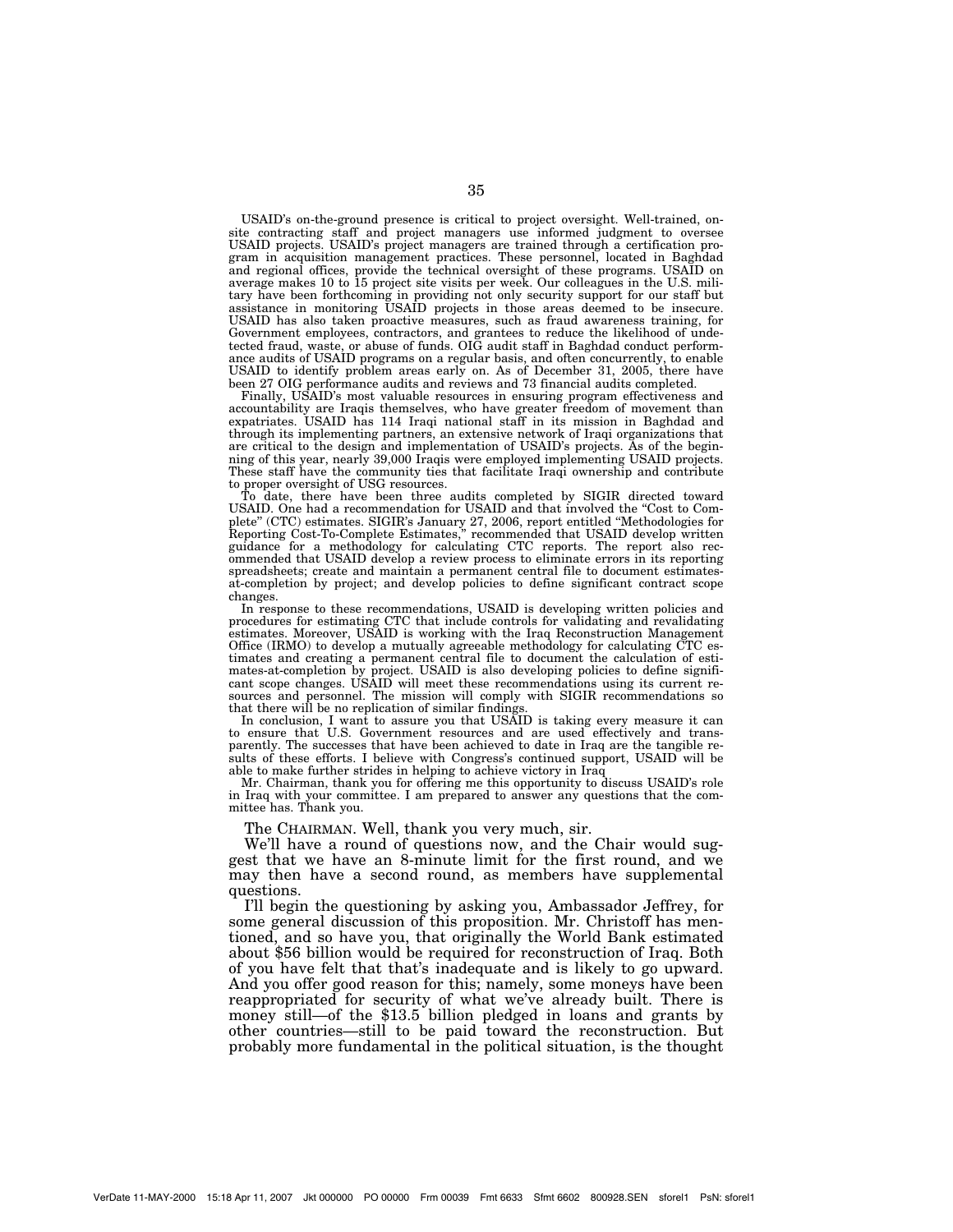that 60 percent of the country is still on food rations. This dates back to the much-discussed Oil-for-Food Programme. The fact is that, in a humanitarian way, a very large percentage of the population has been fed in this way. We had testimony at an earlier hearing that gasoline, in equivalent dollar terms, was maybe 8 cents a gallon. That may understate it, but not by far. Subsequently, after that hearing, we saw evidence that that price was raised, and we also saw evidence of protests by motorists, in Baghdad and elsewhere, who were very unhappy with the government for making such a change.

So, you have a political philosophy of the past, a lot of free food, virtually free gasoline. And suddenly you begin to talk about market prices for the area, not necessarily for the world. That's critical in this situation, because the budget forecast that we've seen—we haven't got into this today—would show a deficit right off the bat, in terms of requirements of the fledgling government and the money coming in, principally from oil exports, but not much else in terms of taxation or other revenue generation that has not been worked out very well.

Clearly, we are faced with a multiyear project. Each year, the State Department, USAID, and others are going to request funds. The Department of Defense will be requesting funds, in one form or another. And the American people will be trying to evaluate, when does it end? If, in fact, reconstruction of Iraq is required, how about reconstruction of parts of the United States? This may seem insensitive, but, nevertheless, these are the sorts of arguments our constituents raise. And so, we will have a new government there, but we will maybe criticize that government for failure to take a look at food or fuel costs or market principles or how you formulate a budget, quite apart from the point you made, Mr. Christoff, that there's still \$51 billion of debt, even after all the debt forgiveness that many countries have forgiven. The irony being that some nations may not be as forgiving. They may want their pound of flesh, as we are appropriating money to fund reconstruction or to supplement the Iraqi budget.

Now, to my question. How did your discussions go with the Ambassador and the Iraqi Government or with the Secretary of State and others, as you were trying to determine where all of this is headed? We can criticize momentarily a little corruption here or there on the part of Iraqis or the contractors or so forth, the security problem, the insurgents, but this is a monumental project, the rebuilding of a whole nation, and with many people not being very cooperative in the process. And many have different philosophies as to how the money should be allocated, and what the reconstruction ought to be. And, ultimately, the irony of it is that the oil, which was prophesied by many who came before this committee as the way you pay for all of it, doesn't pay for all of it. There may be less produced some months than there was under Saddam.

How do you rationalize this? Or, in the big picture, how do you portray to people what our mission ought to be, and the reason for constancy over the coming years, not just over the coming year?

Ambassador JEFFREY. Senator, you paint a daunting picture. And, first of all, all the facts you've cited are correct. And let me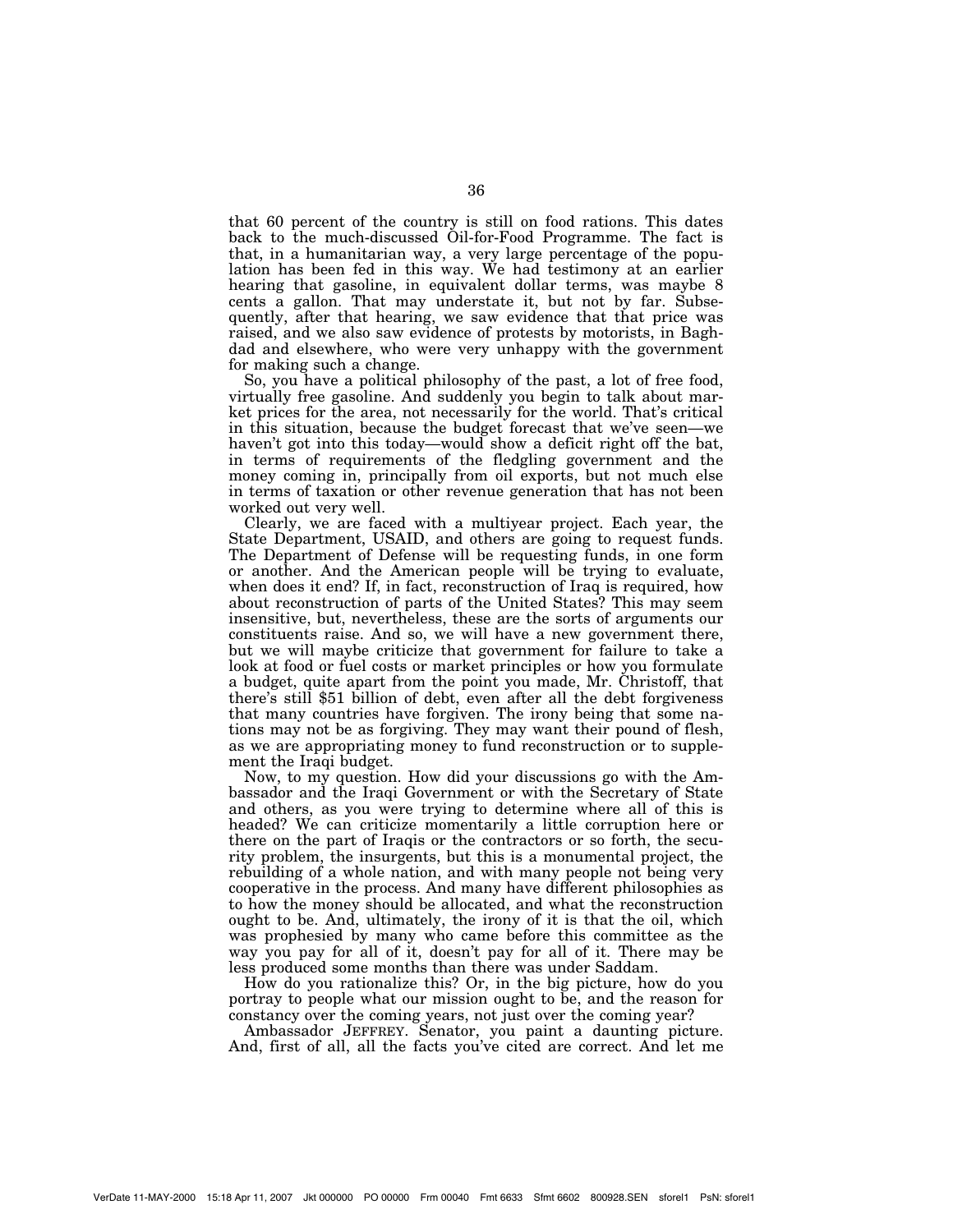try to lay out very briefly where we do see this, going forward, and what assumptions we make to continue on that road.

First of all, in looking at the Iraqi budget, a very large percent of it, as you said, in the past was tied up in just the food subsidy alone. It's \$4 billion. The real cost of importing fuels, largely because of problems in producing oil, refining oil, and security attacks, reduces the amount that they can produce domestically, was up to almost \$5 billion this past year. Now, some of that is because of a huge climb in demand as people bring in generators to respond to electricity outages. And, of course, hundreds—literally hundreds of thousands of automobiles that they didn't have before. So, there's a good-news aspect to that, as well, but, it's, all in all, something that we have to deal with.

The Iraqis are dealing with it. As we mentioned, at the end of last year, they raised fuel prices for the key consumption items diesel and gasoline—by a factor of about 500 percent, and they're planning another tranche of that. The goal is to cut their imports for fuel by the end of this year to about \$2.4 to \$2.8 billion, so that will be a savings of several billion dollars. And we're pushing them very hard to do this. But that also means, as was mentioned here, protecting infrastructure, keeping the refineries from being hit, keeping the pipelines flowing.

In terms of the longer term, we don't see the United States as continuing with anything like the IRRF. As I mentioned, we're moving more, in the FY07 budget, to a traditional program similar, in general terms, to that which we have done in the Balkans, in Africa, South Asia, and other areas to build capacity, focus on key things like education, agriculture, government Ministries.

What we are looking for is, first of all, the international community, but also eventually the private sector. The private sector, particularly in the oil field, has tremendous capacities, but to bring in the private sector, of course, you have to have a secure situation on the ground militarily, and you have to have a stable government. So, therefore, again, that's where all of the security elements come together.

We're also looking, first and foremost, to the Iraqis themselves. Their budget this year does have a deficit of \$3 billion, but we believe that there will be \$3 billion left from their DFI account that will cover that. They have \$6 billion in their budget this year for capital expenditures. And of the capital expenditures, a large percent of that, \$3.5 billion, will be devoted to their oil infrastructure. Their goal is to get production up, in the near term, to 3 million barrels a day, and to then double that again, with almost all of it being exported.

We think over time, with foreign investment, with foreign assistance, with more of our assistance, and, importantly, with victory on the political and on the military security lines of operation, we can achieve this within the next few years.

In terms of debt, for example, it looks bad, but, in fact, the Iraqis are not paying interest on this debt. We have had great success in the Paris group with forgiveness of 80 percent or more of one-third of Iraqi debt. We are working—the Secretary personally, with the Arab Gulf States, who hold another 50—roughly \$50 billion of debt.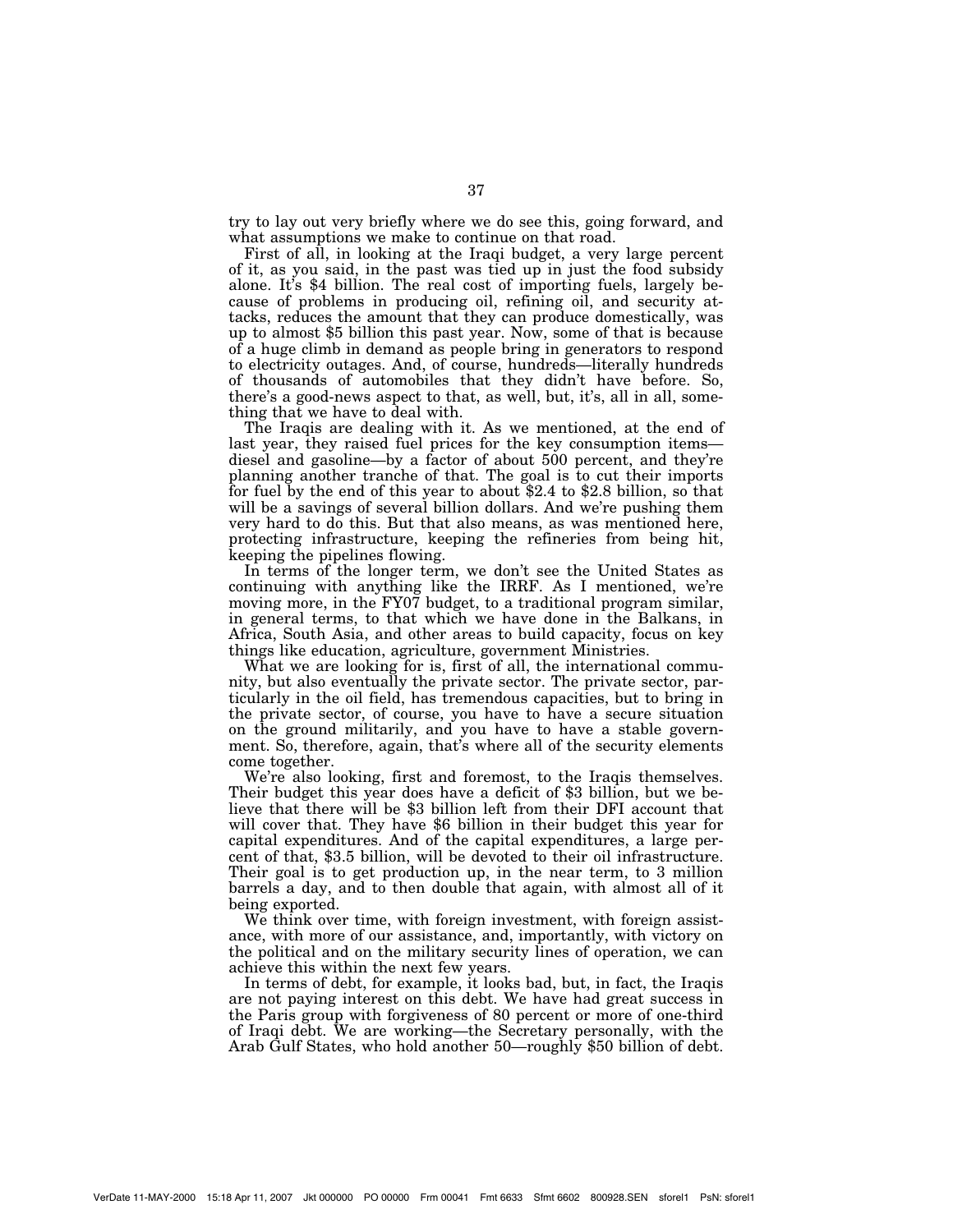We're also working on the \$20-plus billion of commercially held debt. Again, I think that that's going to be a good-news story, sir. Thank you.

The CHAIRMAN. Thank you very much, Ambassador.

Senator Biden.

Senator BIDEN. Mr. Ambassador, is there any good news about a political settlement?

Ambassador JEFFREY. Sir, where we are right now is that the Iraqi court, their special panel that will investigate all of the election challenges, has basically ruled, by today, on all of the large ones from the major parties. So, we believe that we will be on track for two things within the next few days. First of all, that, by or about the 11th, the final results will be announced for the Parliament, and, second, we believe—and this is a prediction, it's not a fact—that the parties will, while there will be some additional grumbling, basically accept the results. And that's a huge step forward. We took a lot of additional time and urged the Iraqis, which they did, to bring in international monitors to really go over this election several times to ensure that people would believe in it, because we are basing everything on both the election results and what Zal Khalilzad calls a ''national compact'' to bring in the various groups. There's work going on every day out there, Senator, with the major Sunni groups, with the Kurds, with Allawi's folks, what we call the secular Shia, and Sunnis and with the various factions of the United Iraqi list, Shia cleric-

Senator BIDEN. Who, beyond us, is doing any of that work?

Ambassador JEFFREY. A great deal of it is being done by the British, and, to some degree, other coalition allies, but also the U.N. Ambassador on the scene. Ambassador Qazi has not only played an important role in the technical support for the elections, but he is also working with these folks. In addition, we're reaching out to other Arab countries. The Secretary, Assistant Secretary David Welch, I, and Zal Khalilzad have made about seven different trips in the region in the past 4 months to work with our Arab friends to get them to weigh in, as well, sir.

Senator BIDEN. Let me ask you—I think, as we all agree, it's important to be realistic with the American people, to tell them the truth—I'm not suggesting that any of you aren't telling the truth but to tell them the truth about what to expect. I know many of you, and probably some of my colleagues here, are tired of hearing me, over the last 3 years, echo the refrain that no foreign policy can be sustained without the informed consent of the American people. And ''informed consent'' means leveling with them. And I just want to make something clear, from my perspective, and find out whether any of you disagree with it, that, absent a coalition government, absent a Sunni buy-in, absent a constitution that's viewed as a document that unites that country, including the Sunni buy-in, as opposed to dividing it, all of which needs to occur by this summer—absent that, none of this is going to matter, that there's no possibility of getting foreign investment in that country. Zero. None, absent that. And I wonder whether any of you would disagree with that assertion.

Ambassador JEFFREY. Senator, we believe in this. This is why we do think that——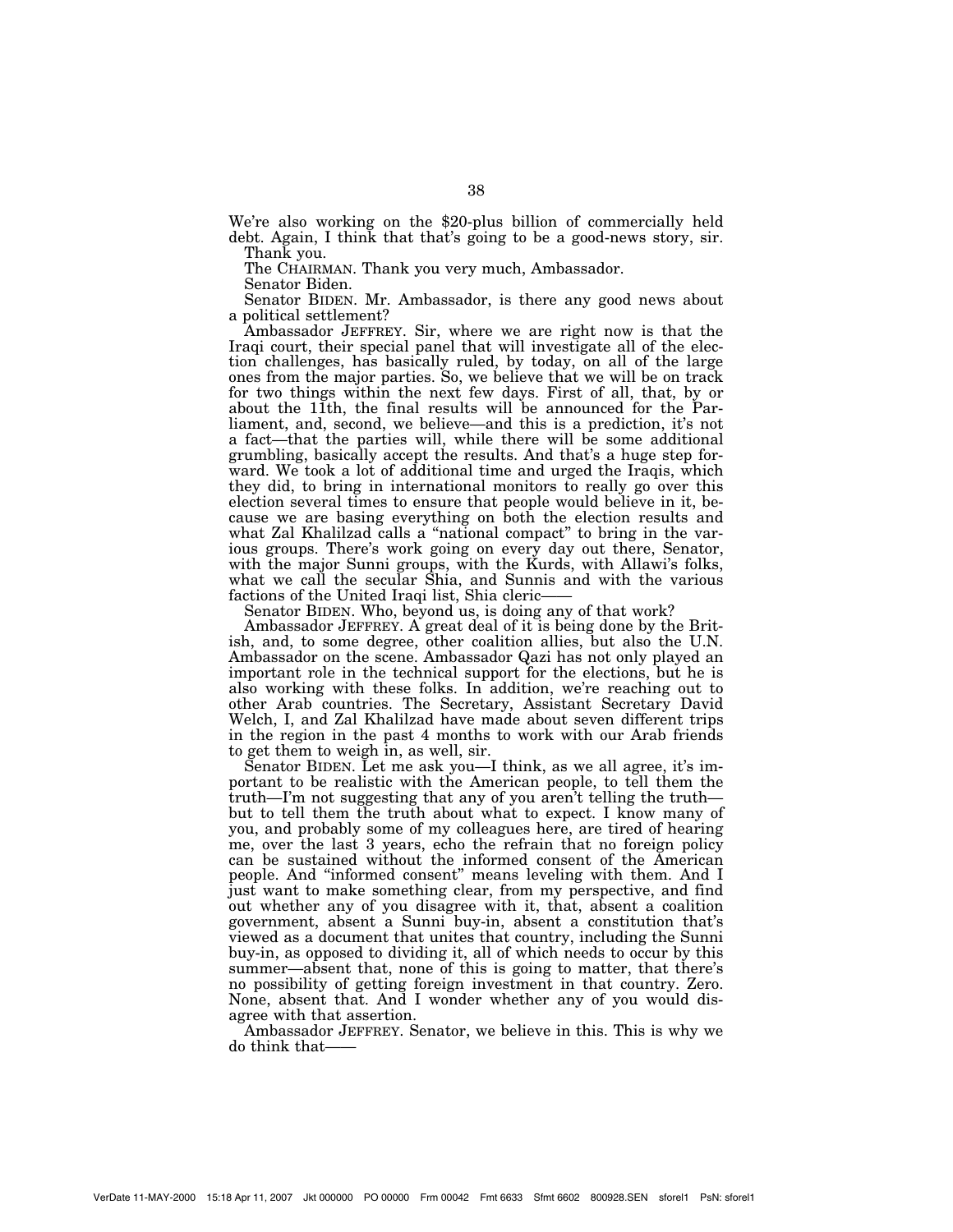Senator BIDEN. That's not my question. I understand you believe in it. And I believe you believe in it. That's not my question. My question is, Do you believe there is any? You said there's a combination of three things that are needed. You need foreign assistance, you need private investment, and you need continued U.S. support, financially, in order to deal with the economic side of this equation. My question is, Do you think you will get any of the remaining \$13 billion pledged, do you think you'll get any serious private investment, and do you think you're going to be able to convince the American people to continue to spend—we've now spent over—we have now authorized over \$300 billion for Iraq—\$300 billion—do you think there's any possibility, absent a political settlement where all three major parties buy in to a coalition government and a constitution—do you think there's any possibility of those three things coming together?

Ambassador JEFFREY. I don't disagree with that. But, two caveats. First of all, I wouldn't put a deadline of the summer—and it's on or off—and, second, we believe that we're going to get it, sir.

Senator BIDEN. Well, I sincerely hope so. I think we should just level with the folks, though. Absent a constitution that is a uniting document, which is supposed to occur by the summer—supposed to; maybe it gets kicked down the road further, and maybe the Iraqi Parliament decides to deal with it a different way; that's theoretically possible—but, absent that, this is one guy you're going to lose, in terms of a guy who's supported every penny that's been asked for.

Of the roughly \$30 billion for reconstruction, Mr. Ambassador, you've indicated \$13.6 billion has been disbursed. How much of that \$13.6 billion is for security, and how much went directly to projects?

Ambassador JEFFREY. It's about \$13 billion, sir. We've disbursed a high percent of the \$5 billion we put into the security portion that is, for the training and equipping. In fact, I have that figure right here. Just a second.

Senator BIDEN. I want to make sure I'm asking—you understand the question-

Ambassador JEFFREY. I am, Senator.

Senator BIDEN [continuing]. I'm asking. Of the \$13 billion disbursed, how much was for security?

Ambassador JEFFREY. For starters, we've disbursed almost \$4.8 billion—I'm sorry, we've disbursed \$4.2 billion of that \$13 billion, roughly, for security, in the narrow sense of training and equipping the police and the security forces. Of the approximately \$8 billion remainder, a rough estimate would be—and this isn't as precise as the figures I just gave you—would be 20 to—roughly 20 percent would have gone to the security of the projects—that is, hiring PSDs, hiring Iraqis, and that kind of thing. So, with \$8 billion, that would be about \$1.6 billion, added onto the \$4.1 billion, so roughly \$5.8 billion of the \$13 billion, sir.

Senator BIDEN. So, in fact, in terms of the actual projects, we anticipated the money not to be for security. We anticipated, when we voted for the money—I'm not suggesting we had any alternative, but the anticipation was it would go directly into projects, whether it was water purification, sewage, electricity, et cetera. We have, in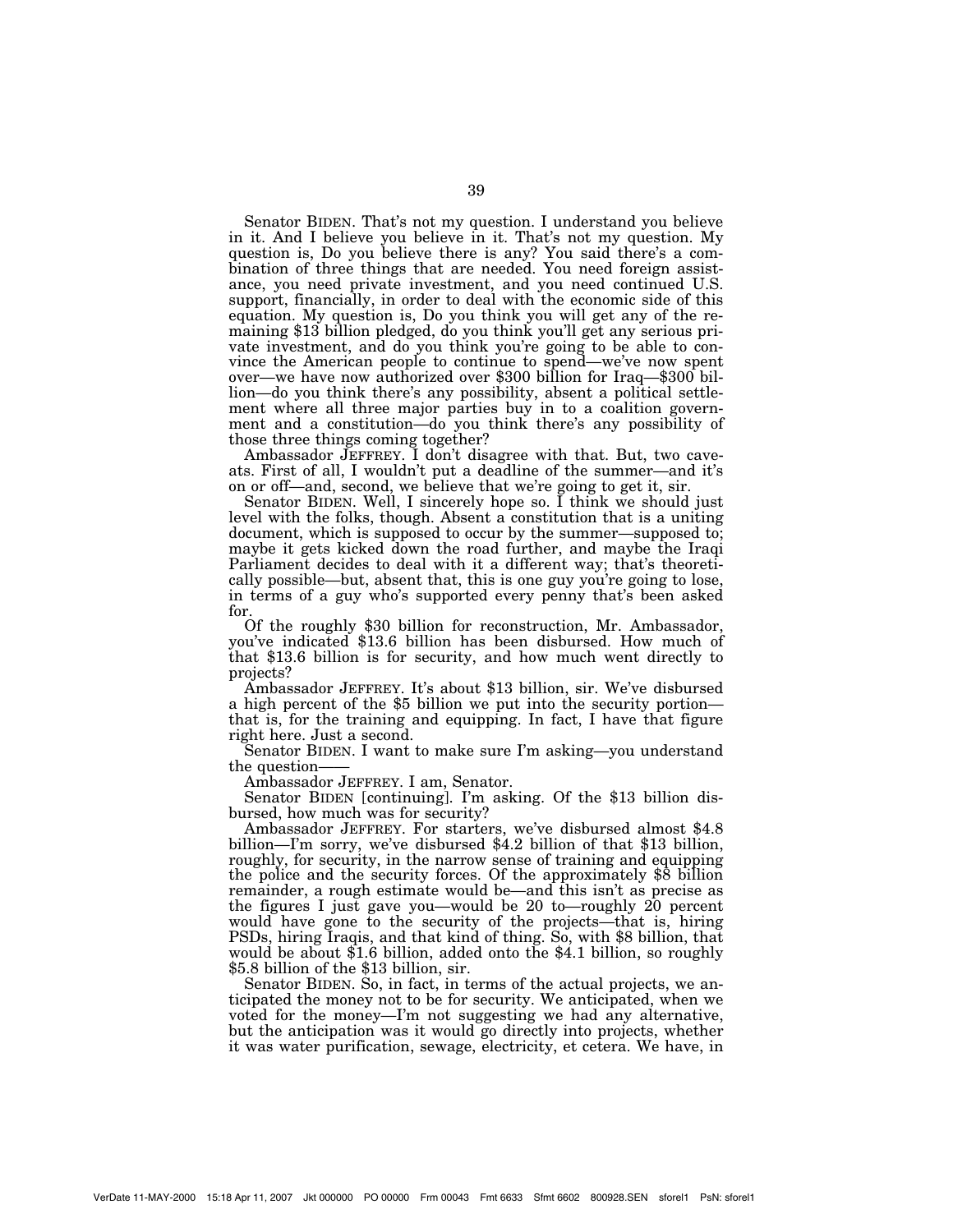fact, actually put on the ground, in the ground, and around the ground, in terms of projects, something considerably less than \$7 billion. And, again, I just think it's important for us to level with folks.

I mean, if you look at the inspector general's report—this isn't about blame, this is about reality—oil production: Prewar, is 2.6 million barrels a day; currently it's 2.1 million barrels a day. In terms of water sanitation: Prewar, people with sewage coverage, 6.2 million; today, 5 million. People with potable water available: 12.9 million before the war, 8.3 million after the war. I mean, since we have invested this time and money. And electricity: Generating capacity before the war, 4.5—4,500 megawatts; currently, 3,995. Hours of power in Iraq: 4 to 8 hours per day prewar, 10.2 per day currently. Hours of power in Baghdad: 16 to 24 per day; today, 3.7. Now, in part, that was because Saddam was stealing power, in effect, from other—from the grid to keep Baghdad going.

So, my concluding question is this. Can you tell me, if you can this is both to Ambassador Kunder and Jeffrey—will more Iraqis have access to potable water at the end of the year than before the war? Will they have—will Baghdad's political, commercial, and cultural capital of Iraq have half the power it had before the war by the end of the year? And will Iraqi oil production reach prewar levels by the end of the year? And, I might add, in the hearing we had before the war, oil experts came and testified before this committee, including representatives from the Cambridge—what's it called?—Cambridge Energy Associates—and they indicated that it would take \$30 billion in investment in the ground before we could get to the levels of actually producing sufficient amount of oil for the Iraqis to even begin to meet their needs and pay. Interestingly enough, we were told that, no, no, that wasn't true, we'd be able to pay for it right away. Now the number I heard from GAO is \$30 billion. So, no one should be surprised. We wrote that in a report we wrote over 2 years ago.

So, my question is, How about—what do you expect at the end of the year, on water, power, and sewage?

Ambassador JEFFREY. Sure. Senator, let me start, and Jim Kunder can jump in.

On water, we've added about—we've added water, potable water, to about 3 million Iraqis since the war. And, again, the prewar statistics have to be bounced against what happened during the war and immediately after, when much of the infrastructure crashed. And so, we had to do a lot of work to get back up. We've added about, as I said, 2.75 million people to the potable-water stream. And we hope to do almost 4 million more. That will get us up to the 12.9, roughly, that had water—potable water before the war. In terms of sewage, again——

Senator BIDEN. No, excuse me, you expect to do that by year's end?

Ambassador JEFFREY. We expect to do that when the program completes, sir. Now, the program will be all obligated by the end of the fiscal year. And how long it will take for that to roll out, I don't know, but certainly by the end of the year or into 2007 the program will be substantially complete.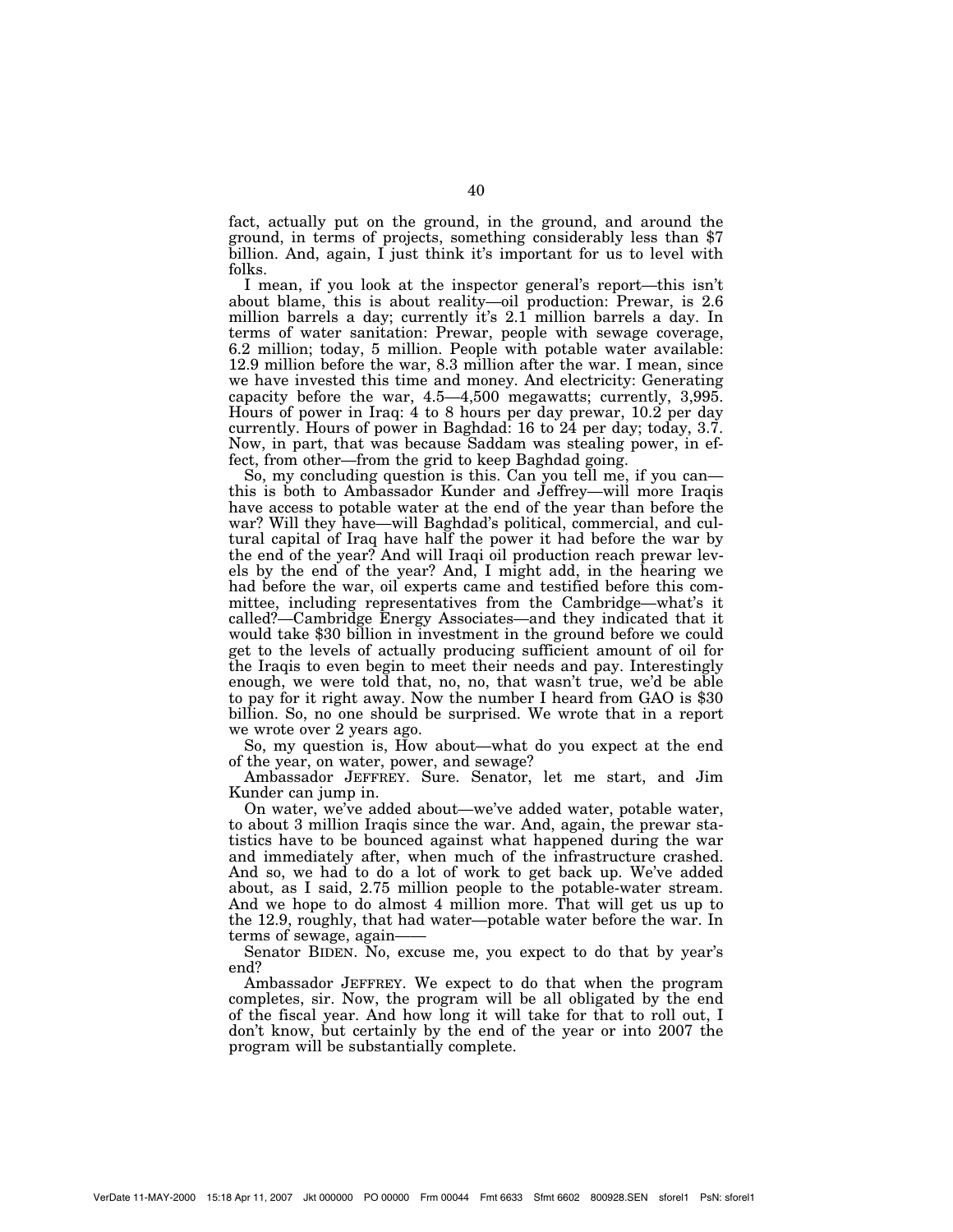Senator BIDEN. Mr. Secretary, do you know how long it will take to roll out? You guys are doing it.

Mr. KUNDER. We're doing part of it, sir. I'm not trying to duck your questions, sir, because I take your point, but clearly we're trying to do a number of things simultaneously, which is, improve the security situation, invest in O&M—operations and maintenance so that the existing investment is protected, and roll out the different services. I mean, it's a calculus of how those variables come together. But I would agree with Ambassador Jeffrey's point on what our plans are for our projections by the end of the year. The other thing I think we need to raise-

Senator BIDEN. That's what I'm asking. What are they? What are they? You just got finished saying, ''By the end of the fiscal year, they'll be obligated.'' But when—what do you expect by the end of the calendar year, by January of next year? Do you expect those obligations to have borne fruit and these projects, X number, finished? What do you expect? And maybe you could submit it for the committee.

Mr. KUNDER. I would submit that.

[The submitted information follows:]

While we are currently in the process of transitioning our focus from infrastructure reconstruction to capacity-building, USAID has contributed significantly to the larger USG infrastructure reconstruction effort. By the end of this calendar year USAID will have added or restored 1292 MW of electrical capacity, increased access to clean drinking water for 3.1 million Iraqis, and provided sewage treatment capacity for 5.1 million Iraqis.

Mr. KUNDER. But that was the point I was going to make, sir. And the way—and, again, I don't want to quibble with the main point you're making, which I understand, but the term "disbursement''—not to bog the Senators down on this issue, but the term "disbursement" does mean "bills paid," so that when we obligate the money, that may well mean that the construction is taking place, the benefits are beginning to flow. So, we do say ''funds obligated'' and ''funds disbursed.'' And in terms of impact on the ground, I would argue that the obligation rate is probably a greater indication of what's happening on the ground, as opposed to the disbursement rate. So, the way the numbers line up may underestimate the impact on the ground.

Senator BIDEN. I'm over my time. I apologize. Thank you.

The CHAIRMAN. Thank you very much, Senator Biden.

Senator Hagel.

Senator HAGEL. Mr. Chairman, thank you. Gentlemen, welcome. Ambassador Jeffrey, you have responded to questions of Senator Biden regarding debt forgiveness, and have framed a rather positive picture. When Secretary Rice was before this committee last year, she talked about the \$13 billion in international commitments to Iraq, and I—if I recall, about \$3 billion had been met. Where are we with that \$13 billion number today?

Ambassador JEFFREY. Senator, we're at about—\$3.2 billion has been obligated. The next two big——

Senator HAGEL. \$3.2 million or billion?

Ambassador JEFFREY. Billion, sir. The next two big tranches will be from the Japanese, who have done very well. They pledged \$5 billion, \$1.5 billion of the \$5 billion was direct grants, and they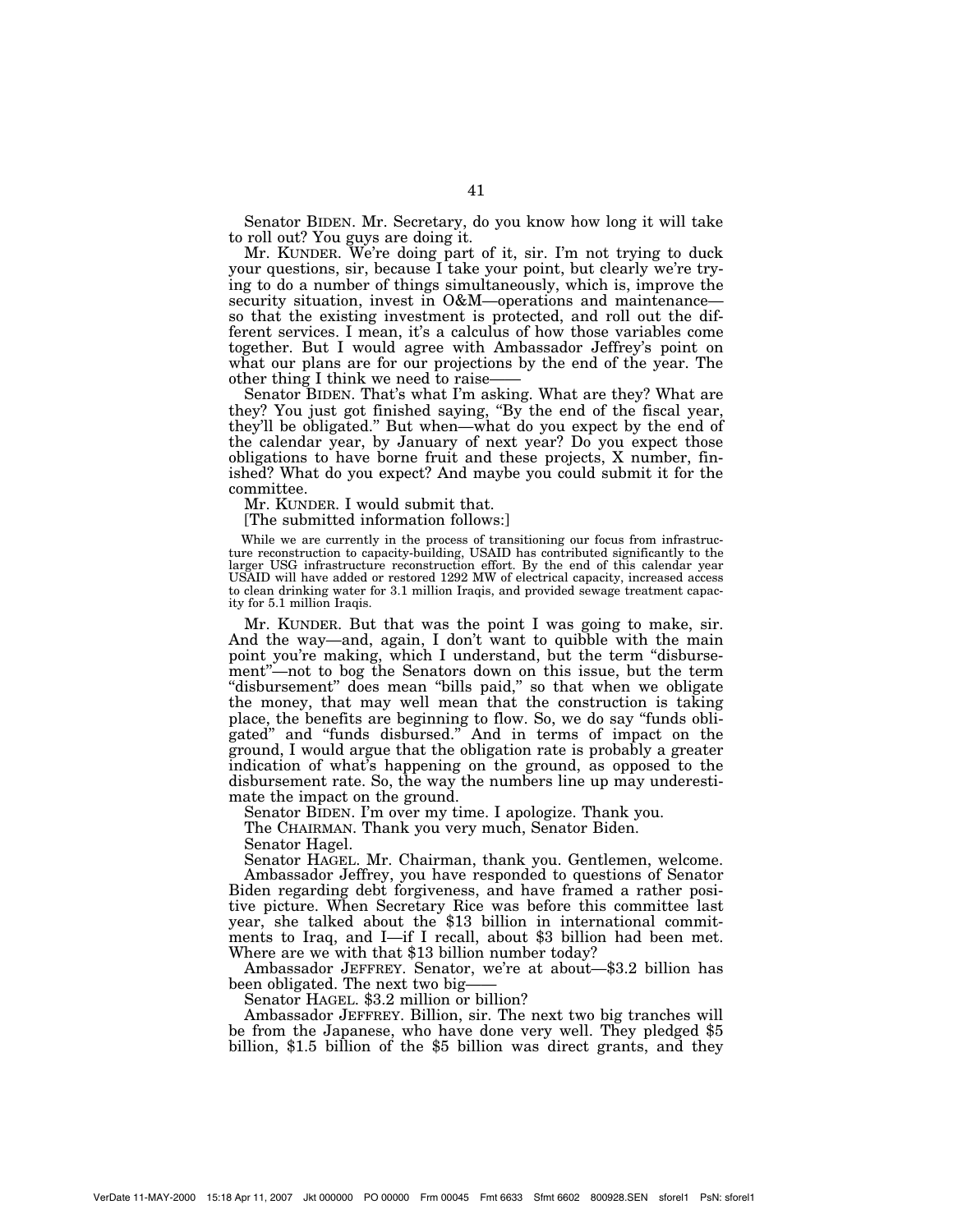have pretty well completed that. And they're now moving into structured loans, and they're being very active, and we're very, very optimistic about that. The World Bank has done very well, too, sir. And the IMF, as well. The World Bank has begun a special \$500 million program for Iraq. The IMF provided about \$485 million for a special post-conflict agency for Iraq last year. They have now, with the signing of a standby agreement, which was another accomplishment we had in December, have agreed to another \$600 plus million that they will provide for currency support.

So, the international funding institutions and the Japanese are doing very well. The British have done very well. The European Union has increased its pledges after Madrid, where they pledged about \$235 million, up to almost \$700 million, and they're working on capacity-building, in particular, in law enforcement and other areas. That will take longer to roll out. We're pushing real hard on the Kuwaitis and the Saudis, for example, who, between them, pledged a billion dollars, and we haven't seen very much of that yet. And there are a couple of other big donors in that category in the Middle East that we're looking at, sir.

Senator HAGEL. So, where would that roughly put us, of the \$13 billion?

Ambassador JEFFREY. If-

Senator HAGEL. Total that up.

Ambassador JEFFREY. If all of these things over the next 18 months came on-stream——

Senator HAGEL. All—excuse me—all of what you've just said—— Ambassador JEFFREY. Right.

Senator HAGEL. So, they're not on-stream, they're another commitment, an additional commitment.

Ambassador JEFFREY. No, if—this is all within the \$13.5 billion that was initially pledged, these things that I mentioned. If we could get progress on the Japanese on the—which we think we are seeing—on the World Bank, on the IMF, and on just two or three of the Arab countries that have pledged the most, we would see an additional \$3 or \$4 billion flow into the country, sir.

Senator HAGEL. But you just said ''if we could do it.''

Ambassador JEFFREY. Right.

Senator HAGEL. But I thought you said earlier, a moment ago, that that was already done, that they had already committed that, and they were moving.

Ambassador JEFFREY. They have committed to it. And, thus, they have pledged this money, and they have begun to take the steps. What we want to see is concrete and-

Senator HAGEL. Well, that's what I'm talking about. I'm talking about meeting those commitments with actual cash or——

Ambassador JEFFREY. Right.

Senator HAGEL [continuing]. In kind, or however way they made those commitments.

Ambassador JEFFREY. I'm very confident on the——

Senator HAGEL. But where are we today—of the \$13 billion, what's been—not over the next 16 months, but of all these international commitments, around \$13 billion, where are we today?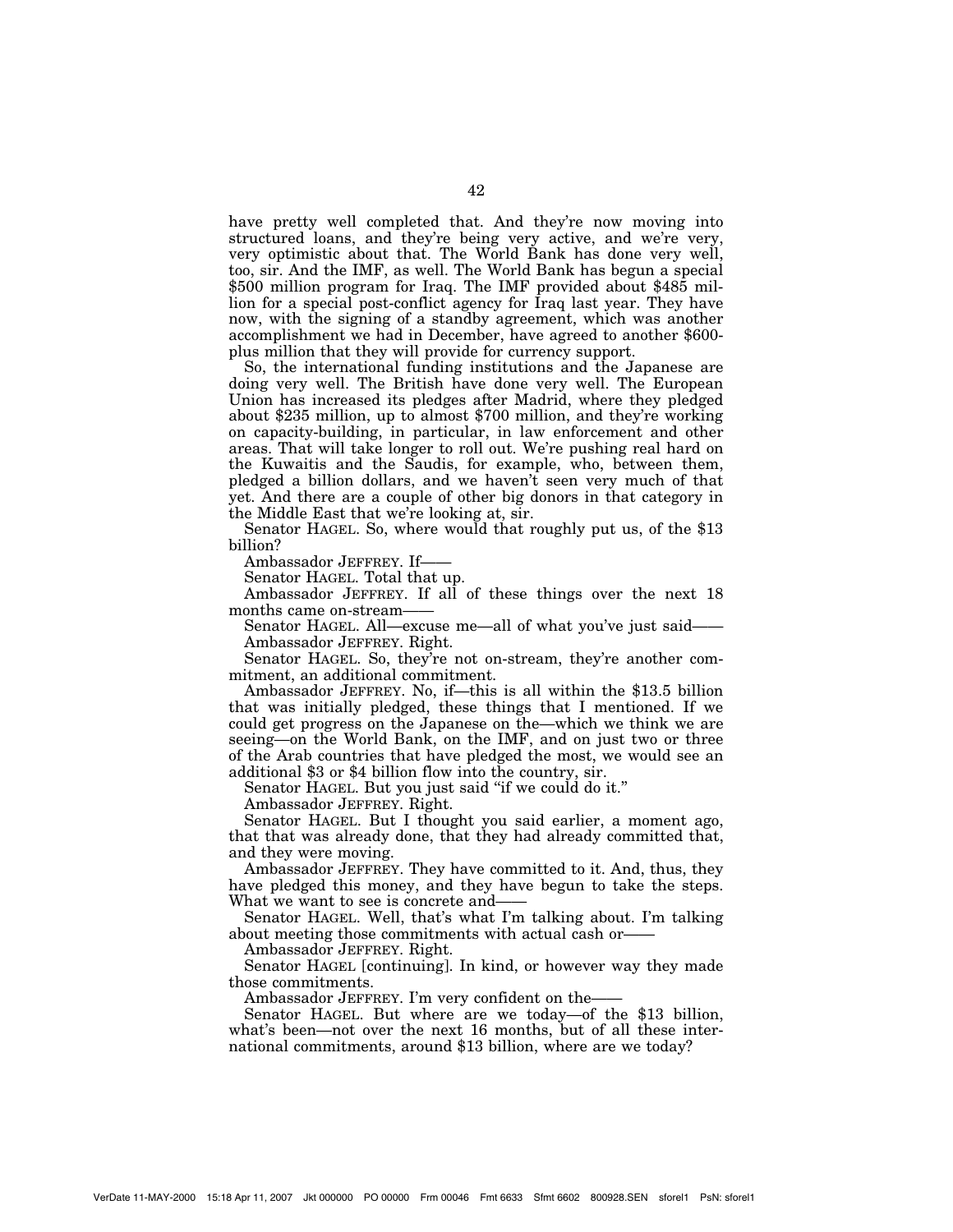Ambassador JEFFREY. \$3.2 billion has been disbursed; and, thus, the \$3.2 billion is actually moving its way through contracts and

work.<br>Senator HAGEL. Well, we haven't come very far, because, when Secretary Rice was here, a year ago, she used the figure \$3 billion. So, that's not good news, I wouldn't think. Again, it goes back to Senator Biden's comments about the American taxpayer continues to carry the heavy burden here.

In that regard, do you anticipate additional supplemental requests as the administration will be sending up a supplemental package for fiscal year 2007? And how much of that will be yours?

Ambassador JEFFREY. Senator, the administration is, of course, looking at that. Within a few days, they'll take their decision. We've laid out all of the issues, the problems, the need for more capacity-building and where we are with the IRRF, with all but \$2.9 billion obligated to the Secretary and to the President, and they'll have to make that decision, sir.

Senator HAGEL. So, you don't know, or you can't say, or what? Ambassador JEFFREY. It's a combination of both, Senator.

Senator HAGEL. You can't say, and you don't know.

There are reports—I suspect you've heard about reports that our Ambassador, Ambassador Khalilzad, who we all have the highest regard for, is holding a billion dollars in U.S. reconstruction funds aside. What I have understood to be the case, that he is waiting to use that as some leverage as the new government is formed. Any truth to that? Is he doing that?

Ambassador JEFFREY. That's part of the \$2.9 billion that we haven't obligated yet, and it involves, sir, primarily projects in the electrical and water field that he is now engaged in the elected leadership with. We're not going to wait for a government to come on-stream, because we don't know when the government will be there, and we think we need to spend that money now.

Senator HAGEL. So, what are you saying, in answer to my questions?

Ambassador JEFFREY. What I'm saying is, there is no reserve that's being held back until the new government comes on-stream.

Senator HAGEL. He is not holding a billion back, or any other number back.

Ambassador JEFFREY. He is, of course, responsible for carrying out the program, as he sees fit, within the guidelines set by the President and by you folks, but he recognizes that he can't be holding back a reserve for a government that we don't know whether it will be formed in 2 weeks or 2 months; and, therefore, he has agreed that we should be obligating this money. But I have to emphasize, we need to run this by—many of these projects, because they are important projects—the elected leadership. We know who the elected leadership is going to be. We just don't know how they will sort out into a government. But with the kind of coalition government that we are striving for, and Senator Biden emphasized is so important, we think that you do have to talk to the Kurds, you have to talk to the Shia, you have to talk to the Sunnis, on some of these projects. And we are.

Senator HAGEL. On the point of the government being formed in Iraq, what's your sense of when that government will be formed?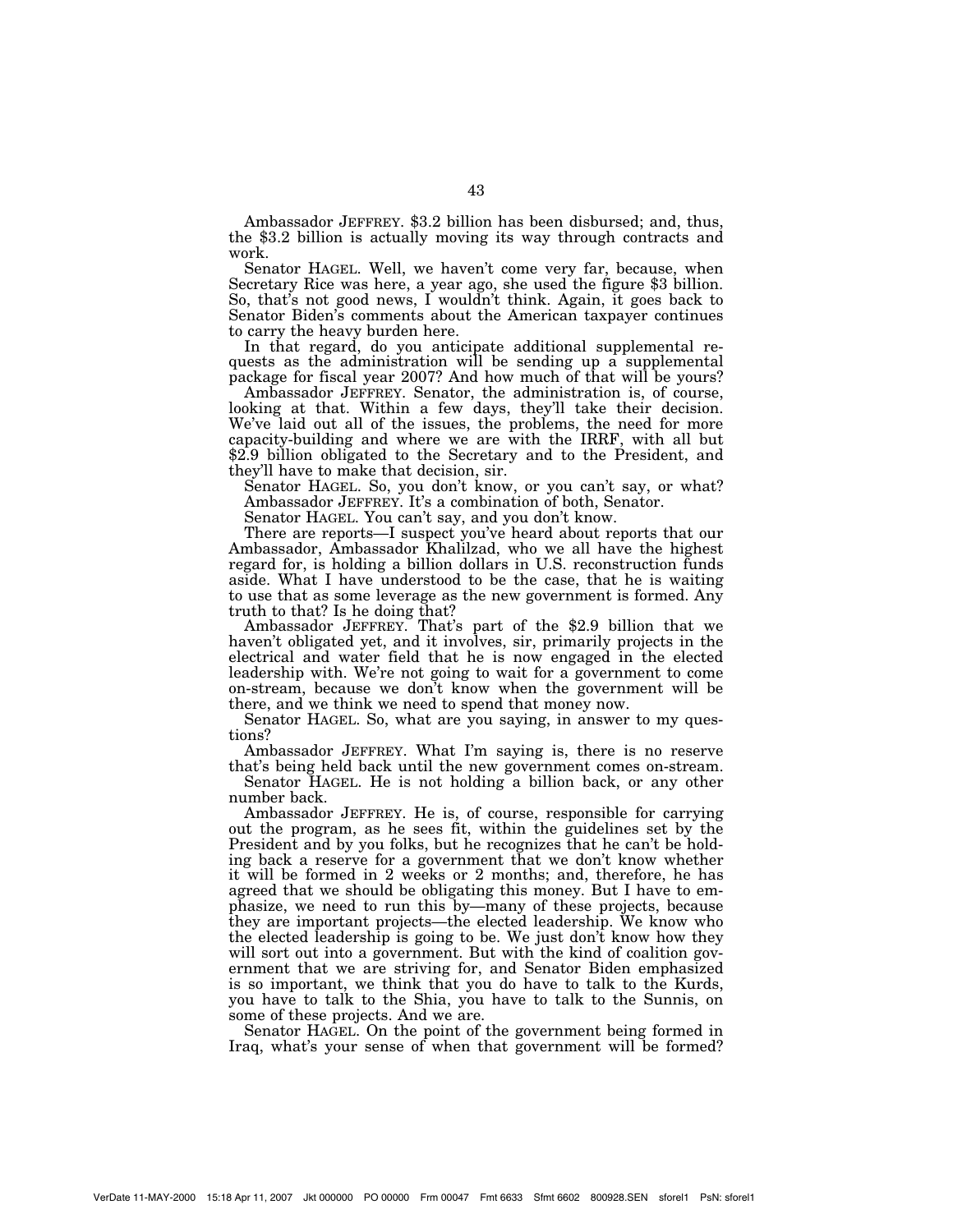Ambassador JEFFREY. Senator, when I was out there, you remember, last year, it took us—it took the Iraqis 3 months to go through the political process to finally get a government that reflected Sunni buy-in, back in the spring. I can't put a date on it. I will say that it is important that it be stood up as soon as possible, for many reasons that we've discussed today. It's also important that this process be used as a way to bring in the various groups and to promote national reconciliation. So, we have two conflicting goals, and we're trying to sort those out as best we can. But, believe me, we're well aware, we need to have a government that we can deal with on these pressing problems as soon as possible.

Senator HAGEL. Thank you.

How bad is corruption in the oil sector in Iraq? And I'm going to ask each of you that. You've all touched on it a little bit. The reports we get, firsthand reports—I was over there in December, I know Senator Biden's been there recently, some of my other colleagues—it's pretty deep, my understanding, and pretty high in the current government. How bad is it? And connect with that what your conversation was with Senator Biden, in the way of how you can reach these estimated production numbers, which are far below what we heard—this committee heard 3 years ago, and 2 years ago, as to what was going to happen by the Government, our Government. So, where are we? How bad? How much trouble are we in over there with corruption?

Ambassador JEFFREY. Very briefly. I'll leave it to the others, sir. We've looked at—with these increasing infrastructure attacks and the problems we've had, we've looked at this, and it is pervasive in many of the areas around Baghdad, in the refineries, in the collection areas, and particularly export of oil, because it is so—and fuel—because it is so cheap in Iraq, to neighboring countries. Thus, we think, while there are many ways to approach this, the best way to attack it is to raise the price of fuel.

Senator HAGEL. Well, in addition to the question, I would add this. As you know, the press reports have stated—and other reports—that a certain amount of this corruption is taking funds out of the Iraqi Government and—legal flow—and those funds are ending up in the coffers of insurgents. And you've read those reports. Is that accurate?

Ambassador JEFFREY. At the retail production level, we think it is, Senator. Where we're pretty sure that—because we have international monitors and such—is, once the oil is sold—that is, we don't think we have the same problem we had with Saddam, with the Oil-for-Food—once the oil is sold on the international markets, we think there's good tracking of that, and that's very important. But on the ground, before the oil gets to the ships, gets to the refineries and such, and some of it after the refineries, that's where the problem lies.

Senator HAGEL. So, the insurgents are getting some of these oil revenues.

Ambassador JEFFREY. That's what we understand. We can't put a number on it, but—and this is all reports and some rumors and some indications, but there's a lot of that out there, I have to say.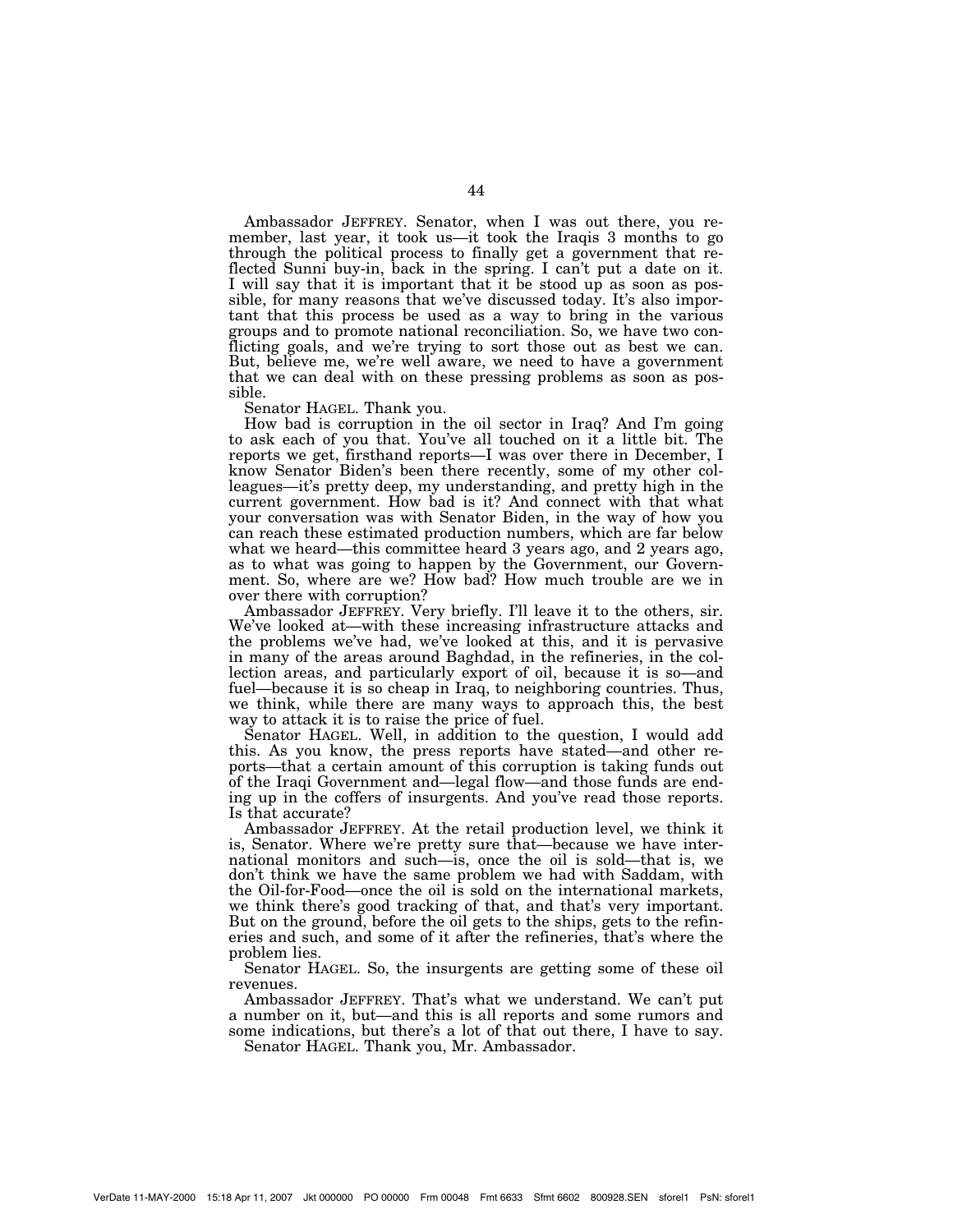Mr. Christoff.

Mr. CHRISTOFF. Definitely, there is—smuggling is occurring. I think there's no doubt about that. The International Advisory and Monitoring Board, who's supposed to check oil reserves, has consistently reported that there is a difference between what's being produced and what's being exported, even when you take out domestic production. They can't figure out where the gap is. That gap, partly, is due to smuggling.

The other problem is, we still don't have any meters. Metering was a problem in the Oil-for-Food Programme. CPA recognized it. There still aren't meters to try to accurately gauge what's coming out of the ground and what's being exported.

Senator HAGEL. What about corruption, that question?

Mr. CHRISTOFF. Corruption. I mean, I think the-

Senator HAGEL. How deep? How pervasive, top to bottom? Big problem, or not?

Mr. CHRISTOFF. I think corruption—well, let's look at the Oil-for-Food Programme. There is a legacy of corruption that's been inherited, and I'm sure you have inheritors of that legacy throughout the entire government, so it is an important problem.

Senator HAGEL. Big problem.

Mr. Bowen, you're the inspector general. How are we fixing it? Mr. BOWEN. Yes, sir, Senator. Well, we're fixing it by empowering Iraqi anticorruption institutions. Specifically, the Commission on Public Integrity, 29 inspectors general's offices in each of the Ministries, and the——

Senator HAGEL. How long is that going to take? Reports I get, it's getting worse. So, how long is this going to take to structure the process, the people? A year before we'll see a change, a reversal of this corruption?

Mr. BOWEN. Well, I—well, first of all, I think you're right in your perception that corruption is endemic within——

Senator HAGEL. It isn't just a

Mr. BOWEN [continuing]. Within——

Senator HAGEL [continuing]. Perception——

Mr. BOWEN. Well, the reality. The reality is that—— Senator HAGEL. Reality.

Mr. BOWEN. I don't have data, other than the data I get when I meet with the Commission on Public Integrity. And, you're right, it's not just perception, he has 400 open cases, and his focus on corruption is in the Ministry of Defense and the Ministry of Interior. Very significant corrupt practices have been uncovered, particularly in the Ministry of Defense. He's got investigative cases of up to \$1.5 billion in missing dollars in the Ministry of Defense.

Smuggling is an ongoing problem in the oil sector. It's known that those funds have been going to the insurgents. But it's difficult to track the data, because it's so covert.

Mr. Christoff hit on an important issue, an issue that we have been identifying for a while, and that's the lack of metering. They have absolutely the most rudimentary way to measure outputs, just marklines on their storage tanks. And there's really no way to know how much has been lost, to be honest with you, without meters.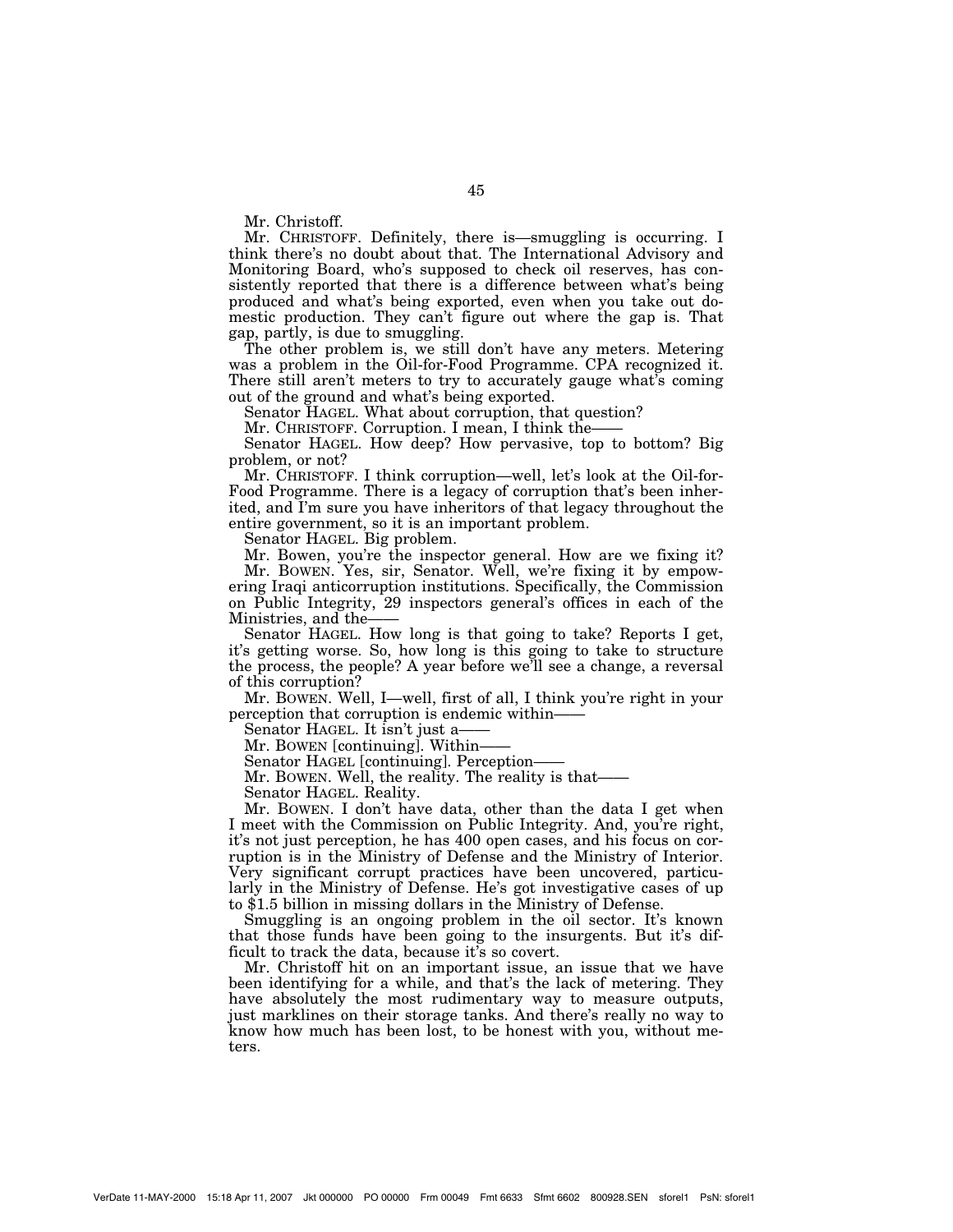Senator HAGEL. Well, my time's up, and I appreciate the indulgence of the chairman, but I would say it's just like what we're dealing with up here, on lobbying reform. I mean, you can take process and procedure, and put meters in place, but if people are going to break the law, if they're going to cheat the system, if they're going to smuggle and do the things that they're doing, that are going on, that isn't going to fix the problem—meters.

Mr. BOWEN. Right.

Senator HAGEL. It's a process. But it—that isn't the core of the problem, just like lobbying reform up here, more laws doesn't fix the problem. Thank you for what you're doing. Please give your colleagues our thanks, as well.

Mr. Chairman, thank you.

The CHAIRMAN. Well, thank you very much, Senator Hagel.

Senator Feingold.

Senator FEINGOLD. Thank you, Mr. Chairman. And thank you for calling this extremely important hearing.

The testimony and the answers that we're hearing today will help shed light on what has become an increasingly burdensome and complex endeavor. That, of course, is rebuilding Iraq in the shadows of a violent and determined insurgency.

When I originally introduced legislation to create the Office of the Special Inspector General for Iraq, in 2003, my intent, along with other Members of this Congress, was to help ensure that United States taxpayer dollars would be spent effectively, and that we would monitor and analyze the reconstruction spending in a calculated and strategic manner. Let me say that this office has done that, with great success, and I want to applaud Mr. Bowen and his team.

Mr. BOWEN. Thank you.

Senator FEINGOLD. Transparency and accountability in reconstruction efforts in Iraq are not about finding new things to criticize, or about finding new ways to analyze charts or graphs, it's about responsible stewardship of taxpayers' resources, and it's about getting our reconstruction efforts right.

I appreciate the work of those testifying today, and their hard work on some of the toughest challenges that face our Government today. And I want to start with Mr. Bowen. He has been more than willing to continue—continually consult with me and keep me up to date on his activities, in addition to the public reports that we've had the benefit of.

Mr. Bowen, as you noted, your recent reports have highlighted the dramatic increase in security costs and the drain it has had on funds that were originally allocated for reconstruction. The reports have also highlighted the fact that sustainability of this may be the biggest challenge that the U.S. Government and donor communities face in handing off programs to Iraqis. We've talked about this, that security costs have increased from 18 percent to 40 percent of original allocations. Can you give us a sense for how our security costs, now borne by the United States, will be absorbed and managed by Iraqis when IRRF funds are completely obligated at the end of fiscal year 2006 and what the consequences might be if Iraqi security forces are not fully capable of protecting infrastructure and other projects?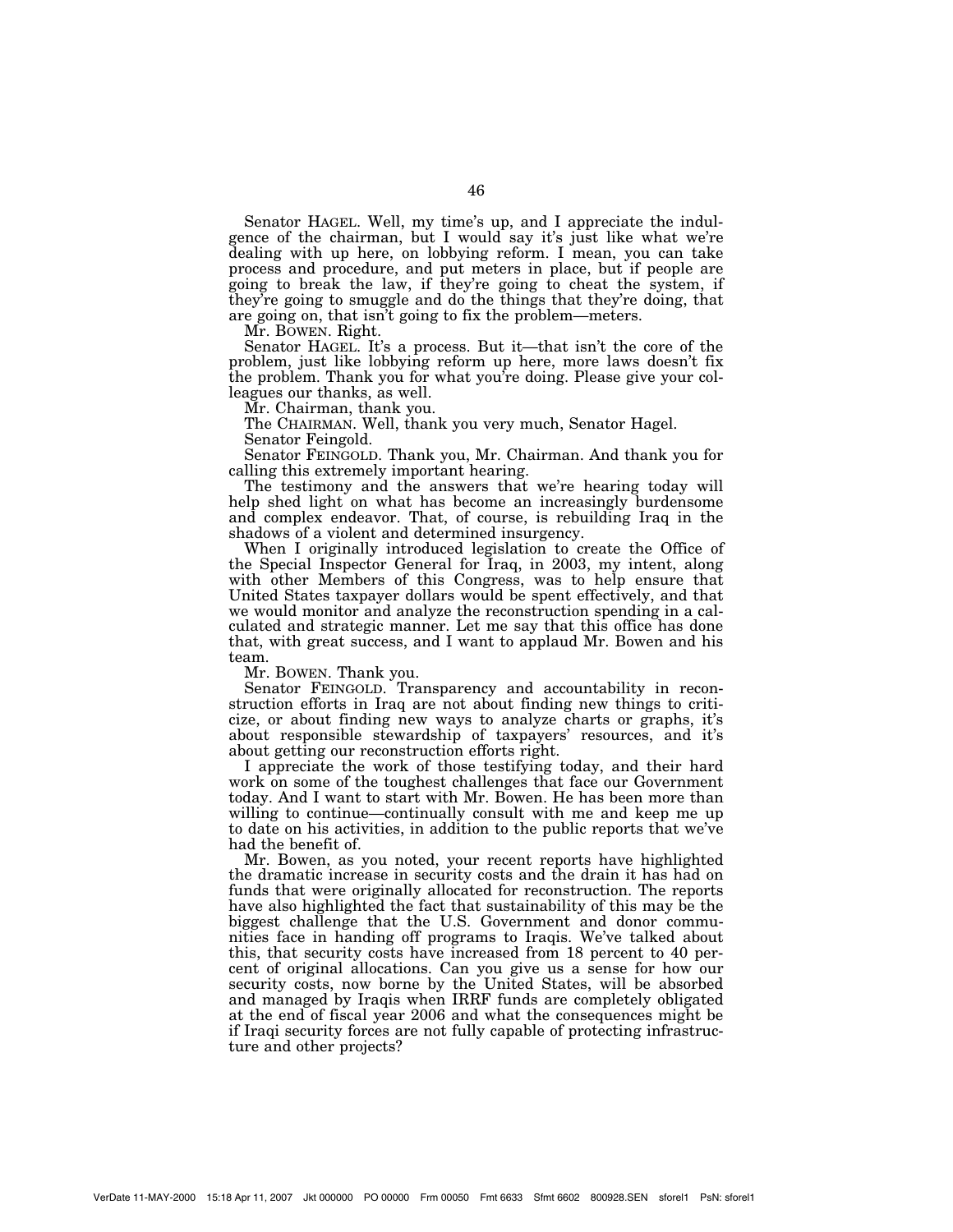Mr. BOWEN. We've seen those consequences over the last 9 months. As I mentioned earlier, we were above prewar levels in oil output, we were above prewar levels in electricity last July. We are now substantially below them, because of attacks upon infrastructure. And that's why we are going to audit, over this next quarter, capacity-building within the Iraqi forces for infrastructure protection. It's not working, right now. And unless we fix it, and unless the Iraqis develop the capacity to protect their own infrastructure, then their infrastructure is going to continue to limp along at these subprewar levels. And that's unacceptable, because that is the lifeblood of the economy. Without an oil sector that's working well, their national income is not going to be sustainable at levels sufficient enough to pay off this debt that we've been talking about, sufficient to fund the rest of the reconstruction, most of which has yet to start, and ultimately to bring prosperity to the Iraqi people.

Senator FEINGOLD. Well, related to that, and assuming that you're worried about the fact that the Iraqis may not be able to afford these kind of high security costs, among other things associated with ongoing reconstruction operations, are you satisfied with the actions being taken by DOD, State, and USAID to ensure that programs that are currently underway or in the planning phases take into account budgetary, security, and management limitations that the Iraqis will almost undoubtedly face?

Mr. BOWEN. Well, first, I think the reallocation, the reprogrammings of funds out of bricks and mortar and into guns and bullets, was appropriate 2 years ago. We've seen the necessity of that, over time. However, we have not seen its full effect, at least yet. And the security situation is not substantially better. And, indeed, with respect to infrastructure security, it's worse. So, this audit that's going to look at this particular issue, infrastructure security, will provide more direct and substantiated answers to your question in our next report.

Senator FEINGOLD. In light of all this, in your opinion, and given your work of the past 2 years, would you say that United States taxpayer dollars have been used effectively in Iraq?

Mr. BOWEN. Well, I think that we're still waiting to answer that question. There has been much progress, but it's a mixed story. Obviously, we've had to change course during our experience, because of the security issue. We're only going to build about 36 percent of the water projects that—vice the amount that was initially intended in the supplemental. We're going to build about 70 percent of the electrical projects. We've had to make those course corrections because of security issues.

So it's a mixed story, to answer your question. I think there are successes, and there are continuing challenges.

Senator FEINGOLD. In the hearing yesterday in front of the Senate Armed Services Committee, you made the very salient point that the United States started executing reconstruction programs prior to attaining stabilization. I found this to be a succinct and important point, and it leads me to a question about sequencing.

In your investigations of when, how, and where U.S. taxpayer dollars were spent, what were the most important lessons you learned about synchronizing or coordinating stabilization and reconstruction activities?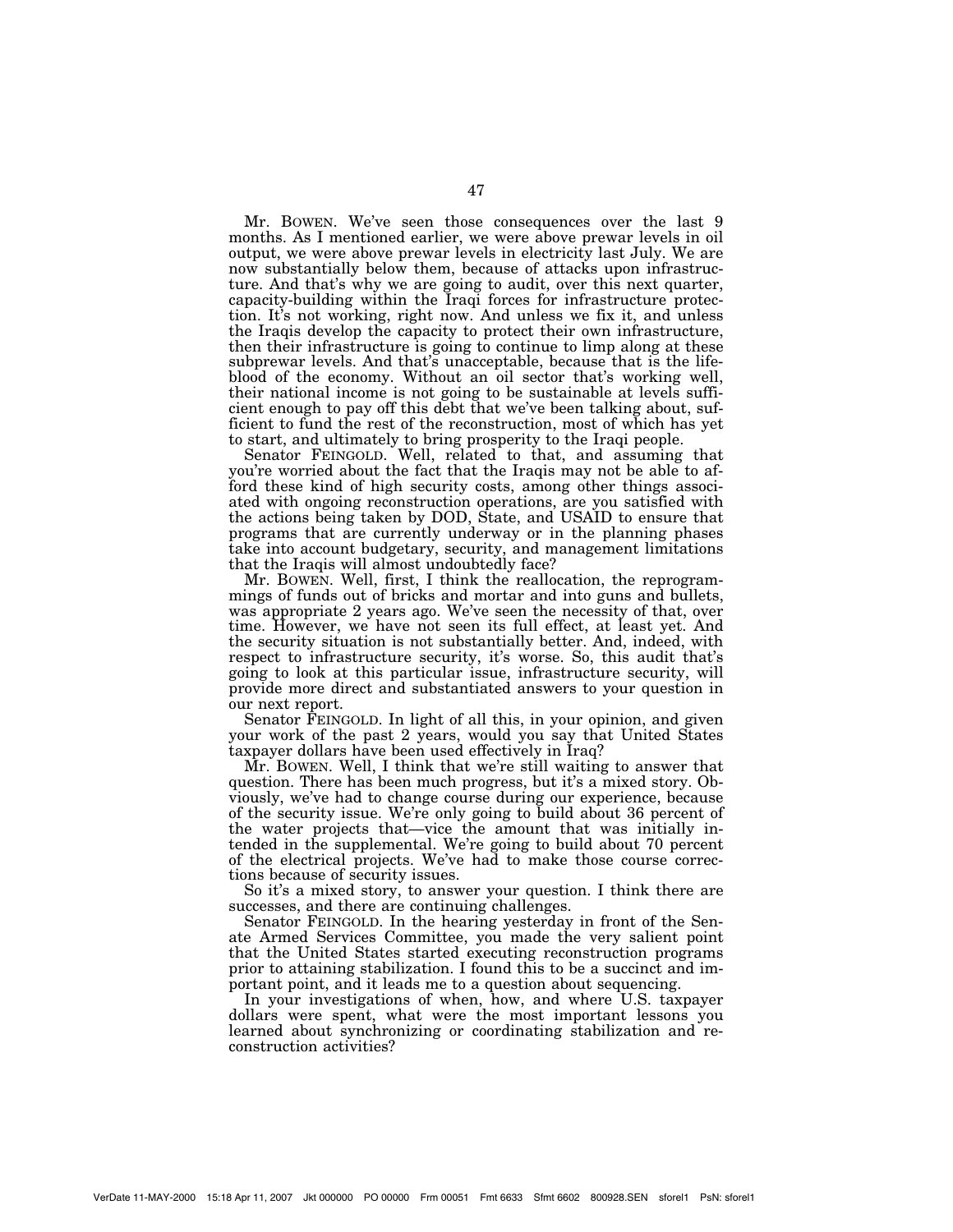Mr. BOWEN. Well, I think the World Bank has looked at this issue, and they have, through several studies, identified the selfevident fact that investment in reconstruction is more effective in a stable environment than one that's ridden with security problems. When the reconstruction program began, the level of insurgency was much less than what we saw subsequently. So, it became unstable over time.

I think the new directive, NSPD–44, which seeks to create a capacity-building for contingency responses to stabilization and reconstruction situations, anticipates that sort of dynamic; that is, you pursue stabilization, and then you advance with reconstruction.

And, as I said yesterday, I think it is relevant and accurate to say that our invested reconstruction dollar today is returning more than it did 2 years ago, because we have invested heavily in security and are hopefully going to begin to see the effects of that soon.

Senator FEINGOLD. Did you have input into the National Security Presidential Directive 44, or Secretary Rumsfeld's related Directive 3000?

Mr. BOWEN. No, I didn't.

Senator FEINGOLD. Mr. Chairman, thank you very much.

The CHAIRMAN. Thank you very much, Senator Feingold.

Senator Chafee.

Senator CHAFEE. Thank you, Mr. Chairman, for calling this hearing on stabilization and reconstruction in Iraq.

I think everybody is agreeing that security comes first, my colleagues and members of the panel. And, Mr. Bowen, you testified that the lethal environment in Iraq continue to pose extraordinary challenges to reconstruction contractors, and that since reconstruction began, in March 2003, 467 deaths—claims for contractors of all nationalities have been submitted, and the daily situation to the U.S. Army Corps of Engineers present the full range of dangers facing those who work on reconstruction projects in Iraq. The reports routinely list kidnappings, murders, attacks, bombings, armed vandalism, and threats.

The January 13, 2006, report, for example, listed a car bombing, a gunshot through a car window, armed vandalism, a threat delivered by five armed and masked men on a jobsite, and six attacks on contractors. So, that's just one day of what's occurring there. So, what's important, of course, is to stabilize the security, and then we can go ahead with reconstruction.

And, Mr. Christoff, you're the one member of the panel that's not a member of the administration, so, as you look ahead, can you predict how long we're going to be there to stabilize the security, and how much it's going to cost?

Mr. CHRISTOFF. What we're doing right now in GAO is reviewing some of those issues; and that is, reviewing the revised campaign plan of DOD. And in that are the classified assessments and terms of what it's going to take, in stages, to try to meet the goals that we need in the campaign plan. And it's just not security goals. I think what can be said about the campaign plan is that it's a combination of training and equipping the Iraqi security forces, improving security, but also building up institutions, building up the abilities of the central government, its Ministers, and the provincial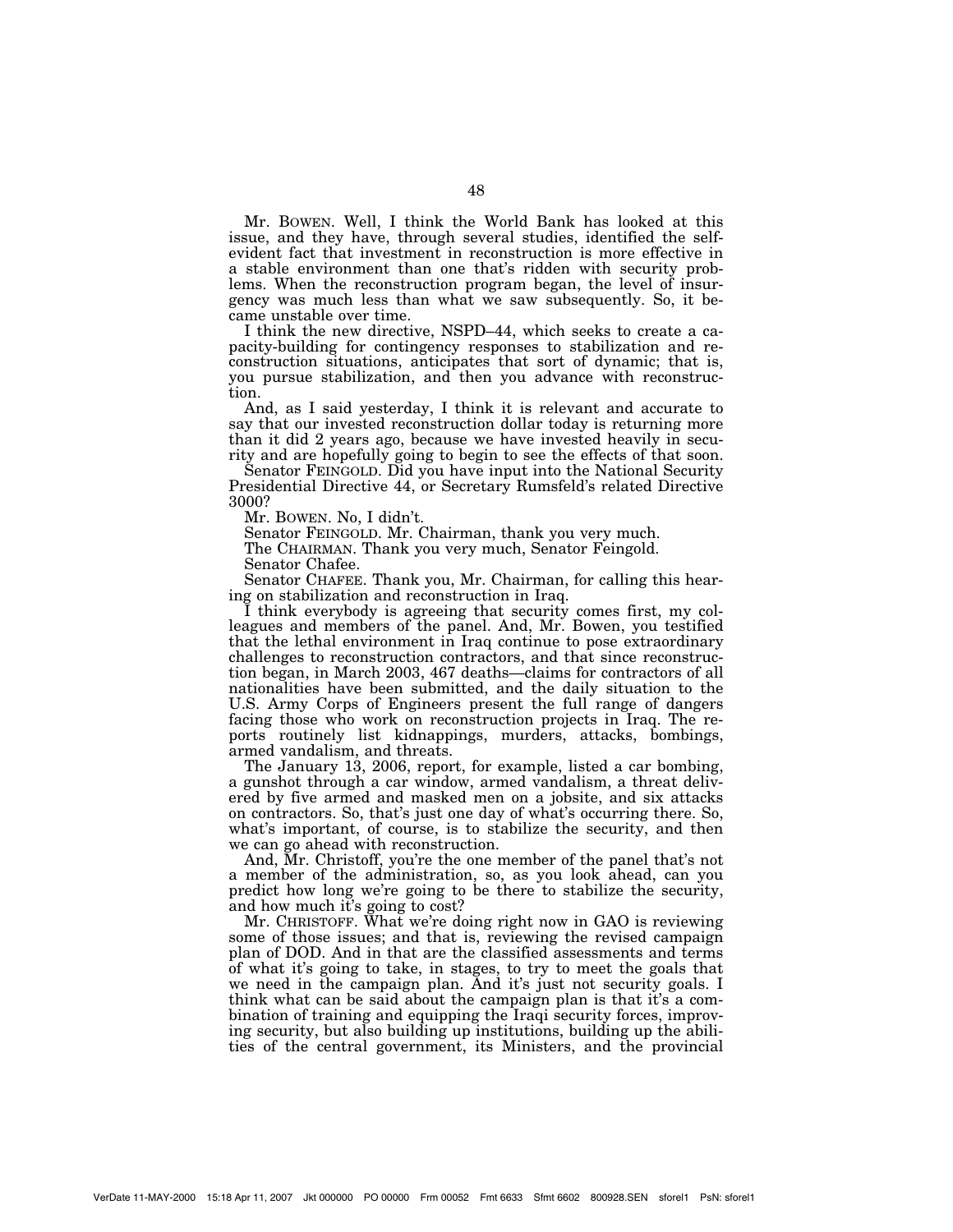governments to try to serve and best meet the needs of the people. And so, those conditions that are in the campaign plan all have to come together at different phases in order to relate to a drawdown. And we're looking at those conditions right now. That was one of the recommendations that we have made that I can talk about in our classified report, that you have to have good benchmarks and indicators associated with those conditions to know how you are progressing in your campaign plan.

Senator CHAFEE. So, you're not talking about drawdowns?

Mr. CHRISTOFF. Yes.

Senator CHAFEE. It seems to be in contrast with the existing situation, where it's—the testimony is that it's getting worse, the security's getting worse, but we're going to draw down.

Mr. CHRISTOFF. Well, I would reiterate what DOD and State have said, it's a condition-based approach, and we have to ensure that we're meeting the conditions that are part of that plan before you can begin drawing down U.S. forces.

Senator CHAFEE. And, once again, based on your experience of looking back on what we've spent so far, can you predict, looking ahead, what it's going to cost?

Mr. CHRISTOFF. I don't know if—in the supplemental, if the amount—additional amounts for training and equipping Iraqi security forces are in them. When I was in Baghdad a couple of weeks ago talking with MNSTC–I, they were talking about at least an additional \$3.9 billion in a supplemental just to complete the training and equipping of Iraqi security forces.

Senator CHAFEE. Well, thank you very much.

Secretary Jeffrey and Ambassador Kunder, on—in your biographies, you both served in Vietnam, I believe, so you have a little bit of experience in chaotic situations. Looking ahead, is there any sense of optimism?

Ambassador Kunder.

Mr. KUNDER. I'm a Vietnam-era veteran, sir. I believe Ambassador Jeffrey actually served in Vietnam.

I've worked in Somalia, Bosnia, Afghanistan. I believe that it's more than rhetoric to say that you just have to "stay the course." All of these situations are violent, complex, chaotic, and require extreme persistence. Nothing I've seen so far in Iraq shocks me with the difficulties. I mean, they're extraordinary difficulties, because of the communal relations within Iraq, because of the extreme autocratic regime that crushed political and economic forces in the country for decades, and because of the violent insurgency.

So, do I see hope? Absolutely. I see things happening on the economic side. There have been dramatic things happening on the political side, in terms of the constitutional process and the elections. Am I here to slap a smiley face on things and say that it's going to be rosy in a year? Absolutely not. I mean, this is going to take some time. There are no silver bullets to address the corruption issues that Mr. Hagel rightly raised. These are tough issues. We've got a very detailed plan to get into the Ministries, to do training on anticorruption, to build the computer systems, the budgetary systems, the financial accountability systems that will slowly turn these systems around. But they don't come quick, they don't come cheap, and we'd be misleading you to say they would.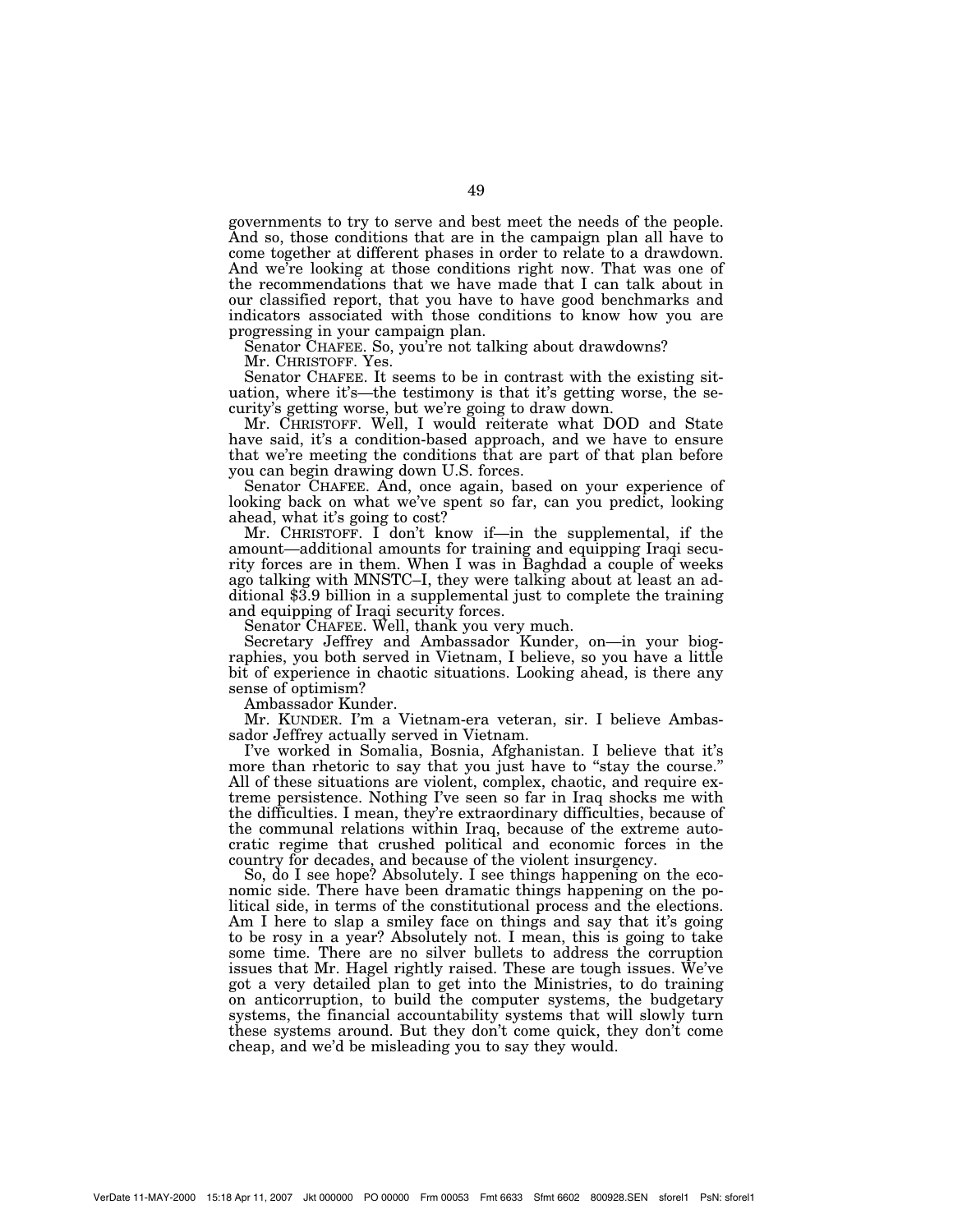But I'm an optimist that these things will come together on the security side, in terms of training Iraqi forces, getting private investment, and this new government getting some traction. You asked a very general question, that's a very general answer, but that's how I would see it.

Ambassador JEFFREY. Senator, I'm optimistic. Once again, as we've seen in the past few weeks—not in Iraq, but in the area—

Senator CHAFEE. I'd just ask what was your experience in Vietnam?

Ambassador JEFFREY. I was an Army officer in 1972–73 in Vietnam, sir.

Senator CHAFEE. And so, a platoon leader?

Ambassador JEFFREY. Briefly, a platoon leader, also a staff officer.

Senator CHAFEE. Thank you.

Ambassador JEFFREY. Senator, I'm optimistic, because I believe that, as I told Senator Biden, there are all of these steps that have to happen, and we're all holding our hands and hoping that they do happen, but they—we're sure will happen. And that's been our experience on the political side.

On the security side, I think—I agree with Stuart Bowen that attacks on infrastructure have gone up in numbers, and particularly in lethality, but overall security is improved. Overall attacks are down significantly, in the past roughly 2 months, to levels that we haven't seen for quite some time, and that's an indication that we are making some progress. The Iraqi forces are out there in large numbers now, 130 police and army battalions in the fight. And this is something we certainly didn't see in the fall of 2004, when we were scraping to find a few battalions to go into Fallujah and Najaf. So, it's a—an improved picture. It's not yet a picture that we can say, "Our job is done." Thus, we're turning to Congress, we're turning to the American people to say, ''We need''—as the President has said, ''We need to stay the course. We need to continue to commit resources.'' We think it's worthwhile.

Senator CHAFEE. And what's the status of the so-called ''squabble'' between State and Defense on the PRTs? Defense is saying, "We don't want many Green Zones around Iraq." State is saying, "This is the direction we want to go." What's the status of that dispute?

Ambassador JEFFREY. We have three set up already, Senator. We are working with DOD and with the interagency process to see and with our international partners, because some of them are interested in doing these things—and basically to see how we can best tie together very significant elements, be it USAID's local programs or military/civil affairs troops or our own political offices and our reconstruction operations and our law enforcement and police programs in the field in a more coherent way, and to add resources into them. We've done a great deal already. We are looking now to ensure that what we are doing will not be a burden on either the U.S. military or on our own resources, but we're making progress, and I think we'll take some more decisions and announce them soon, sir.

Senator CHAFEE. Thank you, gentlemen.

The CHAIRMAN. Thank you very much, Senator Chafee.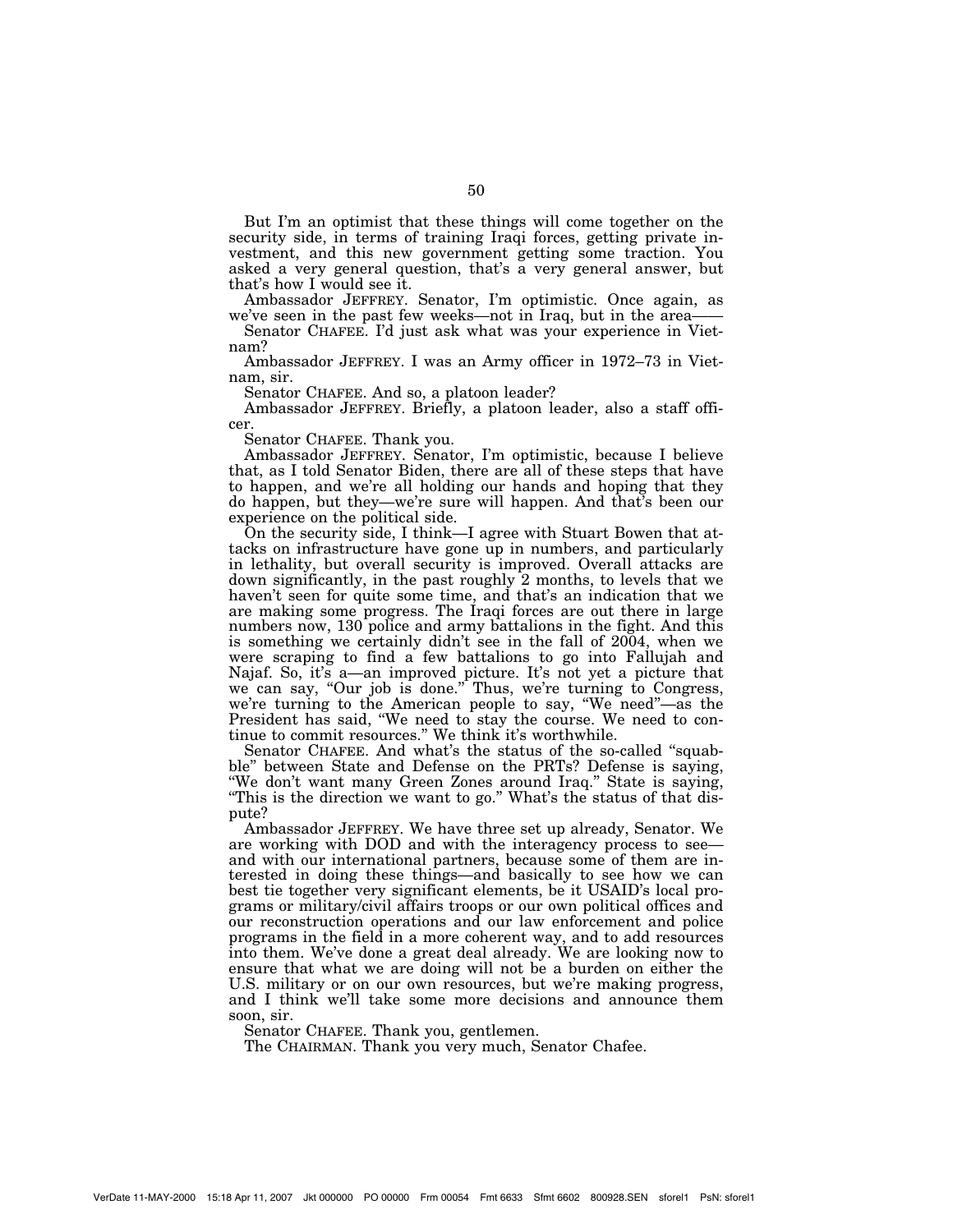Senator Voinovich.

Senator VOINOVICH. Thank you for being here, and thank you for your service to your country.

I'm glad that you have provided the committee with a publication documenting our successes in Iraq, but I will tell you that I don't believe that the administration has leveled with the American people about the task that we have before us, and the work that will be required for the reconstruction and the rebuilding of Iraq. I think it's incumbent on the administration to be forthright about how difficult the task will be, how long it will take, and the approximate amount of money that will be required to complete it.

I mention this because the United States is facing a serious budget situation, and we are going to be allocating a lot of resources to this effort. At the same time that we are doing that, we are reducing our own domestic non-Defense budget and saying, ''We're going to have to squeeze more and more out of it so that we can take care of the war,'' and then, of course, we are continuing to borrow money. There has to be a sensible, commonsense explanation for where we are in Iraq, how long it's going to take, and how much money we estimate it's going to cost us to get there.

I would like you to comment on what Mr. Christoff said about needing metrics for Iraq's reconstruction. How do we judge whether we are making progress or not? The problem around this place is that we do a lot of talking, ''Well, we're doing this and we're doing that,'' but I want to know if we are making any progress? How do we determine if we're making progress in Iraq? What do you think about his suggestion, or his criticism, that we're not using the proper metrics to determine whether reconstruction efforts are successful or not? Would you like to comment on that?

Ambassador JEFFREY. Thank you, sir.

The President has spoken to the American people, I think, seven or eight times in the past 3 months on the way ahead in Iraq, and he's made several critical points. First of all, we do have an integrated strategy; second, this is going to be a long, tough battle. He made the point repeatedly, this is not going to result, in the end, in a victory on the decks of a battleship, but rather a process of transitioning to Iraqis who are democratic, at peace, prosperous, and are allies in the fight against terrorism, and it's going to require more resources.

On the other hand, we don't see this as an endless road. As you know, we have announced the drawdown of two brigades of the 17 we have in Iraq. The IRRF program will be coming to an end. That was a huge operation of \$20-plus billion. We do not anticipate the U.S. Government and the American taxpayer providing funds of that magnitude. As I said, we'll be looking to the Iraqis themselves, and the international community, the international financial institutions to take on that burden.

We do see that we have Iraqi forces in large numbers, now, who are more and more capable of taking over battlespace, as we call it.

So, we do have a variety of positive indicators that are suggesting to us, along with the progress in the political process, that this isn't an endeavor that we're going to be stuck in for a long time.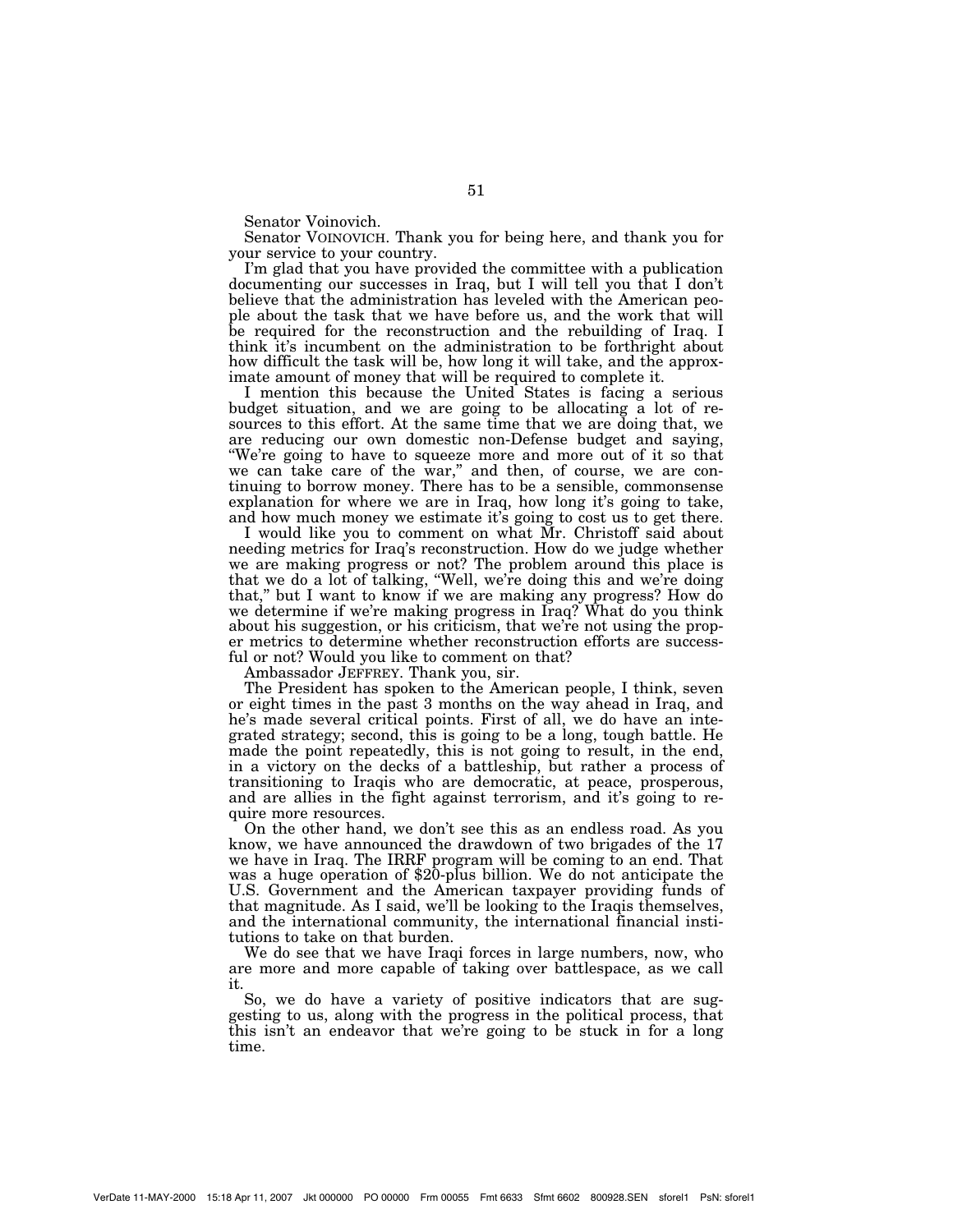The last thing the President stressed that is absolutely important is that this is a vital struggle, Senator. This is something that we cannot afford to lose, given the situation in the Middle East, given the global war on terror.

Senator VOINOVICH. I think that the President has done a much better job of explaining to the American people why we are in Iraq. As the chairman knows, when we had Condoleezza Rice testifying, we encouraged her to get out more often and explain to the American people that this is a long-term battle. I call it the fourth world war against terrorism, in which Islamic extremists and religious fanatics have hijacked the Quran, in an effort to convince people that the war against the United States, and any who share our values, is the way to get to heaven. I'm glad the President is speaking more. But we need to show how this particular situation in Iraq impacts the long-term battle that we have in the Middle East, and we need to be as careful as we can in explaining to the American people how difficult it is going to be.

We are talking about drawing down troops. We still have troops in Kosovo. God only knows how long we'll have to have troops in Iraq. We want to leave, because it's an issue of us being depicted or thought of as occupiers. But we need to be more candid with the American people about the difficulties we are facing in Iraq, and we need to be more transparent, in terms of the metrics that will determine and measure success.

All of the members of this committee were told, ''Don't worry about reconstruction. Iraq, has all this oil. They'll sell the oil, and the oil will pay for reconstruction.'' Am I right that the Iraqis are actually importing 5 billion dollars' worth of oil?

Ambassador JEFFREY. You're right.

Senator VOINOVICH. And then you read, in the Times or the Post, about some guy in the Iraqi Government who's supposed to protect the oil supply and pay Iraqi people, and he pockets the money, and then some general that's in cahoots with him is putting the money, oil that should be used for Iraq, into the black market. We talk about dealing with corruption. Corruption is still an issue in Iraq. I asked the chairman to have a hearing on corruption in Southeast Europe. Corruption is undermining some of those governments as well and it continues to. I think that we have a tendency here to say, ''You know, it's going to all work itself out.'' But we have to make sure that the American people know that we're not trying to cover up and to gloss over things. We need to tell them how much of a commitment they are going to have to make and how important it is.

Have you given consideration to reevaluating the metrics that we use in Iraq? I'd like to have you come before this committee and say, ''Here is how we are going to measure whether or not we're making progress.'' We should agree with them, and you should agree with them. Only with clear metrics can we make some progress. As long as it's fuzzy, I don't think we're going to be able to show any progress to the American people.

Ambassador JEFFREY. Senator, we do agree with the GAO on the metrics. And the metrics we measure, and I've got before me, are millions of people who have access to sewage systems, millions of people who have access to water and hours of electricity. And we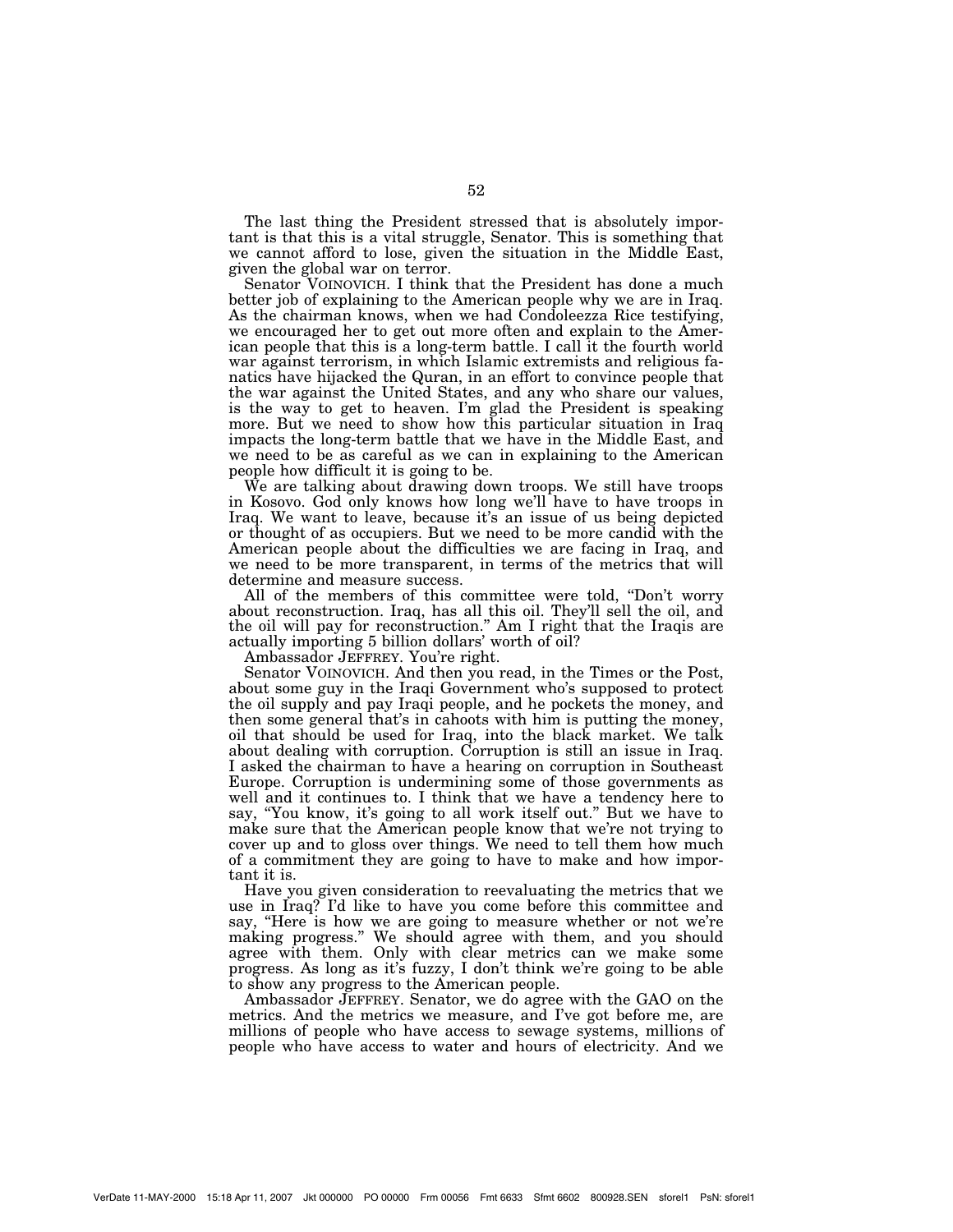can go even further down—as we say, bore down—in households that have electricity. So, we do try to measure not just outputs, but outcomes. How does it impact on the people?

Senator VOINOVICH. Mr. Christoff, I saw you shaking your head. Mr. CHRISTOFF. Yeah, I-

Senator VOINOVICH. Respond, please.

Mr. CHRISTOFF. Those are-

Senator VOINOVICH. What do you think?

Mr. CHRISTOFF. Those are the same statistics that I think have been reported repeatedly.

Let me just give—let me use the water sector as an example of how you need better metrics. Water is consistently reported as how many households we can serve with the additional capacity that we generate at the water treatment plants. The problem in Iraq is that 65 percent of the water leaks as it's going through the distribution system, and the water pipes are right next to the sanitation pipes. So, in addition to that, they're contaminated. So, we really don't know how many households get potable, drinkable water. We know how much water we generate, but, as a result of leakage and contamination, we really don't know how many people are drinking clean water. That's an outcome measurement, unlike the output measurement that talks about generation.

Senator VOINOVICH. The same way with electricity.

Mr. CHRISTOFF. Exactly.

Senator VOINOVICH. Yeah.

Well, I would make a suggestion, Mr. Chairman. I've done this in a couple of other committees that I am on. It seems to me that State Department ought to get together with the General Accounting Office and talk about some clear metrics, so there is consensus on what they should be. So that when we reconvene to review progress there's agreement as to whether or not progress has been made.

The CHAIRMAN. Thank you very much, Senator Voinovich.

Mr. KUNDER. Could I make one point on that, sir? I just want to point out the distinction, sir. And it's a very fair set of questions you're asking. But we certainly understand the concept of measuring output rather than measuring input. This is essential to the way the U.S. foreign assistance program is running.

As Mr. Christoff's reports point out, the difficulty is that, in this system, which was completely broke and completely deteriorated under Saddam's system, it is the water—for example, taking clean drinking water, it is the water treatment plant that is not functioning. It is the underground distribution system that is broke, and that there was no metering in the individual households, because there was no one enforcing the metering or the billing system. People are accustomed to free water and will resist installing a meter, because then they'll start having to pay for water. So that what you're about is a very substantial reengineering of the whole system.

We understand that that's where we should go, but, in the short term, given the limited taxpayer dollars available and how we can have the maximum input, naturally the thing you would do first is to focus on the water treatment plant. You don't start fixing the lines if there's no clean water to put in them.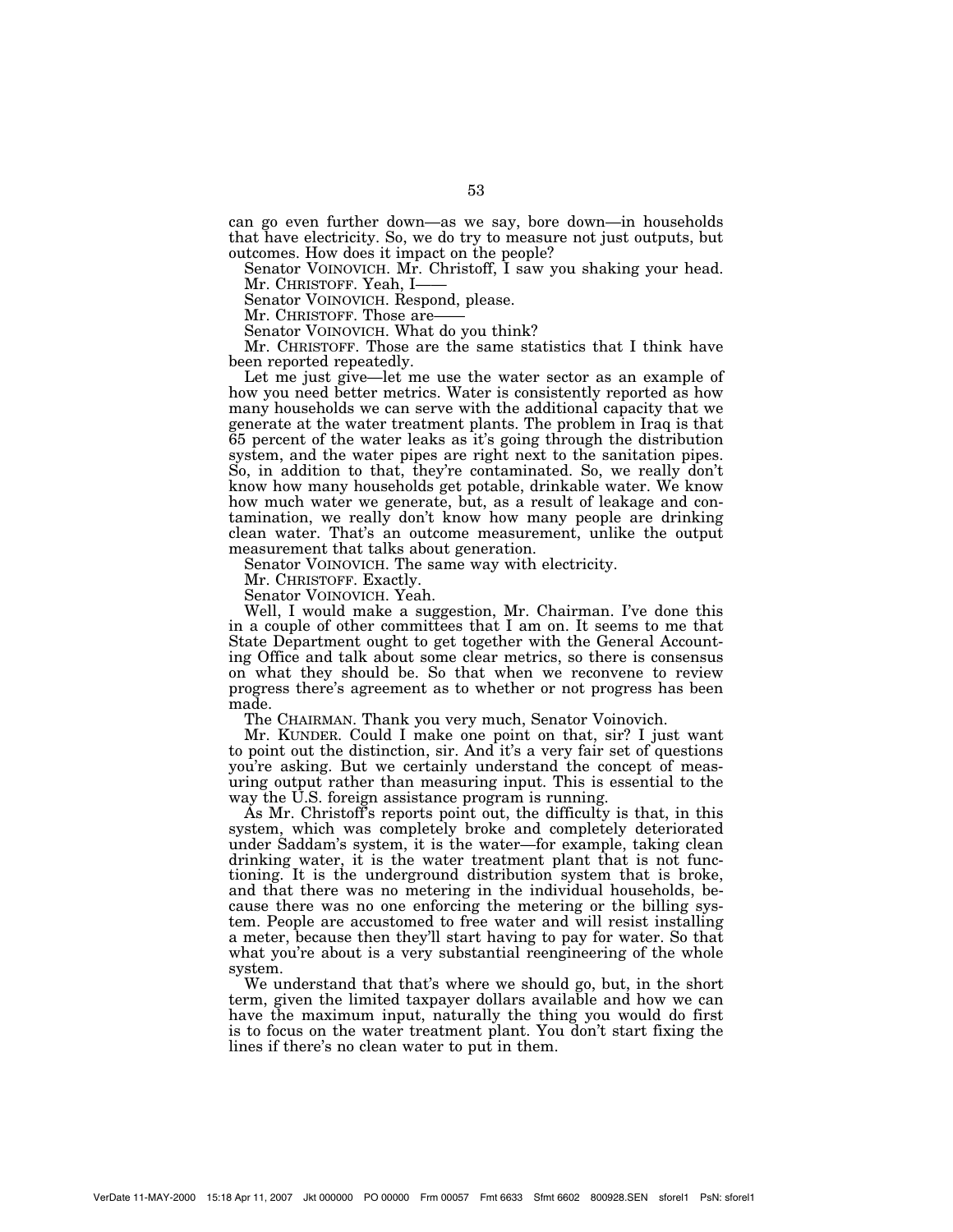Now, we understand that, ultimately—and this is why we're trying to build capacity within the Iraqi Ministries—that the Iraqis have to harness their oil revenues to fixing the whole system. But I don't want you to be left with the impression that we don't understand what we should be measuring at the other end. We certainly do. But it's a systems reengineering problem that is quite profound that we've inherited.

Thank you, sir.

The CHAIRMAN. Thank you very much, Senator Voinovich.

Let the Chair respond that, in our hearings, I think, each time have brought reports of more progress of establishing metrics, of measurements. This is very important. You've made headway today in our understanding. And the Senator is correct that we would like to see more. And I think Mr. Christoff has asked for more in your report.

Let me just also say that, without being self-serving on the part of the committee, we noted, in the fourth quarter of last year, much of the congressional debate seemed to be surrounding whether we should stay in Iraq, get out of Iraq; if the latter, how many weeks, how many months, and so forth. Those are important issues. But we thought it was very important, simply, that the debate be at least informed with more facts. And so, we have used some of the reports that you have written. We've replicated hundreds of pages to send to all of our colleagues, with a cover letter from the chairman of this committee. Six of these letters have proceeded out from the Foreign Relations Committee, I think, quietly and without demonstration, but just to provide Members and their staffs with some of the metrics that we now have, some of the measurements that you have recited today with regard to water and oil and numbers of schools and children who are imbibing in more education, all of this.

Now, this is not meant to be persuasive one way or another, but it's to give some idea to Members of the Congress who need to be visiting with their constituents and with the press and others about some facts. So, to the extent that you know that that is our intent, and that we do read the reports, and our staffs read even more of them and find the best to distribute and, again, emphasize them, why, we'd ask you to consider that as you write and as you bring to our attention, even without public hearings, certain bodies of information, certain metrics that would be very helpful to us. I thank you publicly for the contribution you've made, but, likewise, for the ones that I hope that you will be making.

Mr. BOWEN. Mr. Chairman, if I may, in our latest quarterly report we really shifted our emphasis to address that exact issue-The CHAIRMAN. Great.

Mr. BOWEN [continuing]. Moving from issue based to information based. And section 2 really defined a series of metrics that we will continue to use as we measure progress in Iraq, move forward.

The CHAIRMAN. For example, the oil question is always with us. How many barrels are being pumped? How many are being exported? What is the capacity? And then, of course, there is a problem of infrastructure, of leaks, repair, outmoded facilities, the same as in many countries that have oil facilities. But right now we are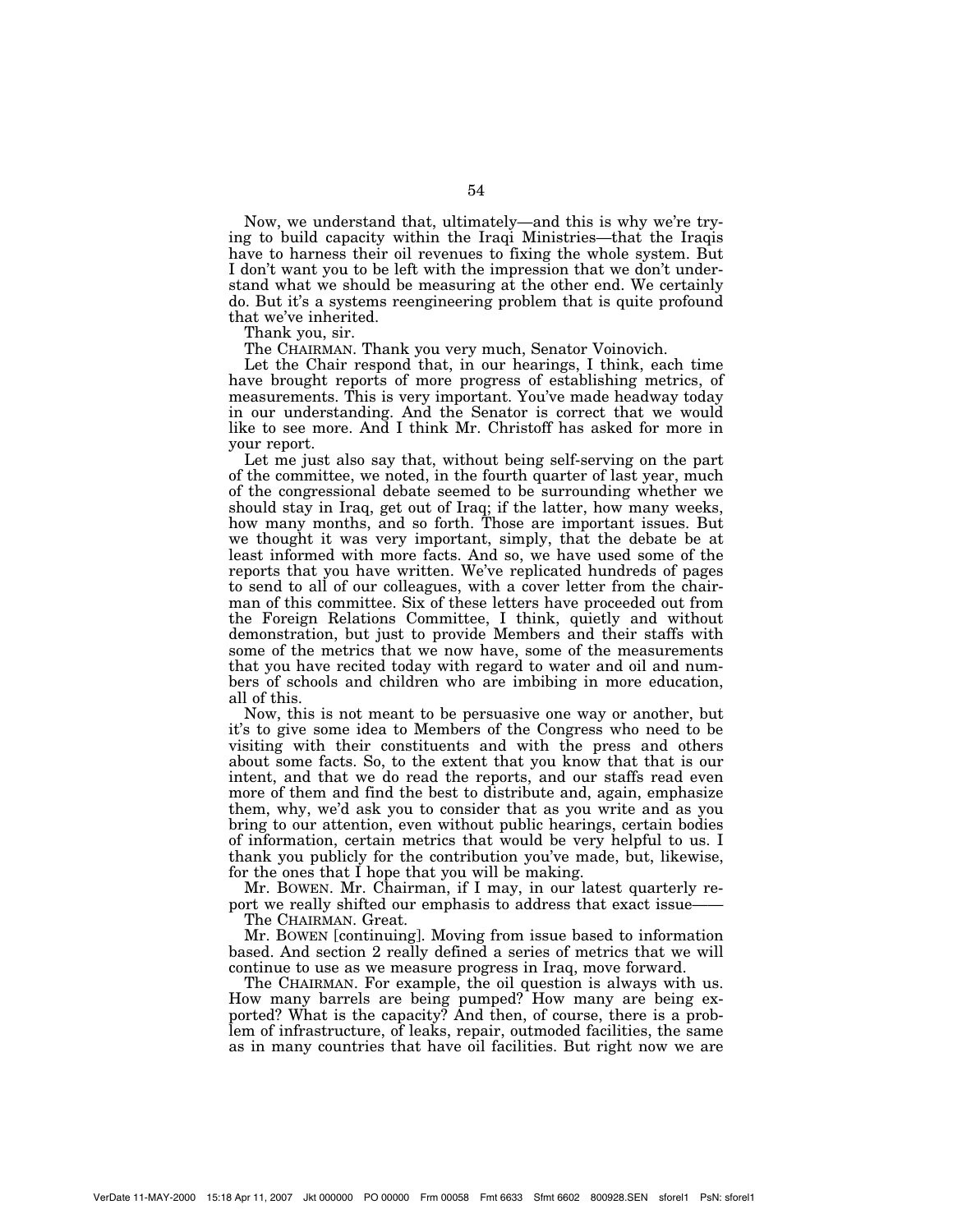focused on Iraq, for a good reason, because we have heavy human investment, as well as the capital of the American public.

Mr. BOWEN. And with respect to the oil question, this report points out that only 9 percent of the IRRF has been invested into oil. And so, if oil is going to be the engine driving Iraq, we need to invest more into the oil sector. And also, the pace of completion of projects in the oil sector is behind.

The CHAIRMAN. Senator Martinez.

Senator MARTINEZ. Thank you, Mr. Chairman. Thank you very much for holding this hearing.

If it ever is going to be a successful society, I would suppose that having something we call the rule of law would be an important consideration for Iraq. And I wondered if either you, Ambassador Jeffrey, or Mr. Kunder, could enlighten me as to what progress is being made in creating stable rules of the game that might, at some point, when conditions are otherwise appropriate on the ground, entice foreign investment, create entrepreneurship, even within the country? I hear a lot of reports about a stock market even being operational, and a lot of things that are going on, on the commercial front, that seem rather encouraging, and I just wonder what progress we're making in establishing the rule of law, and how that is being accomplished.

Ambassador JEFFREY. Sir, we're doing this on a number of fronts. And Mr. Bowen, in his other capacity, as the mentor of the Iraqi inspectors general, can talk about this, as can my USAID colleague.

First of all, in the narrow, but important, area of fighting corruption and managing the government, there are three institutions in Iraq. There is the Board of Supreme Audit, which is an inherited institution, but one with a high—a very good reputation. There are the inspectors general that CPA put into each Ministry. And there is the Public Integrity Board, which also looks at these issues, as well. So, we have put together a number of these.

In addition, we've put a great deal of funding into, as you said, the stock exchange, to automate it and to get more Iraqi companies into the stock exchange. And we're making good progress there. But, more generally, the rule of law encompasses the court system. It encompasses issues such as detainees. It encompasses police training for human rights, judges, and including even—we've—putting money into the FY07 budget to help protect judges and to provide them secure courthouses and such. We're putting about a third of our FY07 budget submission into rule-of-law programs, sir. And, in addition, we have USAID programs, as well, that are focusing on that, as well.

And I'll turn it over to Mr. Kunder.

Mr. KUNDER. Thank you for the question, sir. I'll be very brief. But your perception is correct. One of the things we've been working on behind the scenes, and I think it's one of the areas where we've made some real progress, is to do exactly what you're suggesting, establish the framework for rule of law within the country. We have provided to the Iraqi Government drafts based on the best advice of international experts on privatization of the state-owned enterprises, on an international investment code, on creating an Iraqi securities and exchange commission and all these other crit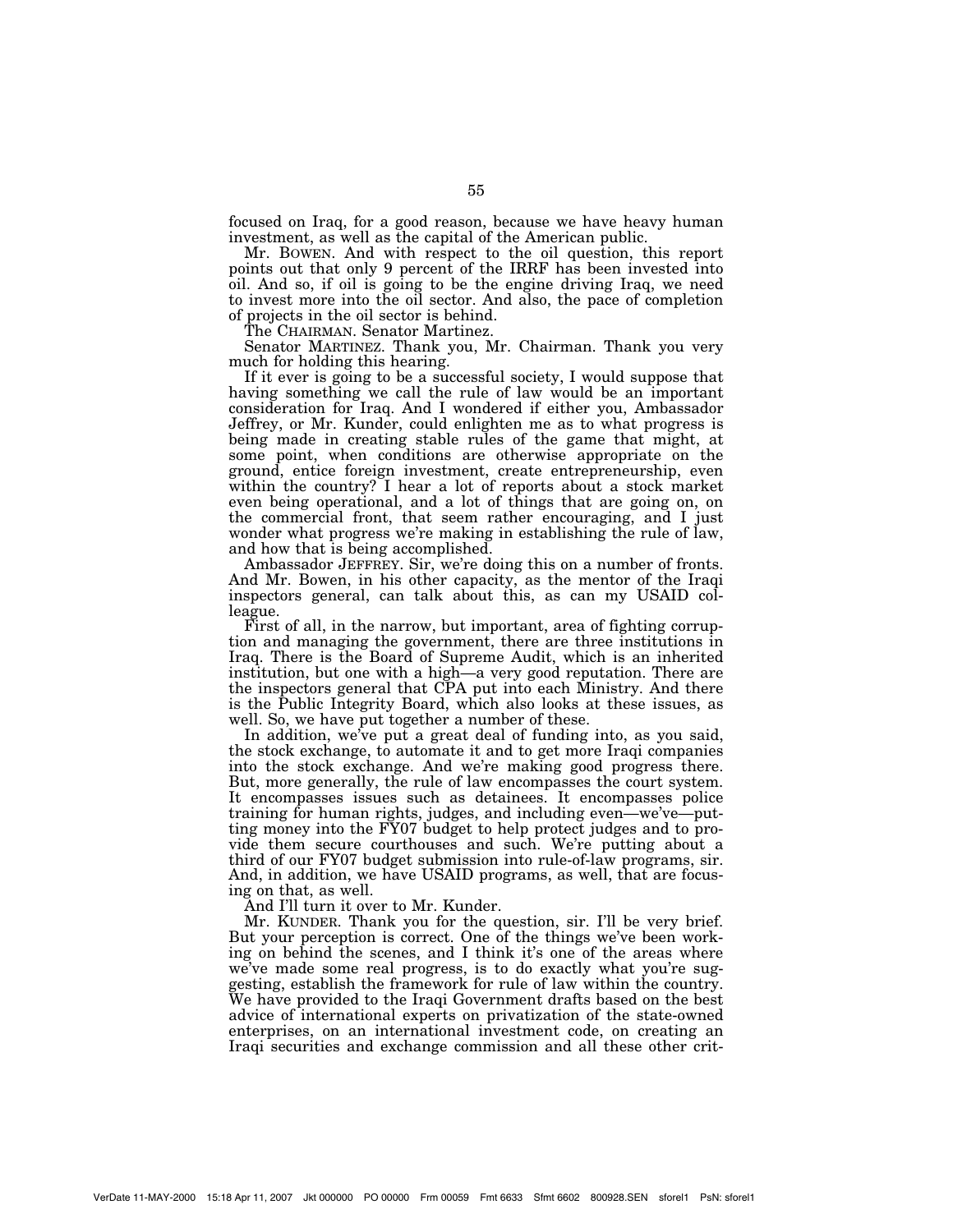ical building blocks to having an open, transparent process that will encourage private sector investment. I recognize, as I think Senator Hagel said earlier, there are still security issues involved, but these are the critical building blocks that will allow the Iraqi Government to go forward, and the Iraqi people to benefit.

What we've been waiting for, of course, is to have a permanent Iraqi Government, as Ambassador Jeffrey said earlier. Now we're on the eve of getting that government formed, and our hope is that they will take this work that's been done, pass it through the national assembly, and begin to implement these critical rule-of-law interventions. We've been doing that legwork.

Senator MARTINEZ. That's excellent, and I appreciate that. Is there a court system established, in place today?

Ambassador JEFFREY. Yes, sir; there is. First of all, there is the inherited court system, which our Assistant Secretary for International Narcotics and Legal Affairs, Ann Patterson, newly named, who has much experience in Colombia and elsewhere, was just out there, and she was quite impressed with the sophistication and the competence of the judges, based upon her experiences elsewhere in the world, including South America. There is also a court that CPA set up, the Central Criminal Court of Iraq, which is focused on trials of terrorists. We were unhappy with that. The U.S. military was unhappy with that, about a year ago, because it's a primary venue for people that we catch that we do have charges against, and the Iraqis have put a great deal of effort into that, also setting up satellite courts in Hillah, Kut, and elsewhere, and to begin prosecuting the backlog of people that we have—or the Iraqi security forces have caught who are—can be charged with terrorist crimes. So, we think that this is a major area of improvement.

Senator MARTINEZ. Would that same court be the court of jurisdiction to prosecute and bring to justice anyone who might be involved in corrupt practices?

Ambassador JEFFREY. It could be used for that, sir, but the primary—it's primarily focused on-

Senator MARTINEZ. Where would someone—I mean, if—you know, if there's ever going to be an end to corruption, there's going to have to be some backstop there with legal consequences. Where would that be?

Ambassador JEFFREY. It could be that court. And that court is the one that we have the most visibility into. It's the one we have the most faith in. But, also, the regular Iraqi court system, in some cases, has performed well. But the court that has done the best is the CCCI, sir.

Senator MARTINEZ. I wanted to ask you about a related issue, which is the Ministries. I know that, until a government is formed, that there won't be permanent Ministries to carry out the functions of government, but how are we doing, in terms of developing the infrastructure of knowledge, of technical knowhow, to provide the kind of services that Ministries of government have to provide, whether it be tax collection, whether it be running the oil industry, whether it be providing housing, you know, dealing with issues relating to housing or the treasury or whatever else it may be?

Ambassador JEFFREY. It's a big job, sir, and I'll turn it over to Mr. Kunder in a second, because USAID has a big part of this.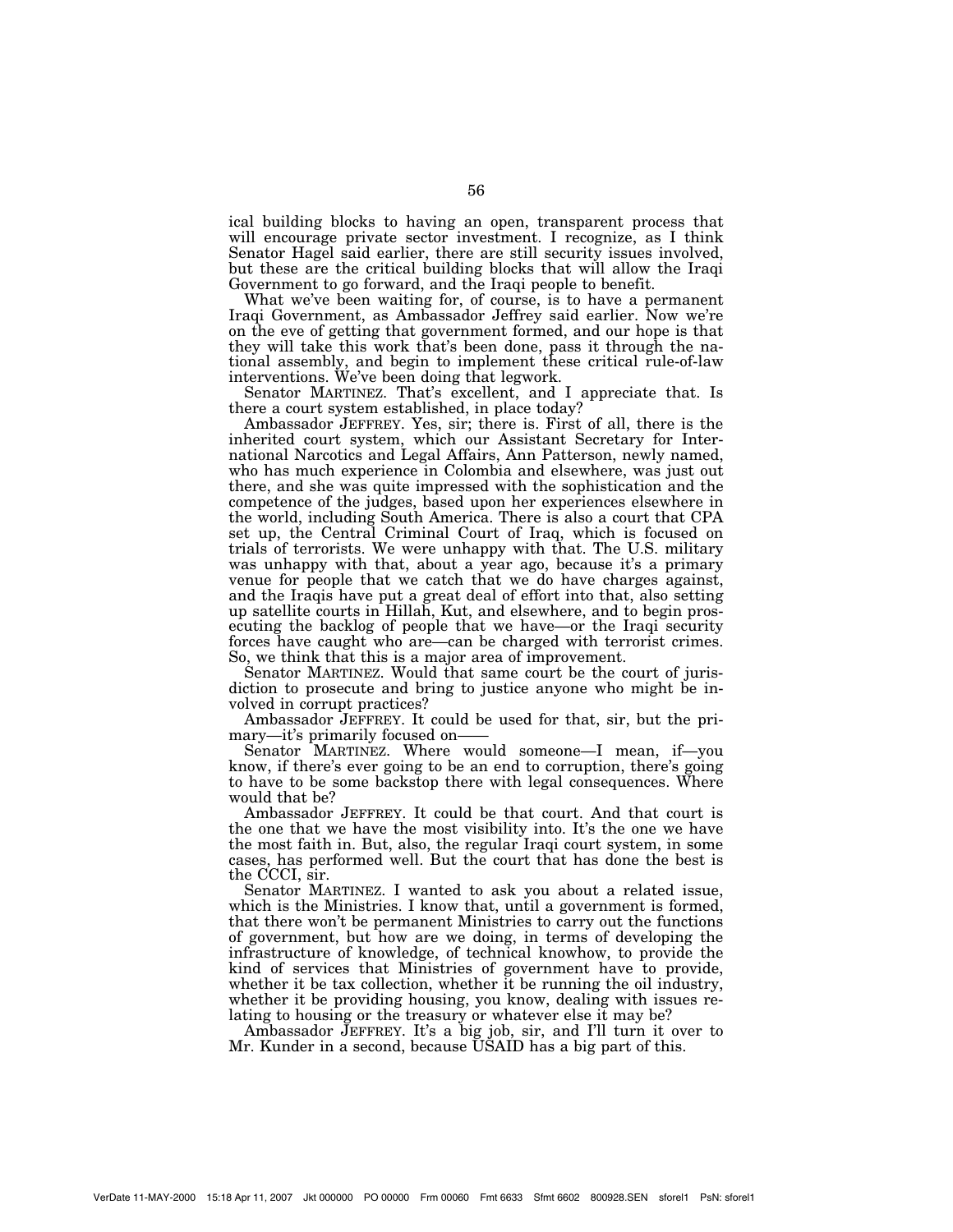But, first of all, we have several hundred advisors in all of the Ministries. And the Ministries are up and functioning. The leadership changes with the government, but it's just like here in the United States, there's a permanent civil service corps. These are

Senator MARTINEZ. Is there not a tremendous amount of turnover every time there has been a transition?

Ambassador JEFFREY. There's much too much, but, still, at the technical level, you do keep most-

Senator MARTINEZ. OK.

Ambassador JEFFREY [continuing]. Of the people. And the advisory teams are drawn from agencies of the U.S. Government and State Department, temporary employees from the private sector with expertise in each of the Ministries. Two of the Ministries, Interior and Defense, are under the operational command of General Casey's training command, because they're working specifically on security forces. The rest of it, Ambassador Khalilzad leads the effort. And we're also tied very closely to the reconstruction funds that go to each Ministry. And USAID has developed a program that Mr. Kunder will brief, that we've put money in the FY07 budget for, to further expand this by complementing the Ministry advisors.

Mr. KUNDER. And this is the system I referred to earlier, sir. We are right at the transition point where we need to make these functioning Ministries, both so that they can provide services to the Iraqi people and so that they will be credible partners for international donors, so we can get other donors——

Senator MARTINEZ. Right.

Mr. KUNDER [continuing]. Linked into this process, as well. And what we have done—and I'll make it very brief; we could certainly provide more background information—but, working with our State Department colleagues, working with the Iraqi leaders themselves, we've devised a list of the critical tasks that must be done, in terms of training the civil servants, in terms of their responsibilities as public employees, anticorruption activities, rebuilding the financial integrity systems, the checks and balances, the inspectors general's offices, the computer systems. We've developed the first financial management-information system so that Iraq's Ministry of Finance, the Treasury Department, if you will, can actually track expenditures in the other agencies. They simply weren't able to track it, and, therefore, could not do sound budgeting.

So, there are Iraqi training institutions that historically existed, predating Saddam Hussein, both at the regional level and in Baghdad. We're going to refurbish those training institutions, launch a training-of-trainers program with what we hope will be the resources available in the coming year. We take this as a major, major responsibility, as well, to a very difficult task ahead, because of the deterioration of the civil service function under Saddam's regime. But we're going to take this on, and I think we have a very targeted plan on how we can have some impact in the next couple of years.

Senator MARTINEZ. If I might, just one quick additional question, Mr. Chairman.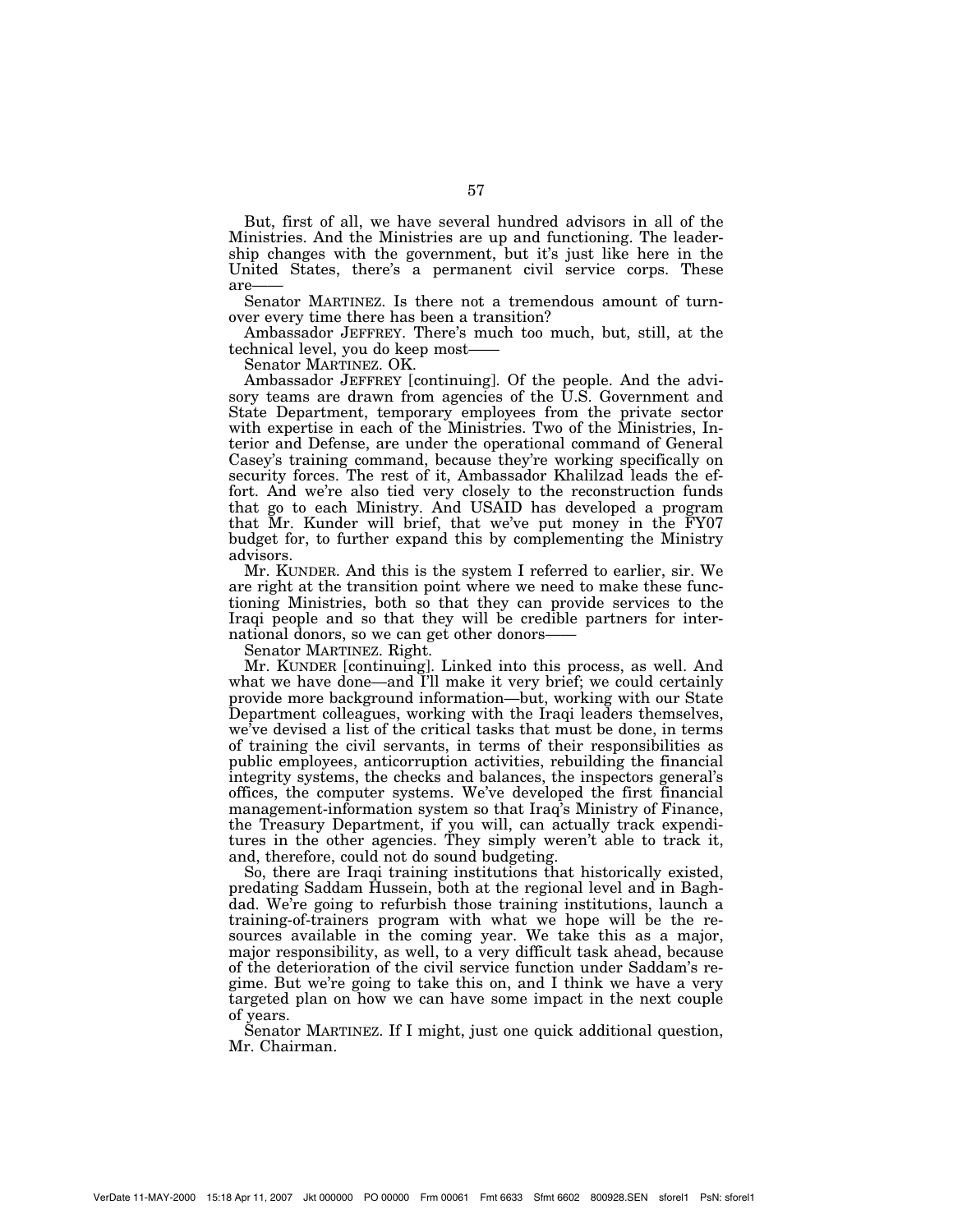The CERP program, U.S. CERP program, which is the Commander's Emergency Response Program—I know this has been very useful. I've talked to commanders on the ground who have used it and find it to be a very useful way to get things done. And I know that there's some concerns and have been reports of this as a wide opportunity for fraud, waste, and abuse. And I wonder how we will strike a good balance between accountability, but, at the same time, also allowing for this very useful and flexible program to be continued in the future.

Mr. BOWEN. Senator, we have done two audits of the CERP program, both the CERP 2004 and the CERP 2005. And while we've found some problems with how some of the programs were executed, overall we gave it a thumbs up. I think that it has been an effective program, and, indeed, it's one of the things we're going to emphasize in our lessons-learned initiative, that this sort of localized, quick reaction, locally responsive reconstruction initiative is the kind of thing that brings the most benefit to the average Iraqi.

Senator MARTINEZ. Very good, thank you, Mr. Bowen.

The CHAIRMAN. Thank you very much, Senator-

Senator MARTINEZ. Thank you-

The CHAIRMAN [continuing]. Martinez.

Senator MARTINEZ [continuing]. Mr. Chairman.

The CHAIRMAN. Let me start the second round of questioning by pointing out that we've talked about publications that the offices that you gentlemen represent have made available. One of these that I have in my hand here would be familiar, certainly to the SIGIR people, because it is, in fact, the Special Inspector General for Iraq Reconstruction Quarterly, the semiannual report, dated January 30, 2006. Many Members of Congress would not be aware that it exists. It's important to take advantage of this hearing to emphasize the reporting that is occurring in our Government. For example, in this report there is much information about the status of the electricity sector, plus charts and graphs. The same with regard to petroleum, and the same with regard to water. It also goes into the SIGIR audits and precisely what is known. The report summarizes the SIGIR hotline, how many calls have come, how many have been referred to other agencies, how many have been followed up on. There is a very good outline of appropriations by the U.S. Government and the disposition of those with regard to how much is expended, how much is left, and all the rest of it, plus appendixes filled with all the contractual language that is involved with those who have those burdens.

I mention this for the benefit of members of the committee and the press and others. There is an extraordinary number—hundreds—of pages of material available now that hit many of the points that you have summarized, and that have been made in response to some of our questions. Having said that, why, obviously, we've talked today about how we would refine the system even further with regard to specific metrics that, after you have published all of this, you have found might be useful, in terms of better understanding, within governmental circles, as you deal interagency, as well as in the relationships with the Congress and the public. I commend that.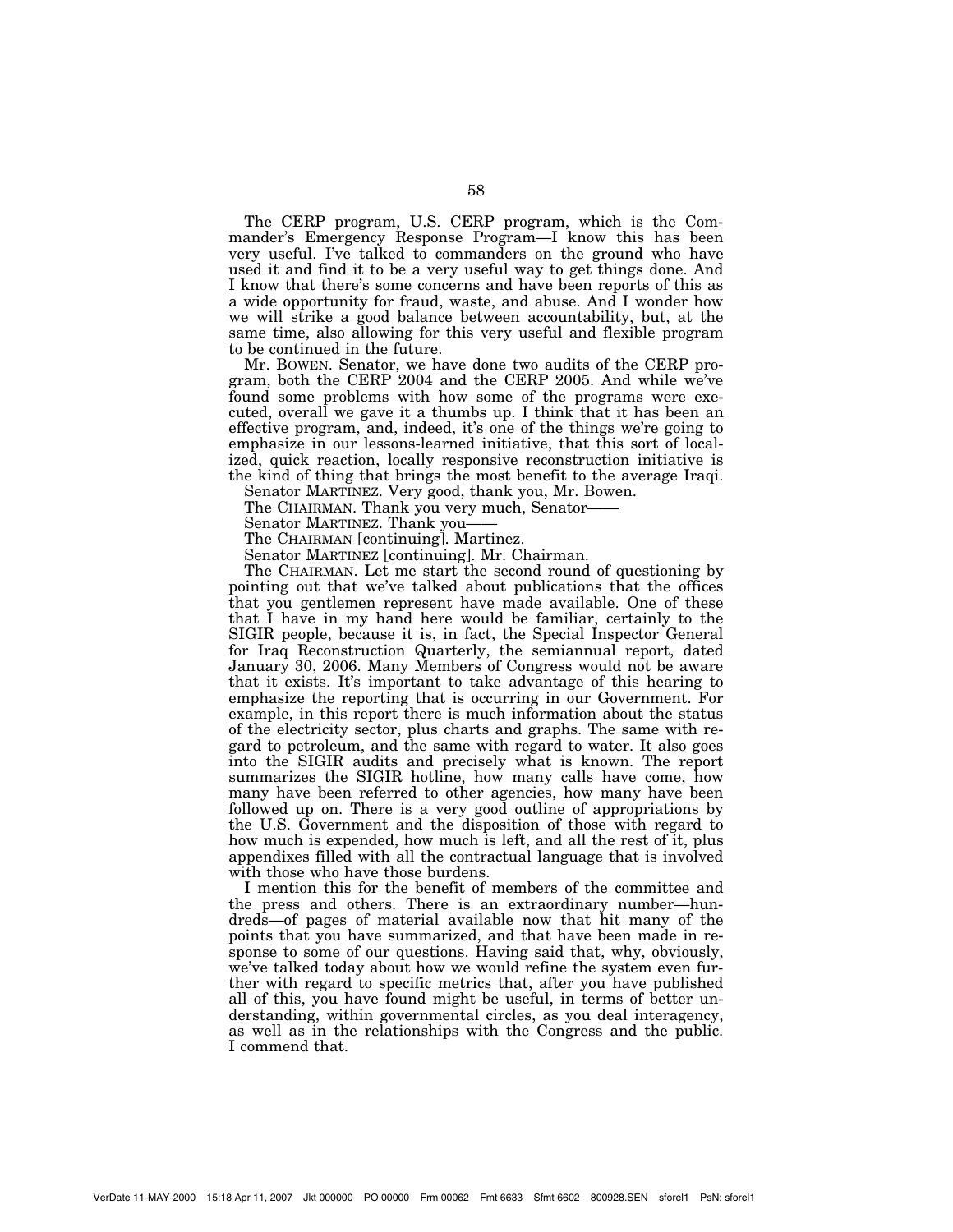But I simply want to say that I've been impressed with the volume of information that is there, plus some general understanding of Iraq. For example, one statistic in this report just says, blandly, "95 percent of the national income of Iraq comes from oil." That is a profound statement; 95 percent. In any discussion of the future economy of the country, that is a big figure. So, if, in fact, oil production and export are not doing very well, then it's apparent that the national income is not going to do very well either. And as we've already gotten into the weeds with regard to the internal mechanisms of the Iraqi economy, if, in fact, oil is not priced correctly, if it's given away or so badly subsidized that you're importing, as the Iraqis are, oil to satisfy the motorists who are buying it at 8 cents a gallon, or  $15$ , or  $20$ , or whatever it is, to say the least, as the American public understands this, then there is consternation as to what's going on here.

And you would say, ''Well, what's going on?'' You ought to understand the history of Iraq. Subsidization of food, 60 percent; subsidization of automobile fuel, to the extent of almost 95 percent, I suppose. And so, then you ask, ''Well, how is that going to change?'' Well, there will be tough changes. If you're an elected person in Iraq now, and you come along and say, ''It's a new day, and, my people, I want you to understand we're going to market principles,'' and suddenly Iraqi motorists begin to pay \$2.50 a gallon for gasoline, or even 50 percent of the cost of food, many Iraqis who are suffering already would say, ''Well, this is impossible. We're going to starve. We are totally immobilized.''

And this is the predicament that we're looking at. It's not just simply security or the fact that the stuff wasn't fixed up very well, and the water lines leak. It's a whole system of governance that we've been working on arduously, through our Ambassador and through others, who now have to shoulder some monumental historical realities.

Now, how all that is to work out, I don't know, but let me just ask this question. The headlines in the newspapers, that may not reflect precisely what you have said today, indicate that reconstruction appropriations are over, or about over. You can say, ''Well, there's money in the pipeline,'' or, ''Americans don't understand fiscal years. It just goes out for a little ways,'' and so forth. But an impression has come that somehow or other we've said, ''That's about it, folks. We're sort of winding down.''

Now, as I heard you, you said, ''Well, not exactly. We're going into more conventional foreign assistance, as opposed to the more emergency situation of reconstruction, as we have known it.'' But clarify, if you can, What is the mode in our Government now? Is the thought that we have hit the top of what we want to, reconstructionwise? Granted, some things are still in the pipeline and still working their way through. And, if so, what is the reaction of the Iraqis to this? What kind of reports are occurring in Iraq as to American governance or the attitude of our political class toward their situation? Can you help us on that, Ambassador Jeffrey?

Ambassador JEFFREY. Sir, some of these reports in the media confuse reconstruction, in the narrow sense of bricks and mortar, with reconstruction in the broader sense. The original IRRF legisla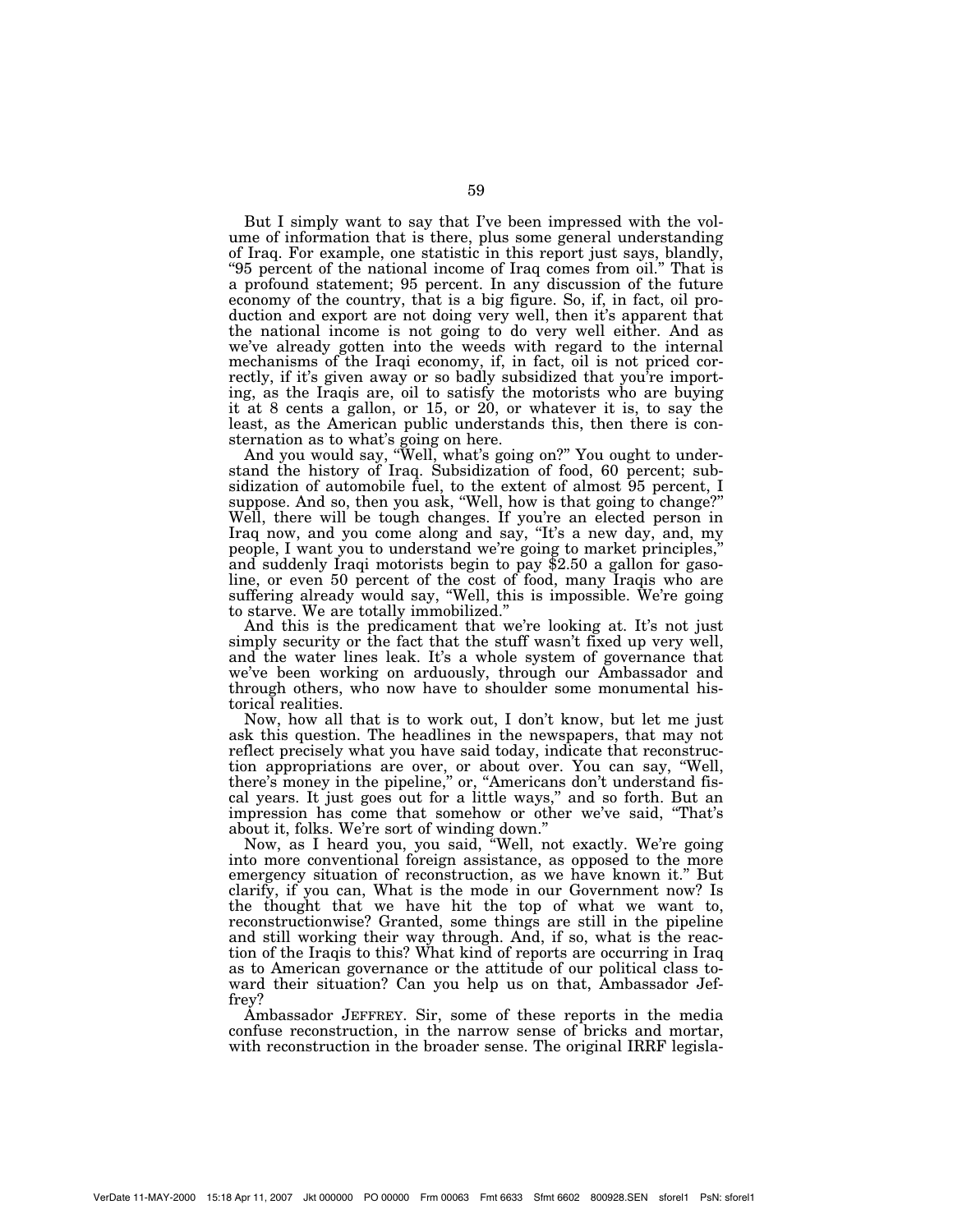tion, of course, had hundreds of millions of dollars for capacitybuilding, democracy, rule of law, justice, that kind of thing. And we think that those programs should continue, which is why the President submitted a budget of almost a billion dollars for Iraq for these purposes for fiscal year 2007, and we're looking at other possible requests; but we haven't taken a decision yet, as I mentioned to Senator Hagel.

The way we've approached this with the Iraqis—and we were doing this 2 years ago, right after sovereignty and the standup of the Embassy—was to tell them that, ''Look, we have a program that has significant targets that will give you a boost and get the economy very grossly''—and we can debate this with the metrics and such—''basically, back to where you were in 2003, but moving you forward in a few areas, such as electricity,'' where we did achieve about 1,200 or 1,300 more megawatts, about 30 percent more than before the war by last summer. So, in a few key areas, we wanted to make significant progress, because that was so key. Get the oil production back up, get oil exports kicking in, because that's so important for the Iraqis themselves. And while we've had setbacks, we've been putting one set of projects in, for example, in the water area. It's been dams, irrigation, and sewage systems that have taken most of the hit as we reprogrammed about 50 percent of what was originally going to be a \$4 billion program into security and other things, but we've tried to keep the potable water, because we thought that was the most important.

So, we've had to make these decisions. We make them with the Iraqi Government. And we don't try to go directly to the Iraqi people on much of this, because, first of all, we want the Iraqi Government to get the credit. They're our partners in it. And, second, we don't want our projects to become the target of insurgents.

We do think that there is a tremendous need still to be met. If the Iraqis—our job right now, through our programs, and, frankly, our security and other actions we're taking, is to ensure that the Iraqis can spend that \$6 billion that they've reserved just for this fiscal year, which is, on an annual rate, roughly what—or more than what we would have—be putting into the IRRF, or the oil sector, \$3.5 billion, and for other key infrastructure improvements. The threats to this will be attacks on the infrastructure, failure to export oil, or inability to ratchet down the huge amount—\$10 billion, roughly—in subsidies for oil and food and such. That requires political commitment, which gets back to Senator Biden's point that we need a comprehensive consensus government. So, we're trying to work all of that together, and the international angle, as well, that we've discussed today, sir.

The CHAIRMAN. Let me slip in an entirely different sort of question. I've just noted, through the research of staff, that child mortality rates in Iraq are higher than in India, for example. They're high, in essence. And one of the problems is that the hospitals, the clinics, the public health infrastructure, has suffered grievously, as have many other institutions. Is there some emphasis there, in a humane way, on trying to turn around these trends?

Ambassador JEFFREY. Yes, sir. Very briefly, on the health situation. First of all, you're right. And a major reason for that is not what we're doing in the health sector, where we've apportioned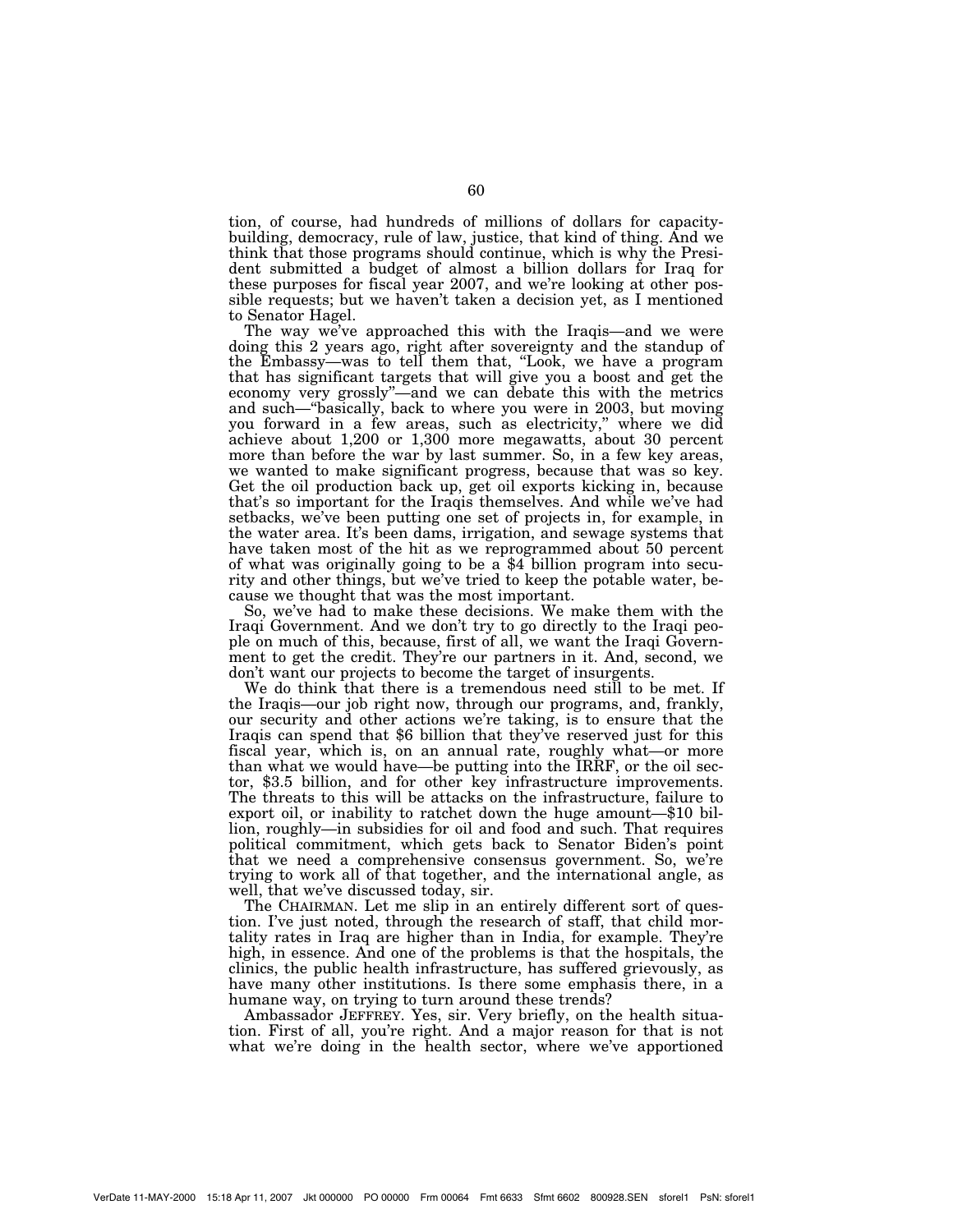\$739 million and focused it on refurbishing 20 hospitals, building a new children's hospital in Basra, and a whole series of clinics that we'll—I think that we'll build about 50 now. We've had to descope that project. I think one of the major reasons for the climb in infant mortality, in particular, is, frankly, bad water.

The CHAIRMAN. Senator Biden.

Senator BIDEN. Thank you very much. I appreciate you allowing me a second round, Mr. Chairman.

A couple of things. You know, you talked about your emphasis and I think it's been genuine, and you've attempted it, but the truth to the Iraqi people is, it doesn't matter how much you put in if the end result is they still have less electricity, less water, less of the amenities, higher infant mortality rate, et cetera, less potable water. Doesn't matter. It doesn't matter. You don't get—we don't get rewarded for effort. We kind of think we should. The American people think they should. I think we should. But we don't get rewarded for effort. And so, when you walk out your front door, and there's still 18 inches of sewage in the front of your house, it doesn't matter—in the street. And so, it's about results. And I'd like to ask three or four quick questions here, if I may, and then cease.

There are accounts, back in December—or, I mean, excuse me, mid-January, where—that the PRTs and the rebuilding programs hit kind of a snag here. And it was reported in the Post that the question of who will pay for these PRTs is unresolved, that the with State looking at Defense, and Defense looking to State, and clear to me that Rumsfeld and company doesn't want to extend now, looking to pull in. So, who pays for the PRTs? And when do we get the bill?

Ambassador JEFFREY. Senator, most of the personnel costs and the other logistics costs come out of the normal operating budgets of the State Department, USAID, and, to the extent that military personnel, civil affairs teams, out of the Defense budget, because this is a grouping and a clustering——

Senator BIDEN. Say that last part?

Ambassador JEFFREY [continuing]. Will come out of the existing budgets, because this is a grouping——

Senator BIDEN. Existing State Department budget?

Ambassador JEFFREY [continuing]. Right, sir. We have—we have funds budgeted—this is to the tune of 70 or 80 officers. We have about 40 in the field now. So, we'll cover this out of our operating budget. The key issue-

Senator BIDEN. How about the security piece?

Ambassador JEFFREY. That's the key issue.

Senator BIDEN. Yeah.

Ambassador JEFFREY. The key question is, Who will provide the security for these teams? Will they be—right now, we have a mix, on the three PRTs we have, of U.S. military teams and State Department PSDs. They're still working this out, sir, but we've had again, it's a process——

Senator BIDEN. The answer is, you don't know.

Ambassador JEFFREY. The answer is-

Senator BIDEN. The honest answer-

Ambassador JEFFREY [continuing]. We will——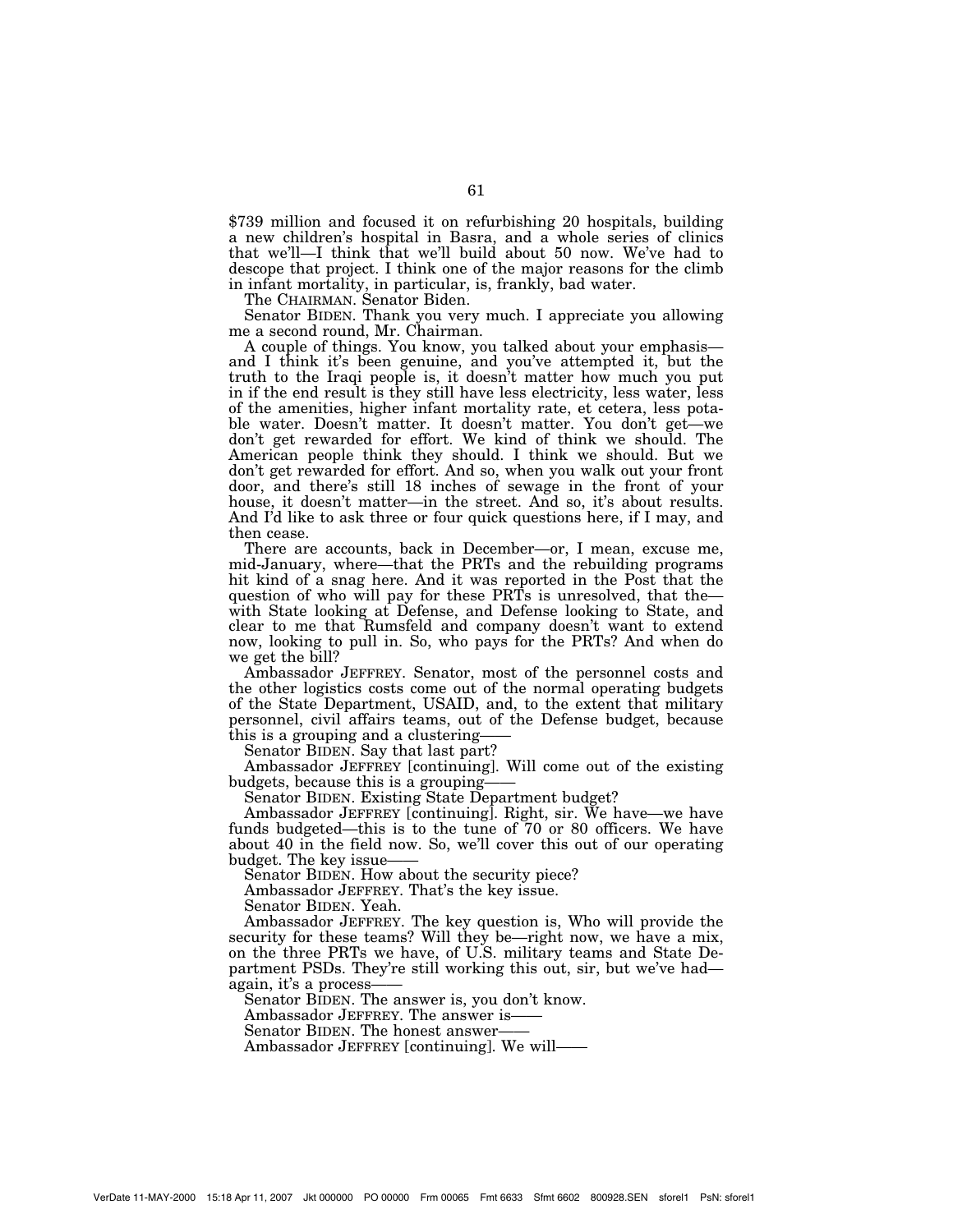Senator BIDEN [continuing]. You don't know.

Ambassador JEFFREY [continuing]. We will soon know.

Senator BIDEN. It's still a fight.

Ambassador JEFFREY. We will soon know. It's still a fight.

Senator BIDEN. Well, it's a big deal who provides the security. And it's clear to me that Rumsfeld and company have no desire to provide that security.

And, number two, we talked about, with my colleague from Florida, as a former Secretary in the Cabinet, asked the key question, What about the Ministries? I look at the assessment of the key Ministries, based upon the document prepared by—the AID document that you all prepared, and that it is—it is not a very pretty picture. I will not—I'd like to submit for the record this one page, Assessment of Key Ministries, from Finance, Oil, Electricity, Municipalities, Public Works, Water Resources, Justice, et cetera.

The CHAIRMAN. It will be placed in the record.

[The information previously referred to follows:]

#### ASSESSMENT OF KEY MINISTRIES

|                                 | Leader-<br>ship | Strat-<br>egy,<br>Plans<br>and<br>Policy | Part-<br>nership | Re-<br>sources<br>& Per-<br>sonnel | $Pro-$<br>gram<br>and<br>Budget | Infor-<br>mation<br>$Sys-$<br>tems<br>Man-<br>age-<br>ment | Tech-<br>nical<br><b>Skills</b><br>Train-<br>ing | Fffec-<br>tive-<br>ness | Public<br>Percep-<br>tion | Overall<br>Per-<br>form-<br>ance |
|---------------------------------|-----------------|------------------------------------------|------------------|------------------------------------|---------------------------------|------------------------------------------------------------|--------------------------------------------------|-------------------------|---------------------------|----------------------------------|
| Finance                         | 3               | $3+$                                     |                  | $2+$                               | $2+$                            | 2                                                          | $2+$                                             | $2+$                    | $\overline{c}$            | $2+$                             |
| 0il                             | 3               |                                          | $2+$             |                                    | l+                              |                                                            |                                                  |                         |                           |                                  |
|                                 |                 | 1+                                       | 2                | 1+                                 | l+                              |                                                            | 1+                                               | $1+$                    |                           | $^{1+}$                          |
| Municipalities and Public Works | $2+$            | $^{2+}$                                  | $3 -$            | l+                                 | 1+                              | $^{1+}$                                                    | 2                                                | 2+                      | l+                        | $2+$                             |
| Water Resources                 | 3               | $2+$                                     | 2                | 2                                  | 2                               | $2+$                                                       | 2                                                | $^{2+}$                 | 2                         | $2+$                             |
|                                 | $2+$            | $2+$                                     | $3 -$            |                                    | $\mathfrak{p}$                  | $2 -$                                                      | $^{2+}$                                          | $^{2+}$                 | $\mathfrak{p}$            | $^{2+}$                          |
|                                 | $^{2+}$         | 2                                        | 3                |                                    |                                 | $2 -$                                                      | 2 —                                              | 2                       | $^{2+}$                   | 2                                |
| Health<br>                      | 0               | 2                                        |                  |                                    | ŋ                               |                                                            | 2                                                |                         | 2                         |                                  |
| Planning and Development        | $2+$            | $\overline{c}$                           | $\mathfrak{p}$   |                                    | 2                               | $\overline{c}$                                             | $\mathfrak{p}$                                   | $^{2+}$                 | $\overline{c}$            | $2+$                             |
| Agriculture                     | $1+$            | 1+                                       | $2+$             | l+                                 | 1+                              | 1+                                                         | $2+$                                             | 2                       | l+                        | $^{1+}$                          |
| Central Government              |                 |                                          | 0                |                                    |                                 | 2                                                          | 2                                                |                         |                           |                                  |

Legend:

Plus sign indicates positive progress or direction; Minus sign indicates otherwise.

(O)—Essentially no capability to perform the function.<br>(1)—Very little capability, some effort underway to develop it.<br>(2)—Developing capability to perform the function, with substantive effort underway.<br>(3)—Developed capa

Senator BIDEN. And it's really—they're all in rough shape. And we've known that for over  $2\frac{1}{2}$  years, they've been in rough shape. Even went so far as, before, to have—a year and a half ago; it's above all of our pay grades here, so I'm not laying responsibility on anybody, but we had Tony Blair talking about adopting agencies, the European Union coming in. We dissed that proposal and said no.

So, the question is, How many—how many American civilians from our various counterpart departments are actually in-country working in these Ministries? And if you don't have it at the top of your head, maybe you could——

Ambassador JEFFREY. I've got it.

Senator BIDEN [continuing]. Submit it for the record.

Ambassador JEFFREY. I've got it, Senator. The total that we have working in the Ministries, which is primarily—not counting U.S. military, but counting——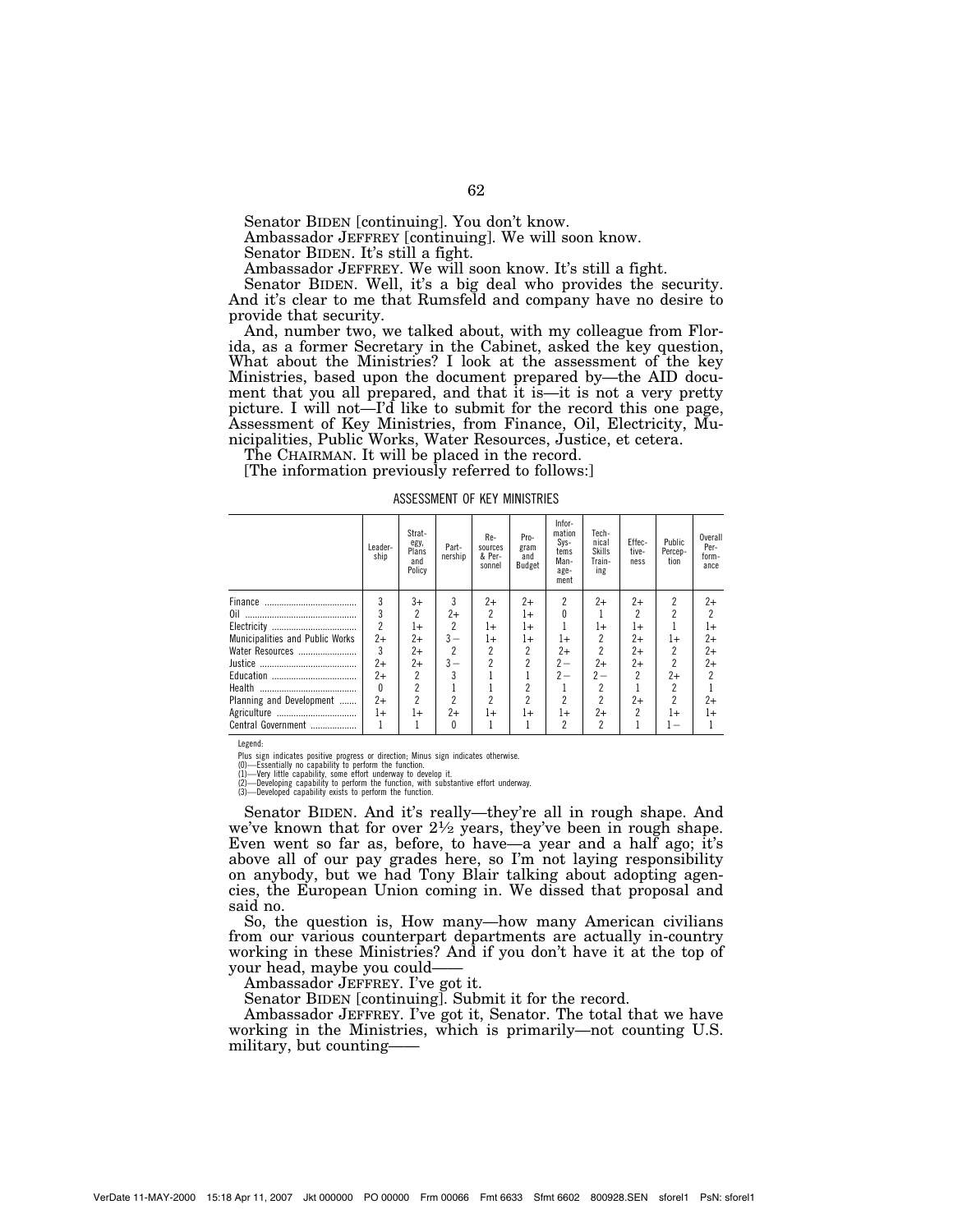Senator BIDEN. Right.

Ambassador JEFFREY [continuing]. The U.S. State Department personnel, we hire people from the private sector as temporary U.S. Government officials, and from other departments of the Government—for example, the Treasury Department has a Treasury attaché who's also the Ministry's senior advisor—we have an advisor from the Ministry of—from the Bureau—from the Department of Agriculture. We have someone from the Department of Transportation. And, all in all, sir, the IRMO staff is about 150. Now, some of those people-

Senator BIDEN. IRMO. What's—again, remember, we're-

Ambassador JEFFREY. That's the overall—that's the overall Reconstruction Management Office. Over a hundred of those people are advisors out with the Ministries.

Senator BIDEN. Well, the assessment I got, some—about 8 months ago, is, you need probably close to 800 or 900 people to be able to do the job. Now, I may be wrong about that, and the information I have may—but the number of people in the Ministries every day, day to day, training people within these Ministries is essentially nonexistent. You have advisors. The advisors are inside the Green Zone. But I don't know that—and some—most—many of the Ministries are—but, I mean, do we have people actually out sitting, every day, in the Department of Agriculture at the various levels of the Department of Agriculture for the Department of Water Resources, the Department of Education, actually doing hands-on advising and training?

Ambassador JEFFREY. Senator, the answer is, absolutely. These advisors——

Senator BIDEN. The total number of people that—how many people are permanently assigned, when they get over there, to a Ministry? They work every day. The 12 hours a day they work, they work for that Ministry.

Ambassador JEFFREY. Uh-huh. It's 100-plus, Senator. For example, in the Ministry of Interior, we have 45 civilian employees for that Ministry, alone.

Senator BIDEN. Yeah, but that—but that's all—that's all security related, and that's military overseen. We have our military overseeing the Department of Interior, right?

Ambassador JEFFREY. Right, sir, for the-

Senator BIDEN. Yeah.

Ambassador JEFFREY [continuing]. Last month and a half. But we, the State Department, hired those people; they're our employees.

Senator BIDEN. OK. Look, I would like, for the record, if I could ask

Ambassador JEFFREY. Sure.

Senator BIDEN [continuing]. For you to supply the specific responsibilities of each of the people you have in each of the Ministries.

Ambassador JEFFREY. That's fair enough.

Senator BIDEN. Good.

[The requested information was submitted by Ambassador Jeffrey as follows:]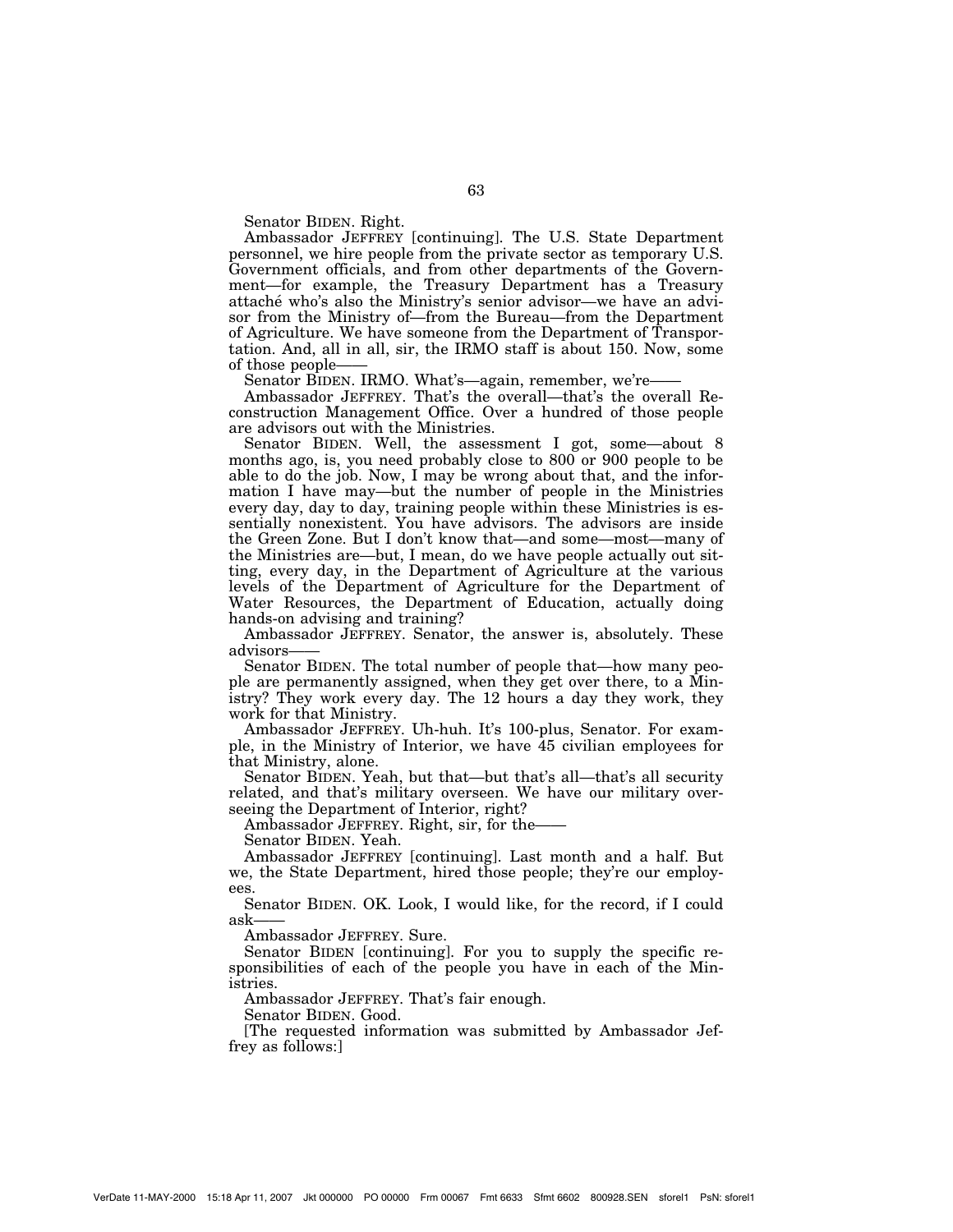| Count and position title                    | Primary responsibilities                                                                                                                                                                                                                                                                                                                                                                                                                                                                                                                                                                                    |  |  |
|---------------------------------------------|-------------------------------------------------------------------------------------------------------------------------------------------------------------------------------------------------------------------------------------------------------------------------------------------------------------------------------------------------------------------------------------------------------------------------------------------------------------------------------------------------------------------------------------------------------------------------------------------------------------|--|--|
|                                             | Ministry of Finance and Central Bank                                                                                                                                                                                                                                                                                                                                                                                                                                                                                                                                                                        |  |  |
| 1. Senior Consultant-Monetary Policy        | Serves as the primary banking advisor to Iraqi Central Bank, Ministry of<br>Finance, and state and privately owned banks on banking and finance<br>issues; Advises on the assessment, planning and execution of banking<br>policies and projects including the rehabilitation and restructuring of<br>the state-owned banks and the national banking infrastructure.                                                                                                                                                                                                                                        |  |  |
| 2. Deputy Senior Consultant Debt Management | Aligns strategies consistent with the IRMO initiatives on analyzing Iraq's<br>debt situation; Develops overall performance objectives and procedures<br>for the region; Monitors adherence to credit quality standards/proper<br>practices and is responsible for meeting all financial and compliance<br>standards; Coaches and develops staff members on all aspects of suc-<br>cessful business development, relationship management and customer<br>retention strategies to include service, expense and credit controls,<br>human resource management and meeting financial/compliance stand-<br>ards. |  |  |
| 3. Deputy Senior Consultant for Banking     | Serves as banking advisor to the Iraqi Central Bank, Ministry of Finance,<br>and state and privately owned banks on banking and finance issues;<br>Advises on the assessment, planning, and execution of banking policies<br>and projects including the restructuring of the state and national<br>banking infrastucture.                                                                                                                                                                                                                                                                                   |  |  |
|                                             | Possesses knowledge of financial management theory, principles and<br>practices, corporate organizations and operations, and business man-<br>agement practices as related to the analysis and proper utilization of<br>financial resources.                                                                                                                                                                                                                                                                                                                                                                |  |  |
|                                             | Serves as consultant providing analytical work for IRMO; Participates in a<br>variety of analytical and technical functions related to providing assist-<br>ance to the Ministry of Finance budget execution and formulation ac-<br>tivities; Serves as a general liason between the Iraq Reconstruction<br>Management Office (IRMO)/Office of Finance and the Ministry of Fi-<br>nance on issues of budget execution and formulation activies.                                                                                                                                                             |  |  |
|                                             | <b>Ministry of Agriculture</b>                                                                                                                                                                                                                                                                                                                                                                                                                                                                                                                                                                              |  |  |
|                                             | Serves as the liaison officer between and among donor organizations,<br>NGOs and appropriate agriculture related academic institutions with<br>various directorates of the Iraqi Ministry of Agriculture; Advises the<br>Ministry on broad ranging strategic rehabilitation issues involving Iraqi<br>MoA infrastructure, sectoral framework, market liberalization policy,<br>pricing policy, and a credit system reform policy.                                                                                                                                                                           |  |  |
|                                             | <b>Ministry of Eduction</b>                                                                                                                                                                                                                                                                                                                                                                                                                                                                                                                                                                                 |  |  |
|                                             | Provides senior level advice to the Iraqi Ministry of Education concen-<br>trating in the areas of primary and secondary education, policies and<br>processes for assessing and auditing schools, and study abroad pro-<br>grams.                                                                                                                                                                                                                                                                                                                                                                           |  |  |
| Ministry of Health                          |                                                                                                                                                                                                                                                                                                                                                                                                                                                                                                                                                                                                             |  |  |
|                                             | Advises on all health related programs and projects providing technical<br>and professional expertise; Assesses, plans and executes health-related<br>policies and projects to improve the Ministry of Health's mission to<br>effectively meet the basic and future health needs of the Iraqi people.                                                                                                                                                                                                                                                                                                       |  |  |
| 9. Deputy Senior Consultant                 | Supports the Senior Consultant on the assessment, planning, and execu-<br>tion of health-related policies and projects to achieve the Ministry's<br>goal to effectively meet the basic and future health needs of the Iraqi<br>people.                                                                                                                                                                                                                                                                                                                                                                      |  |  |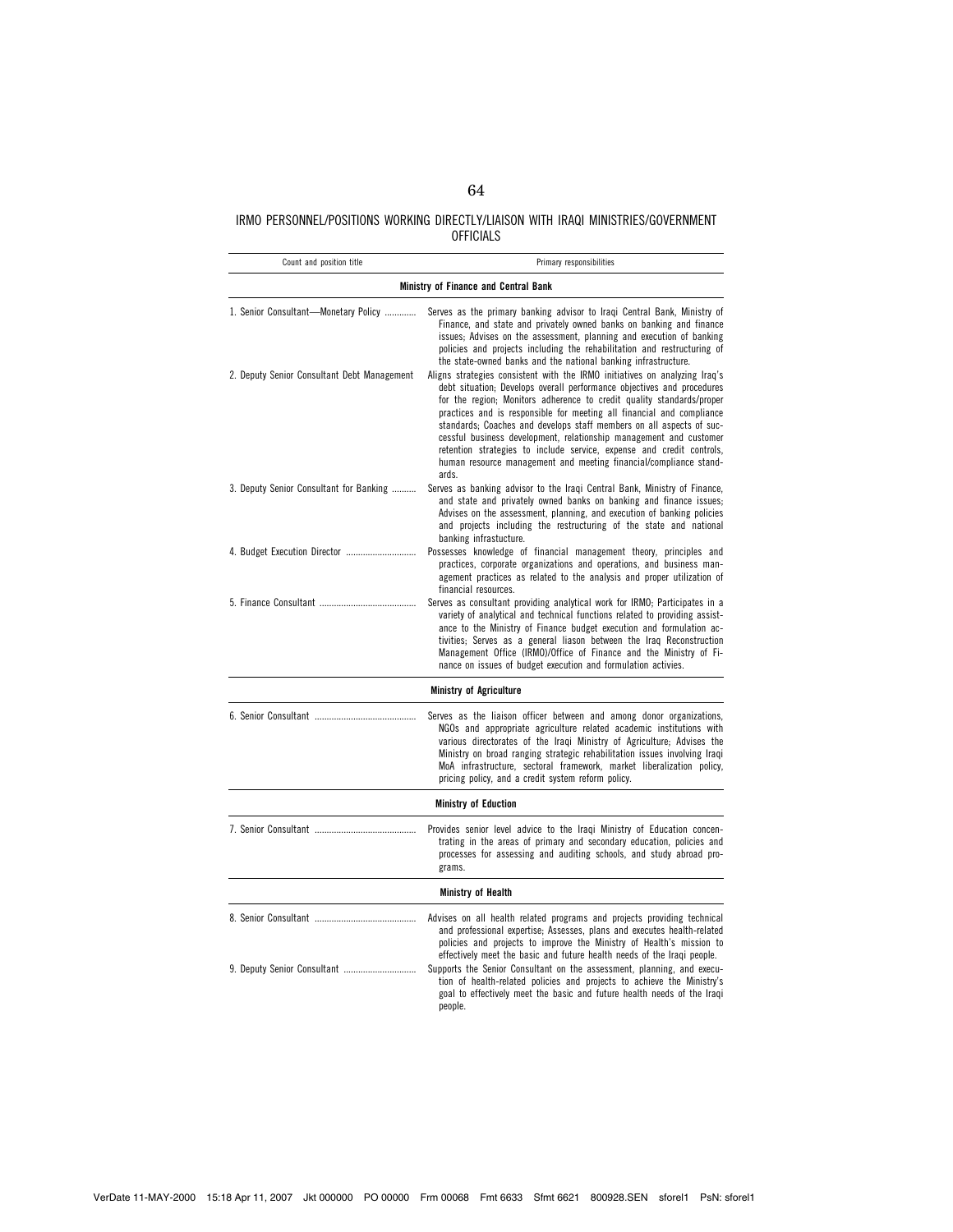| Count and position title                                    | Primary responsibilities                                                                                                                                                                                                                                                                                                                                                                                                                                                    |
|-------------------------------------------------------------|-----------------------------------------------------------------------------------------------------------------------------------------------------------------------------------------------------------------------------------------------------------------------------------------------------------------------------------------------------------------------------------------------------------------------------------------------------------------------------|
|                                                             | Oversees and provides advice on the formulation and execution of large-<br>scale reconstruction projects for the Ministry of Health; Maintains cog-<br>nizance of all assigned construction projects generates and reviews re-<br>ports, correspondence and recommendations in order to make decisions<br>and initiate action on related issues.                                                                                                                            |
|                                                             | Iragi Property Claims Commission and Ministry of Displacement and Migration                                                                                                                                                                                                                                                                                                                                                                                                 |
| 12. Principal Consultant for Displacement and<br>Migration. | Provides advisory support to the Iraq Property Claims Commission [IPCC],<br>ensuring an accurate information campaign is conducted, to commu-<br>nicate to the Iraqi people what the Commission will and will not do.<br>Responsible for working with the Ministry of Displacement and Migration<br>in developing the organizational capacity to monitor, protect and assist                                                                                                |
|                                                             | Internally Deplaced Persons and refugees in Irag.                                                                                                                                                                                                                                                                                                                                                                                                                           |
|                                                             | Ministry of Planning and Development                                                                                                                                                                                                                                                                                                                                                                                                                                        |
|                                                             | Provides guidance on donor coordination and development of information<br>systems, specifically the Ministry's Donor Assistance Database system<br>and Central Organization of Statistics and Information Technology<br>(COSIT); Coordinates all U.S. national capacity building efforts through<br>the Ministry's national training center and with other donor-sponsored<br>training programs as appropriate and directed by the IRMO Deputy<br>Director for Development. |
|                                                             | Reports to the senior U.S. liaison officer in the Ministry; Works closely with<br>the Minister and his senior officials; Coordinates U.S. policy advice on<br>NGO issues and providing it to the Ministry.                                                                                                                                                                                                                                                                  |
| 15. Donor Coordination Consultant                           | Facilitates the process and procedure for the \$1.5 billion in grants and<br>\$3.5 billion in soft loans; Works closely with the respective Ministerial<br>and IRMO counterparts to plan and implement projects, as well as<br>coordinate activities. (Japan)                                                                                                                                                                                                               |
| 16. Donor Coordination Consultant                           | Serves as co-chair of the International Reconstruction Fund Facility for<br>Iraq; Provides dedicated representation to liaise with the Ministry of<br>Planning and Development Cooperation; Works closely with Embassy on<br>policy initiatives related to international donor coordination. (Canada)                                                                                                                                                                       |
| 17. Donor Coordination Consultant                           | Works closely with IRMO on Council of Representatives and capacity<br>development initiatives. (Canada)                                                                                                                                                                                                                                                                                                                                                                     |
|                                                             | Ministries of Trade/Industry and Minerals                                                                                                                                                                                                                                                                                                                                                                                                                                   |
|                                                             | Provides advice on improvement of the Ministry's operation and manage-<br>ment of the Public Distribution System (PDS); Develop creative ways to<br>reform the PDS into a more affordable, efficient and transparent sys-<br>tem for Irag's benefit.                                                                                                                                                                                                                        |
|                                                             | Provides advice on improvement of the Ministry's operation and manage-<br>ment of its State Owned Enterprises (SOE); Develops creative ways to<br>reform the SOES into a more affordable, efficient, flexible, and trans-<br>parent system for Iraq's benefit; Maintains good communications<br>among members of MOT, MNFI, the Embassy's Economic Office and<br>other relevant parties.                                                                                    |
| 20. Trade and Operations Consultant                         | Supports the Ministry of Trade (MoT), under the overall supervision of<br>IRMO Trade Senior Consultant, in improving the Ministry's operation<br>and management of the Public Distribution System (PDS); Maintains<br>good communications between members of MoT, MNFI, the Embassy's<br>Economic Office and other relevant parties.                                                                                                                                        |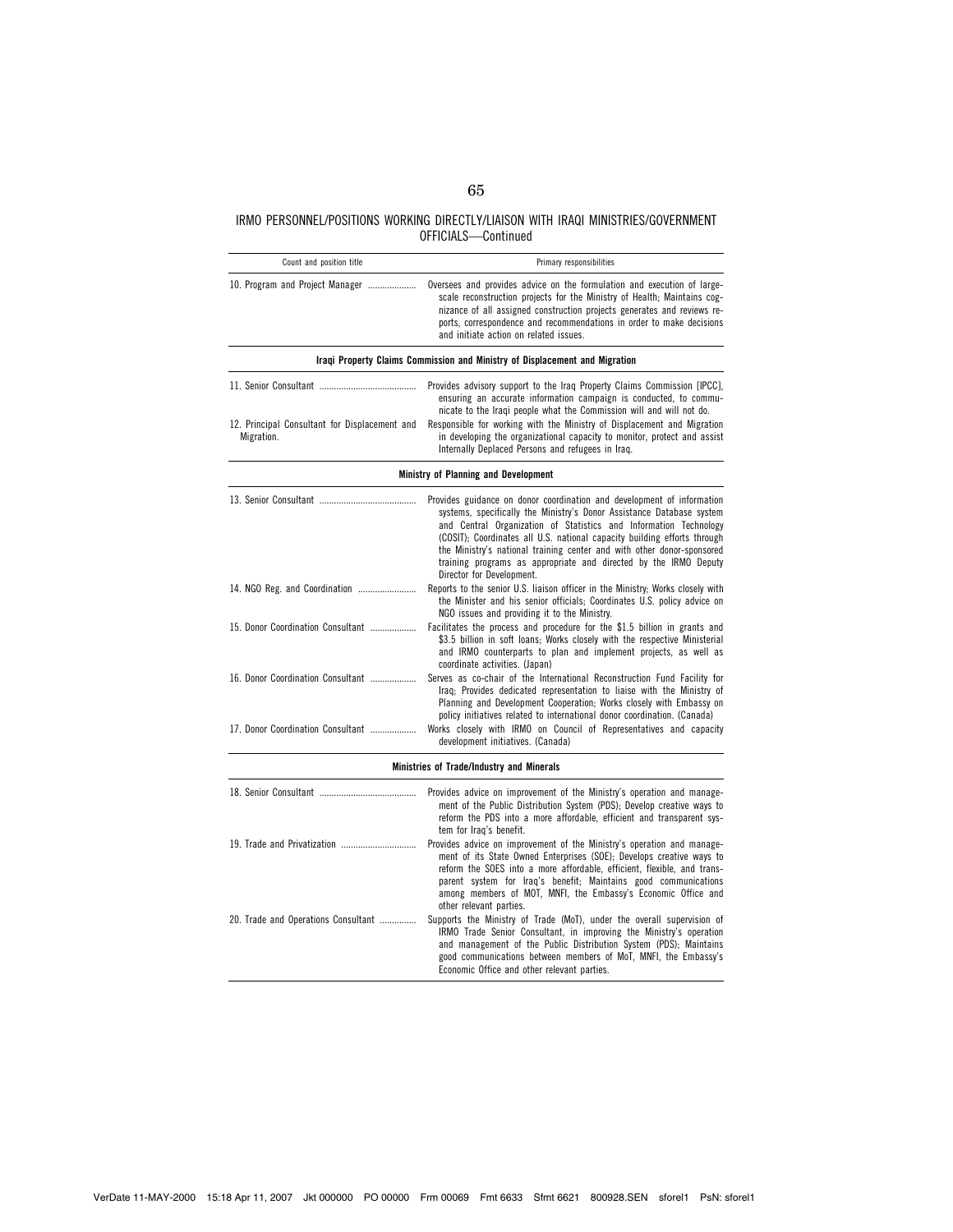| Count and position title                           | Primary responsibilities                                                                                                                                                                                                                                                                                                                                                                                                                                                                                                                                     |
|----------------------------------------------------|--------------------------------------------------------------------------------------------------------------------------------------------------------------------------------------------------------------------------------------------------------------------------------------------------------------------------------------------------------------------------------------------------------------------------------------------------------------------------------------------------------------------------------------------------------------|
|                                                    | <b>Ministry of Youth and Sports</b>                                                                                                                                                                                                                                                                                                                                                                                                                                                                                                                          |
|                                                    | Provides oversight of the rebuilding of the MoYS and give support to re-<br>start the 167 Youth Centers and the 450 Sports Clubs across Iraq; Fa-<br>cilitates the communication between the MoYS and the NOCI to solve<br>the issues of land ownerships; Facilitates the elimination of a military<br>presence in the Olympic stadium so that it may be returned to the<br>Iraqi people; Support the reintroduction of the soccer team back to<br>international competition after a 12-year hiatus; Supports the formation<br>of the new Olympic committee. |
|                                                    | <b>Ministry of Communications</b>                                                                                                                                                                                                                                                                                                                                                                                                                                                                                                                            |
|                                                    | Serves as advisor on public telecommunications policy and regulations,<br>develops and advises on all policies related to the management and<br>future development of telecommunications systems in Iraq, and advises<br>on all policies related to the management and future development of<br>the Information and Communications Technology (ICT) strategy of the<br>Iraqi government.                                                                                                                                                                     |
|                                                    | Provides professional level support and advice to the Senior Consultant for<br>Telecommunications regarding the network deployment of the Iraqi Tele-<br>phone and Postal Company (ITPC) and other Telecommunications<br>projects, as needed.                                                                                                                                                                                                                                                                                                                |
| 24. Project Manager—Telecommunications             | Manages network deployment projects designed to reconstruct and en-<br>hance the capacity of major portions of the IRRF and ITPC tele-<br>communications network infrastructure; Applies technical and project<br>management expertise to ensure that networks are deployed according<br>to optimal network designs.                                                                                                                                                                                                                                         |
| 25. Telecom Regulatory Attorney                    | Serves as a legal advisor on telecommunications regulations and compli-<br>ance; Advises on regulatory strategies and proceeding before Federal,<br>state and municipal regulatory commissions as well as foreign govern-<br>ments, antitrust issues relating to telecommunications, and technology<br>aspects of Internet, software and computer services transactions.                                                                                                                                                                                     |
|                                                    | <b>Ministry of Electricity</b>                                                                                                                                                                                                                                                                                                                                                                                                                                                                                                                               |
|                                                    | Provides management recommendations on the reconstruction of Iraq's<br>electrical system and all policies related to the management and future<br>development of that system, including the institutional framework of<br>the Ministry.                                                                                                                                                                                                                                                                                                                      |
| 27. Sr. Engineer/Generation & Fuels Consultant     | Coordinates the planning of new generation projects and supervises cur-<br>rent generation projects with the ME staff; Coordinates generation de-<br>velopment activities across all of the responsible U.S. government<br>agencies and their contractor and subcontractors to ensure adherence<br>to a coherent generation repair and expansion program.                                                                                                                                                                                                    |
| 28. Sr. Policy and Planning Consultant             | Provides technical legal assistance to the Iraqi government regarding<br>legal and regulatory reform and training, development and establish-<br>ment of a regulatory commission, legal, procurement and contracting<br>expertise, development of implementation of new tariffs, capacity devel-<br>opment, assistance with constitutional issues affecting the Ministry<br>and integration of national energy policy, and private sector develop-<br>ment.                                                                                                  |
| 29. Deputy Senior Consultant/Finance and<br>Rates. | Provides advice on the reconstitution of Iraq's electrical system and all<br>policies related to the management and future development of that<br>system; serves as the second in command to the Senior Consultant for<br>all matters relating to Iraqi electricity sector; conducts numerous, com-<br>plex and high priority special assignments relating to post-conflict<br>reconstruction.                                                                                                                                                               |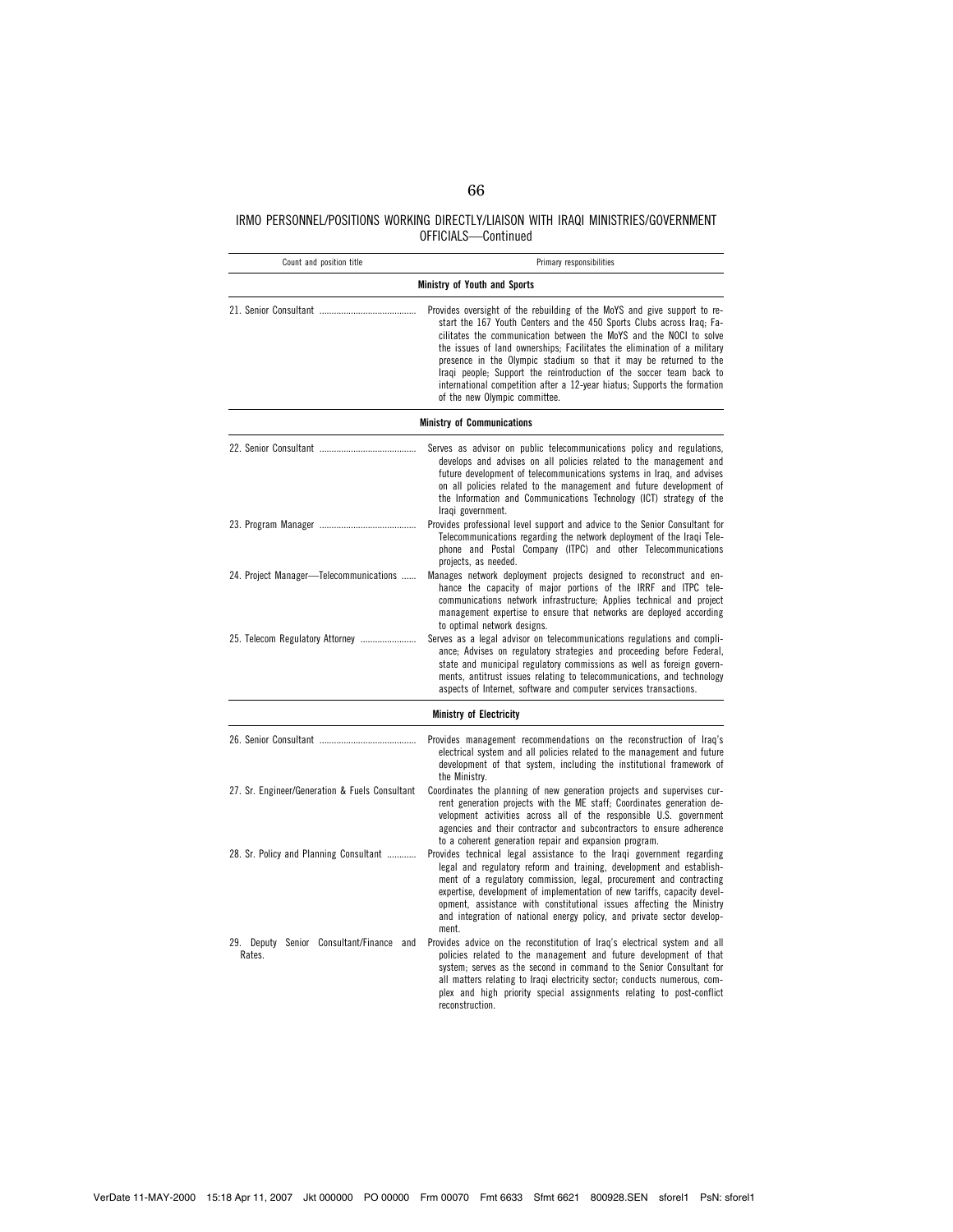| Count and position title                                | Primary responsibilities                                                                                                                                                                                                                                                                                                                                                                                                |
|---------------------------------------------------------|-------------------------------------------------------------------------------------------------------------------------------------------------------------------------------------------------------------------------------------------------------------------------------------------------------------------------------------------------------------------------------------------------------------------------|
| 30. Senior Engineer/Transportation & Distribu-<br>tion. | Coordinates the planning of new transmission and distribution (T&D)<br>projects and supervises existing T&D projects with senior management<br>and technical staff of the Ministry of Electricity (ME); Also consults<br>with ME officials concerning planning for transmission and distribution<br>systems.                                                                                                            |
|                                                         | Advises the ME and the Senior Consultant on any and all issues con-<br>cerning the effectiveness of the electrical infrastructure and provides<br>real-time security analysis to accurately and effectively implement min-<br>istry resources to deal with non-violent or insurgent actions in the<br>field.                                                                                                            |
| 32. Log and Supply Chain Management                     | Manages the supply chain for all IRMO Electricity ordered equipment in<br>support of all 31 Iraqi power plants.                                                                                                                                                                                                                                                                                                         |
| 33. Energy Analyst (Distribution)                       | Coordinates the planning of new distribution projects and supervises ex-<br>isting projects with senior management and technical staff of the Min-<br>istry of Electricity and U.S. project managers.                                                                                                                                                                                                                   |
| 34. Sector Program Manager-Electricity                  | Provides professional level support and advice on reconstruction issues,<br>especially regarding the development of requirements and priorities in<br>the Electricity sector; coordinates and provides technical assistance<br>and advice to determine project requirements; provides oversight and<br>compliance for all other agencies associated with the IRRF program as<br>it relates to all Electricity programs. |
|                                                         | <b>Ministry of Justice</b>                                                                                                                                                                                                                                                                                                                                                                                              |
|                                                         | Works with the Ministry of Justice to determine the degree of compliance<br>with the applicable laws, regulations, treaties and guidelines of rel-<br>evant authorities through periodic research, consultation and rec-<br>ommends necessary corrective action.                                                                                                                                                        |
|                                                         | Ministry of Oil                                                                                                                                                                                                                                                                                                                                                                                                         |
|                                                         | Establishes overall goals and objectives of the IRMO/Oil Technical Pro-<br>gram, and manages monetary resources under IRRF appropriations and<br>leads the staff to meet those objectives.                                                                                                                                                                                                                              |
|                                                         | Compiles and analyzes oil and gas reserve estimates and production fore-<br>casts to predict future cash flow, estimate returns on investments/reve-<br>nues, and evaluate the technical and economic feasibility of new devel-<br>opment projects using investment decision modeling methods.                                                                                                                          |
|                                                         | Provides technical analysis of Iraq's oil and gas industry processes and<br>financial analysis of IRMO supported and related projects; Advises on<br>the decision-making process for U.S. government investment in Iraq's<br>oil and gas sectors.                                                                                                                                                                       |
|                                                         | Provides advice and oversight of energy-related aspects of post-conflict<br>Iraq, i.e., ensuring safety of the facilities; restoration and maintenance<br>of the oil fields; oil production; and the importation and distribution of<br>any necessary fuels and materials for the operation of the infrastruc-<br>ture and for domestic consumption.                                                                    |
|                                                         | Provides technical assistance and utilizes expertise in law and ethics to<br>assist the Iraqi government by coordinating closely with, and reporting<br>through, Embassy Legal Advisor.                                                                                                                                                                                                                                 |
|                                                         | Provides professional level support and advice on reconstruction issues for<br>the IRMO Director and the Chief of Mission (COM), especially regarding<br>the development of requirements and priorities in the Oil sector.                                                                                                                                                                                              |
|                                                         | Advises on the reconstitution of Iraq's oil and gas sector and policies re-<br>lated to the management and future development; Serves as the IRMO<br>point of contact in the absence of the Senior Consultant for all finan-<br>cial matters relating to Iraqi Oil sector.                                                                                                                                              |
| 43. Exploration and Production Consultant               | Serves as geological consultant in exploration and production to the offi-<br>cials of the Ministry of Oil and the various United States government<br>(USG) agencies participating in the Iraqi reconstruction effort.                                                                                                                                                                                                 |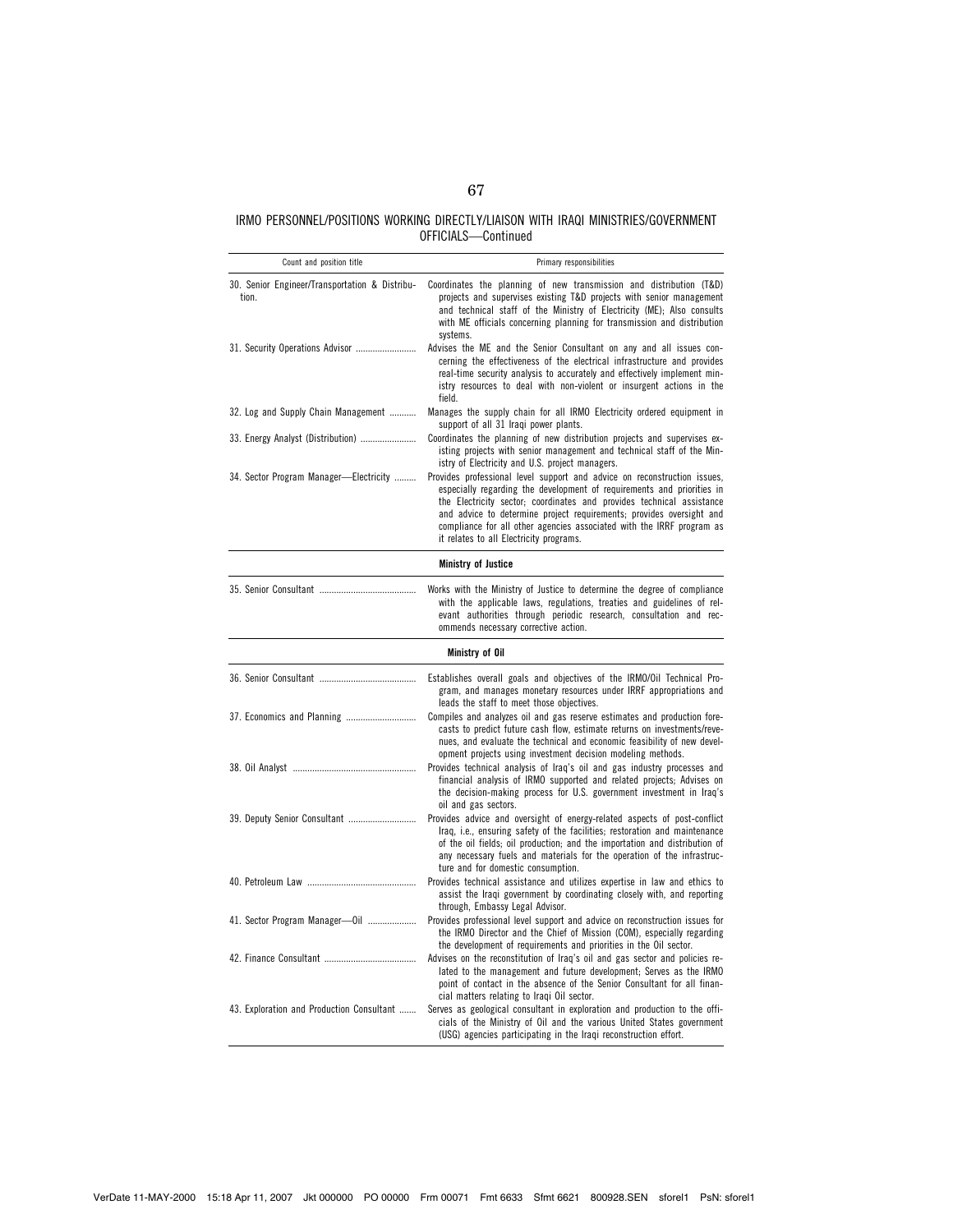| Count and position title                                   | Primary responsibilities                                                                                                                                                                                                                                                                                                                                                                                                                           |
|------------------------------------------------------------|----------------------------------------------------------------------------------------------------------------------------------------------------------------------------------------------------------------------------------------------------------------------------------------------------------------------------------------------------------------------------------------------------------------------------------------------------|
|                                                            | Ministry of Transportation                                                                                                                                                                                                                                                                                                                                                                                                                         |
|                                                            | Advises on the reconstitution of Iraq's national transportation system in-<br>cluding airports and the civil aviation system, seaports and associated<br>waterways, railways, and State Owned Enterprises comprising surface<br>transportation (trucks, transit buses, taxis, and rental cars).                                                                                                                                                    |
| 45. Deputy Senior Consultant                               | Serves as the IRMO air carrier/aviation advisor, advising the Iraqi Ministry<br>of Transportation and the Director General of Iragi Airways (IA), a State<br>Owned Enterprise (SOE) within MoT on air carrier rebuilding and eco-<br>nomic reconstruction efforts. Consultant to the Minister of Transport<br>and the Director General on organizational rebuilding efforts.                                                                       |
|                                                            | Serves as the Business Manager of the IRMO Ministry of Transportation<br>(MOT) Office, Embassy Annex, Baghdad, Iraq; Serves as chief business/<br>management advisor for a ministry of approximately 40,000 persons.                                                                                                                                                                                                                               |
|                                                            | Serves as the lead expert on all contracting matters; Facilitates contracts<br>for a variety of complex installation support services; mediates contract<br>costs, special contract requirements, and technical issues; assists in<br>the development of contract specifications, including Statements of<br>Work.                                                                                                                                 |
| Consultant-Maritime<br>48.<br>Deputy<br>Senior<br>Affairs. | Serves as the primary maritime advisor, advising the Iraqi Ministry of<br>Transportation on issues affecting Iraqi reconstruction efforts related to<br>port and waterway infrastructure projects, port operations, port security,<br>waterways management, protection of life and property at sea, enforce-<br>ment of maritime laws and treaties, and facilitation of the movement<br>of cargo through the port complex and by intermodal means. |
| 49. Deputy Senior Consultant—Railway Affairs               | Serves as the railroad advisor, advising the Iraqi Ministry of Transpor-<br>tation on railroad issues; Advises on assessment, planning, and execu-<br>tion of railroad projects including the repair/rehabilitation of critical<br>track bed sections, rail bridges, stations, locomotives, rolling stock, and<br>other critical infrastructure.                                                                                                   |
| 50. Regional Consultant-North                              | Provides oversight and technical assistance to the Iraqi Civil Aviation<br>Authority (ICAA) in the rebuilding of the aviation system in Iraq;<br>Facilitates successful transition of local and regional airports and as-<br>sociated navigational aids to meet ICAO standards for domestic and<br>international operations.                                                                                                                       |
| 51. Railway Sustainment Advisor                            | Serves as an advisor to the Iraqi Ministry of Transportation and Iraqi<br>Republic Railways on railway issues; Advises on capacity building,<br>commercialization of transportation services and modernization and<br>sustainment of the IRR's operating, maintenance, engineering, cost ac-<br>counting and financial functions.                                                                                                                  |
| 52. Transportation Development Liaison                     | Determines requirements, oversees and coordinates the IRMO road and<br>bridge construction and non-construction project portfolio with the<br>Project and Contracting Office (PCO), the Gulf Region Division-U.S.<br>Army Corps of Engineers (GRD), the Joint Contracting Command—Iraq/<br>Afghanistan (JCC-I/A), the Iraq Ministry of Construction and Housing<br>(MOCH), and the Iraq State Commission of Roads and Bridges (SCRB).              |
| 53. Regional Consultant-South                              | Provides oversight and technical assistance to the Iraqi Civil Aviation<br>Authority (ICAA) in the rebuilding of the aviation system in Iraq;<br>Facilitates successful transition of local and regional airports and as-<br>sociated navigational aids to meet ICAO standards for domestic and<br>international operations.                                                                                                                       |
| 54. Ports Operations Manager                               | Advises on maritime and port issues affecting the Iraqi Ministry of Trans-<br>portation and Iraqi reconstruction efforts; Works directly with the Iraqi<br>Ministry of Transportation and Iraqi Port Authority (IPA) to develop and<br>execute the maritime strategic plan to increase port capacity and as-<br>sist the IPA make the transition to modern inter-modal facilities.                                                                 |
| 55. Aviation Security Advisor-North                        | Provides technical support, advice and assistance to the Iraqi Civil Avia-<br>tion Authority in accomplishing civil aviation security responsibilities;<br>Facilitates the transition of local and regional airports and associated<br>navigational aids to meet ICAO standards for domestic and inter-<br>national operations.                                                                                                                    |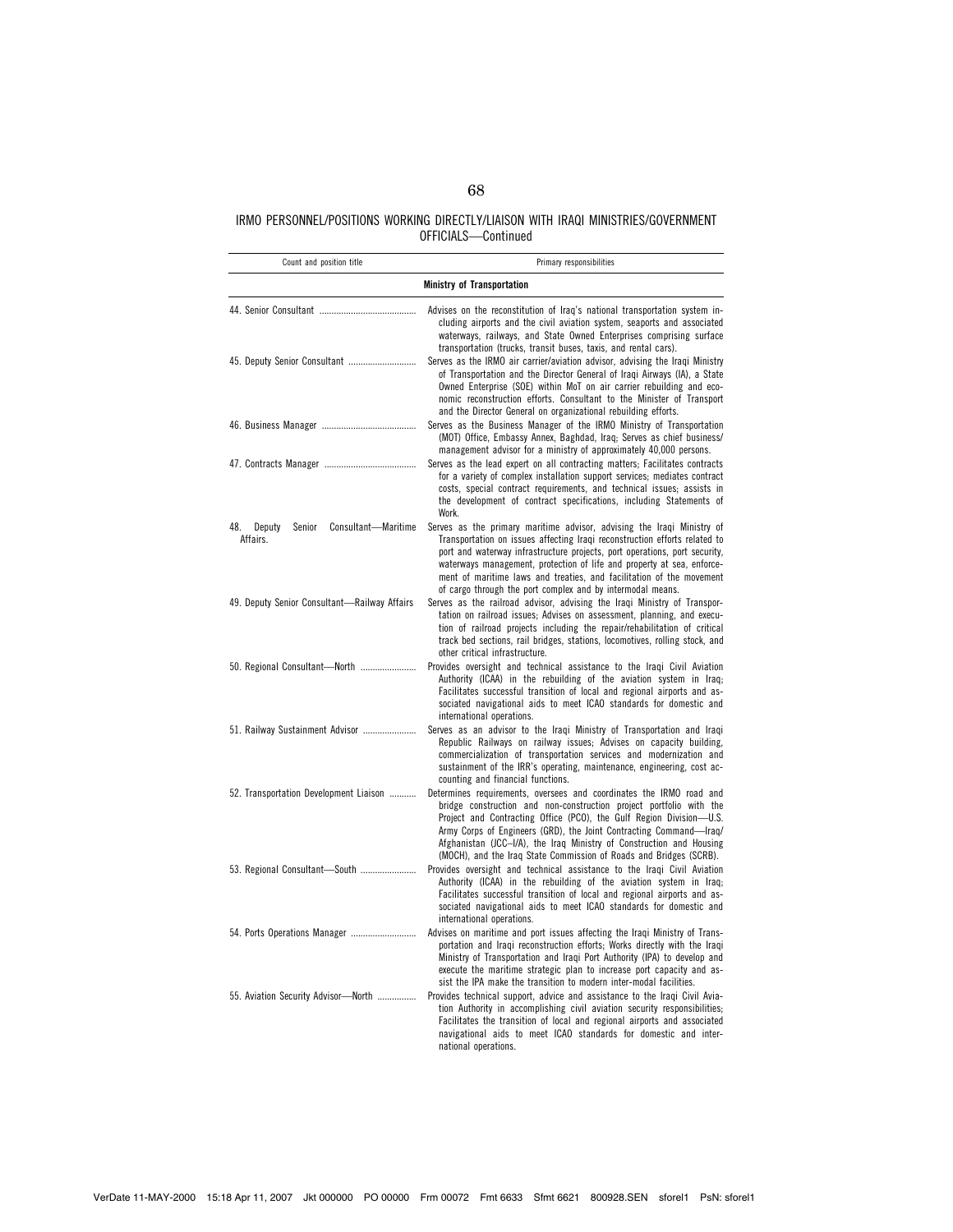# IRMO PERSONNEL/POSITIONS WORKING DIRECTLY/LIAISON WITH IRAQI MINISTRIES/GOVERNMENT OFFICIALS—Continued

| Count and position title                                      | Primary responsibilities                                                                                                                                                                                                                                                                                                                                                                                                                    |
|---------------------------------------------------------------|---------------------------------------------------------------------------------------------------------------------------------------------------------------------------------------------------------------------------------------------------------------------------------------------------------------------------------------------------------------------------------------------------------------------------------------------|
| 56. Aviation Security Advisor-South                           | Provides technical support, advice and assistance to the Iraqi Civil Avia-<br>tion Authority in accomplishing civil aviation security responsibilities;<br>Facilitates the transition of local and regional airports and associated<br>navigational aids to meet ICAO standards for domestic and inter-<br>national operations.<br>Conducts complex special assignments at the direction of the supervisor,                                 |
|                                                               | involving research and fact-finding to develop position and rec-<br>ommendations on a variety of high-level subjects of critical importance<br>to IRMO.                                                                                                                                                                                                                                                                                     |
|                                                               | <b>Ministry of Housing</b>                                                                                                                                                                                                                                                                                                                                                                                                                  |
| 58. Housing and Construction-Senior Con-<br>sultant.          | Addresses problems raised by the Ministry concerning the previous occu-<br>pation and interaction with the military and the USG; Develops and<br>maintains a good and productive working relationship with the Minister<br>and all Ministry officials.                                                                                                                                                                                      |
| 59. Project Manager-Civil Engineer                            | Serves as an engineering liaison between various entities throughout Iraq,<br>Iraqi officials, Embassy (IRMO) elements, and officials of coalition gov-<br>ernments; Prepares special reports and studies, maintains records, and<br>prepares reports and correspondence relating to the area of Civil Engi-<br>neering.                                                                                                                    |
| Ministry of Water/Ministry of Municipalities and Public Works |                                                                                                                                                                                                                                                                                                                                                                                                                                             |
|                                                               | Coordinates with the PCO and USAID on all Ministry water resources,<br>water treatment, and sanitation projects; Coordination of proposals and<br>funding of Ministry projects with the World Bank and United Nations<br>Development Group Trust Fund.                                                                                                                                                                                      |
| 61. Deputy Technical Consultant-River Man-<br>agement.        | Possesses knowledge of water resources, water control operations, H&H,<br>GIS, hydraulic modeling, databases, and program/project management;<br>Coordinates and facilitates numerous initiatives between the Iraqi Min-<br>istry of Water Resources, the State Department, and various organiza-<br>tions.                                                                                                                                 |
|                                                               | Assists fully in the overall management and direction of the staff of the<br>IRMO Office of Water Resources, Office of Municipalities and Public<br>Works, and Office of Environment, and Amanat Baghdad.                                                                                                                                                                                                                                   |
|                                                               | Advises on and coordinate the implementation of potable water and sani-<br>tation infrastructure projects for the Ministry of Municipalities and<br>Public Works and counterpart ministries of the Kurdistan Regional<br>Government, taking into consideration timeliness, logistics, operations,<br>financial feasibility and capacity of Iraqi component.                                                                                 |
|                                                               | Advises on and coordinating the implementation of the water resource,<br>potable water, and sanitation projects for the IRMO Ministry of Water<br>Resources/Ministry of Municipalities and Public Works, taking into<br>consideration timeliness, logistics, operations, financial feasibility and<br>capacity of Iraqi component.                                                                                                          |
| <b>Ministry of Defense</b>                                    |                                                                                                                                                                                                                                                                                                                                                                                                                                             |
| 65. Senior Consultant (Secretary General/Min-<br>ister).      | Advises the Iraqi Ministry of Defense (MoD), works with coalition forces to<br>recruit, train, and equip the Iraq Armed Forces (IAF) to ensure they are<br>prepared and available for operations; Advises the Iraqi Minister of De-<br>fense on formulating Iraqi defense policy, determining capabilities,<br>budgeting, providing communications, analyzing intelligence, building<br>military infrastructure, and sustaining the forces. |
| 66. Minister's Private Secretariat                            | Serves as an advisor and administrative specialist for the Minister of<br>Defense's personal office staff including initiating and coordinating<br>briefings, movements, and appointments for the Minister.                                                                                                                                                                                                                                 |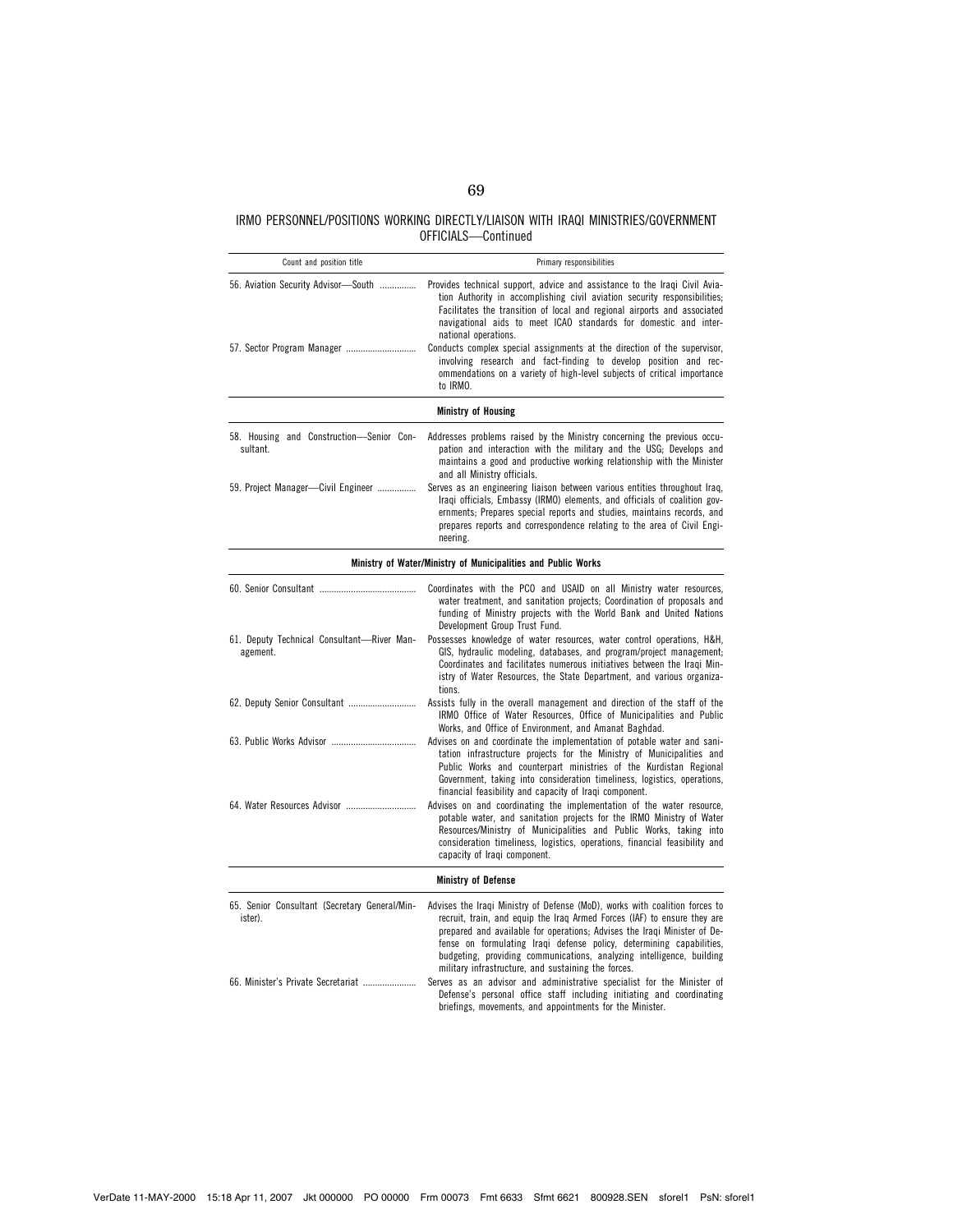# IRMO PERSONNEL/POSITIONS WORKING DIRECTLY/LIAISON WITH IRAQI MINISTRIES/GOVERNMENT OFFICIALS—Continued

| Count and position title                                     | Primary responsibilities                                                                                                                                                                                                                                                                                                                                                                                                                                                                      |
|--------------------------------------------------------------|-----------------------------------------------------------------------------------------------------------------------------------------------------------------------------------------------------------------------------------------------------------------------------------------------------------------------------------------------------------------------------------------------------------------------------------------------------------------------------------------------|
| 67. Advisor to DG Veterans Affairs & Militia                 | Serves as a key senior advisor to the Director of the Veterans Agency, pro-<br>viding organizational and administrative advice as required; manages<br>the nascent relationship between the Iraqi Veterans Agency and the<br>U.S. Department of Veterans' Affairs, and will assist the IVA in deter-<br>mining needs and requirements of that relationship.                                                                                                                                   |
| 68. Advisor to Director of Logistics                         | Assumes responsibility for both the professional development of the Direc-<br>tor and for completing, in partnership with the director, the design and<br>installation of the specified functional systems, procedures and oper-<br>ating modalities.                                                                                                                                                                                                                                         |
| 69. Advisor to Director of Infrastructure                    | Implements policy for military construction, public works on MoD facilities,<br>and for environmental protection; Acquires and sustains the real prop-<br>erty, buildings, facilities, ranges, and training areas to support the<br>capability requirements of the Ministry.                                                                                                                                                                                                                  |
|                                                              | Designs, develops and provides training for ministry staff (as appropriate)<br>in the areas of need in the Ministry of Defense headquarters and Joint<br>headquarters.                                                                                                                                                                                                                                                                                                                        |
|                                                              | Ministry of Interior-IRMO                                                                                                                                                                                                                                                                                                                                                                                                                                                                     |
|                                                              | Advises on the continued development of Iraq's police, civil defense (fire),<br>special police, and border and immigration control; Advises on all poli-<br>cies related to the management and success of those entities, and<br>serves as a point of contact for all matters relating to these systems<br>for coordination with Department of State components, other agencies,<br>coalition governments, the United Nations, non-governmental organiza-<br>tions, and the Iraqi Government. |
| 72. National Security Consultant                             | Initiates and manages coordinated, integrated and appropriate institu-<br>tional development for the internal security forces of Iraq; Liaises with<br>MNF-I to ensure systematic integration, understanding, and execution<br>of IMOI functions.                                                                                                                                                                                                                                             |
|                                                              | Serves as part of the International Policy Advisory Team (IPAT) advising<br>the Iraqi Police Service (IPS) Counterterrorism and Special Operations<br>Teams on current investigations and operations; Provides program<br>management, administrative and logistical support for current inves-<br>tigations and operations.                                                                                                                                                                   |
| 74. Director of National Security Affairs/Inst.<br>Building. | Manages a team of National Security Affairs consultants; Liaises directly<br>with senior officials of the Ministry of Interior and others within the<br>Iraqi National Security Apparatus, providing consulting services on<br>issues of security.                                                                                                                                                                                                                                            |
|                                                              | Provides financial assistance and analysis of accounting policies, proce-<br>dures and systems operations; Prepares detailed accounting reports of<br>the Ministry's finances, which include charts, schedules and narratives;<br>Prepares detail analysis of cost areas.                                                                                                                                                                                                                     |
|                                                              | Initiates, develops, and manages coordinated, integrated and appropriate<br>policy for IMOI, including police policy, border security policy, facility<br>protection policy, and other internal security policy.                                                                                                                                                                                                                                                                              |
|                                                              | Designs, develops and provides training for ministry staff (as appropriate)<br>in the areas of census, sanitation, internal security, law enforcement,<br>prisons, and border and immigration control.                                                                                                                                                                                                                                                                                        |
| 78. Director, CT/SO Finance and Contracting                  | Develops and manages the Counterterrorism and Special Operation (CT-<br>SO) Division financial and contracting plan; responsible for recom-<br>mending, developing, and implementing financial and contracting pro-<br>cedures and policies for this division and oversees the reporting of<br>funding, assets and expenditures.                                                                                                                                                              |
|                                                              | Negotiates contract costs, special contract requirements, and technical<br>issues; Assists in the development of contract specifications, including<br>Statements of Work.                                                                                                                                                                                                                                                                                                                    |
| 80. Director of Finance and Contracting                      | Responsible for recommending, developing, and implementing financial<br>and contracting procedures and policies for MOI and oversees the re-<br>porting of funding, assets and expenditures.                                                                                                                                                                                                                                                                                                  |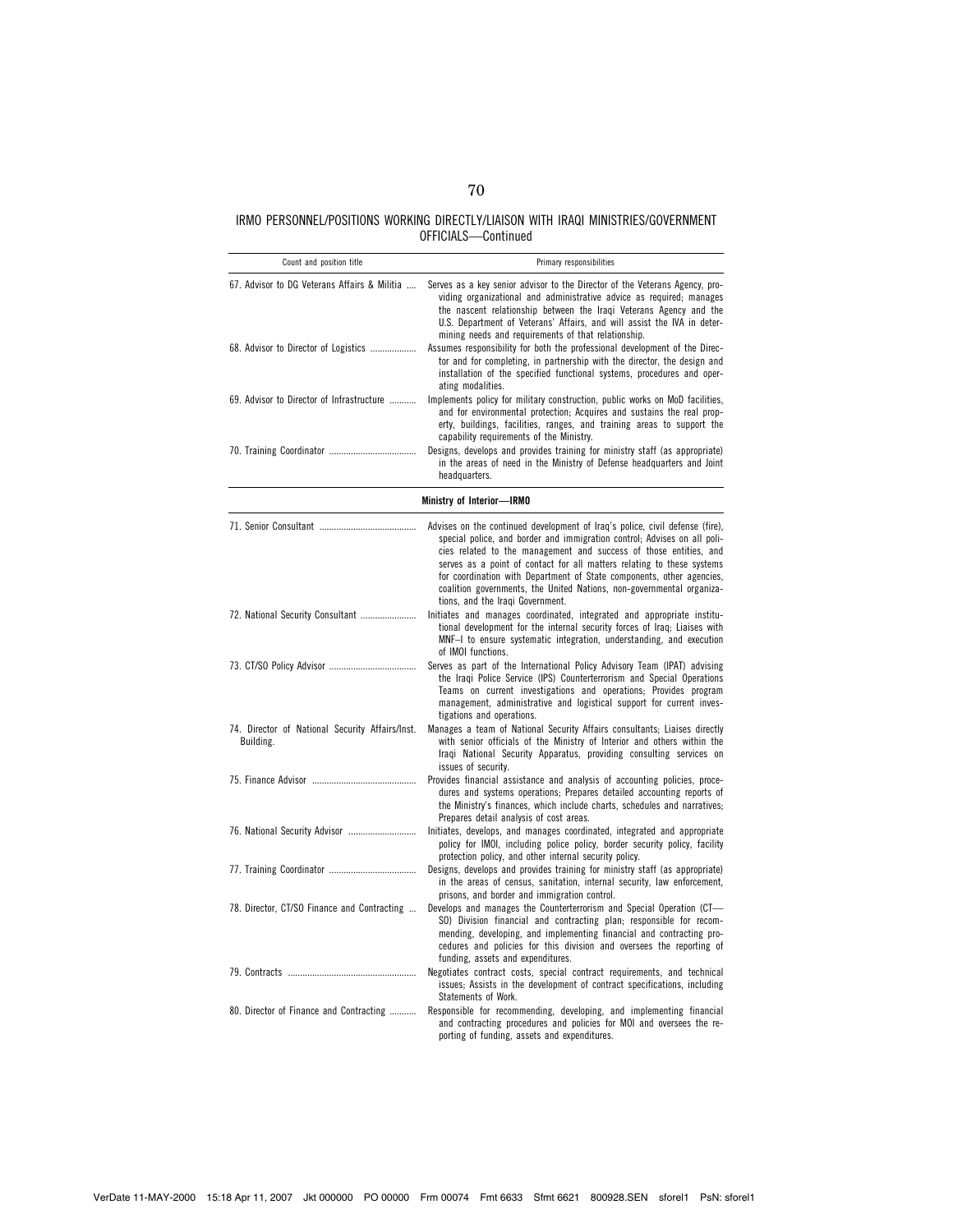IRMO PERSONNEL/POSITIONS WORKING DIRECTLY/LIAISON WITH IRAQI MINISTRIES/GOVERNMENT OFFICIALS—Continued

| Count and position title                               | Primary responsibilities                                                                                                                                                                                                                                                                                                                                                            |
|--------------------------------------------------------|-------------------------------------------------------------------------------------------------------------------------------------------------------------------------------------------------------------------------------------------------------------------------------------------------------------------------------------------------------------------------------------|
|                                                        | Conducts training for Election Commissioners and supports both the Iraqi<br>Government and Non-Governmental Organizations to conduct voter edu-<br>cation activities throughout Iraq.                                                                                                                                                                                               |
| 82. Senior Advisor National Uniforms Ops Advi-<br>sor. | Advises the IMOI Deputy Minister on national issues relating to operational<br>oversight, policy determination and institutional building of the Iraqi<br>Police force, Highway Patrol, River Patrol, Traffic, and Shrine Police.                                                                                                                                                   |
|                                                        | Initiates, develops, and manages coordinated, integrated and appropriate<br>policy for IMOI, including police policy, border security policy, facility<br>protection policy, and other internal security policy.                                                                                                                                                                    |
|                                                        | Advises on matters related to property acquisition, receipt and distribu-<br>tion, as well as property accountability and inventory control.                                                                                                                                                                                                                                        |
| 85. Intelligence Operations Consultant                 | Builds a sophisticated civilian Criminal Intelligence Operations (CI) Unit<br>focused on high-risk tactical response to counter the growing threat<br>posed by heavily armed and well-trained insurgents and a growing ele-<br>ment of organized crime.                                                                                                                             |
|                                                        | Oversees and supports the establishment of a police force that is charged<br>with physical security and protection of Iraq's major infrastructure;<br>Develops plans and schedules for training a multi-thousand member<br>indigenous force with a dedicated purpose of preventing property loss<br>and/or personal injury to the Iraqi government's facilities and employ-<br>ees. |
|                                                        | Supervises Fire operations personnel within IRMO-MOI and works with the<br>Civil Defense Directorate to bring its capabilities to modern technical<br>levels and to introduce modern operational concepts.                                                                                                                                                                          |
|                                                        | Responsible for planning, developing and implementing policy, institution<br>building and mentoring of the Iraqi Department of Border Enforcement;<br>Serves as chief point of contact with the Iraqi Director General and<br>subordinate agencies in Customs, Immigration and Border Police.                                                                                       |
| 89. Border Police/Customs Advisor                      | Responsible for planning, developing and implementing policy, institution<br>building and mentoring of the Iraqi Department of Border Enforcement<br>to strengthen and develop the role of Iraqi Border Police Forces.                                                                                                                                                              |
|                                                        | Provides professional level support and advice to the Senior Consultant for<br>Interior regarding the network deployment of the Advanced First Re-<br>sponder Network and other projects, as needed.                                                                                                                                                                                |

Ambassador JEFFREY. The point we want to make, though, is that we will augment this with the USAID program that we're standing up, because we do know that we need to do more training of these Ministries, and we think that that will complement what these folks are doing out—and they're all out in the Red Zone, sir, other than the Ministry of Interior and Defense.

Mr. KUNDER. Sir, beyond the actual advisors who are sitting there, of course, what we've been doing since day one is bringing in technical trainers to, for example, reform the Central Bank. I mean, we brought highly skilled international trainers in. So, if you added up the man-days of on-the-spot training, it would be quite a substantial number, beyond the actual U.S. Government folks who are sitting there. We could provide that, if you're interested.

Senator BIDEN. I'm not suggesting that. We've got a long, long way to go.

Mr. KUNDER. A lot of work; yes, sir. We're not quibbling with that.

Senator BIDEN. A long way to go. And I—and I'd ask GAO and/ or—well, either of the two of you—how much money is unaccounted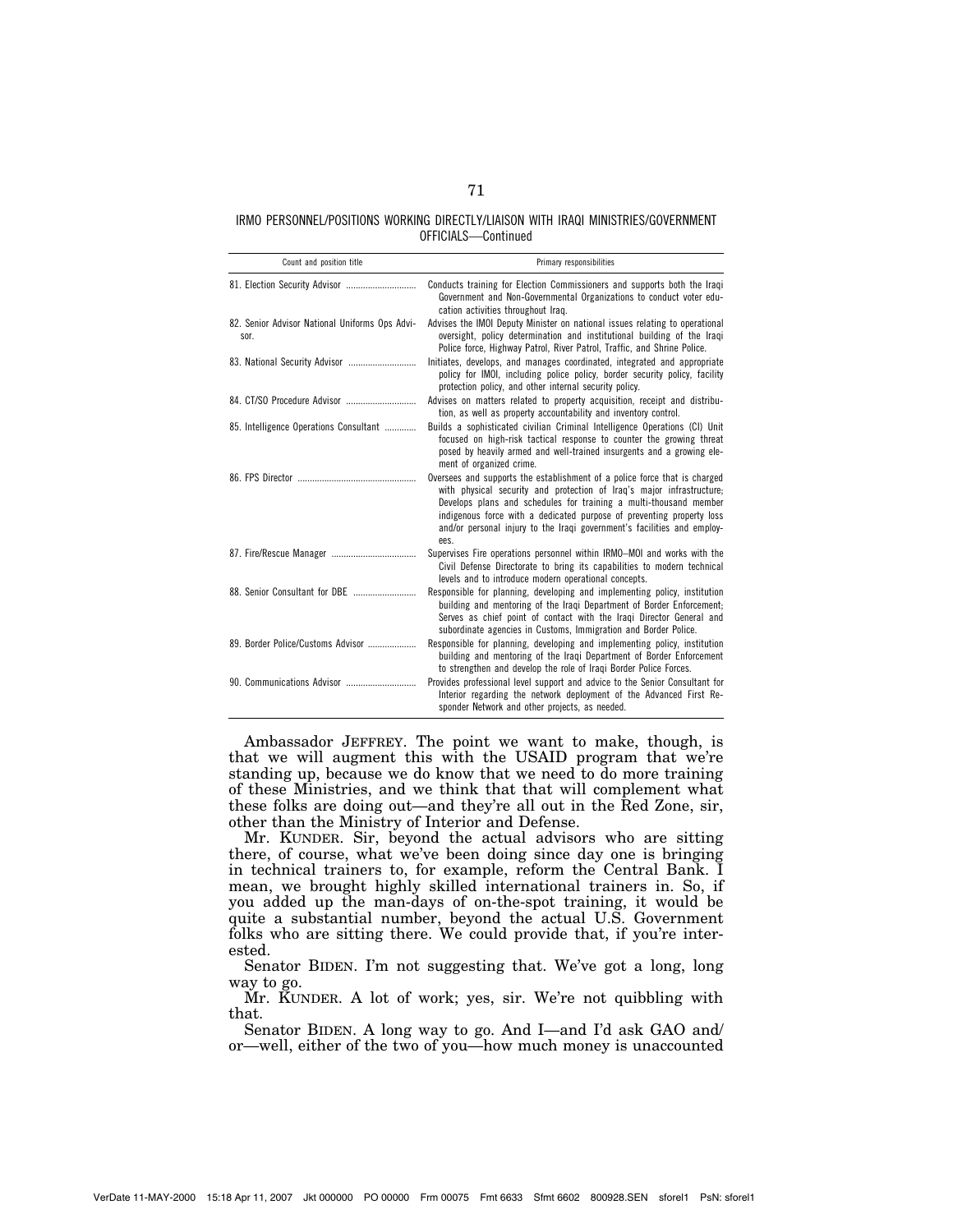for—just actually, you know, cash put in bags and missing, and how many billions?

Mr. CHRISTOFF. I think Stuart has the answer to that.

Mr. BOWEN. Well, there's no way to fix a number on that. First of all, there are two phases. The DFI phase, which our most significant corruption investigations have looked into that and found some very serious issues and prosecutions, and now convictions. The reason for the corruption in the DFI phase is that it was a cash-only environment back then. And, you're right, there were shrinkwrapped dollar bills—packages of money all over the place that were difficult to track, and our audits have identified the seriousness of that issue.

With respect to the second phase using IRRF dollars, it's a different story. Corruption lessened as reconstruction efforts were funded through the IRRF. IRRF funds were more carefully tracked through the use of electronic funds transers.

Senator BIDEN. Can you give me a ballpark number? Your report, which I read, and I'm trying to find, indicated that there were pretty—I mean, there were, you know, hundreds of millions of dollars.

Mr. BOWEN. Yes. We've identified hundreds of millions of dollars lacking documenting is simply missing. Our audits have identified that. And our investigations have recovered millions of dollars. But those investigations deal with DFI dollars. With respect to IRRF, it's a different story—

Senator BIDEN. OK.

Mr. BOWEN [continuing]. And a better story.

Senator BIDEN. Good. Well, thank you very much.

I'm sorry, did you want to say something, Mr. Christoff?

Mr. CHRISTOFF. Just—I wanted to comment on—this is not this committee's jurisdiction, but one area that we're looking into is the accounting for the moneys that have been used to train and equip the Iraqi security forces. It's a lot of money that MNSTC–I has been in charge of. And I'm not quite certain if the accountability measures that they just put in, in October, took an account of all the billions that they spent prior to that. So, we're continuing and beginning a review in that particular area.

Senator BIDEN. I think you're going to find it's several billion dollars. But I could be wrong. I hope I'm wrong about that.

But, with that, I don't have any more questions. And I thank the panel very much for your being here.

The CHAIRMAN. Thank you, Senator Biden.

Let me just make a comment, parenthetically. Our committee doesn't have jurisdiction, necessarily, over that, but we are deeply interested in it. [Laughter.]

Mr. BOWEN. Good.

The CHAIRMAN. And the committee, in a broad sense, with regard to the foreign policy of our country, needs to have all of this information. We appreciate your furnishing it to us.

Senator Voinovich.

Senator VOINOVICH. I noticed, from the statistics here, that the coalition of the willing, or whatever you call that group that's helping, has allocated \$13 billion, and \$3 billion has been forthcoming. I get the impression that some of our friends are kind of waltzing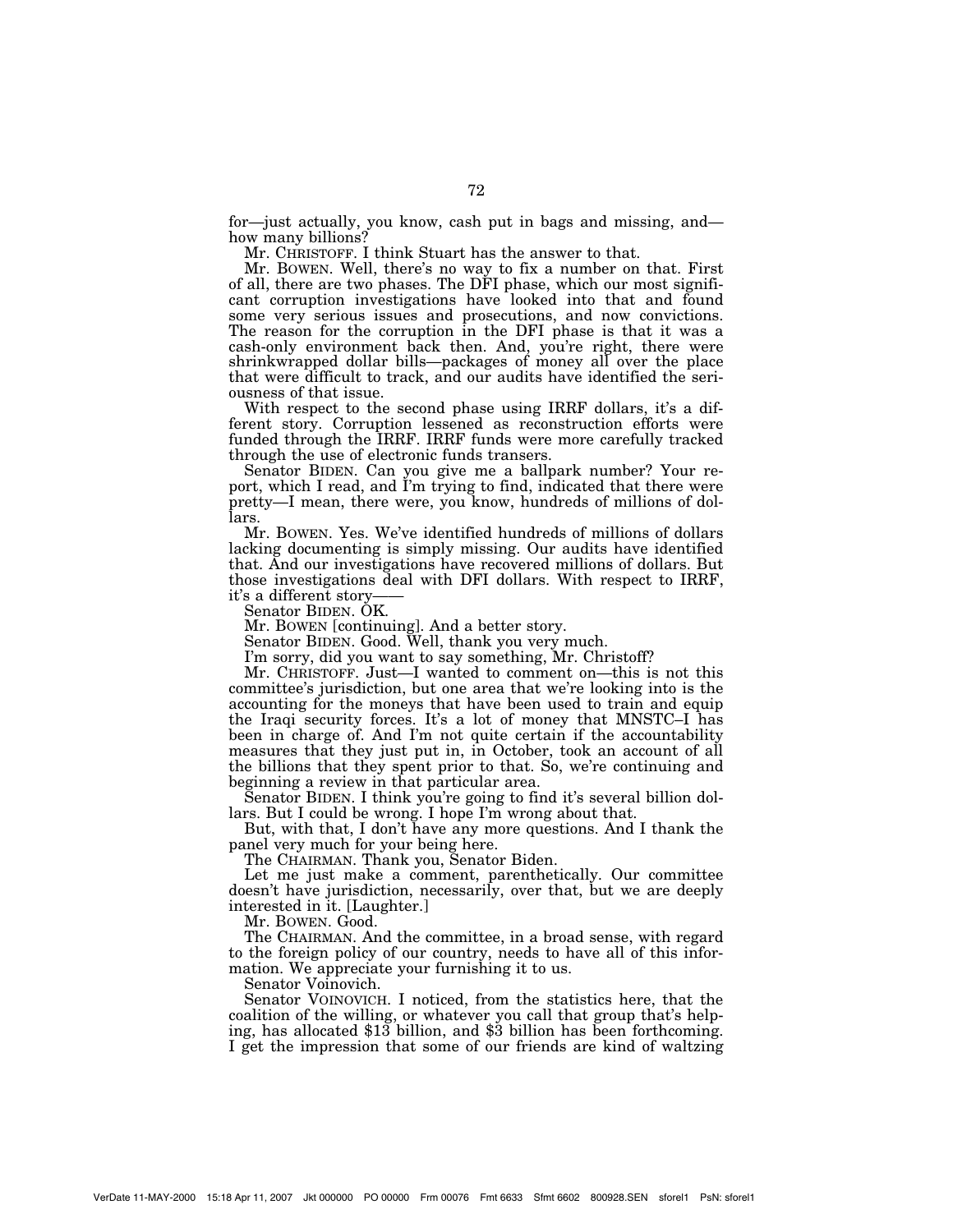away from where we are, and say, ''That's your baby to take care of.'' And it seems to me that \$13 billion from all the folks around the world for reconstruction, relative to the amount of money that we're spending, is a—is not what it should be. And the question I have is, What efforts are we being—are being made today to get some of our partners around the world to belly up and help us, in terms of this reconstruction? And how high is it on their priority list?

Ambassador JEFFREY. We agree with you, Senator. We might not put it quite that frankly, but we've got concerns both for what we call ''the old business,'' the \$13.5 billion in commitments, and the commitments to forgive Iraqi debt, particularly from countries in the Middle East, and additional requirements. Because, as we've discussed today, and as we've seen, Iraq alone—and we certainly can't—do all of the work, not in the private sector, to reconstruct Iraq. On the other hand, it's, in the long run, a potentially extremely rich, extremely valuable country, and there should be more of a contribution from countries, particularly in the region, given the way that oil prices have gone up.

The Secretary raised that when she was here, Senator Lugar, several months ago. We have had several trips to the region to talk to countries about the possibility of making additional investments. We're going to continue that. It's a very important initiative. By the same token, the Secretary personally, when she was in Manama, back in November, pressed the Gulf Coordination Council Foreign Ministers to, in the presence of the Iraqi Planning and Foreign Minister, to do more on their pledges, because they, alone, had pledged about \$11⁄2 billion. The Japanese, as I mentioned earlier, have done well with their grants, and they're beginning to move, and we think they'll do very well with the concession, alone, part of their \$5 billion, which is a great deal. The IMF and the World Bank have done well, and they'll continue, we are very confident, as with the British. The European Union has been slow, but they've pledged now about \$700 million, and we think they'll deliver, as well.

Frankly, as one who's been out there operating, as Mr. Kunder can say, as well, it's not easy to obligate funds in Iraq. We have not only the U.S. military, but we have literally thousands of security personnel to allow our folks to move around the country. Other people don't have that kind of base to operate out of, so that's slowing things down, sir.

Senator VOINOVICH. Well, it seems to me that some effort should be made to get the United Nations more involved in that effort there and put some pressure on some people to understand how important it is that we are successful, in terms of the reconstruction.

I'd like to build on the questions that Senator Biden raised. I have another committee that I am involved with. It's the Subcommittee on the Governmental Affairs Homeland Security Oversight of Government Management in the Federal Workforce. And I have concluded that most of the problems that we have been confronted here in our Government is because we don't have the right people with the right knowledge of—and skills in the right place at the right time. And I just wonder, How much pressure are we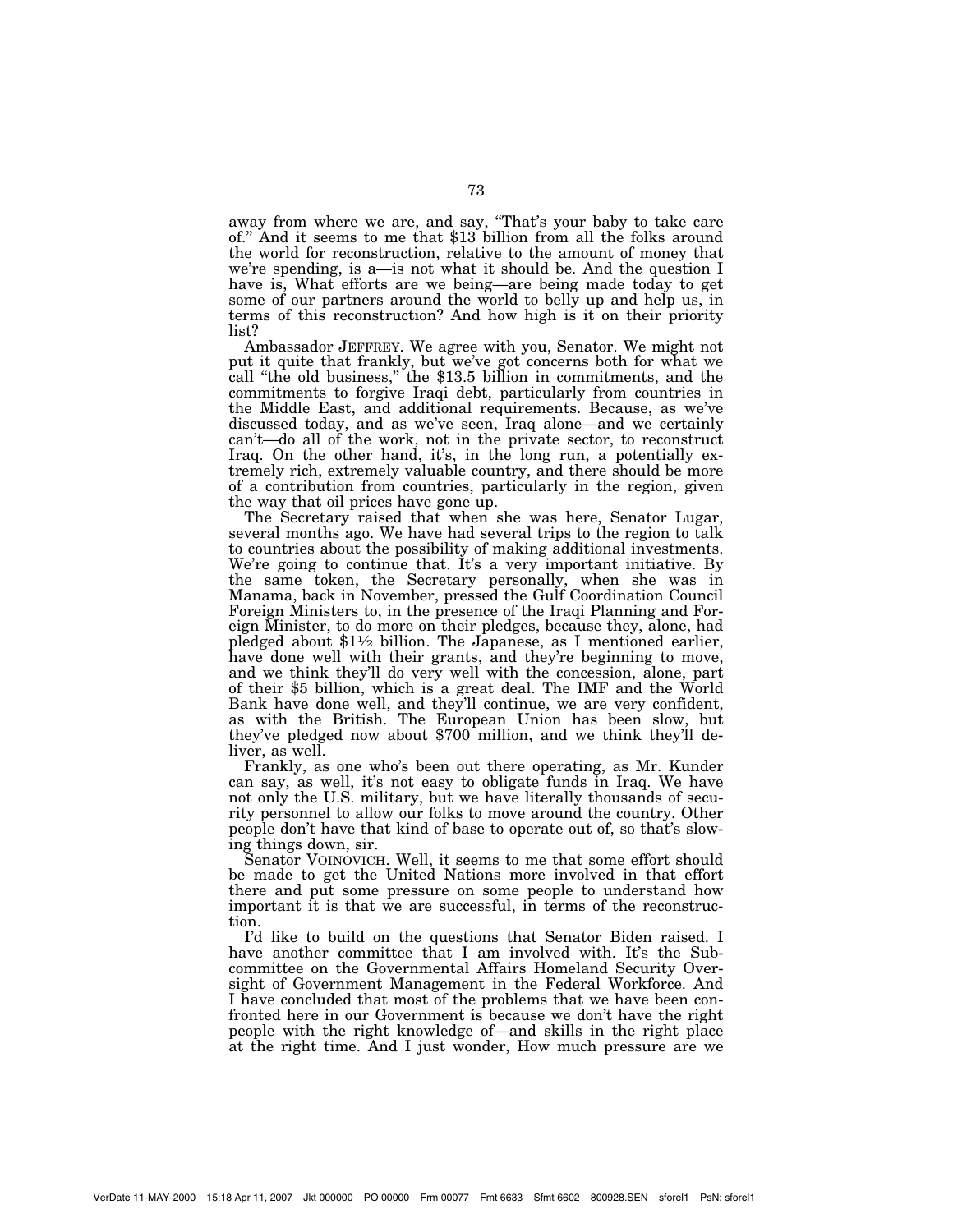putting on the new leaders in Iraq about the importance of getting competent people into these various—I don't know what they call them—departments? And what role is patronage being played? So many times you have a coalition, so that in order to get the guys to the table, you say, ''Well, you take care of that, you take care of that.'' I'd like your comment on just what role patronage seems to be playing there, or do they understand that human infrastructure is more important than anything?

And, second—and I think Senator Biden got into it—the number of people that we have involved as advisors, do we have any private sector people involved in helping them with those particular areas, where we really know they need help?

And last, but not least, has anybody given any thought to talking to the United Nations and saying that this ought to be kind of a project for all of us, in terms of bringing the best and brightest people that we can to help these folks, make sure that these agencies have good people, train those people so that they can be successful? Because if that's not done, and they can't deliver the basic services, you know, and I know, that people are going to say, ''Goodbye.'' You know? And what—how much effort's being placed there?

Ambassador JEFFREY. Sir, ever since the CPA period, a great deal of effort was placed on exactly this issue, the Ministries, because we do know that they are the—they're the transportation medium for almost everything. Iraq does not have a federal system, like we have. Even with the new Constitution, the fire departments in the local towns are run by the Ministry of Interior. Every Ministry has a director general who's responsible for paying and managing all of the people—police, teachers, medical personnel—in each province. So, it is a very centralized system. It is a system, frankly, that runs deeply on patronage, traditionally. And this goes back hundreds, if not thousands, of years, not just in Iraq, but, frankly, in much of the world. And we're doing our very best to try to break that.

In particular, having seen some of the problems we had in the last year with the government, we have pressed all of the political parties that it is absolutely essential as they do this, as you said, inevitable jockeying for positions and factions within the parties and among parties, that it is absolutely essential that, particularly for key Ministries such as Oil, Electricity, Interior, Defense, Finance, and a few others, that they are competent people who can manage their staffs. Because the Iraqis have good professional staffs in most of these Ministries, and these people need to be promoted, and they need to be protected, which is very important. We've seen a lot of problems on that.

But I think they are making progress. We do have advisory teams. Most of the State Department personnel that we put in the Ministries were actually hired from the private sector—oil industry, and such. And, in addition, we have NGOs who are working with the various Ministries, both on our contracts and on U.N. and other contracts. And we do work very closely with the United Nations, not only on the political process, but also on development assistance. And the United Nations is cochaired with the World Bank on a fund of \$1.3 billion, which is part of the \$13.5, that is aimed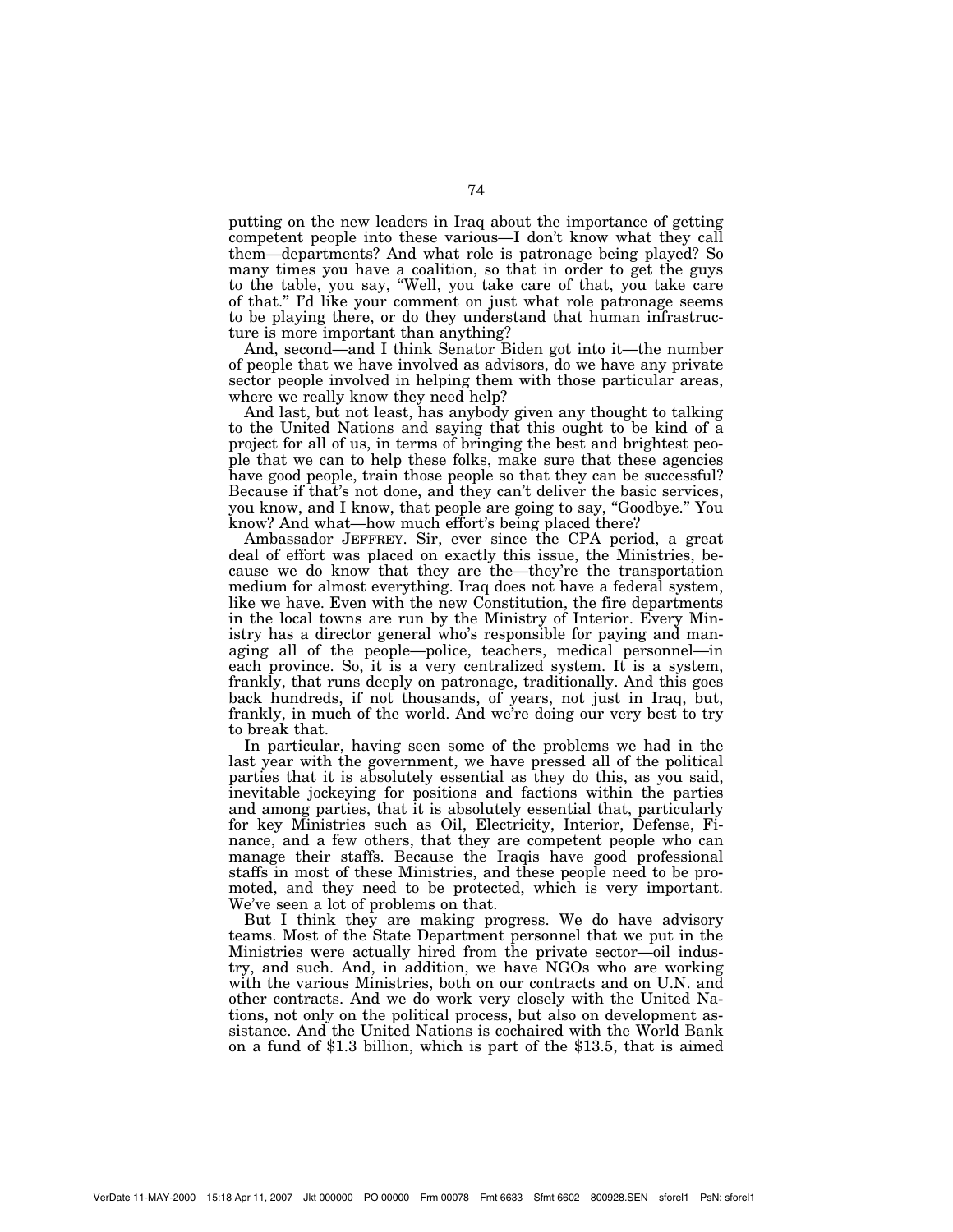at capacity-building and on doing specific projects. So, the United Nations is our partner in this.

Senator VOINOVICH. Well, I think it's really important that we really continue to put pressure on our allies to step up to the table and to do their fair share. I am familiar with the Stability Pact that came into being after the war with Serbia, and talking to some of the people, Mr. Chairman, that—on the Stability Pact countries. And they said, ''We never really meant to give them that money.'' In other words, they made these pledges to these various countries, and they're sitting there waiting for the money to come in, and they said, ''Well, we weren't really sincere about it.'' And I don't think we can afford to do that in Iraq, and I think that we need to really put the pressure on, including maybe the President picking up the phone and calling some of these people and saying, you know, ''You guys have got to do your fair share.''

Ambassador JEFFREY. The President has done that, sir.

Mr. KUNDER. Sir, I just want to mention, some of our—some of our colleague agencies, like the British Government, have been heavily, heavily involved and made real sacrifices in this area.

Senator VOINOVICH. Thank you.

The CHAIRMAN. Thank you very much, Senator Voinovich.

I would just comment, parenthetically, that at some point, hopefully, Iraq becomes a ''normal country.'' As it does, it will have a situation such as I saw in Tripoli, Libya, this summer, in which the hotel was virtually filled with people from India, from China, from the United States. They were all interested in oil and other natural resources in the country, and making bids that were very generous to the Libyan Government.

The resources that Iraq has are enormous, and we've touched upon this today. But, as you've pointed out, without security forces following all the investors around, quite apart from their contractors and those that deal with them, these are really beyond the normalcy of business practices in the world, international or domestic. And that's the great tragedy that we're describing, which you have described, I think, very well.

Let me just say that all statements and handouts submitted today will be included in the record, and the record will remain open until the close of business if members wish to submit questions. And, on occasion, some of you have indicated that you would be prepared to furnish additional information for the record. The record will remain open for those additions, so that we will have as complete a record of this hearing as possible.

I thank all of you for the generosity of your time and, likewise, preparation. You can tell that the intensity of interest on our part simply represents the feeling of the entire body.

So saying, the hearing is adjourned.

[Whereupon, at 12 p.m., the hearing was adjourned.]

# ADDITIONAL QUESTIONS AND ANSWERS SUBMITTED FOR THE RECORD

### RESPONSES OF SPECIAL INSPECTOR GENERAL STUART BOWEN, JR., TO QUESTIONS SUBMITTED BY SENATOR RICHARD G. LUGAR

*Question.* What actions are being taken by State to ensure the financial and technical sustainability of U.S.-funded construction projects?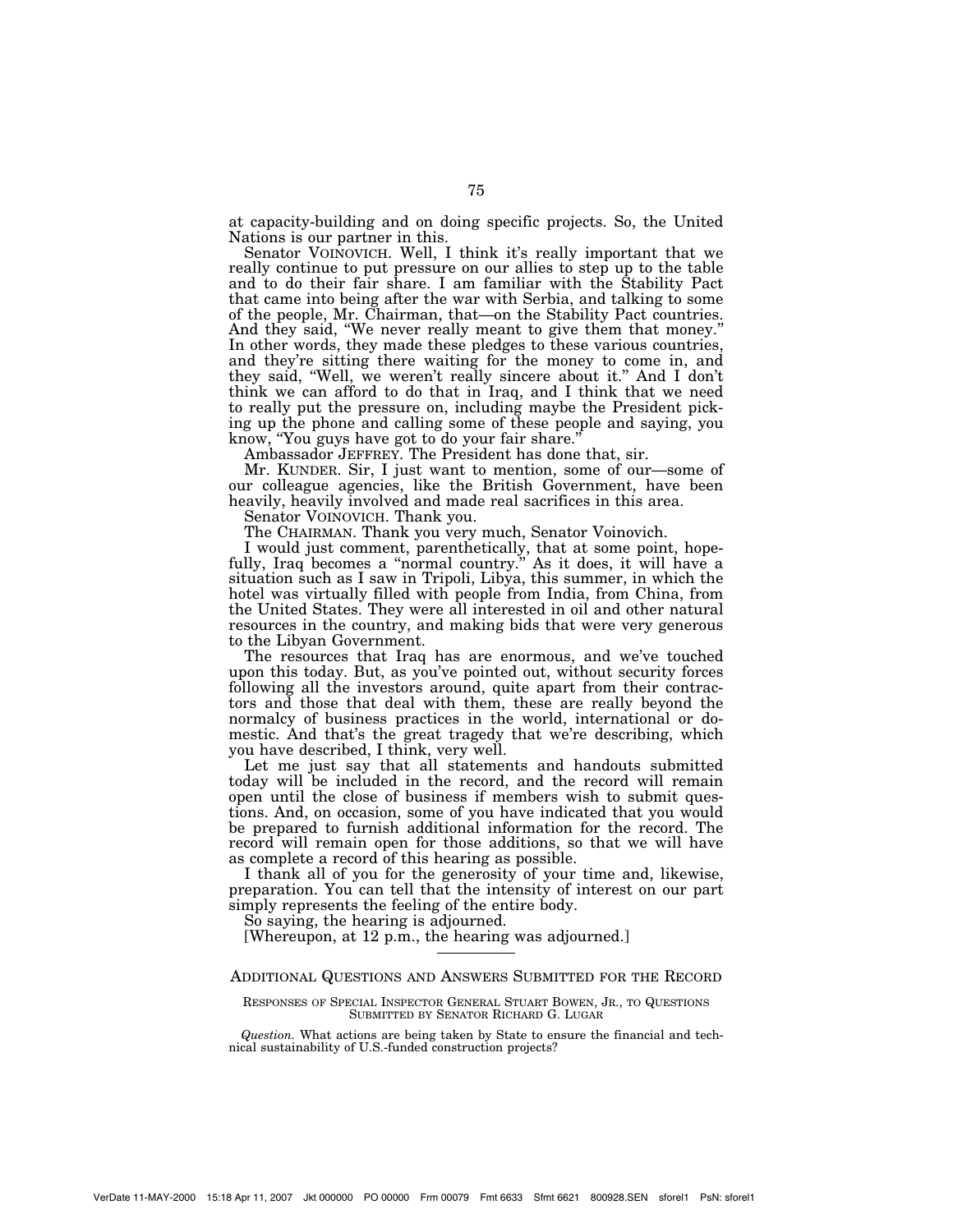Answer. The U.S. Department of State has reprogrammed portions of the Iraq Relief and Reconstruction Funds (IRRF) to focus on capacity-building and sustainment issues. Among other projects, these funds will be used to help train Iraqis to better manage new facilities and better plan and budget their own resources at the national and provincial level.

Specifically, the Iraq Reconstruction Management Office (IRMO) has established a number of working groups that are working toward resolving the issues surrounding the transition and support of U.S.-funded infrastructure projects. Individual working groups have been formed to cover Asset Recognition and Transfer, Sustainment, and Capacity Development. These groups have drafted plans that are being reviewed by management. In the meantime, individual infrastructure sector managers have a number of activities underway to ensure the long-term viability of their projects. These include direct operations and maintenance assistance, and capacity-development activities oriented toward improving the Iraqis' ability to manage their infrastructure on their own. Until State releases its plans, it is not possible to determine how well these activities will line up with State's goals and objectives. The major challenge facing each of these groups is the Iraqi calendar year 2007 budget. The U.S. plans will need to be finalized before the Iraqi budget is put together so that they can appropriately plan and budget for the projects being turned over. The Iraqi budget process begins in May.

*Question.* Have Iraqi Ministries budgeted and demonstrated capacity for this task?

Answer. Despite significant hurdles, Iraqis demonstrate interest and a willingness to implement new budgeting techniques to help compensate for ongoing problems. Low oil production and insurgency attacks have resulted in budget shortfalls, posing significant budget problems for the Iraqi Ministries. Increasing salaries for government employees also pose a budgeting challenge. According to interviews with the U.S. senior advisor to the Ministry of Finance, the capabilities of the Iraqi Ministries vary widely. The Ministries of Electricity, Health, Defense, and Communications are considered good, while Interior (the police), Transportation, and Water are perceived to have less capability. The Government of Iraq as a whole will continue to have difficulty fully budgeting for sustainment, and for needed reconstruction programs.

*Question.* What is your assessment of the Iraqis' ability to move forward on their own in reconstruction?

Answer. The Iraqi Government is facing significant budget problems, as a result of shortfalls in oil output and the increasingly rising cost of responding to insurgency attacks, among other reasons. Based on the current situation in Iraq, it is improbable that the Iraqi Government will be able to move forward in reconstruction efforts without outside assistance.

Dependence on U.S. assistance is likely to lessen over time, but for the immediate future, it will be necessary to closely monitor Iraqi management of its infrastructure and to be prepared to step in and assist in resolving problems. An upcoming SIGIR audit report will address this issue and offer recommendations.

*Question.* Recent reports reflect that sabotage, corruption, and smuggling of oil resources have had drastic effects and even funded insurgents. Iraq's economy depends on these exports. Are U.S. and Iraqi efforts unified in developing law enforcement, ending corruption, and increasing oil exports?

Answer. Iraq, the United States, and other contributing nations recognize the importance of a strong law enforcement community in controlling corruption and increasing oil exports, and are cooperating in efforts to do all three. SIGIR is planning to conduct an audit of the coordinated anticorruption efforts to address this question.

*Question.* How many people have been convicted and how much money has the government recouped based on your efforts?

Answer. There have been four arrests, and one conviction based on SIGIR's efforts to prevent, detect, and deter waste, fraud, and abuse in Iraq. More arrests are pending. SIGIR's audits, investigations, and inspections have resulted in direct and indirect benefits including the savings of \$2.6 billion through audit recommendations; our investigations have recovered over \$6.6 million in cash and seized assets. SIGIR is finalizing financial impact numbers and will be providing a formal update in its April 2006 Quarterly Report.

*Question.* Have you seen instances of mismanagement of funds since the State Department took over as the lead executive branch agency in Iraq?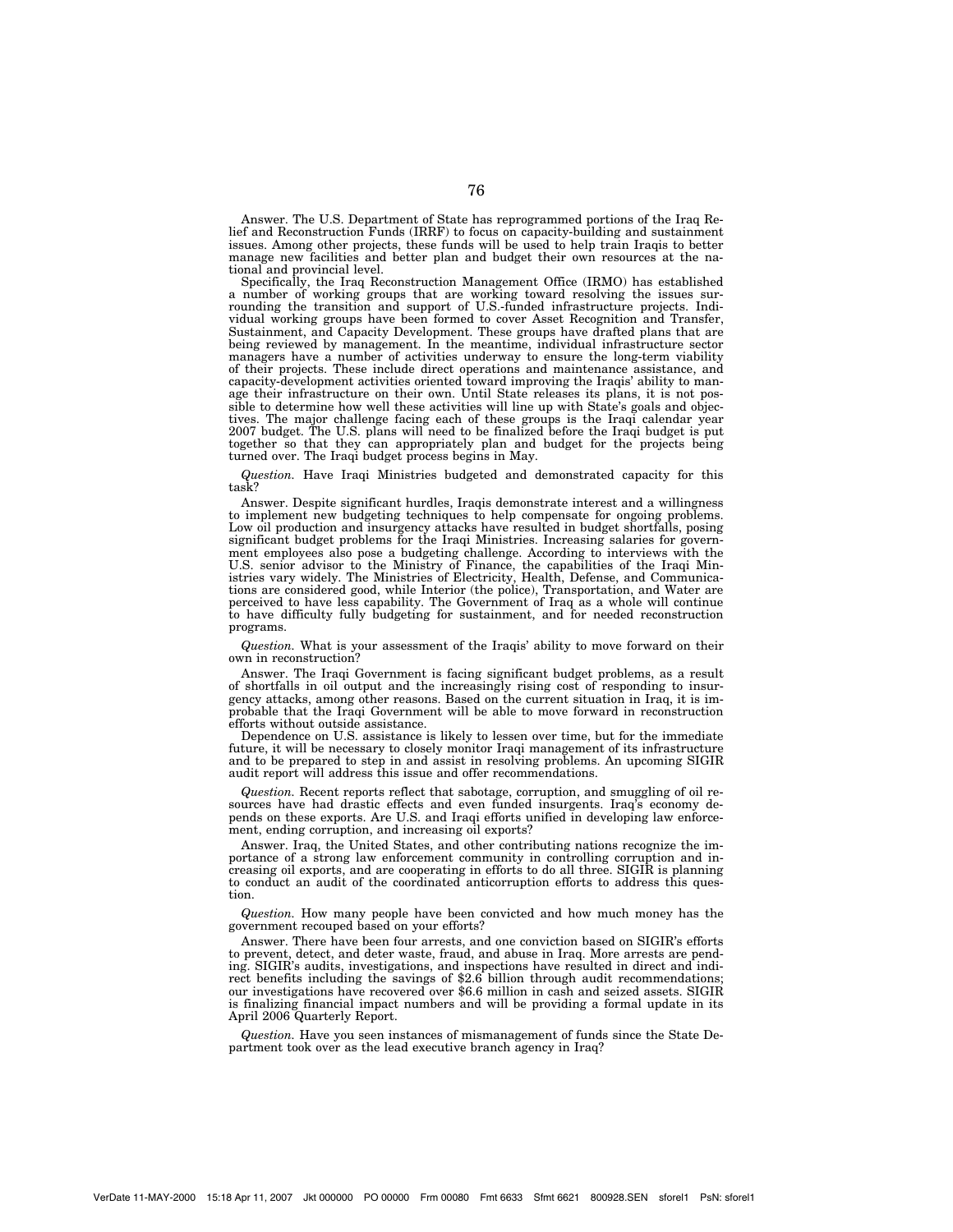Answer. Inspection reports have disclosed deficiencies in the management of more than half of the projects evaluated. Management deficiencies have included poor designs, inadequate statements of work, poor quality work, and lack of, or ineffective, quality control and assurance. Because of such deficiencies, some projects are not achieving stated objectives.

However, less than a quarter of ongoing criminal investigations date from the transition of authority from the Coalition Provisional Authority to the U.S. Department of State.

*Question.* How would you characterize the Department's accountability and the management systems that are now in place?

Answer. SIGIR has not conducted any reviews or audits specific to the Department of State's accountability and management systems. However, when deficiencies are disclosed by SIGIR, management has taken, or promised to take, satisfactory corrective action on SIGIR's recommendations to correct deficiencies.

### RESPONSES OF JOSEPH CHRISTOFF TO QUESTIONS SUBMITTED BY SENATOR RICHARD G. LUGAR

*Question.* Have funding shifts to security been offset by adjustments to reconstruction goals? To what extent do reports compensate for this significant change? Are the Iraqi Government and/or international partners prepared to fund these critical needs?

Answer. Additional security costs have been offset by cutting lower priority projects, such as the electrification of some villages. The U.S. contracting office has provided some estimates of the impact, such as the smaller number of Iraqis receiving water and electricity. Infrastructure needs will compete with Iraqi fixed budgetary expenditures (i.e., subsidies, fuel imports, salaries, and pensions) and growing costs for an expanding Iraqi security force. International donors have pledged to provide support largely in the form of loans (about 70 percent of total amount pledged).

*Question.* Could you further evaluate the 2006 Iraqi budget? Is it realistic? How do the Iraqis view budgeting in general?

Answer. The 2006 Iraqi budget assumes a 17-percent growth rate in annual oil revenues over the next 5 years. This assumption is based on oil production levels reaching 3.6 million barrels per day (bpd) by 2010, a level that was never reached in the past decade. Further, the budget assumes that fuel subsides will be completely phased out this year, thereby eliminating the \$2.8 billion cost to import fuels in 2007. However, it is unclear whether the Iraqi Government will have the political commitment to continue to raise fuel prices to meet these budget needs. The Iraqi Government is working with the International Monetary Fund and the United States to improve current budgeting practices.

*Question.* What is your assessment of State-DOD-USAID coordination on planning and, more importantly, execution?

Answer. We are currently assessing the extent to which State has had input into DOD's campaign plan and how DOD and State are collectively implementing the President's November 2005 National Strategy for Victory in Iraq. During the fall of 2005, the Embassy and Multinational Force–Iraq initiated a number of task forces and working groups to better coordinate the planning and execution of the U.S. efforts.

*Question.* What is your assessment of the first few Provincial Reconstruction Teams (PRTs) that have been established? What adjustments are being made to the original plan? What security problems and costs do you see associated with the establishment of multiple PRTs throughout Iraq, especially as troops draw down?

Answer. GAO has not conducted an assessment of the first three PRTs. However, the Department of State and Multinational Force–Iraq (MNF–I) have identified three key issues that constrain PRT operations: Security, personnel, and funding. For example, the PRTs may not have enough personnel and security to support the proposed PRTs. In some locations, the PRTs need to be assured of direct support from MNF–I or find other ways to provide security for the teams as they move around the area. The PRTs also will rely on the USAID-funded local governance project to fund its activities. It is unclear whether this project has sufficient funds for this purpose.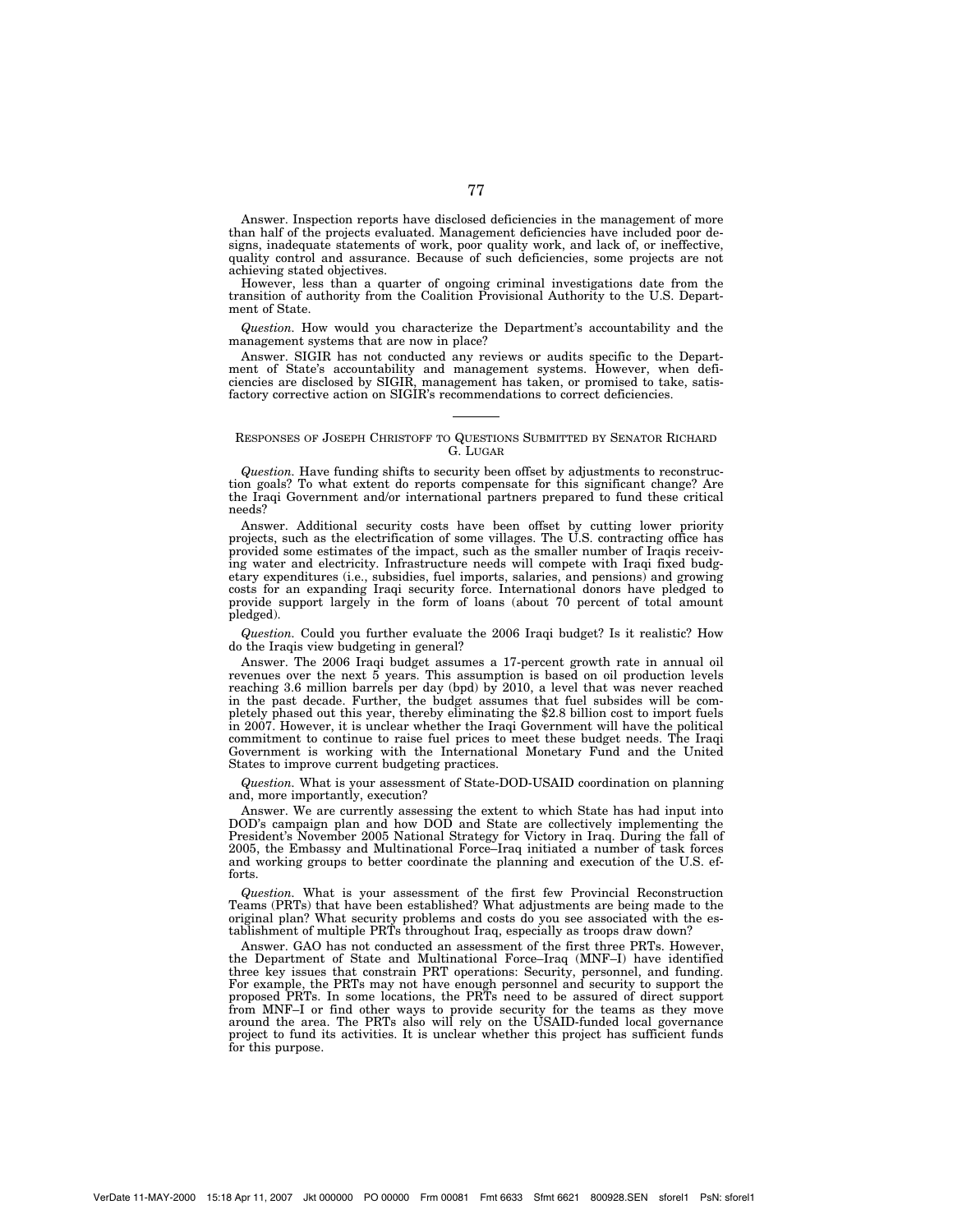*Question.* Have you seen instances of mismanagement of funds since the State Department took over as the lead executive branch agency in Iraq? How would you characterize the Department's accountability and the management systems that are now in place?

Answer. In its 2005 review of the water and sanitation sector, GAO found that it was difficult to determine the overall progress and impact of U.S.-funded infrastructure improvements due to limited performance data and measurements. State Department reporting focused on numbers of projects completed or underway, but this information provided little information on how U.S. efforts were improving the amount and quality of water reaching Iraqi households or their access to sanitation services. The lack of water metering and water quality measurements limited the availability of data. As a result of GAO's recommendations, the Department is reviewing its metrics for all sectors to better measure the results of U.S. reconstruction efforts.

Managing Iraq's capacity to sustain U.S.-funded facilities continues to be a challenge. GAO found that, as of June 2005, water and sanitation projects costing about<br>\$52 million and turned over to Iraqi management were not operating as intended<br>due to looting, unreliable electricity, or inadequate Iraqi to operate and maintain the new gas turbine engines provided by the United States. Iraqis are using oil-based fuel to run the gas turbine engines due to the lack of natural gas, but using oil instead of gas requires three times more maintenance and significantly reduces the life of the equipment.

#### RESPONSES OF AMBASSADOR JAMES JEFFREY TO QUESTIONS SUBMITTED BY SENATOR RICHARD G. LUGAR

*Question.* Over time, several billion has been shifted away from reconstruction priorities to pay for security. The electricity and water sectors are being reduced again this month by more than \$150 million. These sectors are absolutely critical to the economy. Are these continued shifts being recommended by the State Department because: We are giving up on these priorities; someone else is doing the work; or the work is no longer needed?

Answer. We are not giving up on major infrastructure programs. Rather, we have made some changes and continue to do so to fund what we consider even higher priority projects and activities, while continuing with the bulk of our major infrastructure program. Those activities and goals we have deferred are, in our view, ei-ther less time sensitive, or better candidates of eventual Iraqi, private investment, or third country funding than the goals for which we have reprogrammed funds.

Specifically, the State Department's latest quarterly report to Congress on the Iraq Relief and Reconstruction Fund (IRRF) of January 2006, the Department notified Congress of \$249.3 million in reallocations between sectors of the IRRF. These changes must be viewed in the context of the aims of the IRRF. In designing the IRRF, the United States was aware that it could not ''rebuild'' all of Iraq's infrastructure, which had been run down by decades of mismanagement, war, and tyranny. The World Bank estimated in October 2003 that the total reconstruction bill for Iraq was at least \$56 billion. The U.S. intent, therefore, was to focus on jump starting key sectors that deliver essential services, and focus resources on government capacity, democracy programs, and other core components of reconstruction at a time when other international donors, private investors, and the Iraqis themselves could not mobilize.

Of the \$249.3 million in changes in allocations between programs cited in the January quarterly report, \$89.8 million in electricity programs will be moved to fund more urgent priorities in humanitarian demining, refugees and rule of law programs. While several water programs were canceled, no money was taken out of the water sector, since the projects which were canceled will fund other, higher priority water projects.

The electricity sector is critical to the economy. We have already largely completed our generation program, and most of our larger transmission programs. The projects which we are canceling would have added additional capacity to the na-tional grid. While they would have improved the reliability of the overall system, in our judgment, it was more important to fund the humanitarian demining and refugee programs, which had no other source of funds to continue critical operations. We will use the majority of the money from noncritical electricity programs to fund rule of law programs, including a corrections advisor program intended to reduce instances of abuse by Iraqi corrections officers. This funding will also set up a num-ber of these rule of law programs which will improve the ability of the Iraqi Govern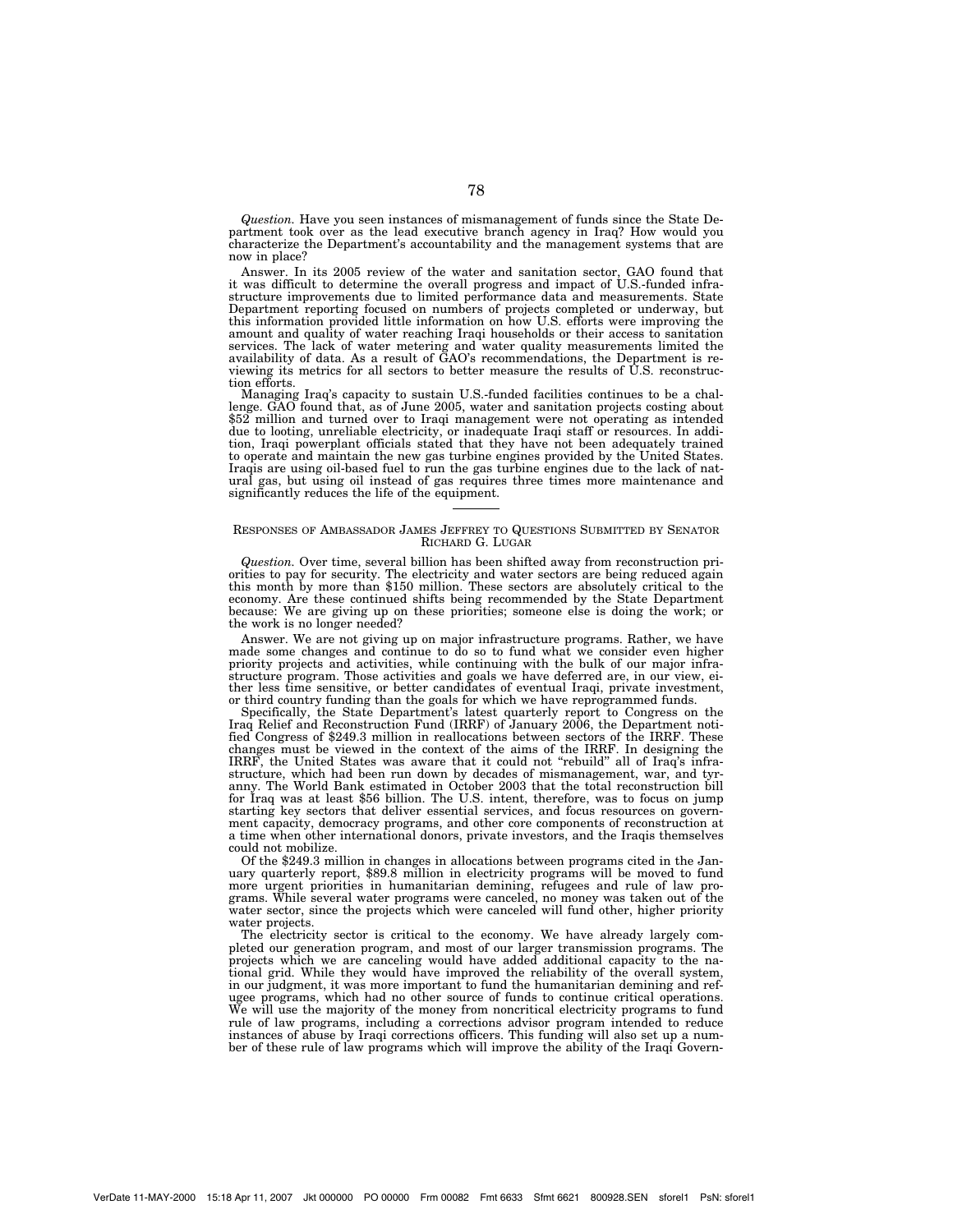ment to counteract the insurgency, including expanding the reach of prosecutors and improving overall operations of the Iraqi criminal justice system. We have asked for additional funds in FY 2007 to continue these programs.

*Question.* Have funding shifts to security been offset by adjustments to reconstruction goals? To what extent do your reports compensate for this significant change? Are the Iraqi Government and/or international partners prepared to fund these critical needs?

Answer. The Iraq Relief and Reconstruction Fund (IRRF) has changed over time, responding to the needs identified by successive Iraqi Governments, lessons learned, and events on the ground. The most prominent of these changes took place in 2004, when we shifted \$1.8 billion from water and electricity to build up the Iraqi Security Forces. To meet the urgent need to improve security in Iraq, we identified a number of lower priority projects, coordinated with the Iraqi Government, and consequently adjusted some elements of our programs. The primary vehicles for compensation at this point are foreign donors and the Iraqi Government. The Iraqi Government has asked other donors to increase funding in sectors from which we have reallocated, and some donors responded with additional projects. For example, Japan is undertaking additional work in electricity and water projects following our reallocations. The Iraqi Government has set aside \$6 billion in its FY06 budget for capital projects.

As we near the end of the IRRF program, we are focusing more resources on completing small projects, which are quicker to implement, easier to maintain and have greater participation by Iraqi contractors. We also intend to focus more on building Iraqi Government capacity, at the national and local level, to sustain existing projects and implement their own projects in the future.

*Question.* Please provide a summary of how the President's FY 2007 budget request (\$771 million) reflects strategic priorities laid out in the Plan for Victory in Iraq.

Answer. Our National Strategy for Victory in Iraq involves three integrated tracks—political, security, and economic—with separate objectives, but that together help Iraqis achieve the goal of a stable, prosperous, and self-reliant democratic state. Without progress on the political and economic tracks, progress on the secu-rity track will not be sustained. The FY 2007 Iraq budget request of \$771.19 million will build on the work of the Iraq Relief and Reconstruction Fund (IRRF) and support Iraq's transition to economic and political self-reliance, focusing on more traditional capacity-building tools and objectives as Iraq transitions to more Iraqi-led responsibilities in the political, economic, and security fields. Our FY 2006 Iraq supplemental request addresses more immediate emergency needs, especially in the security track of our counterinsurgency policy. The division thus is security and certain immediate emergency political and economic track initiatives in the FY06 sup-plemental, and more ''conventional'' foreign assistance to sustain the economic and political tracks in the FY07 budget. While the FY07 submission also supports the counterinsurgency strategy, it takes a longer term approach with more traditional foreign assistance tools.

The fiscal year 2007 budget includes:

- \$276.5 million in Economic Support Funds (ESF) for the Economic Track—Improving Government of Iraq capacity and maintaining key infrastructure.
	- Æ \$154 million for infrastructure sustainment: \$20 million of that will support capacity development, training, and technical-level management to increase the Iraqis' abilities to operate and maintain essential service infrastructure; and management tools and skills for Iraqis responsible for USG-funded projects in six sectors (oil, electricity, health, water, communications, and transportation). \$134 million will support operations and maintenance of key USG-funded infrastructure in the oil, electricity, water, and other key sectors.
	- $\circ$  \$18.5 million will provide technical training to banks, complete automation of the stock exchange, assist the securities commission and association of securities dealers; increase the network of microfinance institutions and public education campaigns on business creation; and increase education of, and access to, capital for small and medium enterprises.
	- $\circ$  \$104 million for agriculture and private sector development. \$84 million will promote agriculture sector development. This program will use an enterprisedriven approach to create value chains from the farm (both crops and livestock) to the market, particularly for higher value cash crops. The intent is to develop small- and medium-scale private agro-food enterprises to produce, process, package, market, and distribute agro-food goods and services. This program will establish rural financial services, improving the ability of these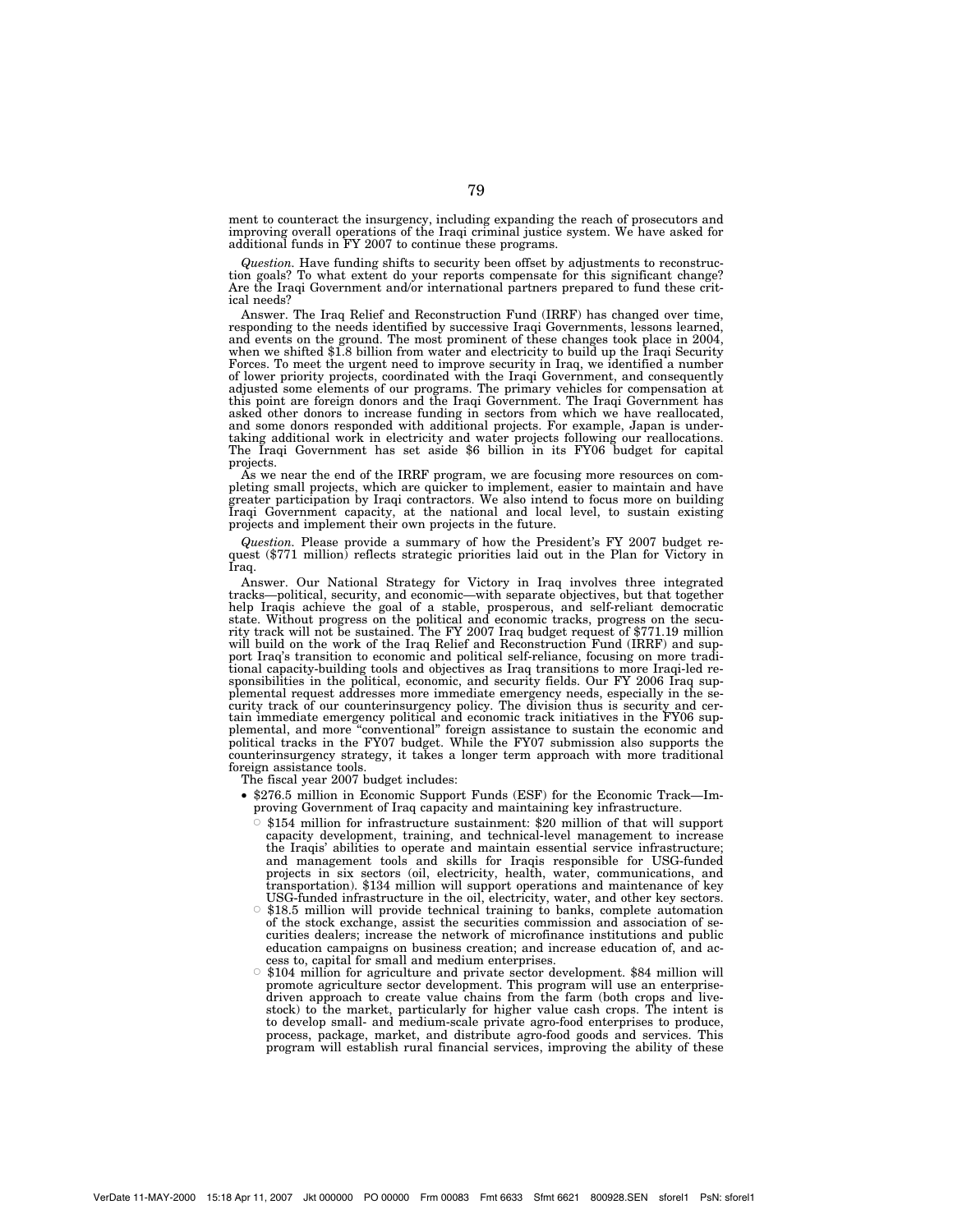enterprises to survive. \$20 million will provide technical advisory support for Ministries and Iraqi Government institutions that regulate commerce, promote privatization, and provide lending. Funding will also support Iraq's business civil society organizations, and nonbank financial institutions to offer a broad range of financial services to meet the needs of the private sector. Iraq's universities will be equipped with the information technology resources to educate the business community.

- \$494.69 million for the Political Track—Improving national capacity, supporting civic society and human rights programs, and improving rule of law.
	- $\circ$  \$25 million in Economic Support Funds will continue programs to develop the capacity of the Ministry of Finance and the Central Bank of Iraq, particularly in areas related to banking supervision and budgeting.
	- \$90 million in Economic Support Funds for policy, subsidy, legal, regulatory, and transparency reforms vital to reshaping the economy from a centralized authoritarian model to a market-based transparent system integrated into the global economy.<br>  $\frac{1}{663.27}$  million in Economic Support Funds to promote democracy through
	- training and support for the development of political parties and civil society groups that support the development of democracy, free trade unions, free enterprise, anticorruption, and open media; to establish a National Institutions Fund to assist with priority projects that include parliamentary capacity-building, and seed money for associations, minority groups, and think tanks that promote democracy; and continue programs for women, human rights
	- issues, polling, and peace-building and reconciliation activities.<br>
	© \$254.6 million in International Narcotics Control and Law Enforcement (INCLE) will fund rule of law programs, including providing human rights training within the judicial system, supporting the integration of the Iraqi criminal justice system, fostering rule of law outreach, supporting anticorruption programs, providing corrections advisors, and expanding the training and reach of Iraqi prosecutors. These programs will also upgrade some courthouses and jails, and conclude a program to improve protection of
	- judges.<br>© \$24 million in Economic Support Funds will continue DOJ programs through the Regime Crimes Liaison Office to work with the Iraq Special Tribunal and
	- support further evidentiary digs.<br>© \$16.63 million in Nonproliferation, Antiterrorism, Demining and Related Projects (NADR) will support programs to help Iraq interdict terrorists and fight terrorism financing, prevent the proliferation of WMD expertise, secure its borders and nonproliferation efforts, and continue humanitarian demining programs.<br>
	© \$20 million in Migration and Refugee Assistance (MRA) will support the on-
	- going return of refugees and assistance to vulnerable Iraqis living under protective status in neighboring countries.
	- \$1.19 million in International Military Education and Training (IMET) funding will improve training for Iraqi military officers.

*Question.* Food and fuel subsidy reform must be extremely unpopular politically. Do Iraqi leaders understand the essential nature of these changes, and have they<br>conveyed them to the people? In your view, will the new government have the for-<br>titude to keep on schedule with these reforms that the IMF a dated? Are they instituting a welfare safety net?

Answer. The current Government (The Iraqi Transitional Government or ITG) committed to undertake subsidy reform in its IMF Stand-By Arrangement as a crit-ical step toward rationalizing the national budget. The 2006 budget projects reduced expenditures for both fuel and food subsidies over 2005. The government imple-mented the first stage of fuel subsidy reform by increasing fuel prices December 18, raising some key fuel prices (premium gasoline \$.13/gallon to \$.63/gallon, kerosene \$.012/gallon to \$.06/gallon) by a factor of 500 percent. However, to have a significant impact on reducing the subsidy burden on the budget and to reduce the incentives for smuggling, the government will need to increase fuel prices further to make them comparable with prices in the region.

After the first price increases were announced, the government started to reach out to the general public to explain the need for subsidy reform through press briefings, a poster campaign, and some spot ads. It is now developing a more comprehensive public education campaign with a clear set of messages to explain to the general public the need for economic reform and the impact of subsidies on the budget and on the national economy. Reform of the food distribution system is still in the planning stage, but the allocation for food subsidy expenditures in the 2006 budget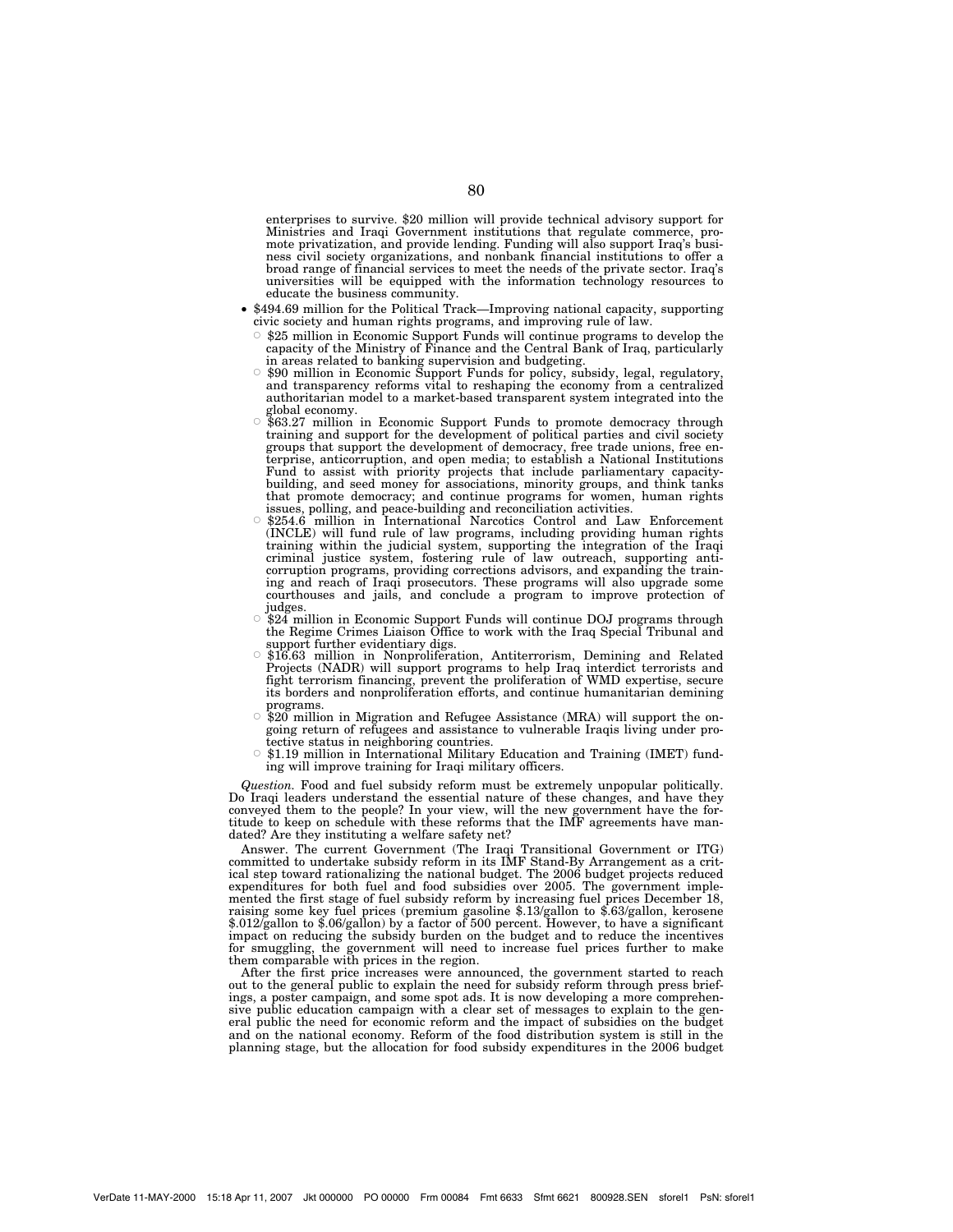is 25 percent less than the 2005 budget allocation. The government has also started restructuring the existing welfare system to make it more efficient and expand it to provide targeted support for the vulnerable population as the generalized subsidy programs for food and fuel are reduced. Restructuring the welfare system will take some time and is not a quick fix. The government will have to work assiduously to build public confidence in its actions and support for subsidy reform.

While we cannot predict the specific policies of the new government not yet in place on this and other issues, the Embassy's top priorities include discussing with all of the major parties the need to adhere to IMF commitments and to further pursue subsidy reduction, including safeguards for those most dependent on subsidies.

*Question.* An ''Assessment of Key Ministries'' chart that USAID produced as part of a National Capacity Development briefing shows 11 Ministries scoring rather poorly, and some getting worse in various capacity categories. What prospect for change do you anticipate with the installation of the ''permanent'' government? Are they receptive to the help we and the International community have to offer? I note that two key Ministries—Interior and Defense—are not on the list, presumably because they are under DOD purview. How would you rate their capacity?

Answer. Increasing the capacity of Iraq's national-level Ministries and local government bodies is a critical part of our strategy to support Iraq's transition. Iraqis ultimately must take responsibility for government performance. In fact, tens of thousands of Iraqi officials, at great personal risk and sacrifice, are at present doing a remarkable job of keeping the Iraqi Government functioning and delivering core services despite the devastation of decades of Saddam, and an insurgency targeting the Iraqi administration.

We have worked closely with the current Iraqi Government to develop an initiative to improve the capacity of national-level Ministries and the Prime Minister's office. Embassy officials are working closely with their Iraqi counterparts in Ministerial Assistance Teams to develop specific plans to identify specific needs for 11 key Ministries, and outline steps to address these needs. The aforementioned chart is part of our and the Iraqis' effort to identify those areas requiring priority attention.

The World Bank has also been working to expand Iraqi Ministry capacity over the last 2 years through two targeted programs worth \$10.6 million. In addition, the World Bank-administered International Trust Fund runs its project procurement through Iraqi Ministries, thereby increasing ministerial capacity. We expect our efforts, along with those of our partners, will lead to further progress toward building core functions within these key Ministries.

We also expect the new government's installation will lead to building core functions within these key Ministries by providing a longer term, more stable political environment which will be more conducive to implementing these technical assistance programs. We hope that other donors will also be encouraged by the prospect of working with the same leadership for a sustained period, which should improve our ability to coordinate our assistance with international donors and NGOs. The Iraqis at both senior government level and in the ministerial bureaucracies have been helpful and supportive of our and others' efforts.

Primary responsibility for advising the Ministries of Defense and Interior now lies with the subordinate element of the Multi-National Force–Iraq, the Multinational Security Transition Command Iraq (MNSTC–I), in consultation with the Embassy. MNSTC–I has placed many military and civilian advisors in key positions to improve identified capacity development needs in the areas of personnel management, contracting, logistics, and budgeting.

### RESPONSES OF USAID ASSISTANT ADMINISTRATOR JAMES KUNDER TO QUESTIONS SUBMITTED BY SENATOR RICHARD G. LUGAR

*Question.* You spoke in your testimony about a focused, long-term capacity-building initiative that would extend at least the next 3 years. In your view, is this being given adequate funding consideration?

Answer. The estimated costs of the Capacity Development Program are based on the experience of USAID in similar programs in other countries adjusted to the conditions found in Iraq. The Administrator's current funding request for FY 2006 is \$150 million (\$25 million in Reprogrammed Iraq Relief and Reconstruction Funds and \$125 million in the FY 2006 supplemental request pending in Congress) and the request for FY 2007 is \$25 million. These funds will support capacity development in the Iraqi Government by transforming and upgrading Iraqi institutes for public administration and improving the capacities of 10 key Ministries to efficiently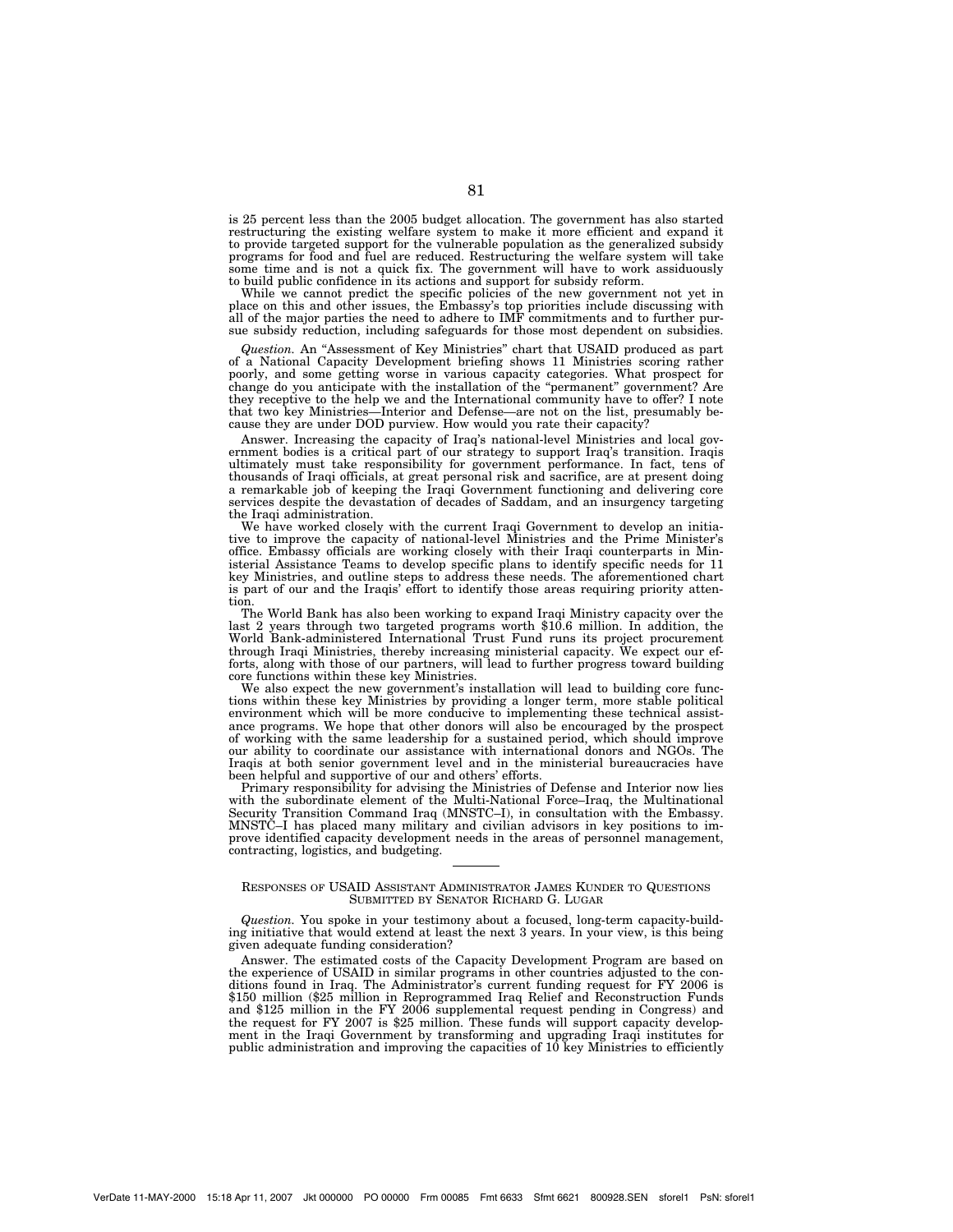carry out their respective designated responsibilities. This program will also continue the work already underway to improve the functioning of the Central Bank of Iraq and the Ministry of Finance. As we engage the Iraqi Ministries in the coming year, we will have a better sense of the overall needs. We also expect that other donors will participate in this effort.

*Question.* USAID has discussed a "Strategic Cities" initiative. Can you describe what makes these cities strategic and how they fit into the Victory Plan, Provincial Reconstruction Team concept, and other strategies that have been discussed?

Answer. Both the Iraq and U.S. Governments have agreed that the 10 cities identified for the initiative are strategic because they are critical to the future peace and stability of the country. They have been targeted due to the high levels of insurgency activities and significant populations of unemployed and disenfranchised peo-ple that help fuel the insurgency. The likely targeted cities (and their populations) for this program include: Baghdad (6,670,000), Basrah (1,337,000), Mosul (1,160,000), Fallujah (133,000), Ramadi (255,400), Samarra (220,000), Baqubah (300,000), North Babil (845,000), Kirkuk (750,000), and Najaf (679,000).

The Strategic Cities initiative will help advance the political track set forth in the President's National Strategy for Victory in Iraq. Strategic Cities activities will revitalize community infrastructure, provide essential services, and help mitigate con-flict. These activities contribute to the political track objectives by providing the Iraqis with a stake in a viable democratic Iraq, encouraging peaceful participation of citizens, and building strong institutions that will protect the interests of the Iraqis. Strategic Cities activities will also create jobs and develop marketable skills (especially among youth) as well as provide assistance, including credit, to new and expanding businesses.

The Provincial Reconstruction Teams (PRTs) will provide assistance to the 10 strategic cities in an effort to strengthen the provincial governments' abilities to deliver essential services. Additional activities through the PRTs will support the advocacy skills of civil society organizations and community groups so they can effectively represent the needs and rights of local citizens.

*Question.* USAID has been challenged to fulfill staffing requirements in the Baghdad mission. Can you describe how this is going?

Answer. As of March 31, 2006, 34 percent of USAID-Iraq positions are currently unfilled (97 of 288 positions). This is a temporary gap as USAID-Iraq reorganizes to meet the goals in the President's National Strategy for Victory in Iraq.

As part of this transition, USAID is demobilizing select personnel, and will be hiring personnel with different skill sets, including staff for Provincial Reconstruction Teams (PRTs)—a high priority. During the transition, USAID-Iraq has requested 13 short-term or medium-term USAID employees to help fill immediate needs.

USAID-Iraq is undergoing a strategy shift—closing out of a number of programs and projects such as the Office of Transition Initiatives (OTI), infrastructure, health, and education—creating staff vacancies, while other programs are just beginning to start up—for example PRTs and National Capacity Development, which eventually will then take those onboard positions.

The new staffing plan calls for 265 total positions, down from 288. USAID is planning to bring 36 people on board in the 3rd quarter of 2006, and an additional 36 in the 4th quarter. Eleven positions are being expedited through personal services contracts, and 20 additional positions are being publicly advertised. On this timetable, we will be at 86 percent of our goal by June 30 and 99 percent by September 30.

USAID is accelerating the hiring process, particularly for technical offices, and plans to have at least one person in each of the PRTs by the end of June 2006.

*Question.* Will USAID reassume the roles that the Army Corps of Engineers (PCO) and the Department of State (IRMO) have been executing since the Coalition Provisional Authority? When?

Answer. USAID does not plan to assume the roles played by the Army Corps of Engineers or the Project Contracting Office (PCO). USAID will continue to implement programs in which it has unique expertise and for which funding is provided. These will include focused stabilization, good governance, and economic growth. These are areas in which the Army Corps of Engineers and the PCO have not been engaged in the past. IRMO is a U.S. Department of State interagency coordinating mechanism, and USAID has no plans to assume this role in Iraq.

*Question.* The ICAP program has, by your own accounts, achieved excellent successes in areas that have not seen a great deal of attention. At what level do you intend to fund this beyond the current cycle?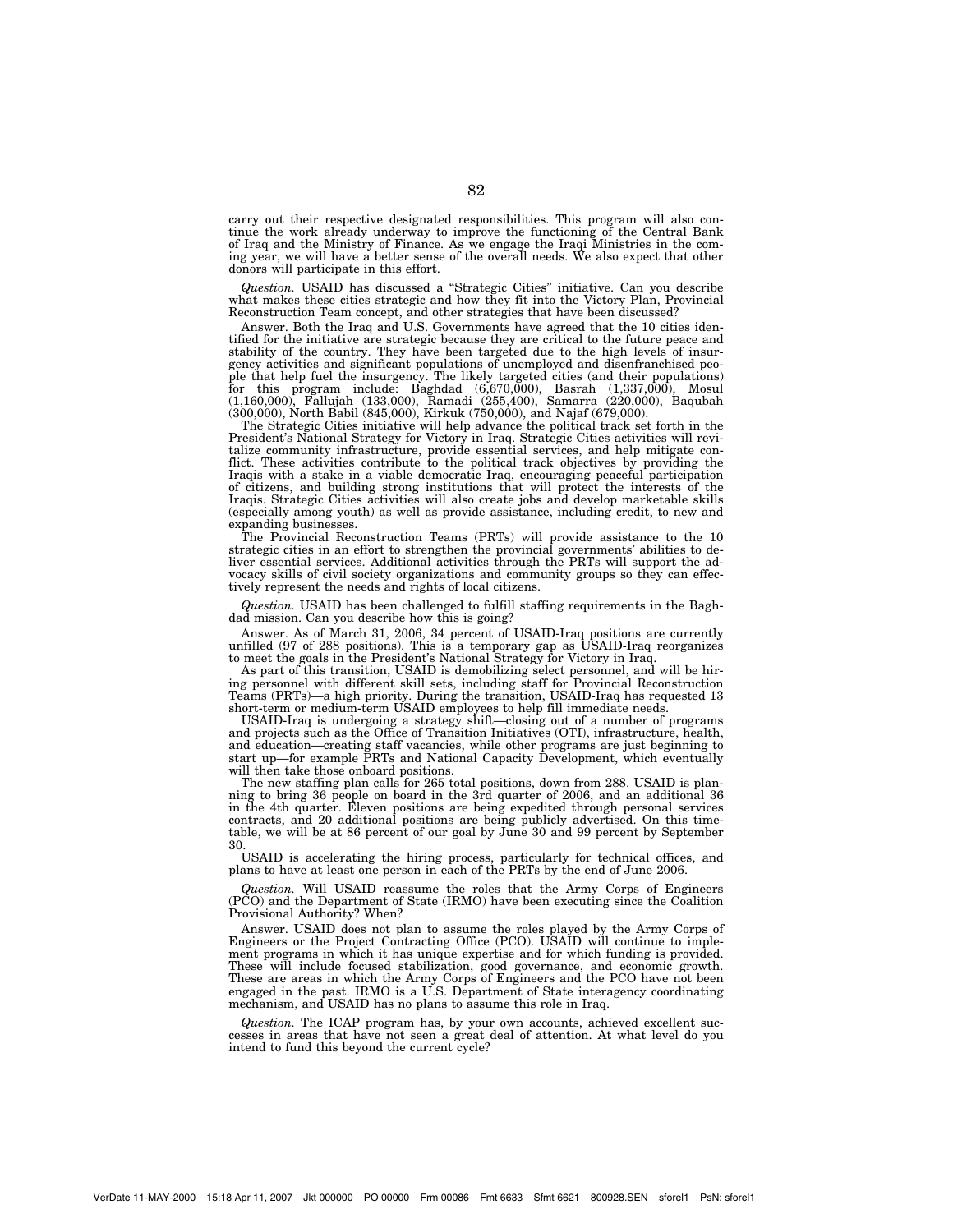Answer. In this fiscal year, USAID has approximately \$17 million to continue the Iraq Community Action Program (CAP). The program is expected to close this July, but USAID will conduct an extensive review and look at the lessons learned and best practices of the program to help shape future CAP or related initiatives, should funding come available.

*Question.* An ''Assessment of Key Ministries'' chart that USAID-Baghdad produced as part of a National Capacity Development briefing, shows 11 Ministries scoring rather poorly, and some getting worse in various capacity categories. What prospect for change do you anticipate with the installation of the ''permanent'' government? Are they receptive to the help we and the international community have to offer? I note that two key Ministries—Interior & Defense—are not on the list, presumably because they are under DOD purview. How would you rate their capacity?

Answer. Indications received from individuals in the current government and those expected to play a role in the recently elected government have expressed support for the planned efforts by the USG and other donors in improving the operational effectiveness of the new government. Existing Ministers have shown support by providing staff for the Ministerial Assessment Teams which will be established for each of the 11 ministries.

The Department of Defense has the responsibility for the Interior and Defense Ministries. I am not in a position to comment on the current state of these Ministries.

### RESPONSES OF SPECIAL INSPECTOR GENERAL STUART BOWEN, JR., TO QUESTIONS SUBMITTED BY SENATOR JOSEPH R. BIDEN, JR.

Earlier this month, Robert Stein, a former CPA employee, pleaded guilty to conspiracy, bribery, money laundering, and illegal weapons charges. Incomprehensibly, Mr. Stein had been appointed to head up regional contracting efforts despite a prior federal fraud conviction. Your audits have conclusively shown, though, that the problems in the South Central Regional Office went far beyond the corruption of Mr. Stein.

*Question.* In your view, how representative are these examples of our overall managing of the Iraqi reconstruction efforts?

Answer. The problems in the South Central Regional Office were predominantly due to the large quantities of funds entrusted to a few individuals operating out of that office (almost \$120 million) and the concomitant breakdown in virtually all cash controls. Moreover, much of this criminal activity took place prior to the appointment of an inspector general for the CPA.

However, better oversight and safeguards were implemented with the Iraq Relief and Reconstruction Fund. SIGIR audits, investigations, and inspections indicate at this time fewer instances of waste, fraud, and abuse with IRRF moneys as a result of these oversight changes and safeguards. Of SIGIR's ongoing criminal investigations, 77 percent of them are historic in nature and relate to the Development Fund for Iraq.

#### *Question.* Was this the norm or an aberration?

Answer. Due to a lack of safeguards and early oversight, significant opportunities existed for the improper handling of DFI moneys. Of SIGIR's ongoing criminal investigations, 77 percent of them are historic in nature and relate to the Development Fund for Iraq. Therefore, while SIGIR is still in the process of providing oversight to prevent, detect, and deter waste, fraud, and abuse, it appears at this time that there were more instances of criminal activities in the use of DFI moneys than with the IRRF.

*Question.* Do you have any indications that such criminal corruption and negligence was repeated in the American management of Iraqi reconstruction funds elsewhere?

Answer. SIGIR has continued concerns regarding the management of funds used for Iraq reconstruction efforts. The records of the Comptroller's office indicated that some Division Level Agents (DLAs) and Field Paying Agents (FPAs) in all four regions were unable to reconcile all funds entrusted to them. Also, the Comptroller's office did not know the total amount of funds entrusted to others or the specific individuals to whom funds had been entrusted.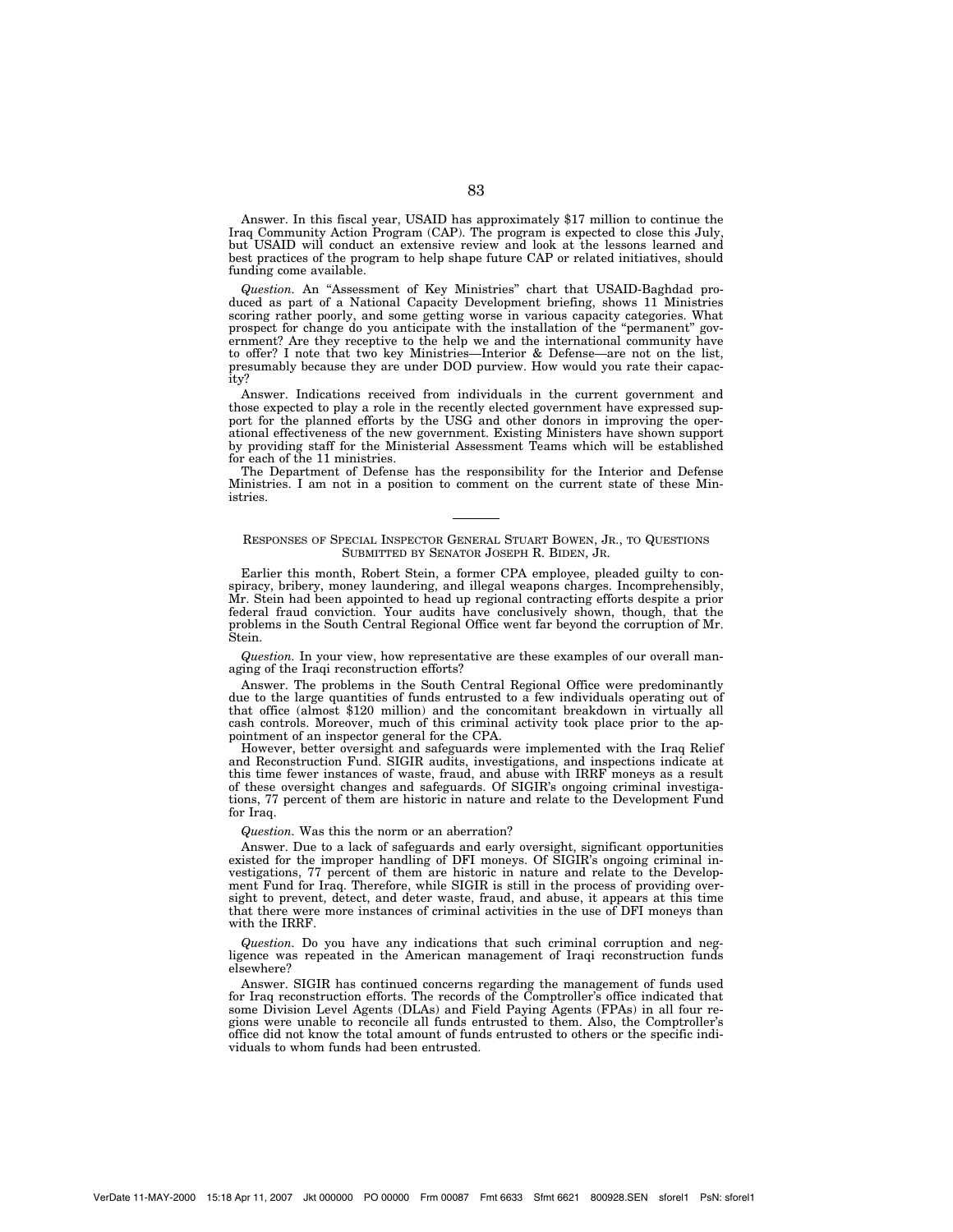Complicating matters, even those individuals who have reconciled the funds entrusted to them may be suspect. For example, in spite of the extensive frauds committed by Mr. Stein, he cleared his accounts with the Comptroller's office.

*Question.* Have you encountered abuse on the scale that you found in your Hillah audits of American reconstruction resources elsewhere?

Answer. At this time, the levels of waste, fraud, and abuse in Hillah have not been seen elsewhere. However, SIGIR has 57 investigations, 30 audits, and 25 inspections in process. As a result of the recommendations in SIGIR's audit report on Hillah, the Comptroller's office is identifying, reviewing, and reconciling all funds that were entrusted to Division Level Agents and Field Paying Agents.

SIGIR auditors will review and verify the work performed by the Comptroller's office to ensure proper accounting for all funds.

*Question.* As you begin to focus on American taxpayer-funded efforts, do you expect to find abuses of this scale?

Answer. SIGIR audits, investigations, and inspections indicate at this time fewer instances of waste, fraud, and abuse as a result of better oversight and safeguards implemented with the Iraqi Relief and Reconstruction Fund. Of SIGIR's ongoing criminal investigations, 77 percent of them are historic in nature and relate to the Development Fund for Iraq.

*Question.* How many ongoing criminal investigations do you have?

Answer. SIGIR has 57 ongoing criminal investigations.

*Question.* How many of these investigations date from after June 28, 2004, when the State Department took over for the Coalition Provisional Authority?

Answer. Less than a quarter of ongoing criminal investigations date from the transition of authority from the Coalition Provisional Authority to the U.S. Department of State. In fact, of 91 total investigations to date, 72 involve the Development Fund for Iraq and not IRRF funds.

RESPONSES OF AMBASSADOR JAMES JEFFREY TO QUESTIONS SUBMITTED BY SENATOR JOSEPH R. BIDEN, JR.

*Question.* In his written testimony, Inspector General Bowen raises a number of important questions:

- Do all of the U.S. reconstruction implementing agencies in Iraq have strategic plans in place for transitioning their respective parts of the reconstruction program?
- Are there sufficient resources to support capacity development for national and local government officials, operations and maintenance, infrastructure security?
- Have Iraqi officials sufficiently budgeted and planned for the essential maintenance of the new, U.S.-provided infrastructure?
- Is the United States prepared to sustain the reconstruction presence required to complete planned projects that may take another 3 or 4 years to complete? Could you please address Mr. Bowen's questions?

Answer. In response to the first question, the Iraq Reconstruction Management Office (IRMO) in the Embassy coordinates all aspects of our reconstruction effort, including overseeing all projects funded by the Iraq Relief and Reconstruction Fund (IRRF). IRMO has worked closely with other Embassy-Baghdad offices, MNF–I and Washington agencies in developing the U.S. strategy for transition in Iraq in support of the President's Strategy for Victory in Iraq. As part of its oversight function, IRMO is carefully managing the transition of each of the IRRF implementing agencies.

In response to the second question, we have requested \$125 million in the FY 2006 supplemental and \$25 million in FY 2007 to improve the ability of national Ministries to carry out core functions like budgeting and personnel management. Included in these funds are programs to upgrade the ability of Iraqi training institutions, and programs to improve the capacity of the Central Bank of Iraq and the Ministry of Finance to manage the national accounts. This effort at the national level complements our efforts to improve the capacity of local governments through the \$165 million requested in the FY 2006 supplemental. We have made a similar request to address operations and maintenance issues, requesting \$355 million in the FY 2006 supplemental and \$154 million in FY 2007 to maintain U.S.-funded es-sential service projects we are completing. We have also requested \$287 million in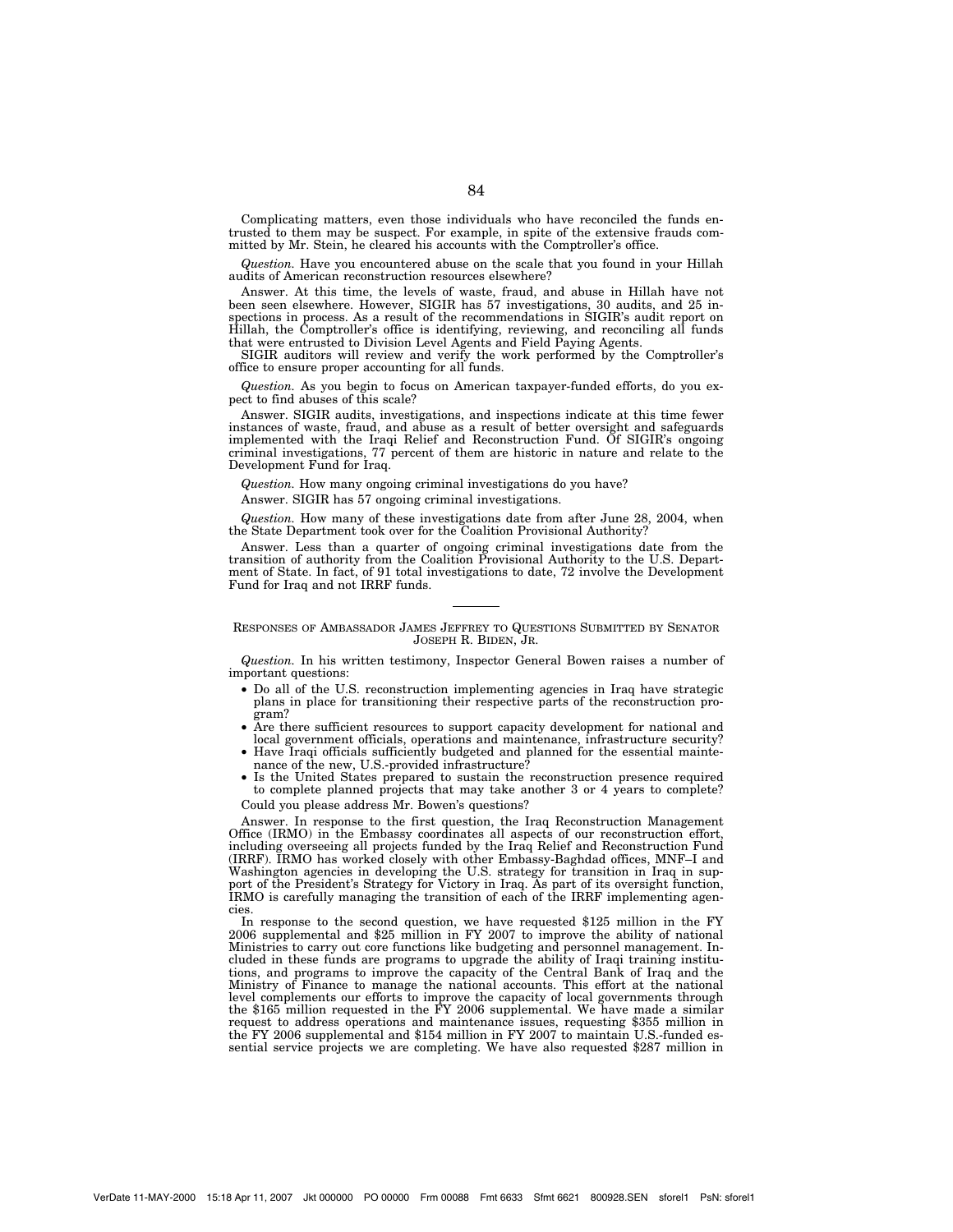the FY 2006 supplemental to improve the security of critical oil and electricity infrastructure to reduce the ability of insurgents to damage them.

In response to the third question, we agree with SIGIR that it is important to maintain the projects funded by U.S. assistance to ensure that they benefit the Iraqi people and support Iraq's transition to self-reliance. Under the existing IRRF, we have already designed a program to procure critical spare parts and train plant management officials in the skills needed to carry out a routine maintenance program. We recognize that, to succeed over the long run, we need to improve the man-agement of Iraq's delivery of essential services. That is why we requested the abovementioned \$355 million in the FY 2006 supplemental and \$154 million in the FY 2007 foreign assistance budget for Iraq to continue working with Iraqi plant managers and local Ministry officials to ensure that U.S.-funded essential service projects in sectors like oil, electricity, and water will be maintained. As the capacity of Iraqi officials increases, we expect Iraq to assume greater responsibility for maintaining these projects, culminating in complete responsibility by the end of FY 2007. We are helping Iraqi Ministries craft effective, well thought-out transition plans.

In response to the fourth question, we have already completed many of the large infrastructure projects under Iraq Relief and Reconstruction Fund, and expect that most will be completed by the end of 2006. All projects will be complete, and the entire \$18.4 billion under IRRF II will be disbursed, by September 30, 2007. As IRRF sector programs wind down, we will reduce our project management staffing in Baghdad, though we expect to retain a sizable aid mission to support Iraq in the years ahead.

*Question.* In your oral testimony, Ambassador Jeffrey, you concurred with both Joseph Christoff and Stuart Bowen that the total cost for reconstructing Iraq's infrastructure would be higher than the \$56 billion that the World Bank estimated in 2003.

What is your best estimate for what this cost would be today? How much of this shortfall do you expect the Iraqi Government to be able to supply, given its budgetary problems, its sovereign debts, and its ongoing reparations?

Answer. The total reconstruction cost is higher than the World Bank's 2003 estimate largely because Iraq's infrastructure was far more damaged and decrepit from years of neglect than we, the World Bank, and others first thought. As reconstruction has progressed, the security environment and, to a lesser extent, inflation in the cost of raw materials have also resulted in higher costs.

The U.S. Government has not developed an independent estimate of total infra-structure reconstruction costs. We are working with the Iraqi Government, international financial institutions, and other donors to refine and further develop an international estimate with full Iraqi input.

The Government of Iraq is making progress in its ability to take the lead on re-building. Already, by 2006, Iraq's government budget is a major source of funds for Iraq's reconstruction. Anticipated increases in oil production and exports will help provide Iraq the wherewithal to pay for its own future economic development.

On debt, Iraq has accomplished much since it negotiated a historic 80-percent reduction of Iraq's debt to Paris Club creditors in November 2004. It has formalized agreements with 15 of 18 Paris Club creditors, with the remaining to be concluded shortly, and reached a stand-by arrangement with the IMF in December 2005. Iraq has also secured debt relief of a large percent of its commercially held debt.

On the budget, Iraq has committed to undertake subsidy reform in its IMF Stand-By Arrangement as a critical step toward rationalizing the national budget. While we cannot predict the specific policies of the new government not yet in place, we are emphasizing to Iraqi officials the need to adhere to IMF commitments and to further pursue subsidy reduction. Meanwhile, Iraq has set aside \$6 billion in its FY 2006 budget for infrastructure projects, which we believe will pick up where IRRF will leave off.

In any case, Iraq's needs continue to be enormous. The new Iraqi Government will define its national reconstruction goals and will have full responsibility for utilizing Iraq's natural resources, coordinating international assistance, servicing national debts, and managing its budget. The USG will do its part to assist the Iraqis in this process and is actively engaged with other donors to do so as well.

*Question.* Inspector Bowen spoke at Wednesday's hearing of a ''reconstruction gap,'' whereby hundreds of projects in critical sectors will go unfinished both because of the rising security costs for contractors doing the work and because of the reprogramming that has shifted resources to the training of Iraqi security forces, but away from other sectors.

How will the U.S. Government make up this "reconstruction gap?" When will Iraq need a new infusion of assistance?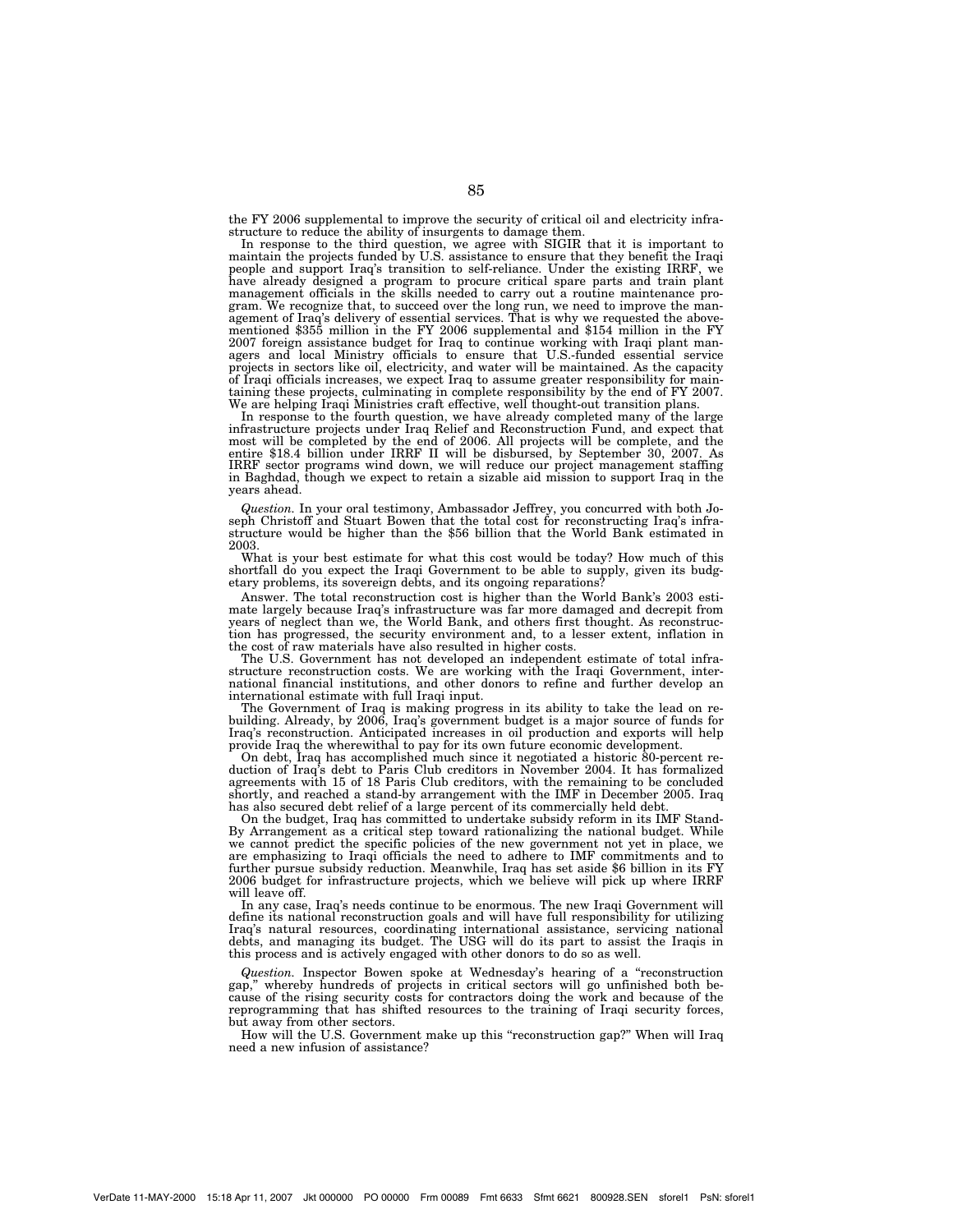Answer. We welcome the oversight provided by the Special Inspector General for Iraq Reconstruction (SIGIR). Our overarching goals remain as initially planned in 2003: Giving strategic elements there a ''jump start'' until third country donors, private investors, and the Iraqis themselves could take the lead.

There are a variety of reasons for the change in the program specifics which we did make. Iraq's infrastructure turned out to be much more dilapidated than we first thought. Successive Iraqi Governments have suggested changes in programs, which led us to switch to smaller, faster projects in water and health, for example. Over time, we have shifted funds from some IRRF sectors to security and democracy programs to match changing circumstances on the ground, specifically an upsurge in insurgent attacks in 2004. We have made very good use of the additional money in security, which has helped stand up an increasingly effective Iraqi Security Force structure. Some projects, as SIGIR points out, require higher security costs than initially estimated at a time of very low insurgent attacks. This also impacted our spe-

cific projects.<br>In designing the IRRF II program, initially of approximately \$15 billion for civil-<br>ian reconstruction (not counting the initial security forces component of \$3 billion<br>placed in the IRRF legislation), the build'' Iraq's infrastructure, which had been run down by decades of mismanage-ment, war, and tyranny. In fact, the World Bank estimated in 2003 that the total infrastructure requirement for Iraq was at least \$56 billion. Rather, the U.S. intent was to focus on getting the oil sector—the source of almost all of GDP—back on its feet, as well as jump starting government capacity, democracy programs, essential services, and other core components of the economy at a time when other international donors, private investors, and the Iraqis themselves, could not mobilize. We believe that despite the shift in allocations, the IRRF II program will accomplish this objective, paving the way for, and serving as an example to, the international community and Iraqis themselves to take over the infrastructure mission.

Meanwhile Iraq's needs in the political, governmental, and economic capacitybuilding areas continue to be enormous. We have sketched out our priorities in these areas to complete transition to a secure and prosperous Iraq in our FY 2006 supplemental and FY 2007 budget proposals which better equip Iraqis to meet their own needs.

*Question.* In your testimony you said, ''by and large, despite many reverses and problems, we have achieved many of our goals.'' The Coalition Provisional Authority set goals of 3.0 million barrels of crude oil production per day by December 2004, 6,000 megawatts of peak electricity by the summer of 2004, and 90 percent potable water access

By what date do you expect the entire \$18.4 billion to be expended? When the \$18.4 billion has been expended, what goals do you expect to be met and which won't? Are the initial goals of the Coalition Provisional Authority still operative?

Answer. We expect the entire \$18.4 billion in the second Iraq Relief and Reconstruction Fund (IRRF II) to be fully obligated by September 30, 2006, as required by Public Law 108–106. We anticipate that almost all of the funds will be disbursed by the end of 2007. As of February 8, 2006, approximately \$15.6 billion of IRRF II has been obligated and \$10.7 billion disbursed.

As I stated in my testimony, the USG has provided critical assistance to help Iraq achieve many important goals. Two elections were successfully held in 2005, a new Constitution has been ratified, and a permanent Iraqi Government is being formed. In addition, the Iraqi dinar is stable, Iraq's debt burden has been substantially reduced, and the private sector is thriving in many areas, such as consumer goods and telecommunications. Finally, USG reconstruction projects have provided critical funding to reopen airports and ports, provide communications capabilities for the Iraqi Government, rehabilitate or build water and sewage treatment plants, repair powerplants and oil infrastructure, and build government and civil society capacity at both the national and local level.

However, the early CPA reconstruction goals required change with time and different circumstances on the ground. Iraq's infrastructure turned out to be much more decrepit than we, the World Bank, and others first thought. The security situation was much worse, and imposed much greater costs on our reconstruction efforts, than anticipated. More broadly, static goals set in early in the reconstruction effort, when information was significantly incomplete, miss one main point of the reconstruction program, which is to help Iraq develop its own goals.

Successive Iraqi Governments have suggested changes in programs, which led us to switch to smaller, faster projects in water and health, for example. Over time, we have shifted funds from some IRRF sectors to security and democracy programs to match changing circumstances on the ground. We have made very good use of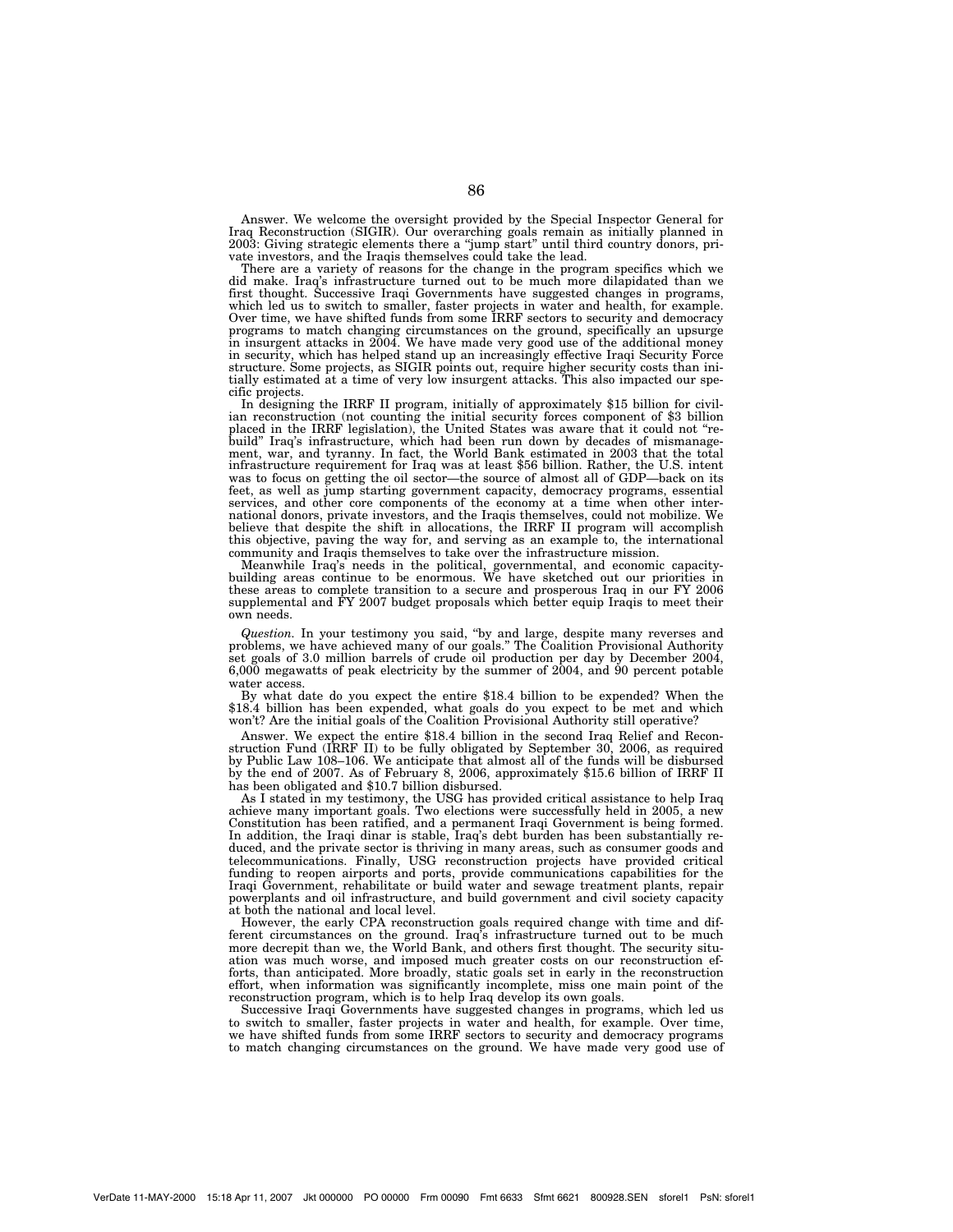the additional money in security, which has helped stand up an increasingly effective Iraqi Security Force structure. We will continue to adapt our assistance to meet Iraqi needs, and have adjusted the goals originally set by CPA in 2003, given the vastly different security and economic environment that we face. For example, we now hope to have the IRRF program, along with Iraqi efforts, achieve peak electrical generation of 5,500 MW or more by the end of 2006 or early 2007, and have oil pro-duction climb to 2.8 million barrels/day by that same time. These tentative targets depend upon executing the current IRRF program as planned, obtaining certain additional funding for infrastructure generation and maintenance, as well as infrastructure hardening, in the FY 2006 supplemental and FY 2007 budgets, and upon the state of the insurgency.

*Question.* The most recent reporting from the Department of Defense lists 227,300 forces in the Iraqi security forces. The most recent quarterly update to Congress on the reconstruction notes that these forces ''are increasingly taking the lead in performing independent combat operations.''

- How do these units break down in terms of level I, level II, level III, and level IV preparedness?
- How many of these forces can be considered fully trained and fully equipped? How would you evaluate the command and control capacity of the Iraqi army
- 
- exteen and police?<br>• Please describe the plan for embedding officers with Iraqi police officers?<br>• In your view, does Iraq require gendarme capability to defeat the insurgency? Does the United States have an expertise in developing such capabilities? Which countries have expertise in this area and what have we done to involve them in training gendarme forces?

Answer. The Iraqi Government and its coalition partners continue to develop the Iraqi Security Forces (ISF) and mark progress toward the goal of Iraqi self-reliance. As of January 23 there are 53 Ministry of Defense and 10 Ministry of Interior units ''in the lead,'' which means that they meet the level I or level II measures of pre-paredness, which you mention. Specific details of unit level readiness are updated weekly in the Defense Department's classified Iraqi Security Forces Update, but we cannot provide the specifics in unclassified communications.

The training and equipping of these forces is an ongoing process requiring graduated levels of instruction and outfitting. The basic training and equipping of army combat battalions will be substantially complete this year ''tail'' of the force). Eventual equipping of Iraqi army, as well as naval and air force elements with heavy weapons for the conventional (as opposed to counterinsurgency) role, will also take time. In terms of combat battalions in the counter-<br>insurgency fight, those units "in the lead" category are essentially fully equipped<br>and have completed training. What keeps those at leve I (''independent'') is usually a combination of combat enablers logistical insufficiencies and subjective weaknesses in leadership, command/control, and the like.

The focus of the Multi-National Security Transition Command–Iraq (MNSTC–I) in the ''Year of the Police'' is to advance the Iraqi police training through the use of field advisors and Police Transition Teams (PTTs). The desired end state includes Iraqi police forces loyal to the people of Iraq and its Constitution and committed to human rights and the rule of law. More than 500 International Police Liaison Officers (IPLOs) are deployed in Iraq. IPLOs advise, train, assess, and mentor the Iraq Police Service (IPS) from the provisional headquarters to the local police districts. The IPLOs also mentor police district and station commander management practices and through hands-on interventions advance police effectiveness at the operational level. DOD recently augmented this with direct deployment of PTTs. The Iraqi Reconstruction and Management Office (IRMO) recently placed MOI and MOD ministerial teams under the operational control of MNSTC–I to improve command and control and management of the ISF, and to develop the institutional capacity of both the MOI and MOD, including for administration and logistics. This will enable an integrated and synchronized effort on all aspects of military and police development from the individual soldier or policeman to the Minister.

The MOI employs a gendarme-like capability to meet the more challenging security requirements of Iraq. The Iraqi National Police, (formerly the Special Police— Public Order Battalions, Mechanized Battalions, Special Police Commandos, and the Emergency Response Unit) are trained and equipped to operate as cohesive units and have the capability to deploy throughout the country similar to that of a gendarme force. The Italian Carabinieci are training Iraqi Police in-theater, however, they do not conduct specific gendarme instruction. MNSTC–I is currently reviewing the possibilities of the Italians conducting gendarme training in the future. To avoid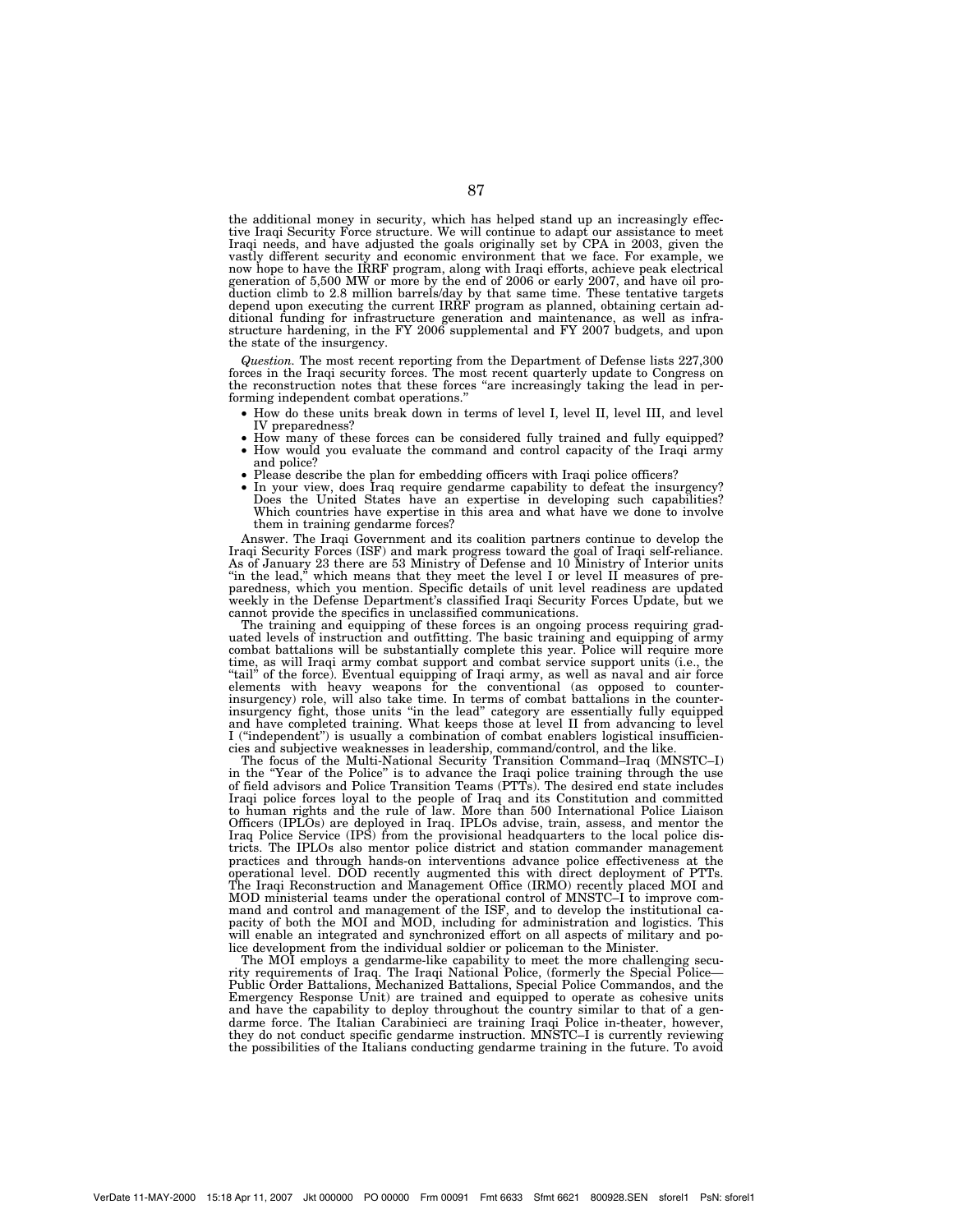having patchwork units of personnel trained in different tactical concepts, our focus has been on in-country training based on common operating procedures and protocols.

*Question.* At the October 2003 Madrid Conference, international donors pledged more than \$13 billion of reconstruction assistance to Iraq. But as of last December, less than a quarter of these funds had been disbursed.

- Why have international donors been so slow to make good on their promises? What is the administration doing to encourage the donors to hasten their support of Iraq reconstruction?
- Are there any countries that stand out for their willingness to contribute to the international donors' funds?
- How are international and American reconstruction efforts being coordinated?

Answer. As of end January 2006, over \$3.3 billion of the \$13.5 billion pledged by non-U.S. donors at Madrid over 2004–2007 had been disbursed. This comprises the bulk of the grant assistance pledged at Madrid. Most of the outstanding pledges are for loans, which take longer to negotiate and implement. Japan, for instance, has<br>disbursed \$1.5 billion in grants, but is still finalizing \$3.5 billion in concessional<br>loans. Additionally, several donors have been waiting ment with which to negotiate the loans.

The United States is in regular contact with international donors through official<br>travel to capitals, regular meetings in Washington and international conference<br>calls, encouraging donors to quicken the pace of aid for Ir to demonstrate support for Iraqi political and economic development.

Japan has pledged more assistance to Iraq than any other country save the United States. By mid-2005, Japan had entirely disbursed the \$1.5 billion of grant aid pledged at Madrid. Japan is currently finalizing with Iraq the first projects to be implemented under its \$3.5 billion concessional loan program, and plans to being

implementing them in March 2006.<br>At Madrid, the United Kingdom pledged \$452 million for Iraq reconstruction<br>At Madrid, the United Kingdom pledged \$452 million for Iraq reconstruction through 2006, in addition to its previously announced humanitarian assistance and its contribution to European Commission assistance. As of December 2005, the United Kingdom had disbursed about \$300 million of its pledge.<br>The European Commission also deserves special notice, having pledged 200 mil-

The European Commission also deserves special notice, having pledged 200 million euros (about \$235 million) at Madrid for 2004, and another 200 million euros<br>each for 2005 and 2006, for a total of about \$700 million. The 2 amounts have been fully disbursed. Other large contributors include Canada which pledged \$187 million at Madrid.

As of January 2006, total disbursements from the U.N. and World Bank-administered IRFFI trust funds totaled \$471.6 million. In addition, the World Bank Board, on November 29, approved the first loan under a \$500 million concessional loan facility to Iraq. This loan, the World Bank's first to Iraq in 30 years, is a \$90 million education project, to help alleviate school overcrowding and lay the groundwork for educational reform. In December, the IMF agreed to a stand-by arrangement (SBA) with Iraq that makes \$685 million available for balance of payments support.

*Question.* The most recent 2007 quarterly congressional report on the Iraq reconstruction introduces a new program, the Ministerial Assistance Teams, which ''will work with key Ministries and provide a baseline assessment of each of the Ministries' abilities to perform basic core functions.'' While I applaud this program, I am also puzzled that we are only undertaking such a study now, almost 3 years after the fall of the Saddam Hussein regime.

- Why has it taken 3 years to begin a baseline assessment of the Ministries' abilities to perform basic core functions?
- How long do you expect the baseline assessment to take? How long do you then expect it to take to complete the Ministry-specific development plans?
- At this point, with a constitutionally elected Parliament in place and a government forming and most of our reconstruction funding already obligated, how much leverage do we have in building up the Iraqi Ministries?
- According to your preliminary assessments, which Ministries do you assess to be relatively more functional? Which are lagging behind? What do you base these assessments on?

Answer. As background, we note that increasing the capacity of Iraq's nationallevel Ministries and local government bodies is a critical part of our strategy to sup-port Iraq's transition. First the Coalition Provisional Authority and then the U.S.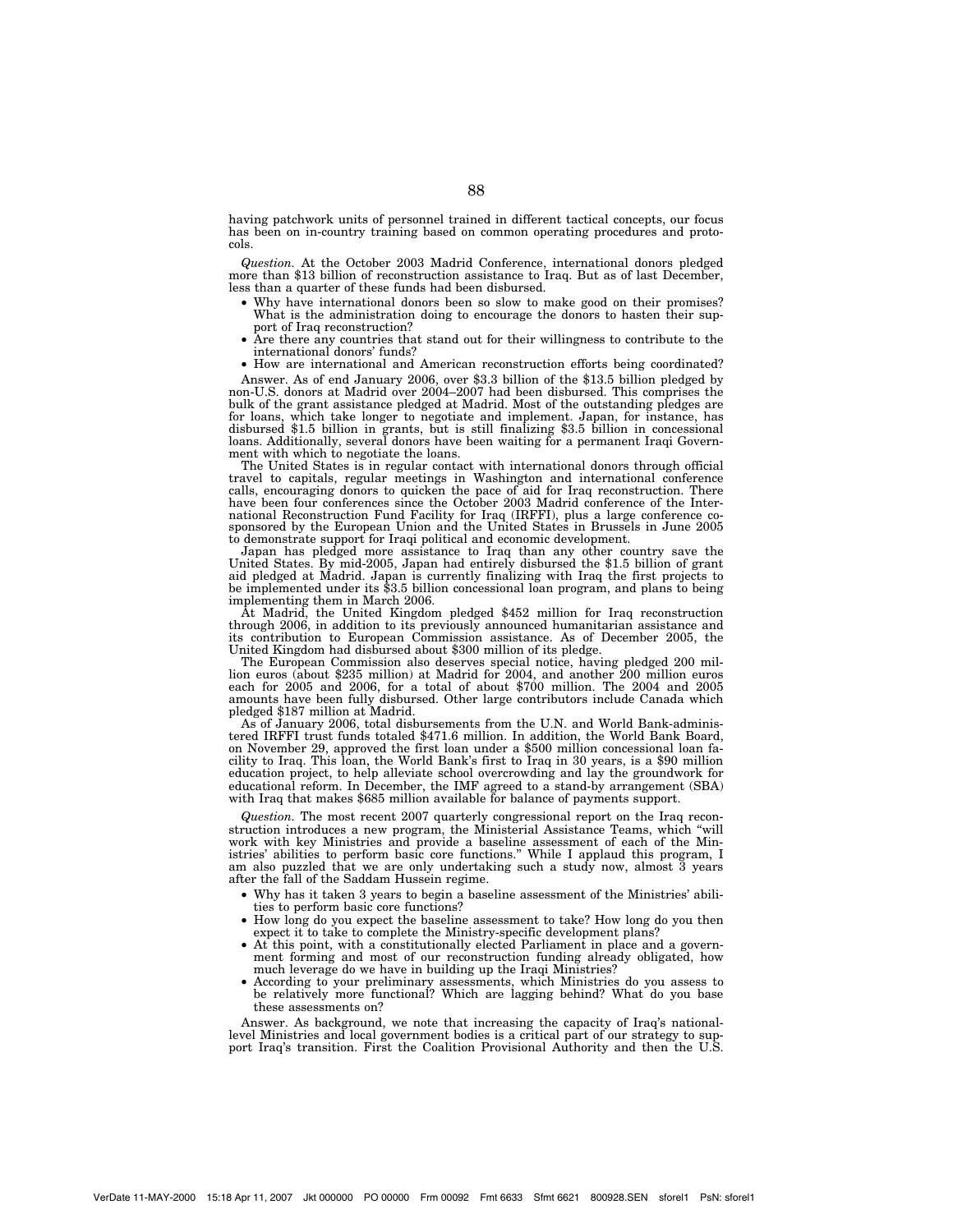Embassy, in a move not undertaken in many decades, deployed hundreds of U.S. Government officials as ministerial advisors, complemented by government officials from other coalition countries. Nevertheless, Iraqis ultimately must take responsibility for government performance. In fact, tens of thousands of Iraqi officials, at great personal risk and sacrifice, are at present doing a remarkable job of keeping the Iraqi Government functioning and delivering core services despite the devasta-

tion of decades of Saddam, and an insurgency targeting the Iraqi administration.<br>In response to your first question, the U.S. Government performed baseline as-<br>sessments of key Ministries in late 2004 (during the Iraqi Int using input from the Iraq Reconstruction Management Office senior advisor for each Ministry. Embassy Baghdad has conducted periodic assessments since then to chart each Ministry's progress.

We have worked closely with the Iraqi Transitional Government (the third government in 3 years) to develop a formal initiative to improve the capacity of na-tional-level Ministries and the Prime Minister's office. Embassy officials are working closely with their Iraqi counterparts in newly created joint Ministerial Assistance Teams to identify specific needs in six core function areas to include leadership, strategic planning and policy development, fiscal management, personnel manage-ment, information technology, and technical skills. This phase should be completed soon. Each Ministerial Assistance Team will then support the development of ministerial action plans in coming months that are tailored to specifics needs and priorities in each Ministry.

Overall Ministry assessments range from ''very little capability'' to perform functions to "developing capability" and making substantive efforts. The majority of the<br>key Ministries are making progress toward developing capability in core functions.<br>The Ministry of Finance is noted for good capability i national organizations. Assessments for both the Ministry of Planning and Development and the Ministry of Water Resources show well-developed leadership and effectiveness of policies and service delivery. For those Ministries judged to have essentially no capability in certain functional areas, trainin

edy these deficiencies.<br>The World Bank has also been working to expand Iraqi Ministry capacity over the The World Bank has also been working to expand Iraqi Ministry capacity over the last 2 years through two targeted programs worth \$10.6 million. In addition, the World Bank-administered International Trust Fund runs its pro through Iraqi Ministries, thereby increasing ministerial capacity. Other donors have also expressed interest in working with the Iraqi Government to address specific needs. We expect our efforts, along with those of our partners, will lead to further progress toward building core functions within these key Ministries.

We also expect the new government's installation will lead to building core func-tions within these key Ministries by providing a longer term, more stable political environment which will be more conducive to implementing these technical assistance programs. We hope that other donors will also be encouraged by the prospect of working with the same leadership for a sustained period, which should improve our ability to coordinate our assistance with international donors and NGOs.

*Question.* In March 2003, Iraq's prewar oil capacity was 2.5 million barrels per day. Ambassador Bremer, in his testimony before this committee on September 24,  $2003$ , told us he hoped oil production would be at 3 million barrels per day by October 2004. Unfortunately, though, in 2005 Iraqi oil production averaged only 2.1 million barrels per day. Last week, Iraq averaged less than 1.5 million barrels per day. According to GAO reporting, more than \$5 billion in U.S. and Iraqi funds has been made available to developing Iraq's crude oil production, refining, and transportation industries.

- What is the strategy for increasing Iraqi oil production?
- What explains the continuing problems in upgrading Iraq's oil infrastructure— the security situation, the decrepit nature of the infrastructure, poor planning and execution?
- What options does the Iraqi Government have to obtain private sector financing for oil production? When do we expect it to reach 3 million barrels per day?

Answer. Iraq's oil sector has been in decline since 1979 when Iraq reached its peak production of 3.5 million barrels per day. Both Iraq's war with Iran in the 1980s and the 1990 gulf war damaged Iraq's oil infrastructure and diverted funds from oil sector investment to Iraq's war-making apparatus. The United Nations sanctions following Iraq's invasion of Kuwait largely prevented, for good reason, major new investments in the oil sector throughout the 1990s. In the absence of necessary capital investment and proper maintenance, Iraq's oil infrastructure deterio-rated badly. By 2002, the annual crude oil production had fallen to an annual aver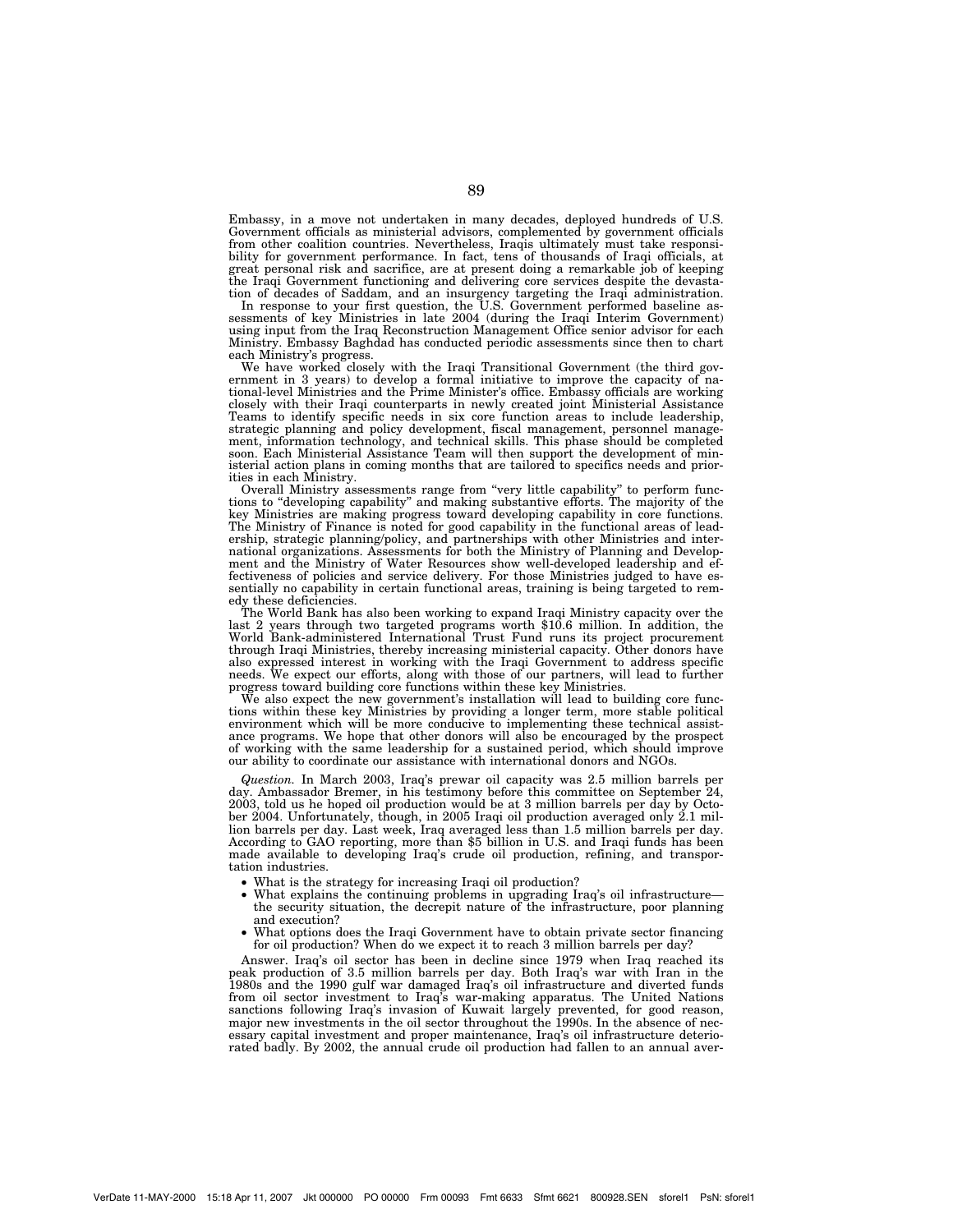age of 2 million barrels per day. While Iraqi production reached 2.58 million barrels for a few days in February 2003, just before Operation Iraqi Freedom, this did not represent a sustained production level.

Oil production and exports resumed in the second half of 2003. Based largely on U.S. efforts using Iraqi funds (the Development Fund for Iraq) and \$1.7 billion in U.S. funds (the Iraq Relief and Reconstruction Fund, IRRF), average production was raised to 2.1 million barrels per day and average exports to approximately 1.5 million barrels per day for 2004 and most of 2005. Production and exports dipped in the last 2 months of 2005 and the first 2 months of 2006.

There are two main reasons for our inability to quickly increase oil production and exports well above immediate prewar levels, and for the recent declines. First, the lack of investment under the previous regime left the oil sector in a dilapidated state, from which it will take significant new investment to increase production significantly. Second, the system's dilapidated state makes it vulnerable to a range of factors, most notably insurgent attacks. Such attacks on the long, vulnerable northern export pipeline have shut down capacity of moving 400,000 barrels per day. Equipment failures and rough winter weather at Iraq's southern loading terminal also have reduced production and exports. While Iraq has benefited from higher oil prices, the deterioration of its refining sector has made Iraq dependent on increasingly costly fuel imports, especially to meet demand since liberation as Iraqis have bought cars and generators in record numbers.

The USG has developed a program to increase Iraq's capacity to produce and export crude oil. Current IRRF projects should be completed by the end of 2006, and will increase oil production capacity to an estimated 2.8 million barrels per day by a combination of drilling new wells in small fields and restoring pressure in large fields. International Energy Agency projections are similar. We are also improving Iraq's export infrastructure.

Concerning Iraq's options for obtaining private sector financing, this will require some legal changes. Under CPA Order No. 39 on Foreign Investment and CPA Order 64, which amended the Companies Law No. 21 of 1997, which are still in effect, foreigners can now own 100 percent of an Iraqi company and manage it exclusively—with the exception of the natural resource sector, including oil extraction and processing. Iraq needs to pass legislation that will enable and attract foreign investment to this sector.

## RESPONSES OF USAID ASSISTANT ADMINISTRATOR JAMES R. KUNDER TO QUESTIONS SUBMITTED BY SENATOR JOSEPH R. BIDEN, JR.

*Question.* In his written testimony, Inspector General Bowen raises a number of important questions:

(1) Do all of the U.S. reconstruction implementing agencies in Iraq have strategic plans in place for transitioning their respective parts of the reconstruction program?

(2) Are there sufficient resources to support capacity development for national and local government officials, operations and maintenance, infrastructure security?

(3) Have Iraqi officials sufficiently budgeted and planned for the essential maintenance of the new, U.S.-provided infrastructure?

(4) Is the United States prepared to sustain the reconstruction presence required to complete planned projects that may take another 3 or 4 years to complete?

Could you please address Mr. Bowen's questions?

Answer. I will answer your questions in order:

(1) Speaking only for USAID, a part of all our infrastructure reconstruction activities has been training of Iraqi staff in the operations and maintenance of equipment that has either been rehabilitated or constructed by our implementing partners.

(2) The estimated costs of the Capacity Development program are based on USAID experience with similar programs in other countries and adjusted to the conditions found in Iraq. The current funding request for FY 2006 is \$150 million (\$25 million in reprogrammed Iraq Relief and Reconstruction Funds and \$125 million in the FY 2006 supplemental request pending in Congress) and the request for FY 2007 is \$25 million. These funds will support capacity development in the Iraqi Government by transforming and upgrading Iraqi institutes for public administration and improving the capacities of approximately 10 key Ministries to efficiently carry out their respective designated responsibilities. This program will also continue the work already underway to improve the functioning of the Central Bank of Iraq and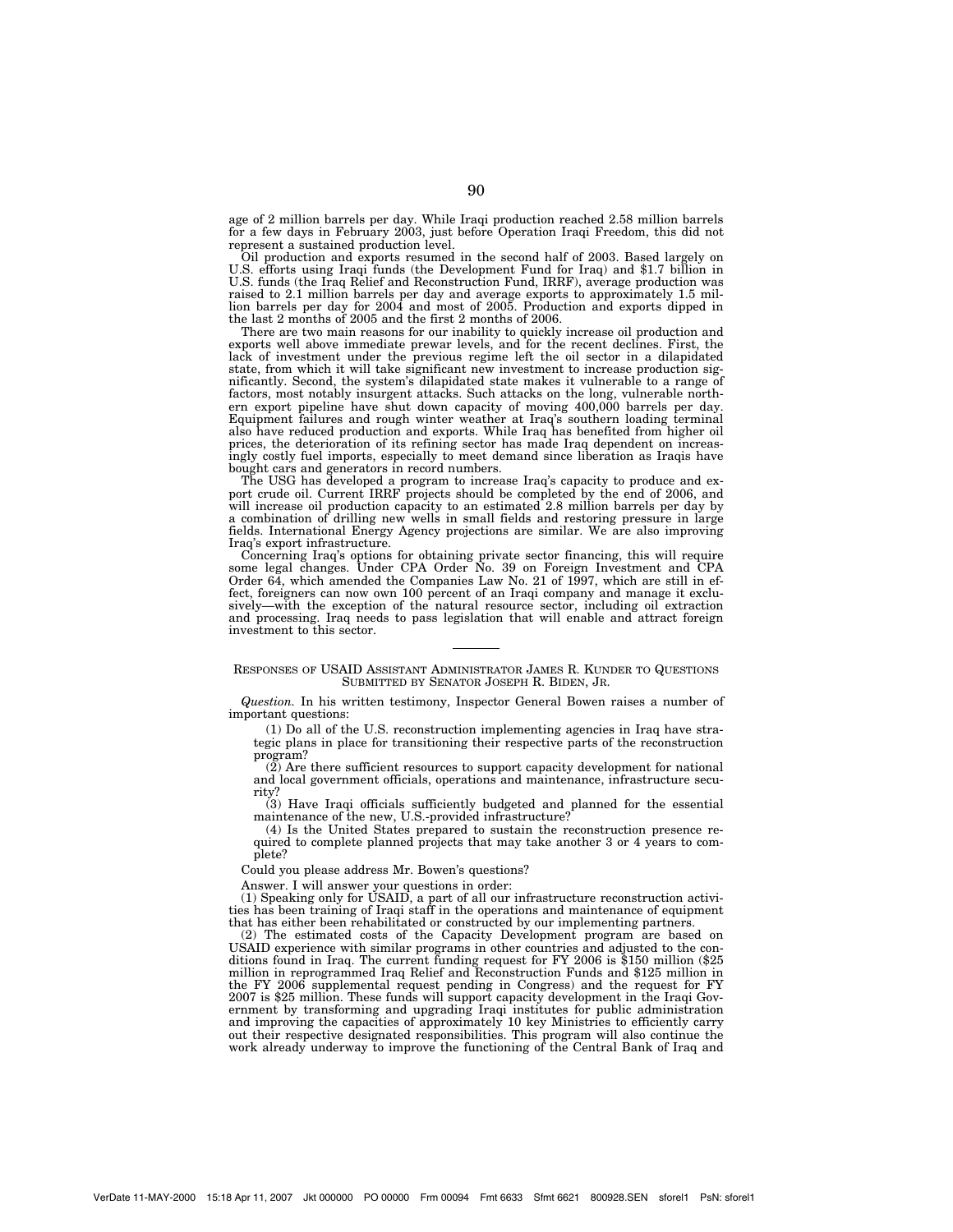the Ministry of Finance. As we engage the Ministries in the coming year, we will gain a better sense of the overall needs. We expect other donors will participate in this effort as well. The Departments of Defense and State are working closely with the Iraqi Government to address infrastructure security.

(3) The Iraqi Government prepares operating and maintenance budgets for all infrastructure, including that provided by the U.S. Government (USG). It is difficult to determine the sufficiency of these budgets and the degree to which they will be funded. I am aware that the Project and Contracting Office (PCO), which has primary responsibility for infrastructure projects, is working closely with the Iraqi Government on this issue.

(4) Speaking only for USAID, it is expected that all our infrastructure reconstruction projects will be completed and turned over to the respective Iraqi Ministries by the end of calendar year 2006.

*Question.* Joseph Christoff and Stuart Bowen agreed in their testimony that the total cost for reconstructing Iraq's infrastructure will be higher than the \$56 billion that the World Bank estimated in 2003.

Do you agree with their assessment? What is your best estimate for what this cost would be today? How much of this shortfall do you expect the Iraqi Government to be able to supply given its budgetary problems, its sovereign debts, and its reparations?

Answer. Neither the USG nor the World Bank has attempted to revisit this estimate prepared in the summer of 2003. Earlier estimates made by USAID had assumed that the donor (including USG) activities would be limited to reconstruction of damaged facilities and not the construction of new facilities. The referenced World Bank estimate was based on an abbreviated assessment of infrastructure conditions, with few or any field visits outside Baghdad. A significant portion of USAID's work in Iraq seeks to enhance Iraqi government budgetary performance and address indebtedness issues.

*Question.* Inspector Bowen spoke at Wednesday's hearing of a ''reconstruction gap,'' whereby hundreds of projects in critical sectors will go unfinished both because of the rising security costs for contractors doing the work and because of the reprogramming that has shifted resources to the training of Iraqi security forces, but away from other sectors.

How will the U.S. Government make up this ''reconstruction gap''? When will Iraq need a new infusion of assistance?

Answer. Speaking only for USAID, none of our projects will go unfinished. During the 3 years that USAID has been engaged in Iraq, there have been a number of instances in which projects planned, or underway, were cancelled at the direction of the Iraq Reconstruction Management Office in light of changing priorities. However, none of the projects for which USAID, has maintained responsibility will be left unfinished when the USAID infrastructure contractor demobilizes at the end of calendar year 2006. In addition, much of USAID's work is targeted at increasing the Iraqi Government's capacity to meet reconstruction needs, which are likely to exceed funds provided by the international donor community.

#### RESPONSE OF AMBASSADOR JAMES JEFFREY TO A QUESTION SUBMITTED BY SENATOR BILL NELSON

*Question.* Iraq has the world's second largest oil reserves and significant natural gas reserves. Due to the lack of exploration in decades, Iraq may have much more than currently estimated. According to the most recent SIGIR report, Iraq's peak production prior to the Kuwait invasion in 1990 was 3.7 million barrels per day (MBPD) and prior to the 2003 invasion it was 2.58 MBPD. The Gulf Region Division-Project and Contracting Office reported that Iraq is only producing 2.0 MBPD despite a capacity of 2.5 MBPD.

According to CRS, if Iraqi oil production returned to 1990 levels at \$50 per barrel it would yield \$64 billion per year in revenues from oil production alone. Given that the Iraqi Government budget is \$28 billion, these excess revenues could prove critical to supporting stabilization and growth of their entire economy. The American taxpayer has spent over \$300 billion to liberate the Iraqi people and rebuild their country. No doubt we will contribute more in the coming years. What is the administration's plan to offset the cost of the war to the American taxpayer with Iraqi oil revenues?

Answer. Iraq's oil sector has been in decline since 1979 when Iraq reached its peak production of 3.5 million barrels per day (MBPD). Both Iraq's war with Iran